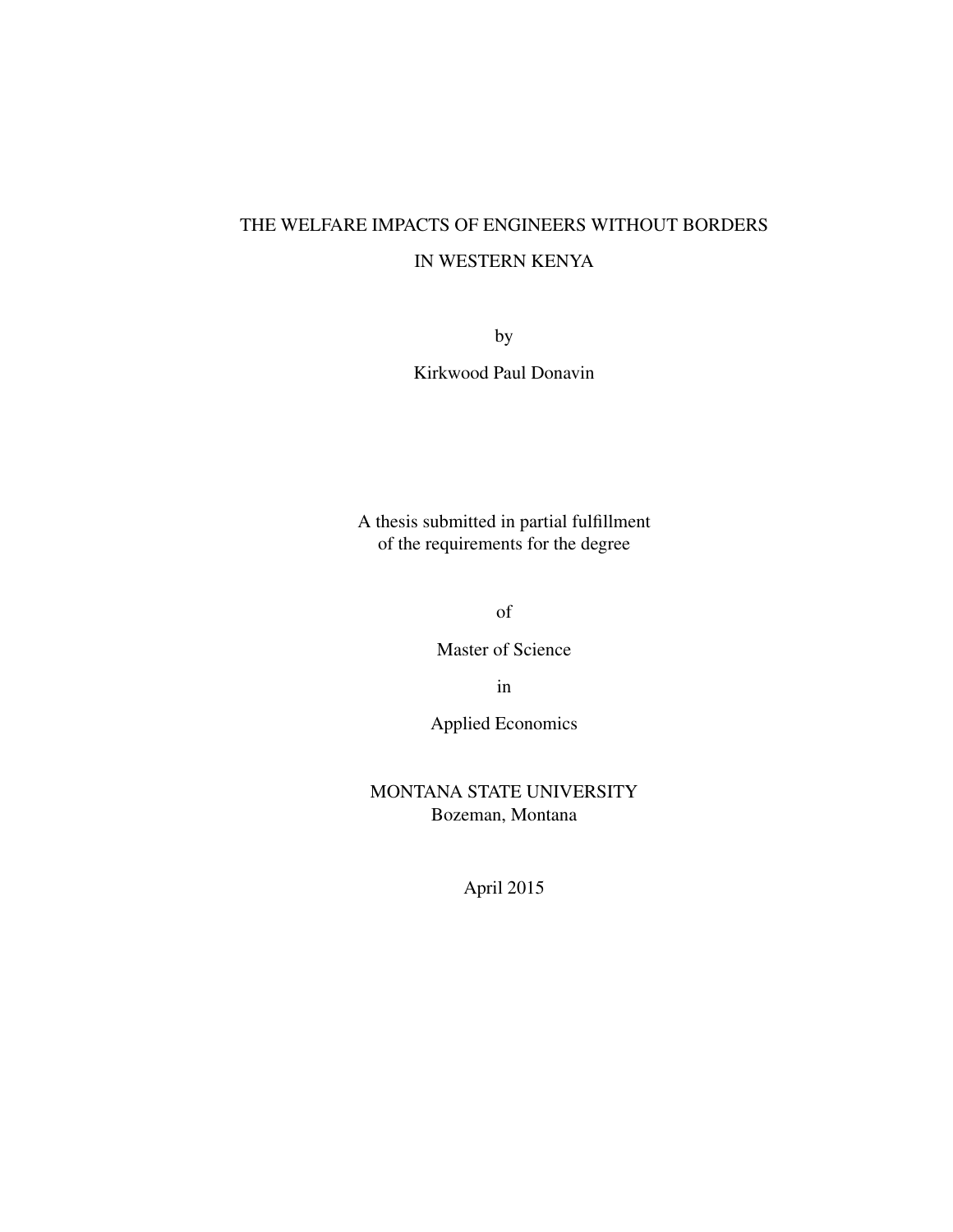# ©COPYRIGHT

by Kirkwood Paul Donavin 2015 All Rights Reserved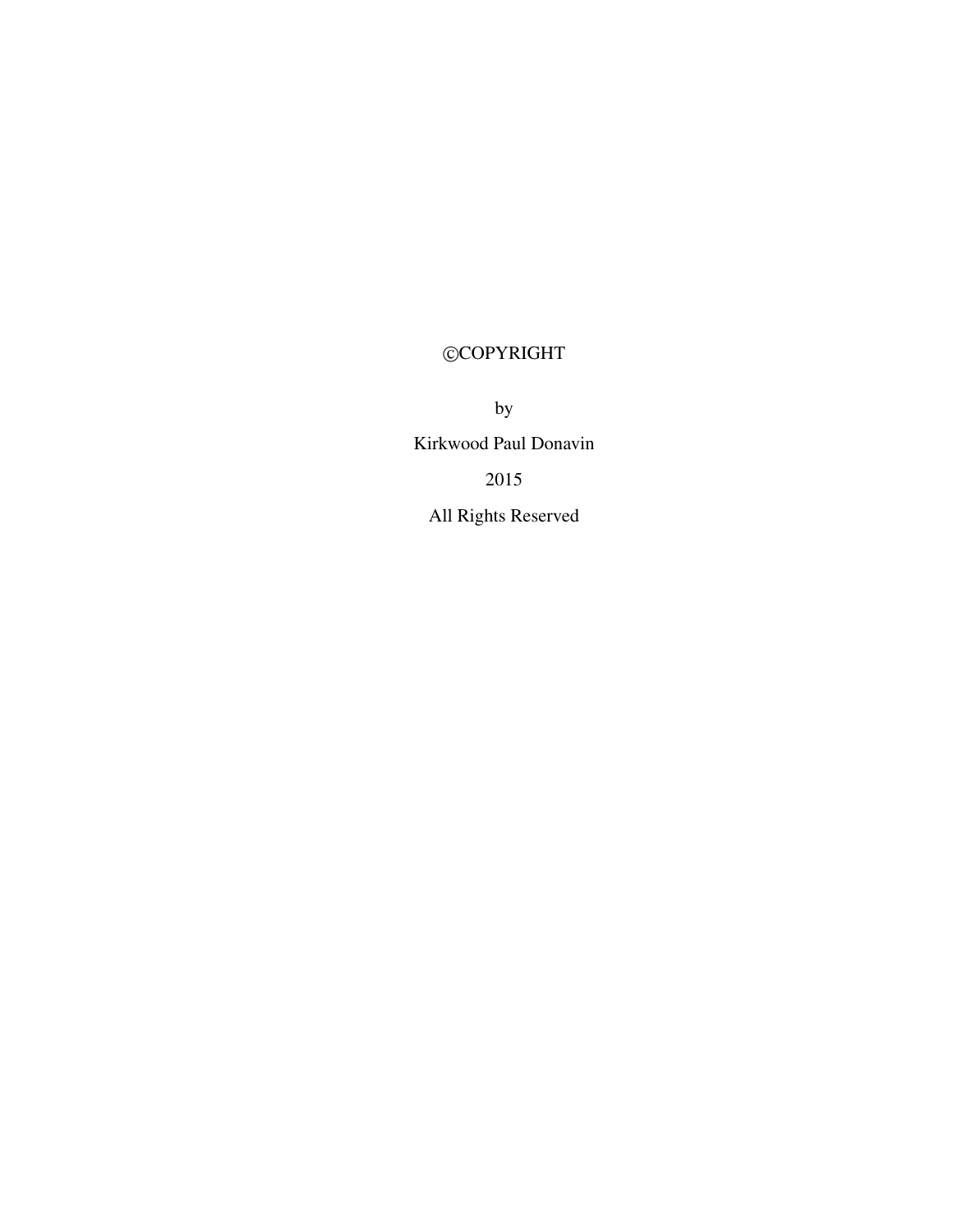#### ACKNOWLEDGMENTS

I thank my thesis advisor, Dr. Sarah Janzen, Assistant Professor of Economics at Montana State University, for her structured input when it was needed, as well as her open guidance that otherwise allowed me to explore the research process on my own. Thank you Dr. Vincent Smith, Professor of Economics; and Dr. Christina Stoddard, Associate Professor of Economics for composing my thesis committee and providing valuable comments along the way. I'd additionally like to thank Dr. Stoddard for her aid with my understanding of the econometrics. Thank you Christian Cox, my fellow cohort member and friend for his comments and assistance with my writing. This research was supported by the Engineers Without Borders-Montana State University's faculty development fund, The Souderton Telford Rotary Club of Pennsylvania and professional development funds from Dr. Janzen. I am grateful to these groups and Dr. Janzen for their generosity in supporting research and education.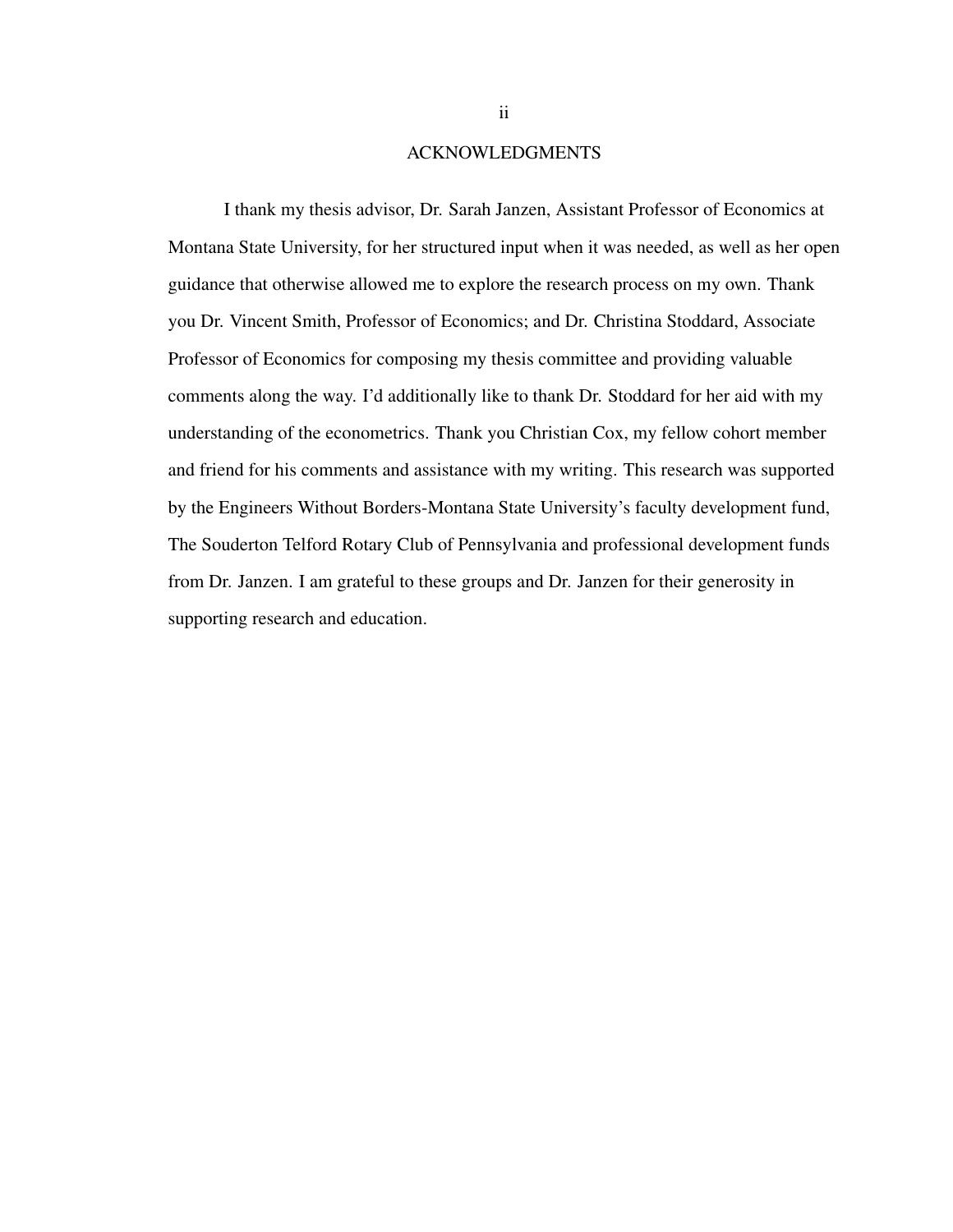## TABLE OF CONTENTS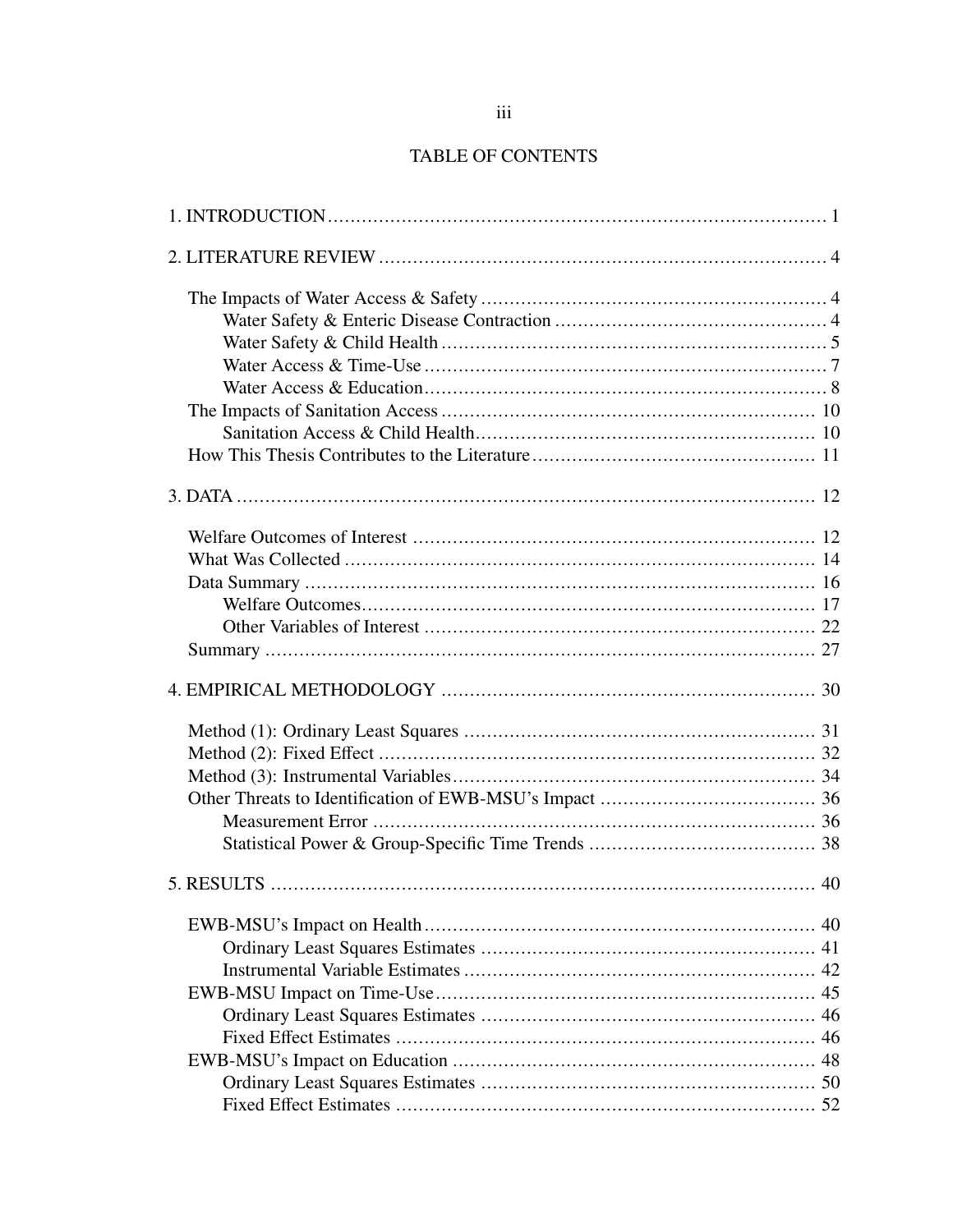## TABLE OF CONTENTS - CONTINUED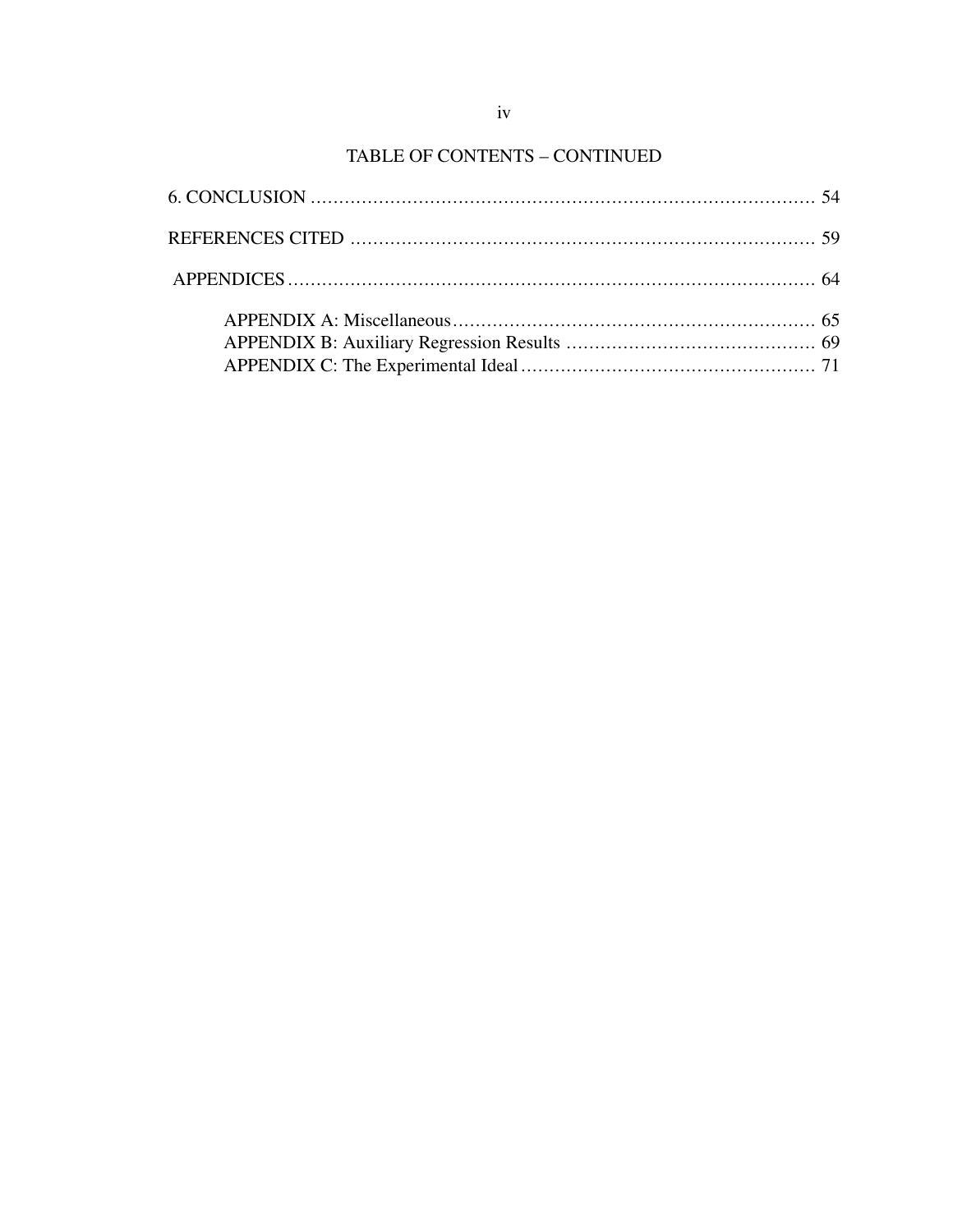## LIST OF TABLES

| Table                                                               | Page |
|---------------------------------------------------------------------|------|
|                                                                     |      |
|                                                                     |      |
|                                                                     |      |
|                                                                     |      |
|                                                                     |      |
|                                                                     |      |
|                                                                     |      |
|                                                                     |      |
|                                                                     |      |
| 10. First Stage Regression for Instrumented Health Impact Models 44 |      |
|                                                                     |      |
| 12. EWB-MSU's Impact on Time-use – The Intended Treatment Group 47  |      |
|                                                                     |      |
|                                                                     |      |
|                                                                     |      |
|                                                                     |      |
|                                                                     |      |
|                                                                     |      |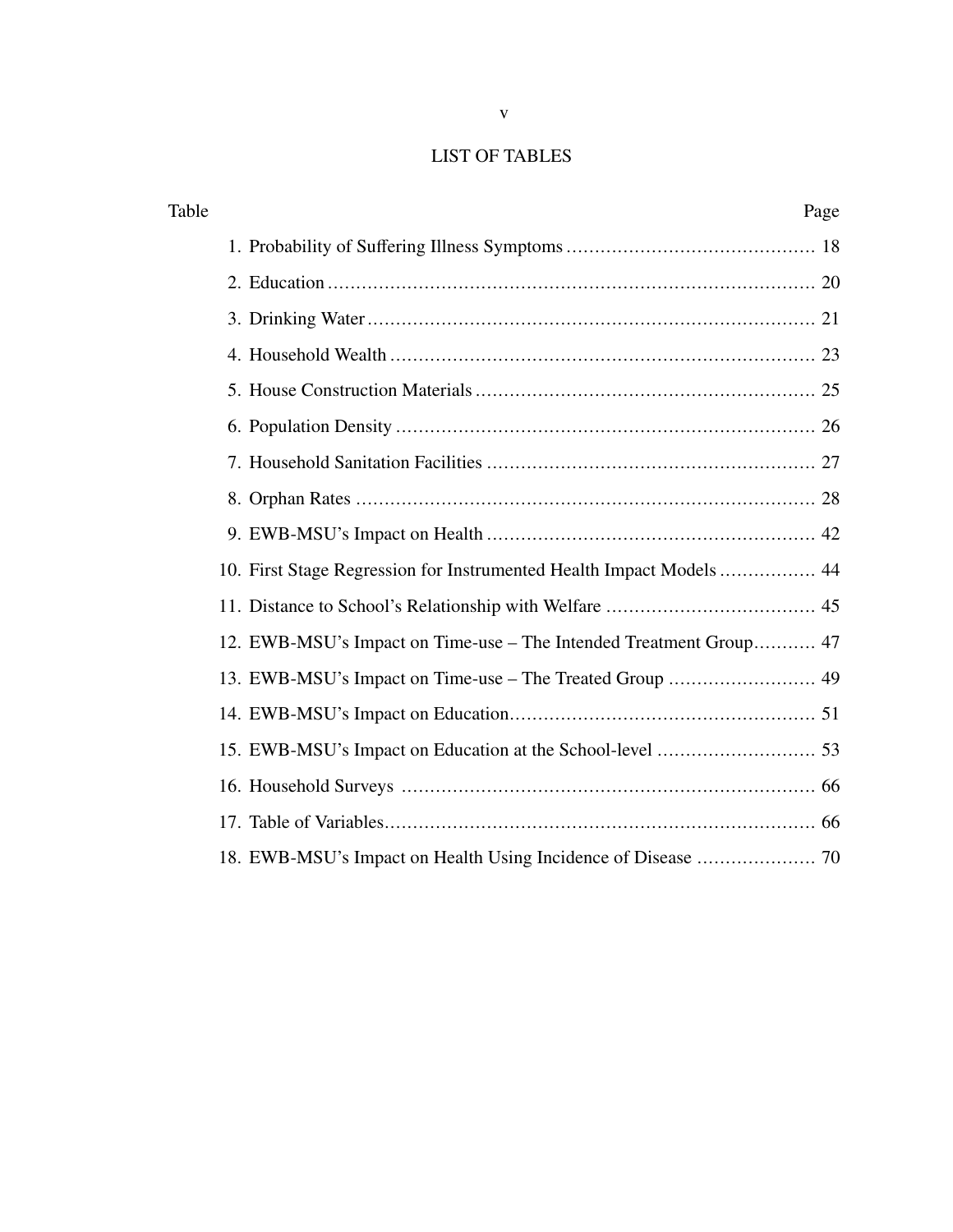## LIST OF FIGURES

| Figure | Page |
|--------|------|
|        |      |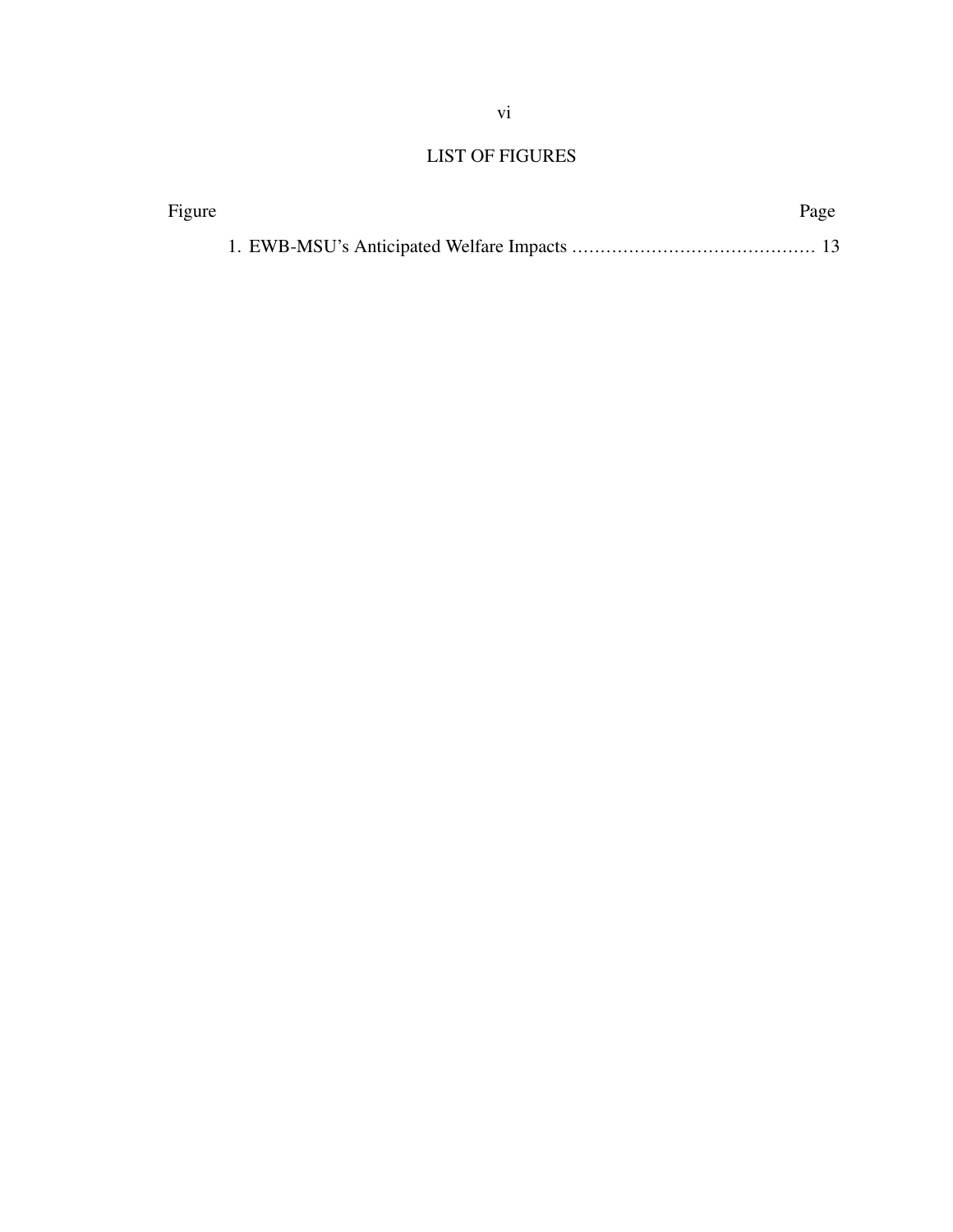## ABSTRACT

The undergraduate chapter of Engineers Without Borders at Montana State University (EWB-MSU) work towards improvement of student welfare by providing bore hole wells and composting latrines to primary schools in Khwisero, Kenya. These projects seek to improve the safety of drinking water at the school, increase school attendance and performance and decrease time spent collecting water in these communities. Data were collected from 776 households in Khwisero in order to measure the organization's impact. Instrumental variable methods are used to analyze EWB-MSU's impact on health outcomes, while fixed effect analysis is used to investigate the impact on education and time-use outcomes. No impact is detected on student health or education due to EWB-MSU projects but households surrounding EWB-MSU water projects spend almost one minute fewer, on average, traveling to their primary water source relative to other households.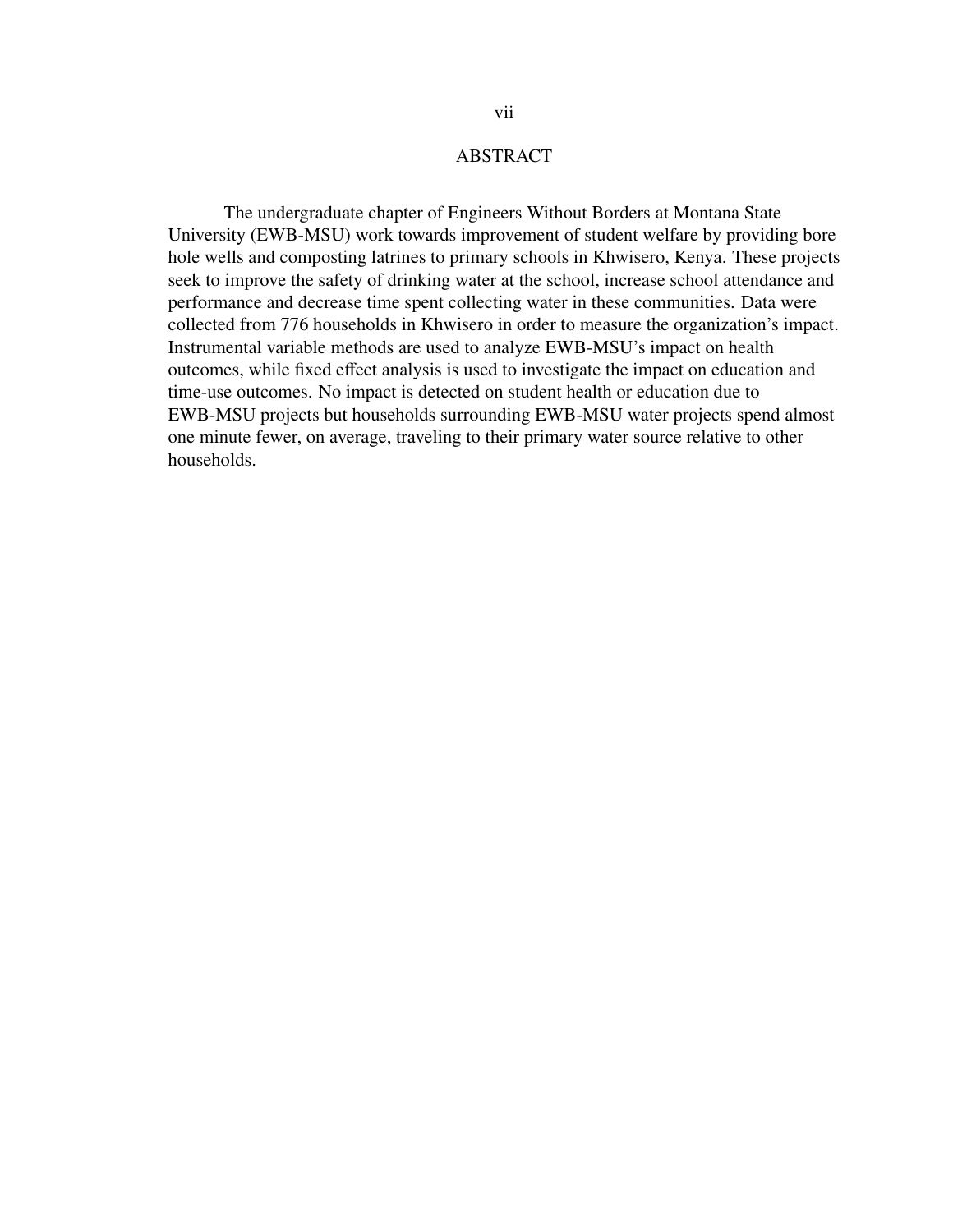## INTRODUCTION

<span id="page-8-0"></span>Unsafe or inaccessible water and sanitation has consequences for individual welfare in developing countries. The WHO estimates that 6% of all deaths in 2004 were attributable to water, sanitation or hygiene (WSH) practices [\[27\]](#page-69-0). Over *half* of these deaths, or approximately 3% of annual deaths, are caused by diarrheal disease from enteric infections.<sup>[1](#page-8-1)</sup> Children are especially vulnerable. Of the 1.5 million deaths related to diarrhea reported in 2004, the majority were children [\[27\]](#page-69-0). Further, inaccessible water may have an opportunity cost for household members, most often women and children.<sup>[2](#page-8-2)</sup> The time required to collect water may keep children from school, decrease female labor force participation, or generally reduce welfare outcomes of women and children. Engineers Without Borders-Montana State University (EWB-MSU), an undergraduate organization, seeks to mitigate these consequences by improving the safety and accessibility of water and sanitation at primary schools in Khwisero sub-county, Kenya.<sup>[3](#page-8-3)</sup> Examination of the impact of this organization is the purpose of this thesis.

Between 2004 and 2014, EWB-MSU has constructed 11 deep bore hole wells and 13 composting latrines at 20 schools in Khwisero.[4](#page-8-4) One expected result of increasing drinking water safety is subsequent improvement in primary student health outcomes. In turn, improvement of these health outcomes is expected to lead to improvement in academic performance. Another expected result of the construction of EWB-MSU water projects in particular is increasing water accessibility for nearby households. In turn,

<span id="page-8-1"></span><sup>&</sup>lt;sup>1</sup>Enteric infections are caused by viruses and bacteria that enter the body through the mouth or intestinal system, primarily as a result of eating, drinking and digesting contaminated foods or liquids [\[36\]](#page-70-0).

<span id="page-8-2"></span><sup>&</sup>lt;sup>2</sup> Looking at three African countries: Malawi, Rwanda and Uganda; Koolwal & Van de Walle (2013) find about  $60 - 80\%$  women,  $50 - 60\%$  of girls and  $20 - 60\%$  of boys report collecting water for the household (see Table 2) [\[17\]](#page-68-0). In contrast, only about  $10 - 40 \%$  of men report doing so.

<span id="page-8-3"></span><sup>&</sup>lt;sup>3</sup>Other EWB-MSU goals include the reduction of time students spend collecting water during school, increasing school crop yield with human waste compost, increasing the aspirations of Khwisero students and community members and deriving experiential benefit from the exposure of college students living in a more-developed country to people living in a less-developed country, and vice versa.

<span id="page-8-4"></span><sup>4</sup>EWB-MSU also implemented a rainwater catchment system at one school that is included in this analysis.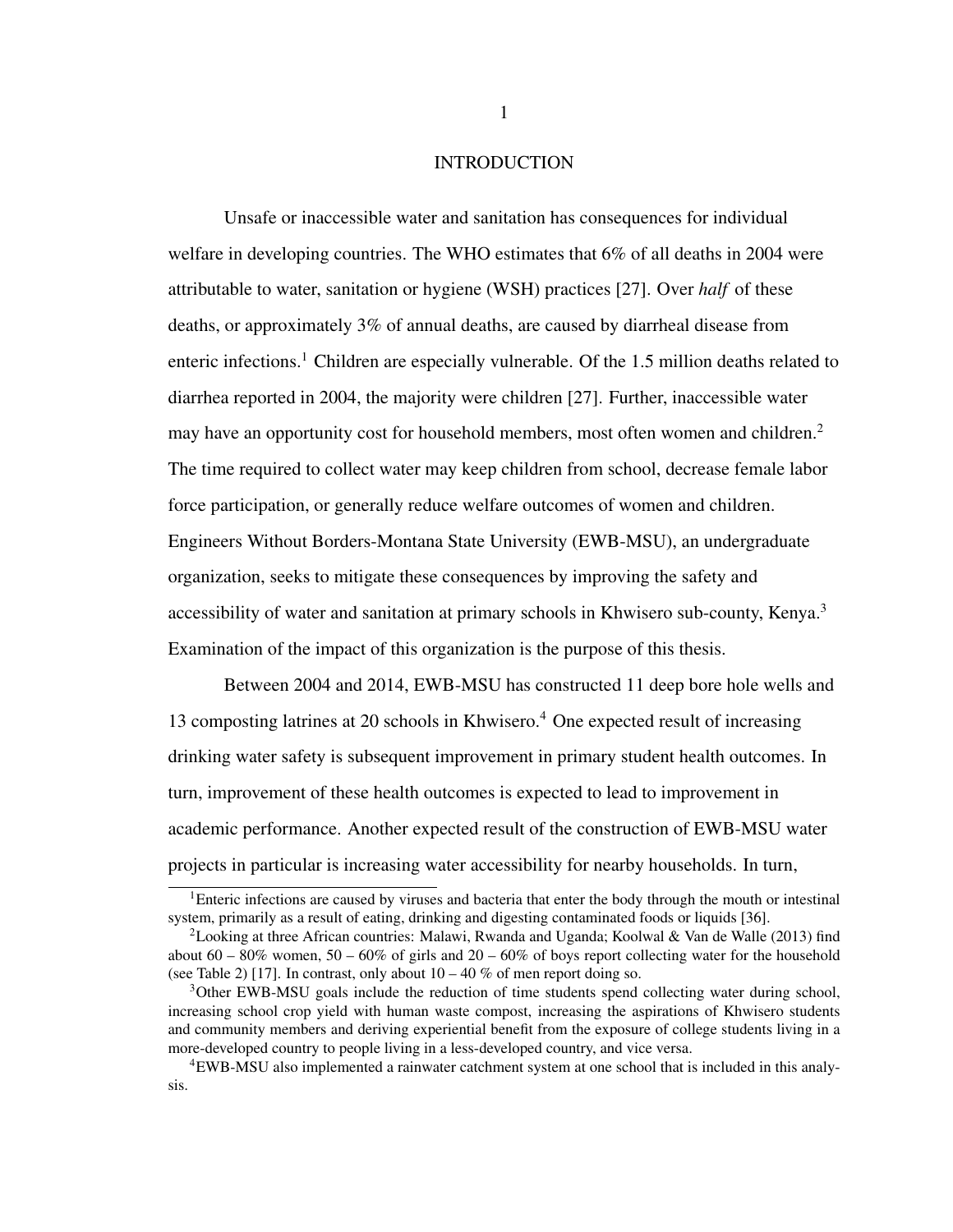shorter trips to collect water may reduce the labor burden on household children, allowing them to attend more school.

Studies of similar water and sanitation interventions confirm three impacts worth highlighting. First, both water and sanitation source interventions lead to improvements in health outcomes [\[1,](#page-67-0) [9,](#page-67-1) [11,](#page-67-2) [12,](#page-67-3) [14,](#page-68-1) [31,](#page-69-1) [33,](#page-69-2) [34\]](#page-69-3). However, the impact of water source on child health may be conditional on household wealth and parental education [\[16,](#page-68-2) [19,](#page-68-3) [20\]](#page-68-4). Second, water source interventions reduce the amount of time household members spend collecting water. Women do not typically use this saved time towards increased labor force participation but rather for non-market household production or leisure. [\[7,](#page-67-4) [8,](#page-67-5) [29\]](#page-69-4). Third, water source interventions decrease child labor and increase school attendance [\[17,](#page-68-0) [24\]](#page-69-5). This analysis is unique within the literature because EWB-MSU's projects are specifically implemented at primary schools. It contributes by examining whether child health, education and household time-use outcomes improve when water and sanitation projects are implemented at a school.

This analysis uses data collected from 776 households in Khwisero, Kenya during the Summer of 2014. In addition, time-series data for all Khwisero primary schools are used to test the robustness of EWB-MSU's academic impact. Intrinsic to determining EWB-MSU's impacts are two selection bias problems. First, EWB-MSU projects are implemented in communities that the organization deems most in need. As a result, EWB schools and surrounding communities likely experienced lower welfare than other communities in the first place. The fixed effect estimator is used to capture this form of community endogeneity. Second, Khwisero students are able to transfer between schools and may do so in response to EWB-MSU project implementation. Students who transfer may have characteristics that yield better welfare outcomes. Their attendance at an EWB-MSU project school may increase the average welfare outcomes for students at that school. The fixed effect estimator is used to control for time-invariant individual characteristics when time-series data are available. The instrumental variables estimator is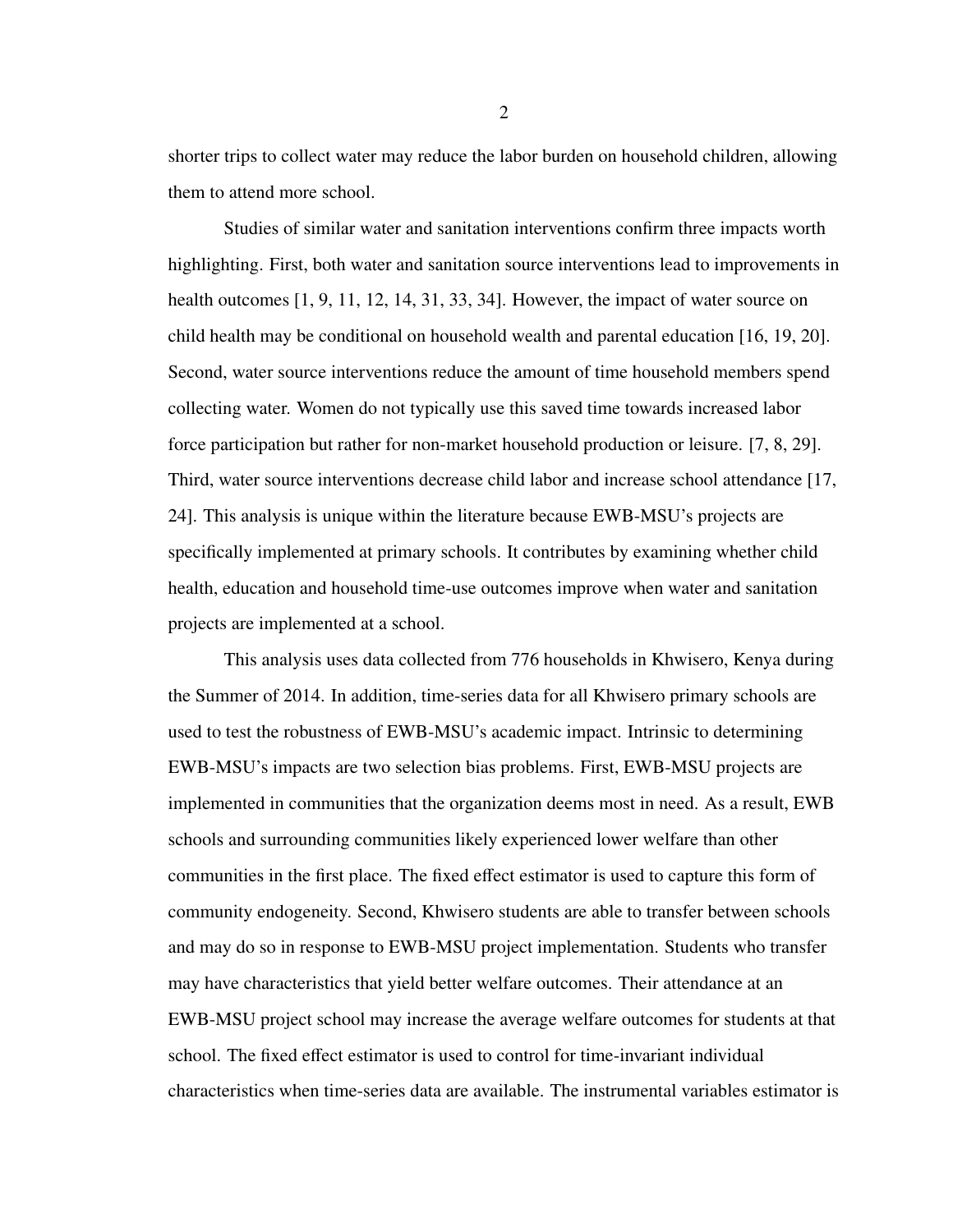also used to control for individual endogeneity when time-series data are unavailable.

The subsequent analysis does *not* find evidence that EWB-MSU projects affect primary student health or education outcomes. Evidence is found to support a time-use impact. Households in communities surrounding primary schools with EWB-MSU water projects save approximately one minute on average traveling to their primary water source. For households actually using the water projects, the time savings are much larger: between 40 minutes to an hour in the dry and wet seasons respectively. Unfortunately, only an estimated 25 households are using the water projects, all in a single community. Their time savings aggregate to approximately 30 hours of labor saved every day for approximately 15% of the population of this community or approximately 3% of the total population surrounding EWB-MSU water projects.

This thesis consists of five additional sections. Section one reviews evidence from the development literature linking water and sanitation interventions to health, education and time-use outcomes. Section two describes household survey data and other data sources used in the subsequent empirical analysis. This section compares welfare outcomes of interest between the groups with and without EWB-MSU projects. Further, the section compares other measures not expected to be impacted by EWB-MSU projects in order to evaluate how these groups differ in observed characteristics. Section three explains the empirical methods used and how they handle the selection bias threats to identification. Section four details and summarizes the results from the methodological approaches to testing EWB-MSU's welfare impact. Section five summarizes findings, presents potential explanations for those findings, and offers future recommendations for EWB-MSU based on the given findings and explanations.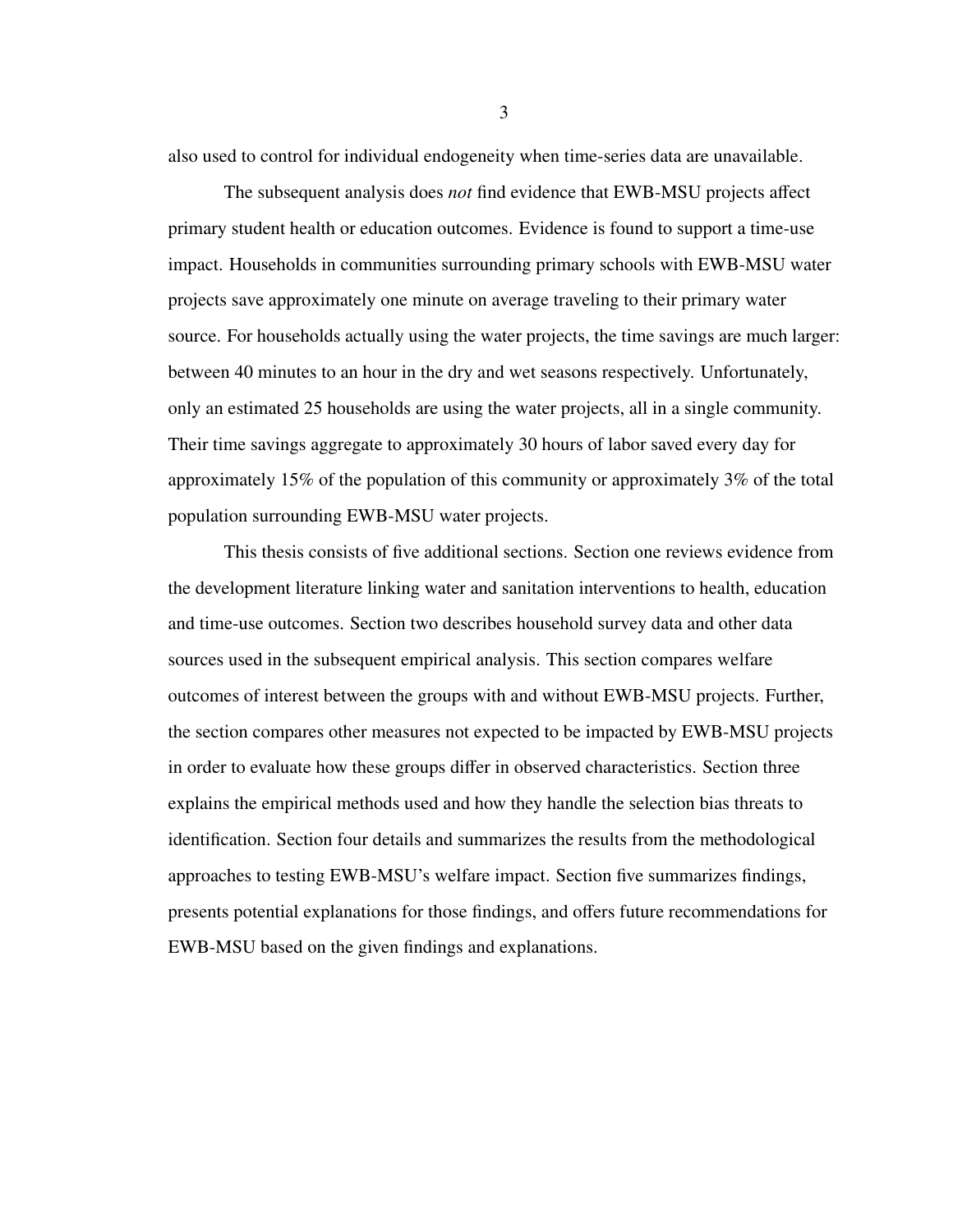#### LITERATURE REVIEW

<span id="page-11-0"></span>The impacts of water and sanitation projects on health, education and time-use are well analyzed in the literature. The findings of the following studies provide a backdrop with which to compare the estimated outcomes of EWB-MSU projects. The review is separated into two sections that investigate what is understood about the impacts of water and sanitation projects. First, water access intervention impacts on health, time-use and education are examined. Second, the impact of sanitation access intervention on health is examined. Primary students are the target population of EWB-MSU projects and so children are the focus of this review of the literature.

## The Impacts of Water Access & Safety

<span id="page-11-1"></span>The literature on water access and safety provides three general conclusions about the impact of water source interventions on welfare outcomes. First, introducing an improved water source decreases the likelihood of contracting all enteric diseases.<sup>[1](#page-8-1)</sup> Improvements in water safety are shown to improve child health [\[9,](#page-67-1) [11,](#page-67-2) [14,](#page-68-1) [31,](#page-69-1) [33,](#page-69-2) [34\]](#page-69-3). However, the effects on children may be conditional on wealth and parental education [\[16,](#page-68-2) [19,](#page-68-3) [20\]](#page-68-4). Second, women who experience decreases in time requirements for water collection are *not* observed to substitute greater time participating in the work force. Instead, they use extra time to conduct other non-market household production or enjoy leisure [\[7,](#page-67-4) [8,](#page-67-5) [17\]](#page-68-0). Third, a decrease in resource gathering activities, including water collection, will increase a child's attendance at school [\[17,](#page-68-0) [23,](#page-68-5) [24,](#page-69-5) [28\]](#page-69-6). Contrary to intuition, the impact is not significantly different between boys and girls.

## <span id="page-11-2"></span>Water Safety & Enteric Disease Contraction

Several studies consider the relationship between water access and health [\[9,](#page-67-1) [11,](#page-67-2) [14,](#page-68-1) [31,](#page-69-1) [33,](#page-69-2) [34\]](#page-69-3). This literature broadly addresses whether an increase in water safety causes a decrease in disease morbidity. Specifically, diarrhea morbidity is of great interest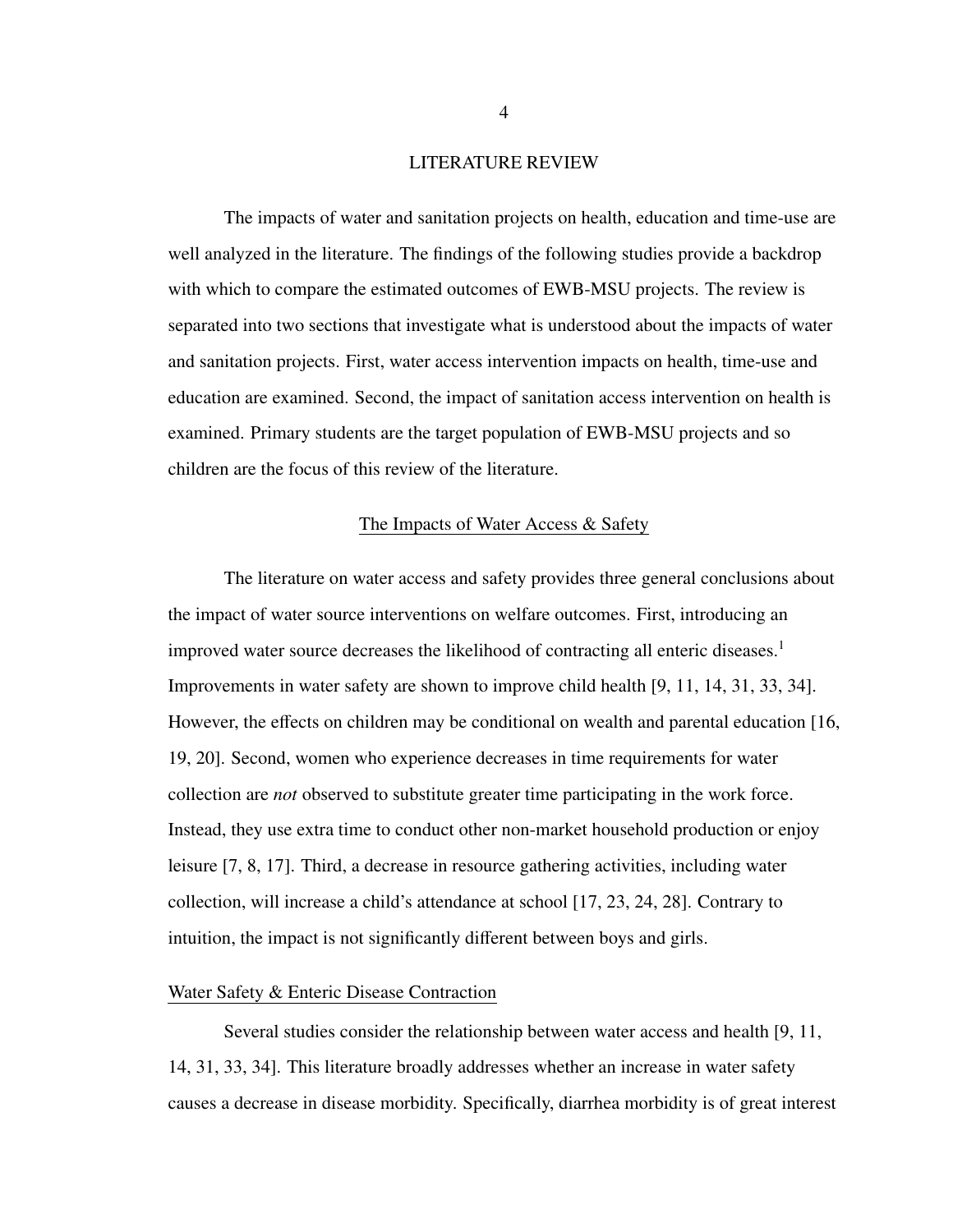among several other water borne illnesses.

The relationship between water access and disease is found to be relatively weak compared with sanitation facilities or hygiene habits. Nevertheless, it is agreed upon that water source interventions negatively impact disease contraction. Access to ground water is an improvement over surface water and piped water is superior to both. Wang, Shepard, Shu, Cash, Zhao, Zhu & Shen (1989) find that randomized implementation of bore hole well tap water in Chinese communities decreases the incidence of enteric diseases [\[34\]](#page-69-3).<sup>[5](#page-12-1)</sup> Esrey, Potash, Roberts & Shiff (1991) examine 144 water and sanitation access studies and how they impact health. They find a consensus that improved water facilities generally reduces morbidity in many common diseases. However, water safety improvements are less important than improved sanitation facilities. Interestingly, simultaneous interventions in water, sanitation and hygiene (WSH) areas are not significantly more effective in reducing morbidity than interventions that focus on one of the three. The majority of WSH-related deaths are due to diarrhea, a symptom of enteric disease.[6](#page-12-2) Fewtrell, Kaufmann, Kay, Enanoria, Haller & Colford (2005) conclude that all WSH interventions, including water source interventions, form a significant negative relationship with diarrhea morbidity [\[11\]](#page-67-2).

## <span id="page-12-0"></span>Water Safety & Child Health

As indicated in the introduction, children appear more vulnerable to enteric diseases than adults. Much of water safety research focuses on child morbidity, as these diseases more severely affect young children [\[1,](#page-67-0) [4,](#page-67-6) [16,](#page-68-2) [18](#page-68-6)[–22\]](#page-68-7). These studies are highlighted here because they are most directly comparable to the focus of this thesis. Three studies indicate the relationship between water access and child health outcomes is conditional on parental education and household wealth. Lee, Rosenzweig & Pitt (1997) use the semi-parametric maximum likelihood (SML) estimator as well as simultaneous

<span id="page-12-2"></span><span id="page-12-1"></span><sup>&</sup>lt;sup>5</sup>These diseases included bacillary dysentery, viral hepatitis A, El Tor cholera, and acute watery diarrhea. <sup>6</sup>See Table 1 from Pruss-Ustun and WHO [\[27\]](#page-69-0).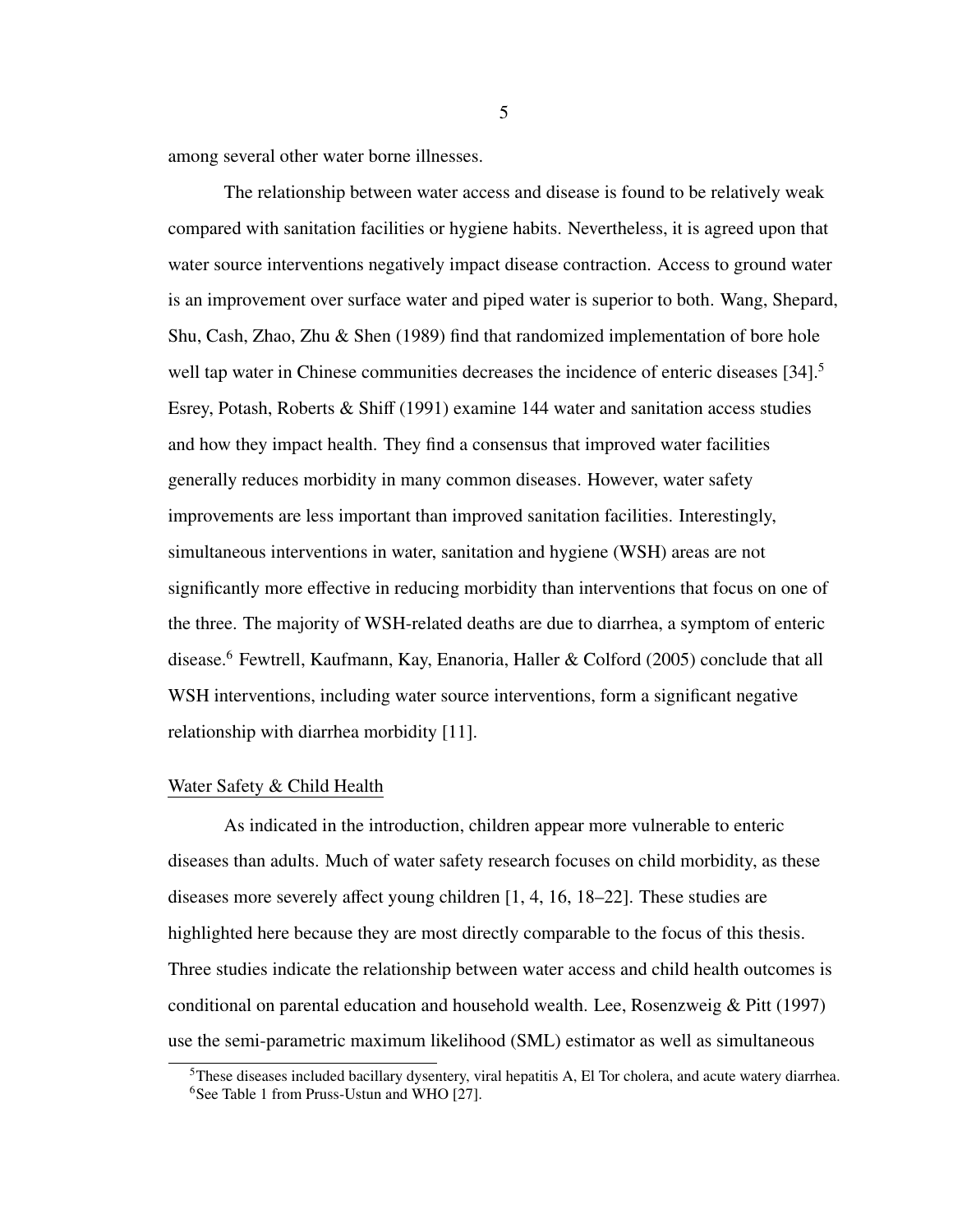equations with data collected in rural Bangladesh to conclude that water safety has an insignificant impact on child survivability, conditional on parental education and wealth [\[19\]](#page-68-3). Further, Lee et al. find that child health is strongly correlated with parental wealth and education level. Similarly, Jalan & Ravallion (2003) find that health benefits associated with piped water access are conditional on household income and mother's education using propensity score matching methods on a cross section of households from India [\[16\]](#page-68-2). Mangyo (2007) follows with evidence that children in Chinese households who receive water access within their own compound have improved health, only if the mother is educated. The effect is insignificant otherwise [\[20\]](#page-68-4).

Another set of studies find positive impacts of water source on child health even after controlling for household wealth and parental education. Tumwine, Thompson, Katua-Katua, Mujwajuzi, Johnstone & Porras (2002) find that the use of surface water has a significant positive relationship with child diarrheal disease using data from 33 East African sites [\[31\]](#page-69-1). They use a logistic regression for whether a child had diarrhea in the past week and control for community and household variables. Mutunga (2007) uses the 2003 Kenya Demographic and Health Survey (DHS) dataset to estimate a hazard function for child mortality controlling for mother's education and household assets  $[22]$ .<sup>[7](#page-13-0)</sup> The hazard ratio estimation indicates that environmental factors, including access to water, have a significant impact on the probability of child survival.<sup>[8](#page-13-1)</sup> Adewara & Visser (2011) use the 2008 Nigeria DHS dataset to relate water safety with better child health compared to unimproved sources [\[1\]](#page-67-0). Balasubramaniam (2010) finds that both water access and sanitation have significant negative relationships with stunting and malnutrition using a cross section of data from Indian households. She also finds that sanitation facilities are more strongly related to child health than water source safety [\[4\]](#page-67-6). Adewara & Visser (2011), Balasubramanian (2010) and Tumwine et al. (2002) include child characteristics

<span id="page-13-0"></span><sup>&</sup>lt;sup>7</sup>The Demographic and Health Survey (DHS) is conducted by USAid in developing countries around the world [\[32\]](#page-69-7).

<span id="page-13-1"></span><sup>8</sup>Hazard Ratio: The probability of dying within the next day given survival for *t* days.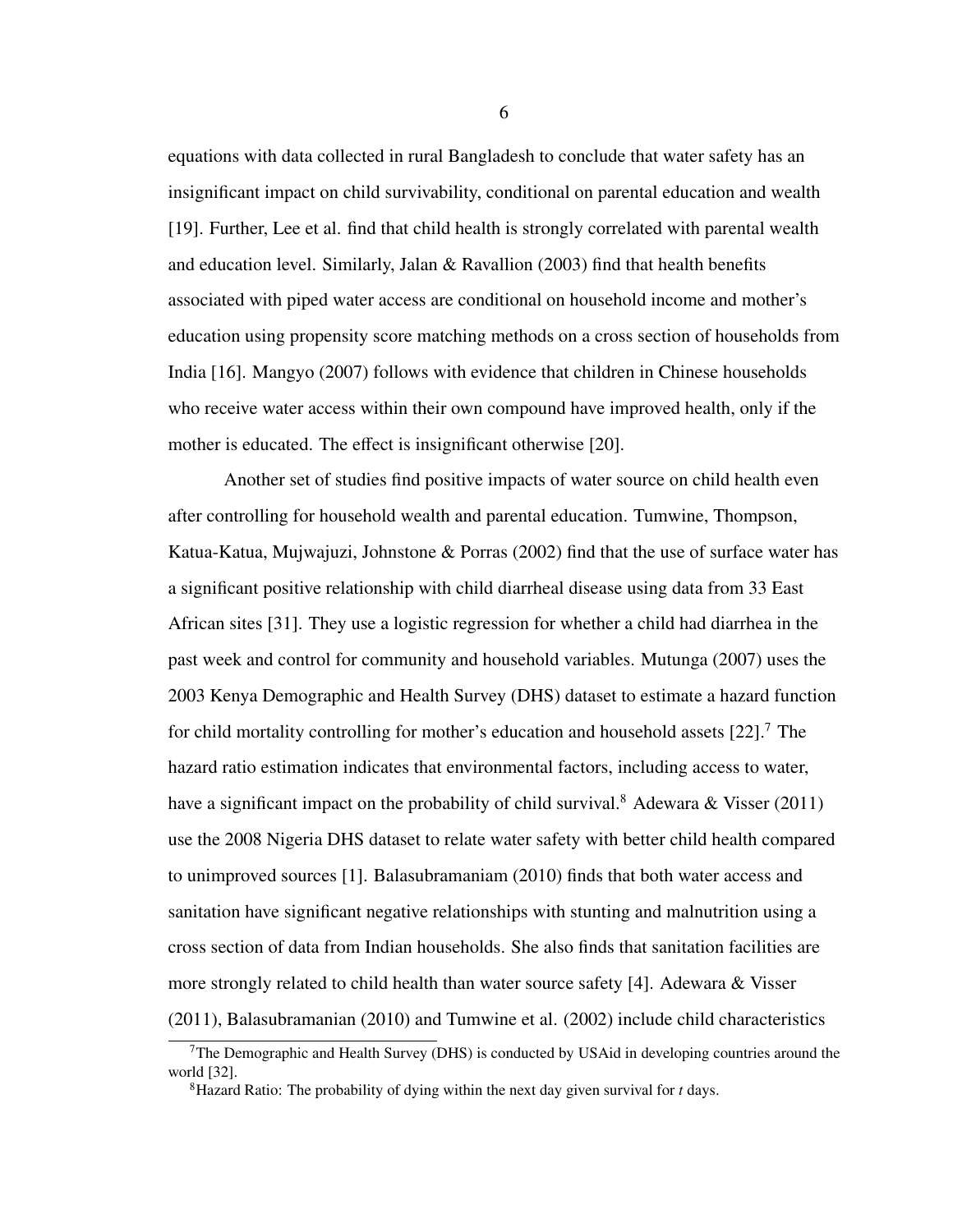such as age, birth order, and gender as well as household characteristics such as assets and parental education in their models. These studies rely on the conditional independence of water access improvements from health outcomes when using a control variable conditioning set. However, as Lee et al. (1997) argue, the allotment of resources to child health may be endogenous due to unobserved characteristics of households that have safer and closer water sources. Further, there is a possibility of omitted household or individual characteristics that may bias these results.

Some of the literature on water access and child health questions the beneficial relationship of water infrastructure and child health [\[10,](#page-67-7) [16,](#page-68-2) [19,](#page-68-3) [20\]](#page-68-4). Instead these studies point to parental or maternal education level as a necessary condition for child health impacts. Lee et al. (1997) make the argument that reduced form estimates may underestimate the impact on child health due to endogeneity of resource allocation towards child health in households with improved infrastructure [\[19\]](#page-68-3). Though Mutunga (2007) may successfully address household endogeneity with a hazard rate function, other literature does not mention this potential concern. Nevertheless, more recent literature finds that water infrastructure is significantly related with child health, controlling for child and household characteristics. The relationship between water safety and child health outcomes appears mixed.

#### <span id="page-14-0"></span>Water Access & Time-Use

Studies of water source interventions indicate such projects save time for household members, especially women, who are the most frequent contributers to household water collection.<sup>[9](#page-14-1)</sup> Ilahi & Grimard (1991) find that as water access decreases, female labor hours increase [\[15\]](#page-68-8). They use a system of equations on household data from Pakistan. Costa, Hailu, Silva & Tsukada (2009) find that increases in the number of community water sources causes a decrease the total labor burden for women in the household [\[6\]](#page-67-8). They use data from Ghana with two stage least squares to deal with the

<span id="page-14-1"></span><sup>&</sup>lt;sup>9</sup>See Koolwal & Van de Walle (2013), Table 2 [\[17\]](#page-68-0).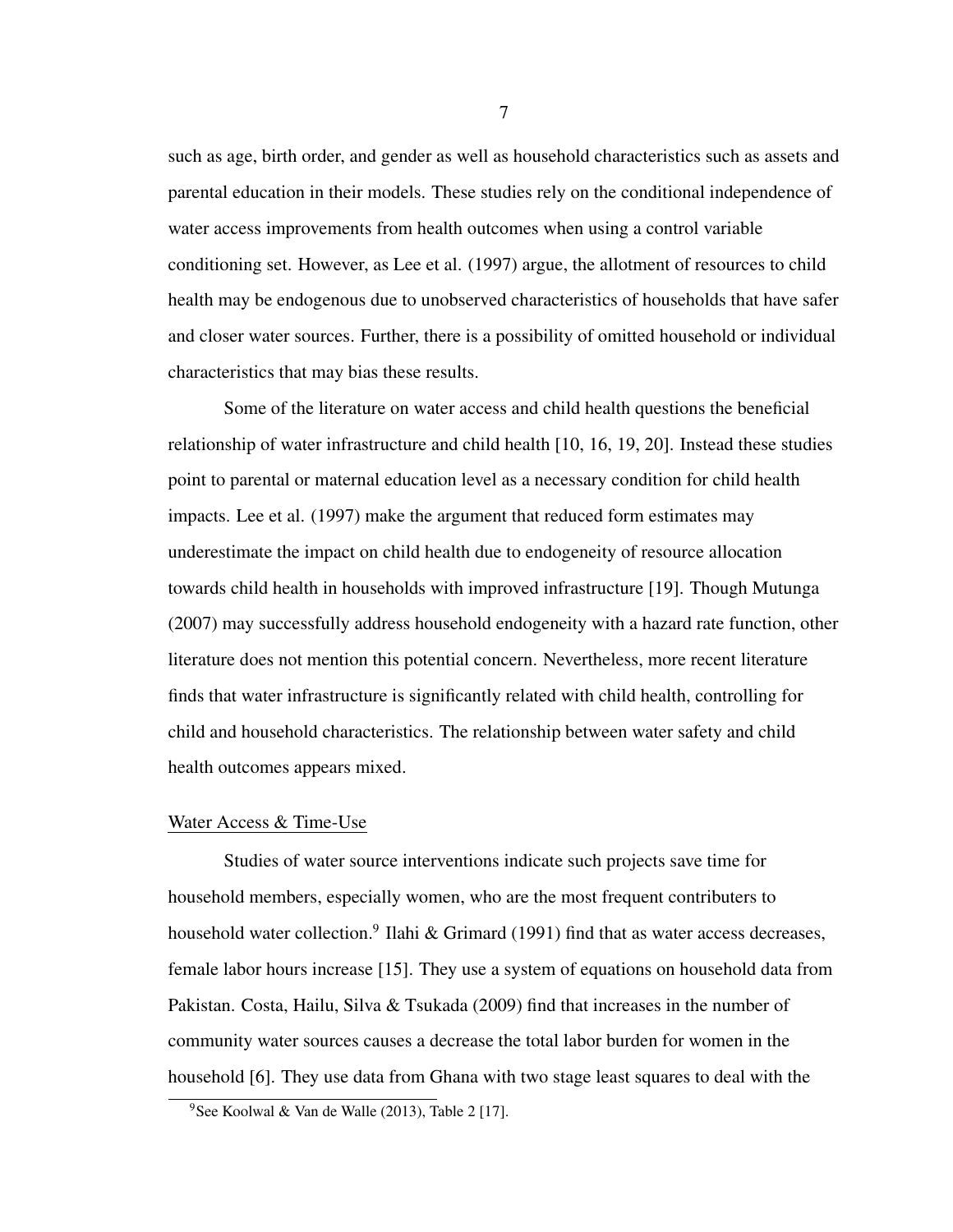suspected endogenous relationship between communities with water and time women spend collecting water. Koolwal and Van de Walle (2013) use a cross-section of households from 9 countries and fixed effects to link increased water access with decreased overall labor burden for women [\[17\]](#page-68-0). Each of these studies finds insignificant relationships between water collection time and female labor force participation, however women do spend their saved time productively in non-market activities in the household or at leisure.

## <span id="page-15-0"></span>Water Access & Education

One concern regarding water access is that time spent collecting water may take away from a child's educational attainment. Further concerning is the possibility that girls may bear a larger responsibility for collection relative to boys in the household, thus suffering academic losses disproportionately. Early research on the impact of household labor and education was conducted by Psacharopoulos (1997). He finds that child labor hours have a negative relationship with education attainment as well as a positive relationship with grade repetition. He used a tobit model and household survey data from Bolivia and Venezuela [\[28\]](#page-69-6). More recently, Nankhuni & Findeis (2003) evaluated the effect of child labor on school attendance in Malawi using a multinominal logit regression. They find that hours spent on resource collection reduces the probability of school attendance. They hypothesize that households are affected by the trade off between the child's education and household resource needs  $[23]$ .<sup>[10](#page-15-1)</sup>

Nauges & Strand (2013) are the first to find evidence in Africa that decreases in the time spent collecting water increases the portion of girls 5 to 15 years of age attending school using four rounds of DHS data in Ghana [\[24\]](#page-69-5). Interestingly, the effect is insignificant when collection times are below 20 minutes one-way. This suggests to the authors the existence of a threshold effect caused by *discretionary* household time

<span id="page-15-1"></span><sup>10</sup>The variable *resource collection* in Nankhuni and Findeis's 1997-8 Malawi Integrated Household Survey (IHS) dataset refers to collection of firewood, another necessary household task in poor households.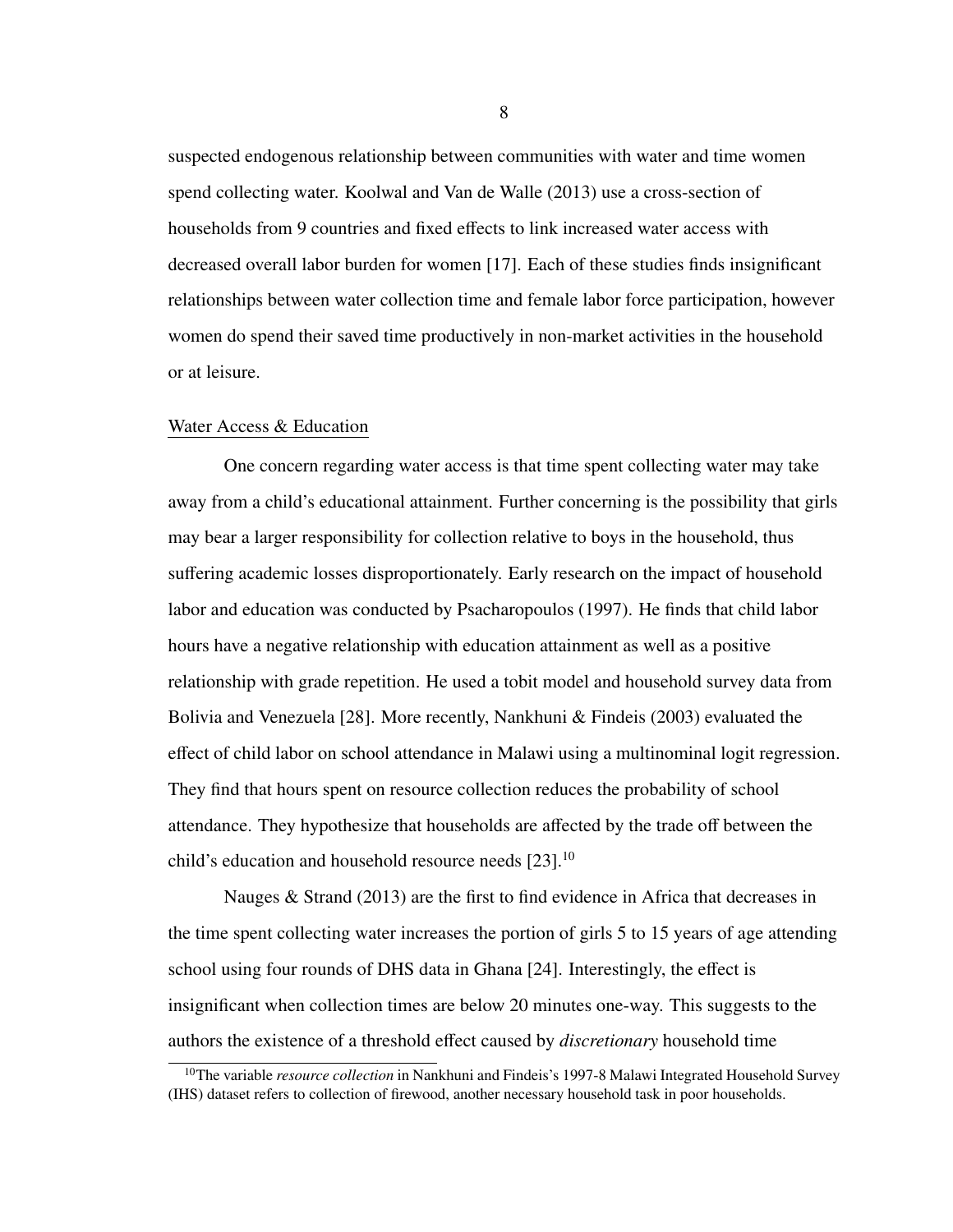available for water collection. They argue households may not recognize the effects on their time budget constraints until the amount of time required to collect water increases beyond 20 minutes, at which point children are kept home from school. Interestingly, they find no significant difference between girls and boys in the effect on attendance after controlling for other household and community characteristics. They estimate that a 50% reduction in haul time leads to an average increase of 2.4% in school attendance for both sexes, with stronger average effects in rural communities. They make the explicit assumption that endogeneity of water access arises at the individual-level, *not* the community-level. Thus, community averages for school attendance are expected to wash out in individual fixed effects. However, heterogeneous communities may have unobserved characteristics that correlate with both water access and education and, thus, explain some of the variation.

Koolwal & Van de Walle (2013) also look at the effect of water access on school attendance across multiple countries [\[17\]](#page-68-0). They find a positive and significant impact of increasing water access on girls and boys attendance but only in non-African countries. They posit the equal impact on boys and girls may be due to a small attendance gender gap along with room for improvement in attendance for both sexes. This gender-neutral result concurs with the results of Nauges & Strand (2013). Koolwal & Van de Walle hypothesize that a lack of significant estimates relating water collection to school attendance in African countries may be explained by overall higher attendance rates relative to other developing countries.

Studies of child labor estimate a negative relationships with education. Specifically, estimates of the relationship between water access and education suggest that as haul times decrease, school attendance increases. Contrary to intuition, there is no significant difference between this effect on boys and girls.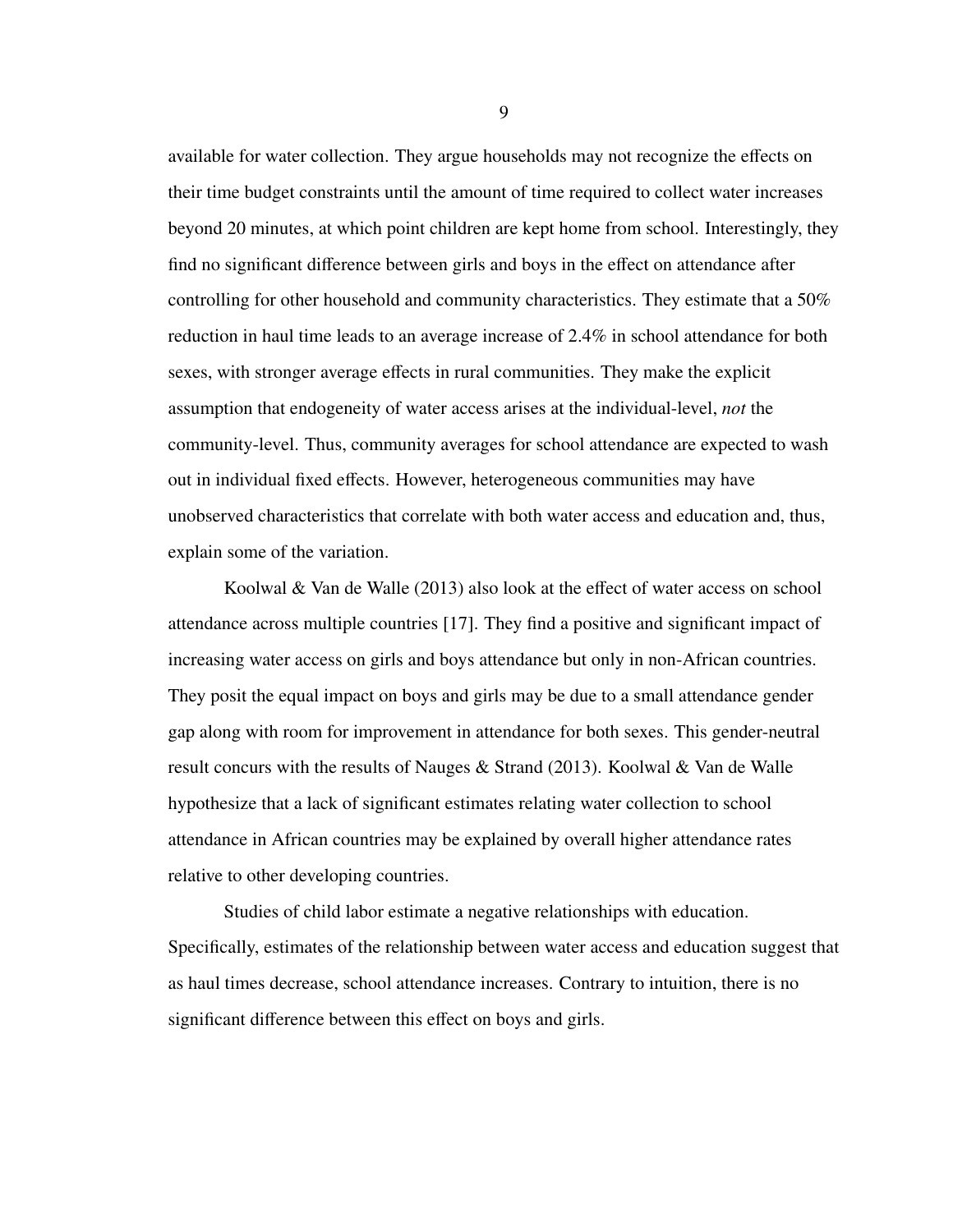#### The Impacts of Sanitation Access

<span id="page-17-0"></span>The impact of sanitation facilities on health outcomes is well studied in the literature. There is general accordance that increased or improved sanitation facility access decreases disease contraction. Frisvold, Mines & Perloff (1988) find that a lack of field sanitation facilities for agriculture workers increased the likelihood of contracting a gastrointestinal disorder by 60% [\[12\]](#page-67-3). They use a probit model with data from Tulare County, California. In a meta analysis mentioned previously, Esrey et al. (1991) conclude that sanitation facilities, as well as improved water sources, generally reduce morbidity of several enteric infections [\[9\]](#page-67-1). They further conclude that sanitation facilities are more important in treating diarrheal disease than water sources. Another meta analysis by Fewtrell et al. (2005) also indicates sanitation interventions improve health outcomes [\[11\]](#page-67-2). In contrast, Pradhan & Rawlings (2002) find no impact on health outcomes for *public* investment in sanitations facilities using data from Nicaragua [\[26\]](#page-69-8). They used propensity score matching to create control and treatment groups. Nevertheless, it appears well established that improvement of sanitation facilities leads to better health outcomes in most circumstances.

#### <span id="page-17-1"></span>Sanitation Access & Child Health

Examinations of the impacts of sanitation on children often specifically focus on child mortality as a consequence of enteric infection. Sanitation facilities are further linked with reductions in child mortality rates. Aly & Grabowski (1990) find that sanitation facilities were relatively more important for child survival than parental education using data from Egypt and probit methods [\[3\]](#page-67-9). Watson (2006) uses data from sanitation infrastructure investment on US Indian reservations and county fixed effects to estimate that a 10% increase in homes with a US government funded sanitation improvement led to a decrease in infant mortality by 0.5 per 1000 [\[35\]](#page-69-9). In an analysis of 31 Sub-Saharan African countries, Shandra, Shandra & London (2011) find sanitation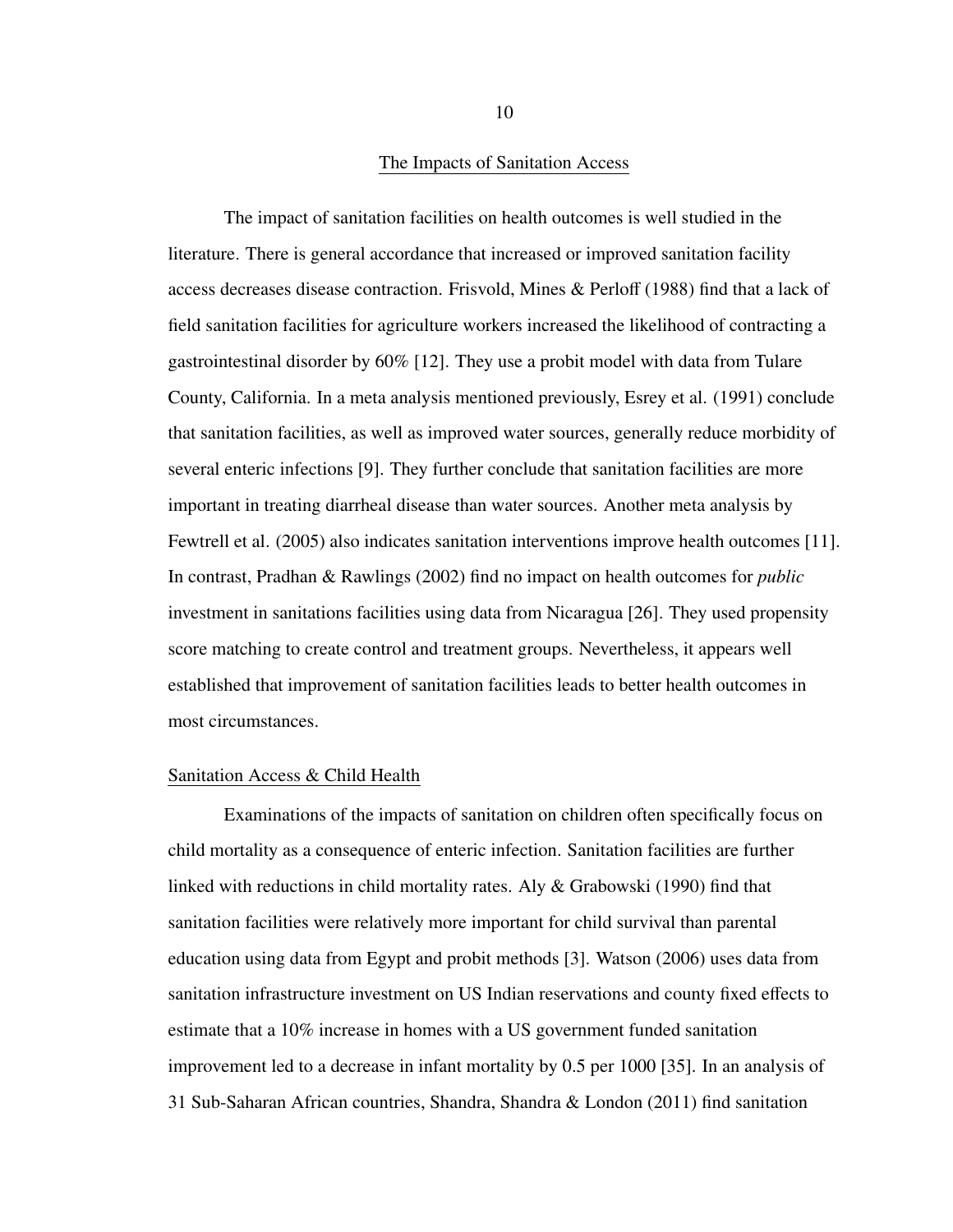improvements decrease child mortality after controlling for year and country fixed effects [\[30\]](#page-69-10). Günther & Fink (2013) find similar results in 40 countries using logistic regression on the probability of a child dying [\[13\]](#page-68-9).

Other studies link sanitation to non-fatal health outcomes. Begum, Ahmed & Sen (2011) show with propensity score matching and data from Bangladesh that improved sanitation facilities reduce the incidence of diarrhea in children, but only when paired with water interventions [\[5\]](#page-67-10). Adewara & Visser (2011) connect improved sanitation sources, in addition to improved water sources to better child health outcomes, measured in morbity rates for several diseases [\[1\]](#page-67-0).

### How This Thesis Contributes to the Literature

<span id="page-18-0"></span>In addition to this study's value to the EWB-MSU organization, it is valuable as a member of a very small set of studies that examines the impact of water and sanitation interventions specifically at primary schools. This researcher is aware of only one other similar study. Adukia (2013) investigates the impact of government implemented sanitation facilities at Indian schools. She finds that these projects increase enrollment using difference in differences [\[2\]](#page-67-11). Further, the effect is not significantly different for boys than it is for girls, except pubescent girls, who require a sex-specific sanitation facility to see increases in enrollment. EWB-MSU's program is an opportunity for further research on the impacts of water and sanitation access and safety at primary schools. This thesis will test for the health effects observed elsewhere of both types of interventions. It may go further than Adukia's study by measuring the effect of these projects on academic performance as well as enrollment. This thesis will also test for time-use impacts from water access interventions at primary schools but it is unable to distinguish what saved-time is used for, as other studies have done.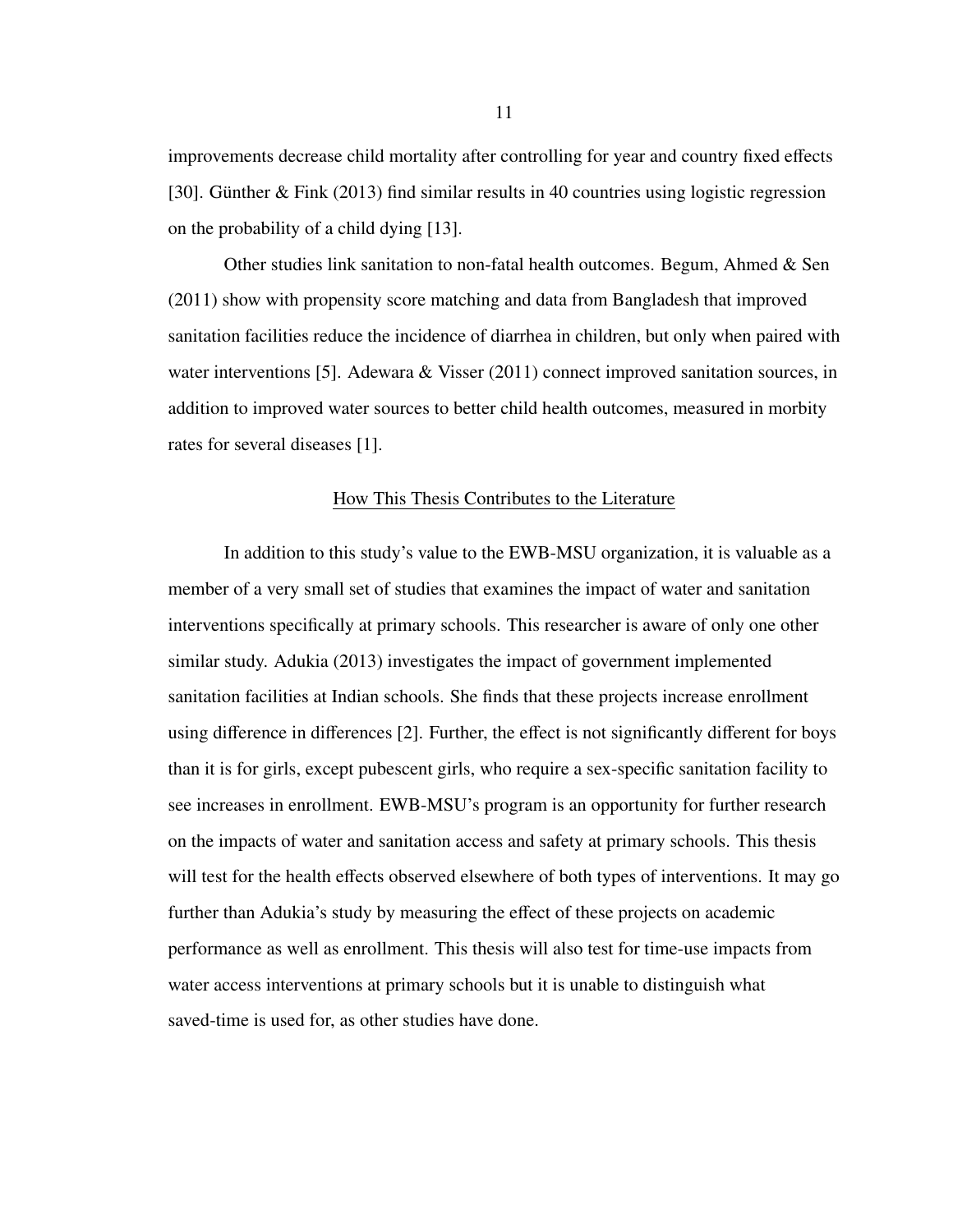#### DATA

<span id="page-19-0"></span>The data described here were collected in Khwisero, Kenya beginning the 16th of June, 2014 and ending the 5th of August, 2014. The data were collected for Engineers Without Borders-Montana State University (EWB-MSU) using the 2014 Impact Evaluation Survey. The survey was developed at MSU by Kirkwood Donavin, Master's candidate in Applied Economics, and undergraduates researchers Jacob Ebersole, Elesia Fasching, Colin Gaiser, Niel Liotta, and Alexander Paterson. These are members of the EWB-MSU Research Team advised by Dr. Sarah Janzen, Assistant Professor of Economics at MSU. The survey was primarily designed to assess the impact of EWB-MSU's water and sanitation projects on health, education and time-use. Additional data were collected from Khwisero government sources that measure school-level outcomes. These data include all Khwisero primary school enrollment from 2004 to 2014 and national exam averages from 2004 to 2013.

## Welfare Outcomes of Interest

<span id="page-19-1"></span>EWB-MSU projects have many potential impacts. Three welfare outcomes have been selected that are subsequently used to test EWB-MSU's impact with the empirical methods described in the Methodology section. These welfare outcomes include health, education and time-use and were selected because they are both expected outcomes of EWB-MSU projects and readily measurable with cross-sectional data collected in the 2014 household survey.

As is depicted in Figure [1,](#page-20-0) EWB-MSU projects are each expected to improve health outcomes through the enhancement of the students' drinking water source as well as through provision of improved sanitation facilities. EWB-MSU bore hole wells enhance students' drinking water source by providing deeper, less contaminated drinking water. EWB-MSU composting latrines enhance drinking water by preventing human waste contamination of the ground water through a concrete seal in the base of the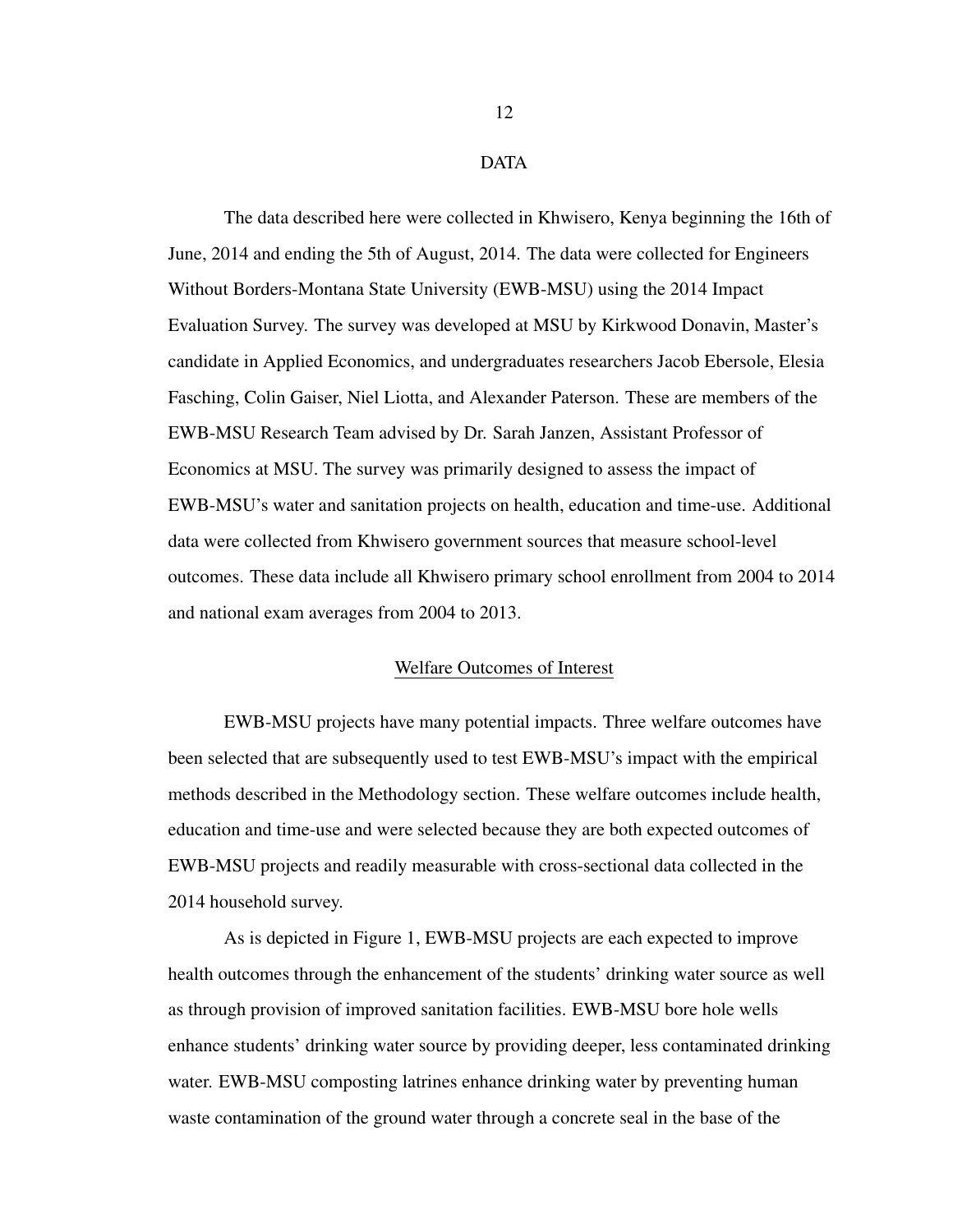<span id="page-20-0"></span>

structure. Additionally, composting latrines are safer than the school's previous sanitation facility, which is further expected to benefit student health. Health outcomes may be observed in decreased individual symptoms of enteric disease, such as diarrhea, vomiting, fever or number of days spent home sick.

In addition to providing clean water access to students at school, another EWB-MSU goal is to provide this access to nearby households. It is expected that some of these households will save time collecting water at an EWB-MSU water project because the project is closer than prior water sources (see Figure [1\)](#page-20-0). Time use outcomes are measured by the amount of time households spend collecting drinking water from their primary source over a five year period.

EWB-MSU is expected to impact primary student education outcomes indirectly through beneficial impacts on health or time-use (see Figure [1\)](#page-20-0). If students are healthier because they use an EWB-MSU composting latrine or bore hole well, they may also be able to attend more days of school and become better educated. Alternatively, if household labor requirements for water collection decrease due to an EWB-MSU water project, then the labor required of students in the household may decrease as well, allowing increased school attendance. Education outcomes may be observed in increased grade point averages, school enrollment or school average performance on national exams, all measured over time.

Figure 1: EWB-MSU's Anticipated Welfare Impacts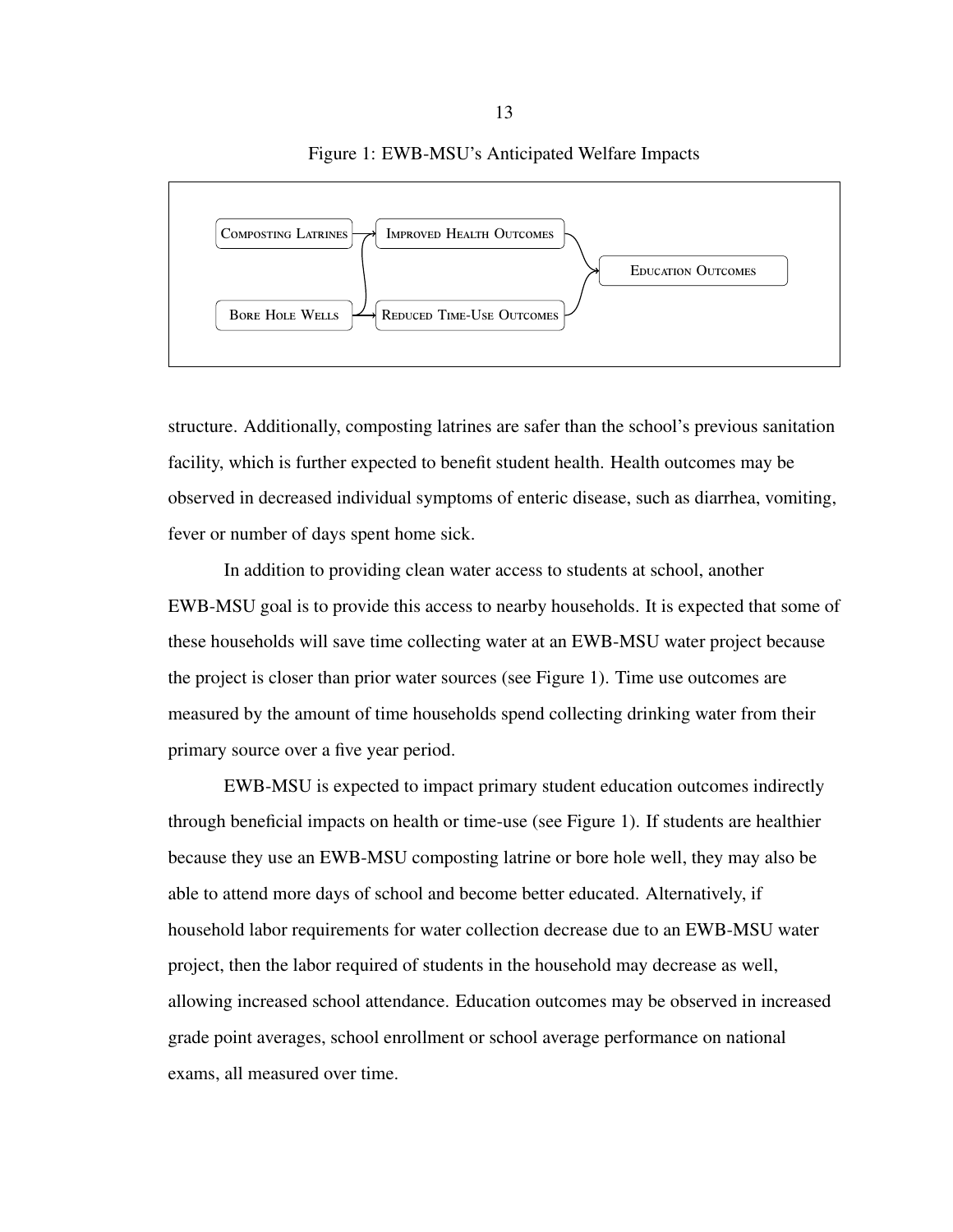#### What Was Collected

<span id="page-21-0"></span>This project's target population is primary school children in Khwisero, Kenya. To gather data on these children, households were randomly sampled using parent lists acquired from 16 Khwisero primary schools (see Table [16](#page-73-1) in Appendix A). Eight of these schools are tentatively the location of the next eight EWB-MSU projects to be implemented after survey. The remaining eight schools are the location of the eight most recent EWB-MSU projects. Four of these schools received composting latrines and the other four received EWB-MSU water projects, most of which were bore hole wells.[11](#page-21-1) The community sample size was chosen with respect to cultural, administrative and monetary limitations. In particular, these communities were selected because it was presumed that the eight most recent EWB-MSU communities would be characteristically similar to the next eight EWB-MSU communities. The EWB-Khwisero Board created the project order by ranking school applications based on need.<sup>[12](#page-21-2)</sup> It is expected that communities that are near each other in need-rank are also characteristically more similar than other schools in Khwisero. If this is true, it mitigates a concern that differences in welfare outcomes are driven by prior differences in community characteristics.

Microsoft Excel's random number generator was used to create a sample of households from each school's parent list. The target sample size for most schools was 48 households. The actual sample size ranged between 47 and 60 households. 60 households were sampled from two schools because of their relatively larger population size (See Table [16](#page-73-1) in Appendix A). These samples represented between 16.6% and 32.6% of each school's household population, with a mean of 24.2% of households. Some sampled households were not found during survey. This occurred for 0% to 14.0% of households

<span id="page-21-1"></span><sup>&</sup>lt;sup>11</sup>One of the four EWB-MSU water projects observed in the household survey is a rain catchment and filtration system rather than a bore hole well. This project, located at Ekatsombero, is similar to a bore hole well in terms of safety and convenience of access. It does have the drawback of relying on rainfall, which can be infrequent during the dry season, but is generally plentiful during the remainder of the year.

<span id="page-21-2"></span> $12$ The EWB-Khwisero Board is made up of nine leaders from the overall Khwisero community representing the Ministry of Education, the Ministry of Health, and the Ministry of Water, as well as several head teachers from schools in Khwisero.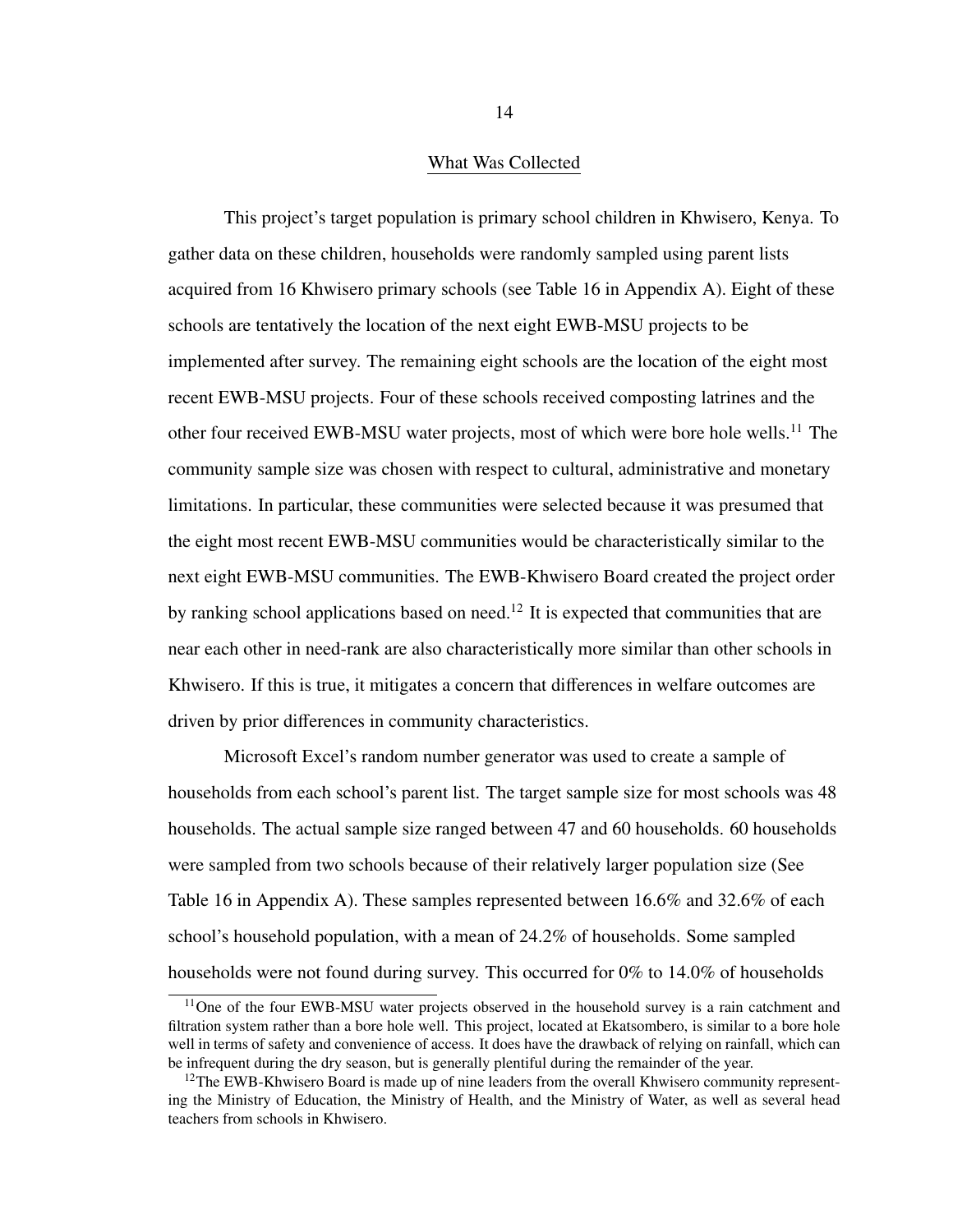and usually transpired because children from, or familiar with the household were not located at the primary school being surveyed.

The 2014 Impact Evaluation Survey was administered to consenting sampled households. A comprehensive list of measures collected in this survey that are relevant to this analysis is found in Table [17](#page-73-0) in Appendix A. To measure the three primary outcomes of interest, respondents provided information on health & education of household members over time, and information on the household's primary drinking water source over time.[13](#page-22-0) First, respondents reported household member health measures, including the likelihood of contracting fever, vomiting, diarrhea, malaria and the likelihood of missing school due to illness, all within that last few months. Unlike the other outcomes of interest, these health outcomes were measured in cross-section rather than in time-series. The health measures are summarized for primary students in Table [1.](#page-25-0) Second, respondents reported household member education data including household members' grade point averages from 2011 to 2013 and parental education levels. These measures are summarized in Table [2.](#page-27-0) The household survey data measuring education outcomes are supplemented by school-level data on enrollment numbers from 2004 to 2014 and mean Grade 8 Kenya Certificate of Primary Education (KCPE) national examination scores from all 61 schools in Khwisero between 2004 and 2013 (Table [2\)](#page-27-0).<sup>[14](#page-22-1)</sup> Third, respondents reported the household's drinking water source history from 2010 to 2014, including information on water source type, distance and treatment status of the water. These measures are summarized in Table [3.](#page-28-0) Primary water sources and time-use measurements were collected for the wet and dry seasons separately. This was done because households often switch water sources between rain and alternate sources between the two seasons.<sup>[15](#page-22-2)</sup>

<span id="page-22-0"></span><sup>&</sup>lt;sup>13</sup>Health measures were recored as totals from the past three months, rather than for multiple points of time like retrospective measures of academic performance and water source. The Research Team decided to measure health only in the current time period because the group speculated that, in general, household respondents would not precisely recall health information for household members from years past.

<span id="page-22-1"></span><sup>&</sup>lt;sup>14</sup>This community-level data were supplied by the EWB-Khwisero Board representatives for the Kenyan Ministry of Education, Mr. Caleb Musa, and Kenyan Ministry of Health, Mr. Johnstone Aseka.

<span id="page-22-2"></span><sup>&</sup>lt;sup>15</sup>The correlation coefficient for households between usage of "good" water sources in the wet and the dry seasons is 0.80. This provides evidence that some households are switching water sources between the wet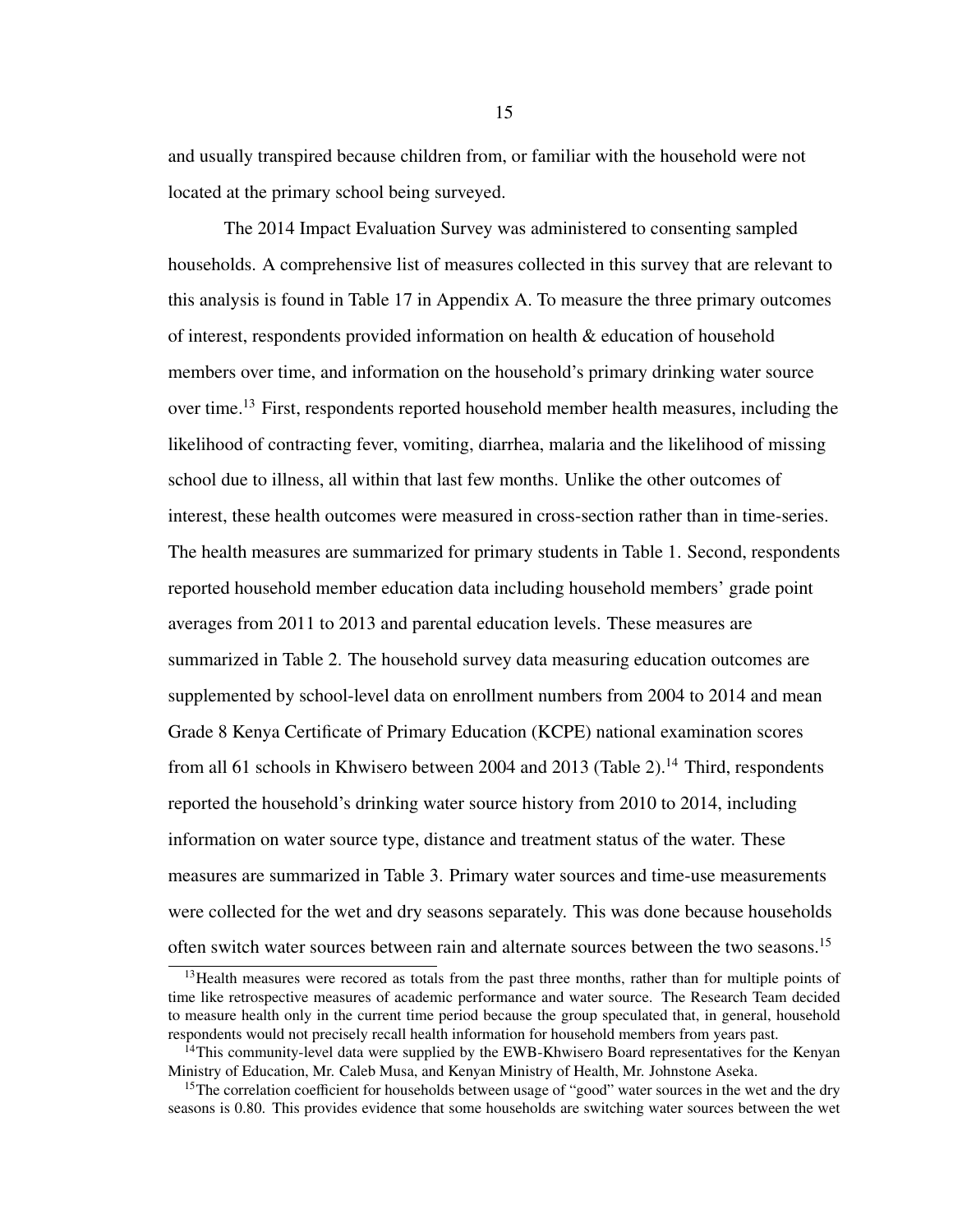The Research Team used the survey to collected additional data on parental education (Table [2\)](#page-27-0), orphan rates (Table [8\)](#page-35-0), household wealth measures (Tables  $4 \& 5$  $4 \& 5$ ), measures of population density (Table [6\)](#page-33-0), household water treatment frequency (Table [3\)](#page-28-0) and household sanitation facilities (Table [7\)](#page-34-1). It is not expected that EWB schools affect this set of outcomes. Thus, these outcomes may be used to determine whether the eight communities without EWB-MSU projects are a proper counterfactual for the eight communities that have received projects.

#### Data Summary

<span id="page-23-0"></span>Throughout this section, summarized data are separated into two groups and the statistical difference between the means is calculated. These groups are labeled the "EWB group" with EWB-MSU projects, and the "non-EWB group" without projects but tentatively scheduled to receive one of the next eight EWB-MSU projects. Further, each group contains observations from one of three levels. First, the individual-level EWB-MSU group label refers to primary school students who are attending an EWB-MSU project school. The comparable individual-level non-EWB group consists of students attending a primary school *without* an EWB-MSU project. Second, the household-level EWB group label refers to those households that have a child in attendance at a primary school with an EWB-MSU project. The comparable household-level non-EWB group label refers to those households with children in primary school but only at those schools *without* EWB-MSU projects. Third, the school-level EWB group label refers to primary schools that have received EWB-MSU projects while the comparable non-EWB group label refers to primary schools that have not.

The purpose of comparing the EWB and non-EWB group is two-fold. First, comparison of primary student health & education outcomes and household time-use outcomes provides descriptive evidence for or against a relationship between EWB-MSU and dry seasons.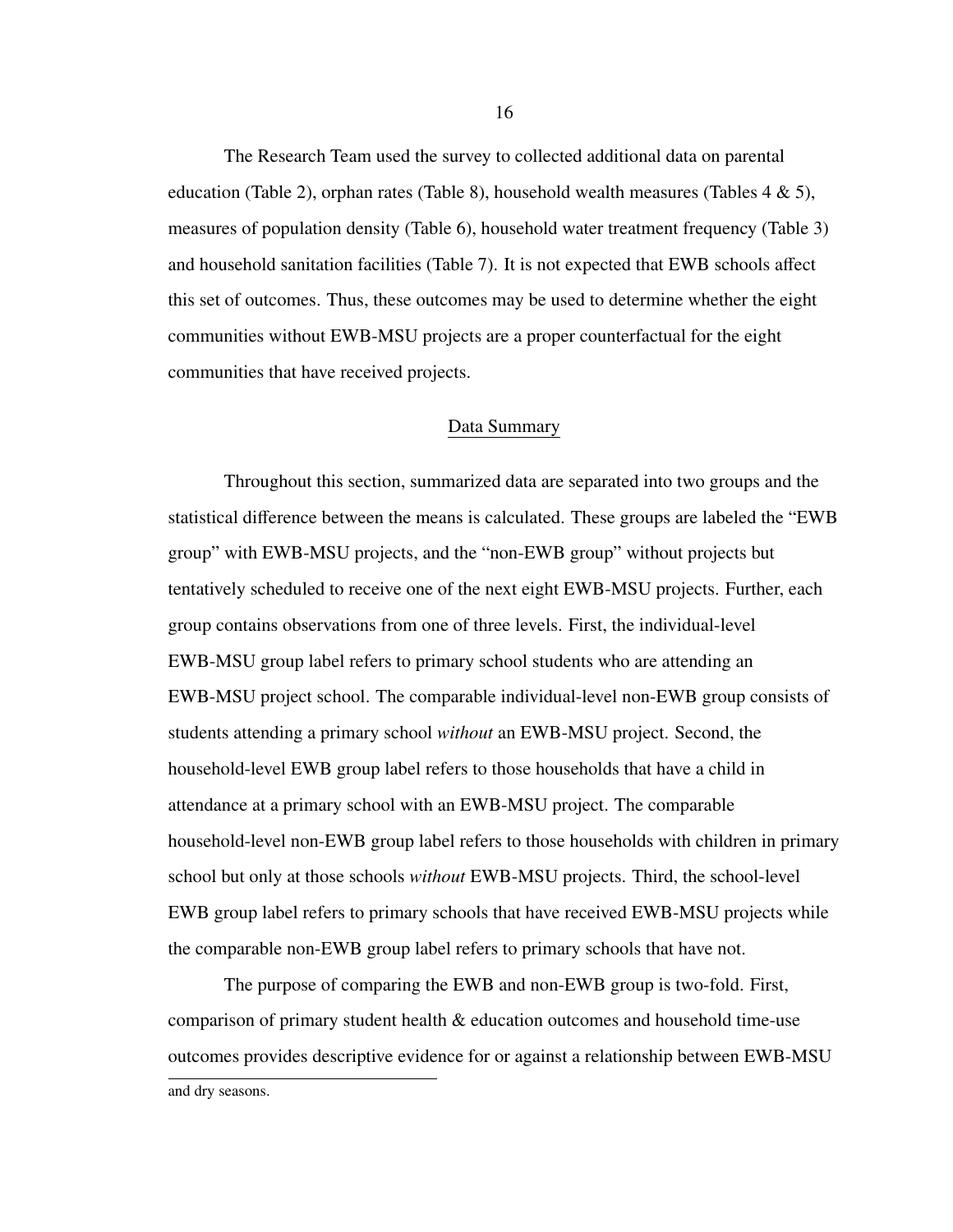and welfare in Khwisero. However, causality in this relationship *cannot* be inferred because characteristic differences between the groups may obscure any effect EWB-MSU truly has on health, education and time-use outcomes. For instance, if a relatively unhealthy community is selected for a project based on need, this community may experience improved health outcomes while also remaining less healthy than other communities after project implementation. Analyzing the differences in means in this case, The EWB group would form a *negative* relationship with health outcomes even though the EWB-MSU project *positively* affected health.

Second, comparing other outcomes that are not expected impacts of EWB-MSU projects constructs an image of how equivalent the groups were prior to project implementation. These outcomes include measures of household wealth, parental education, population density, orphan rates, drinking water treatment behavior and household sanitation facilities. It is argued here that these outcomes are not likely to be affected by EWB-MSU within the time-frame of project implementation to observation (2011 to 2014). Analyzing the differences in these other welfare measures provides evidence for whether or not the non-EWB group is an approximate counterfactual for the EWB group. If observed differences exist, it may be inferred that the groups were characteristically different in welfare outcomes of interest from the beginning. That is because health, education and time-use are likely related to wealth, parental education, population density, and other welfare measures examined here. Such an analysis is important for motivating the use of statistical methodology that controls for potential characteristic differences, layed out in the Methodology section.

## <span id="page-24-0"></span>Welfare Outcomes

Table [1](#page-25-0) reports the likelihood of experiencing disease symptoms by primary student group. Likelihood of experiencing fever, vomiting or diarrhea is not significantly different between groups. Fever is the most likely illness to experience in the three months prior to survey, while diarrhea is the least likely. EWB students are approximately 4%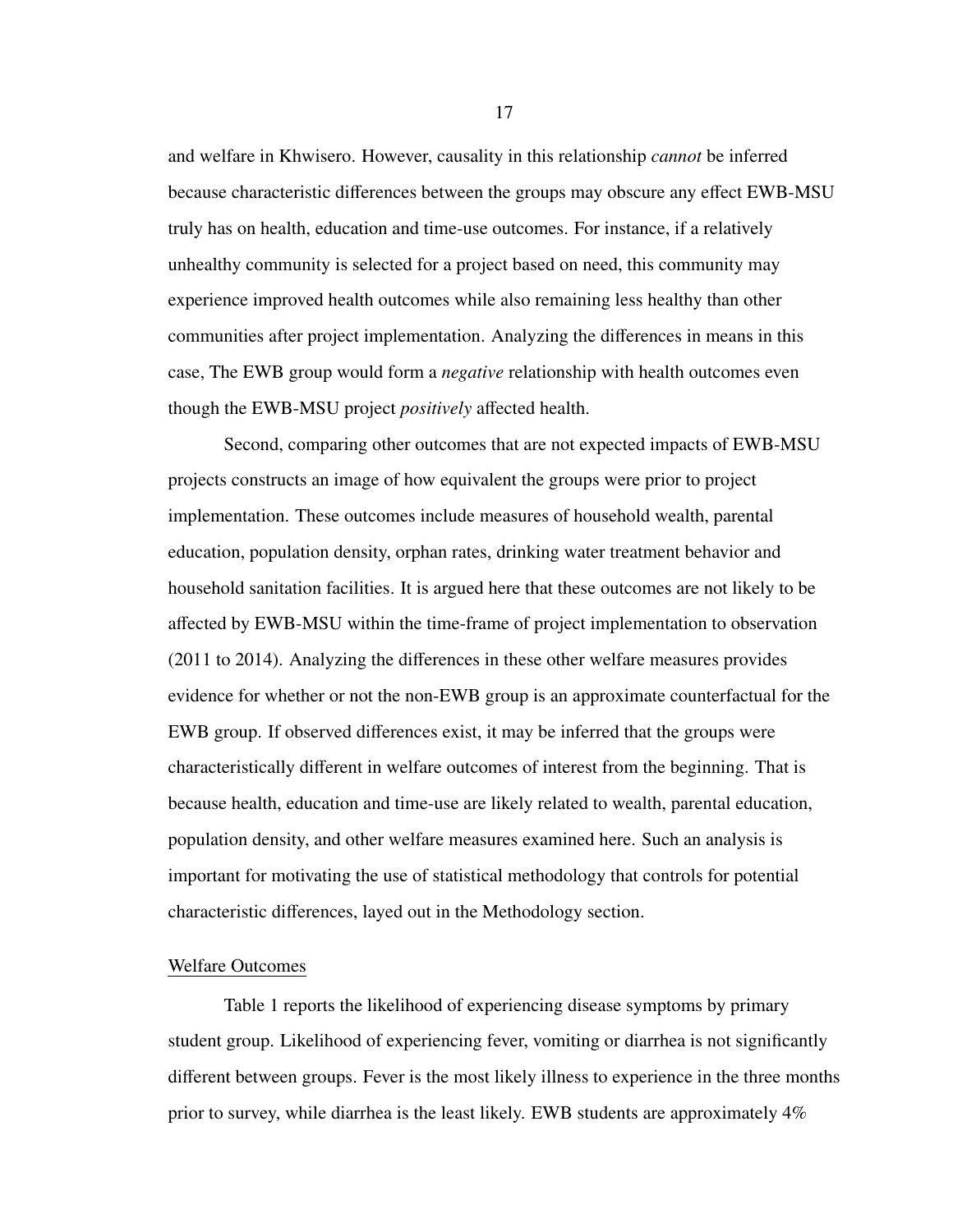<span id="page-25-0"></span>

| 1. Trobability of Balleting Illiters By improfile |                 |                    |            |  |
|---------------------------------------------------|-----------------|--------------------|------------|--|
|                                                   | Non-EWB Schools | <b>EWB Schools</b> | Difference |  |
| $Fever^{\dagger}$                                 | 0.356           | 0.358              | $-0.002$   |  |
|                                                   | (0.479)         | (0.480)            | (0.021)    |  |
| Vomit <sup>†</sup>                                | 0.171           | 0.188              | $-0.017$   |  |
|                                                   | (0.376)         | (0.391)            | (0.017)    |  |
| Diarrhea $^{\dagger}$                             | 0.100           | 0.113              | $-0.013$   |  |
|                                                   | (0.300)         | (0.317)            | (0.014)    |  |
| Malaria <sup>††</sup>                             | 0.553           | 0.596              | $-0.043*$  |  |
|                                                   | (0.497)         | (0.491)            | (0.022)    |  |
| Sick Day <sup>††</sup>                            | 0.216           | 0.254              | $-0.038**$ |  |
|                                                   | (0.412)         | (0.435)            | (0.019)    |  |
| Observations                                      | 1076            | 967                | 2043       |  |

Table 1: Probability of Suffering Illness Symptoms

means/differences reported above, standard deviations/errors in parentheses <sup>∗</sup> *<sup>p</sup>* < <sup>0</sup>.10, ∗∗ *<sup>p</sup>* < <sup>0</sup>.05, ∗∗∗ *<sup>p</sup>* < <sup>0</sup>.01, ∗∗∗∗ *<sup>p</sup>* < <sup>0</sup>.<sup>001</sup>

Individual health statistics are for students in primary school only.

†The student has experienced at least one episodes of this illness symptom in the previous 3 months.

††The student has experienced at least one episode of malaria or at least one sick day from school in the previous month.

*more* likely to experience malaria and to take at least one sick day in the month prior to survey.

The household survey measured primary student performance using annual final grade point averages for 2011 to 2013. There is no significant difference in grades between groups in 2013 (Table [2\)](#page-27-0). The mean final grade was approximately 300 out of 500. It is assumed that students attending an EWB school in 2014 were also doing so between 2011 and 2013. This is excepting years for which students do not have grades, when it is instead assumed the student was not in school. This assumption may create error in the categorization of students into the EWB and non-EWB groups. For example, one student may have attended a non-EWB school between 2011 and 2013 but transfered to an EWB school in 2014. Conversely, another student may have attended an EWB school between 2011 and 2013 but transfered to a non-EWB school in 2014. Both of these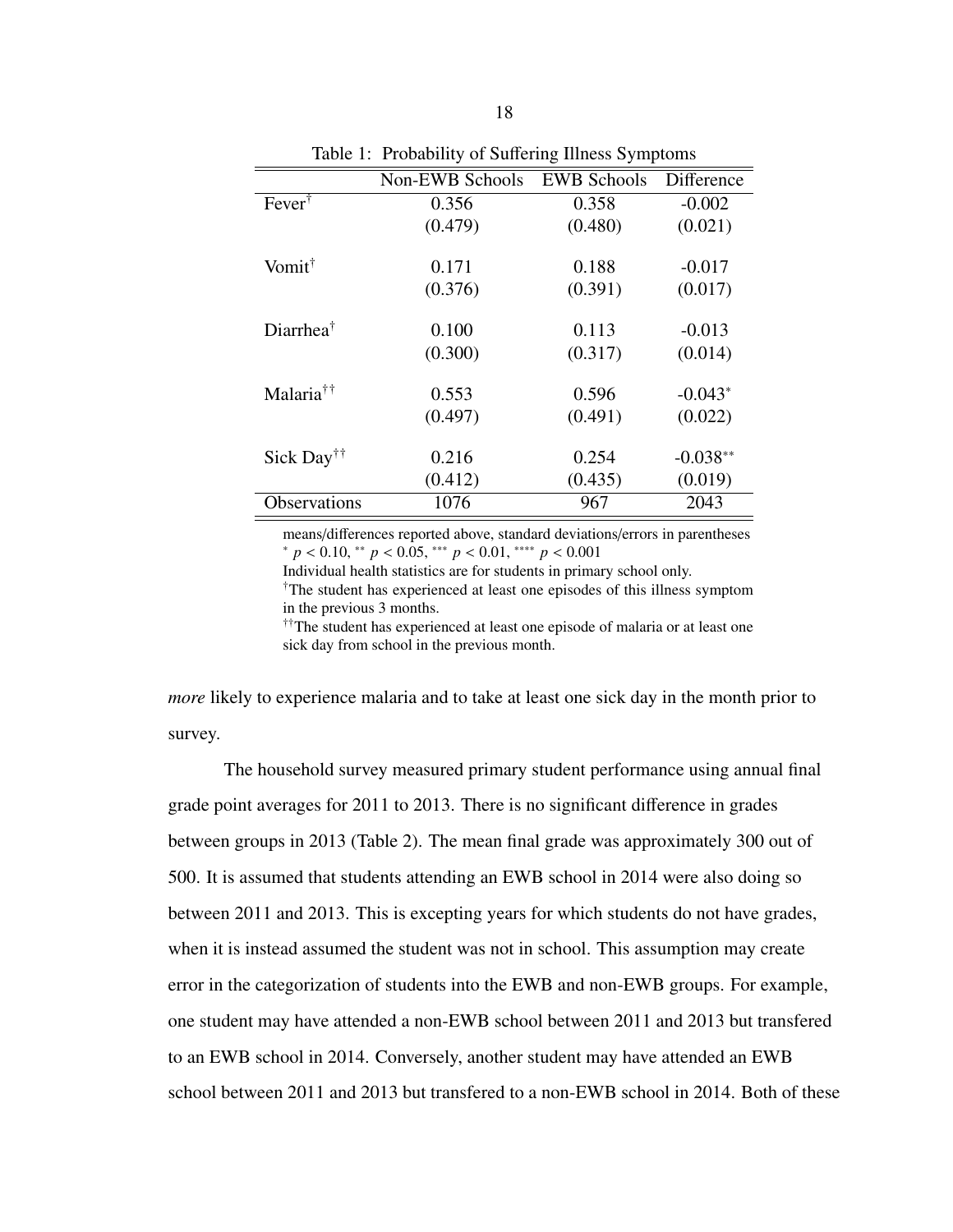students will be mis-categorized into groups. However, the assumption is unavoidable because the dataset does not contain information regarding where students attended school prior to 2014. There is no reason to believe that this assumption is not true for the vast majority of students.

An alternative performance measure uses annual KCPE exam and enrollment data from all primary schools in Khwisero. Evidence is found that primary schools in Khwisero with EWB-MSU projects perform significantly better on the KCPE exam on average. However, the absolute difference is small, at under 7 out of 500 points in favor of EWB schools. Students must earn at least 150 points to pass this exam and mean scores for both groups are about 100 points above the passing score cut off, indicating the difference does not likely lead to more students passing the test in EWB schools [hussein˙teenage˙2011]. However, marginal increases in KCPE exam scores may relate to better secondary school opportunities for students at EWB schools, as secondary schools consider exam scores for student enrollment choices.<sup>[16](#page-26-0)</sup>

For drinking water comparisons across groups, the definition of the "EWB" group is altered to refer *only* to households who have a child in attendance at a primary school with an EWB-MSU *water* project. There is a significant difference in reported water source distance between these alternately defined groups (Table  $3$ ).<sup>[17](#page-26-1)</sup> EWB households spend approximately four fewer minutes on average reaching their drinking water source. No significant difference between whether or not households are using "good" water sources is found between groups.<sup>[18](#page-26-2)</sup> Approximately 80% of households in either group are using good sources. As one would expect, only households surrounding schools with EWB-MSU water projects are using a project as their primary water source. They do so at a rate of 3.5% of households in this redefined EWB group. All of these households are

<span id="page-26-0"></span><sup>&</sup>lt;sup>16</sup>Anecdotal evidence from EWB-MSU's project coordinator, Jackson Nashitsakha, indicates that Class 8 students generally need to score between 200 and 350 on the KCPE exam to attend a county secondary school, and to score above 350 to attend a national secondary school.

<span id="page-26-2"></span><span id="page-26-1"></span><sup>&</sup>lt;sup>17</sup>Distance to the household primary water source was measured in minutes reported to walk to the source. <sup>18"</sup>Good" water sources are defined here as protected springs and wells, bore holes, rain water or piped water.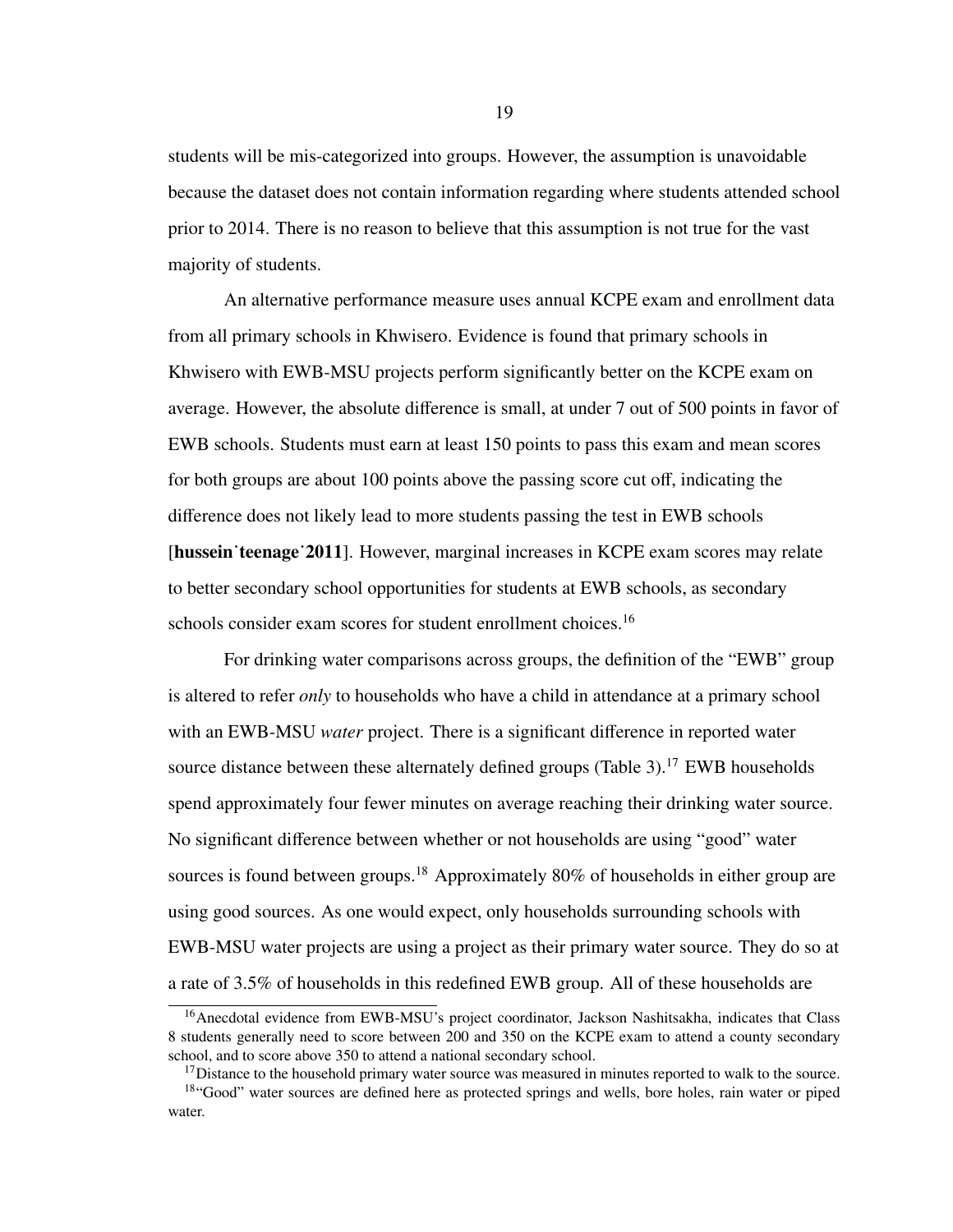<span id="page-27-0"></span>

|                                                   | Non-EWB Schools | <b>EWB Schools</b> | Difference  |
|---------------------------------------------------|-----------------|--------------------|-------------|
|                                                   |                 |                    |             |
| Grades $(2013)^{\dagger}$                         | 304.9           | 301.0              | 3.8         |
|                                                   | (90.475)        | (86.919)           | (4.265)     |
| Fathers $\langle$ Primary Education <sup>††</sup> | 0.320           | 0.311              | 0.009       |
|                                                   | (0.467)         | (0.463)            | (0.024)     |
| Fathers = Primary Education <sup>††</sup>         | 0.406           | 0.473              | $-0.067***$ |
|                                                   |                 |                    |             |
|                                                   | (0.491)         | (0.500)            | (0.026)     |
| Fathers $\geq$ Secondary Education <sup>††</sup>  | 0.273           | 0.216              | $0.057**$   |
|                                                   | (0.446)         | (0.412)            | (0.022)     |
| Mothers $\langle$ Primary Education <sup>††</sup> | 0.358           | 0.402              | $-0.045*$   |
|                                                   | (0.480)         | (0.491)            | (0.023)     |
|                                                   |                 |                    |             |
| Mothers = Primary Education <sup>††</sup>         | 0.448           | 0.468              | $-0.020$    |
|                                                   | (0.498)         | (0.499)            | (0.024)     |
| Mothers $\geq$ Secondary Education <sup>††</sup>  | 0.194           | 0.130              | $0.064***$  |
|                                                   | (0.396)         | (0.336)            | (0.018)     |
| Observations                                      | 1052            | 948                | 2000        |
|                                                   |                 |                    |             |
| Enrollment Numbers <sup>†††</sup>                 | 487.2           | 518.9              | $-31.7$     |
|                                                   | (191.4)         | (140.1)            | (21.6)      |
| KCPE exam score average <sup>†††</sup>            | 253.8           | 260.3              | $-6.5*$     |
|                                                   | (26.5)          | (25.5)             | (3.4)       |
| Observations                                      | 563             | 85                 | 648         |

Table 2: Education

 $p < 0.10$ , \*\*  $p < 0.05$ , \*\*\*  $p < 0.01$ , \*\*\*\*  $p < 0.001$ <br>Schools included in "EWB Schools" group in the year a project is implemented and afterwards. means/differences reported above, standard deviations/errors in parentheses

† Grades are out of 500 and from 2013. It is unknown whether the students earned the grades at the school they were observed to be attending in 2014.

<sup>††</sup>Education level categories are exclusive of other categories. This means, for example, that mothers with a secondary education are not counted with those mothers with a primary education, even though the former group are also required to complete primary school.

†††Calculated with data on all Khwisero primary schools from 2004 to 2013 (2014 for enrollment numbers only). Kenya Certificate of Primary Education (KCPE) exam scores are out of 500 and awarded for a national examination given to Class 8 students.

found to be surrounding Mundaha Primary School, which is only one of the four schools with EWB-MSU water projects in the household survey.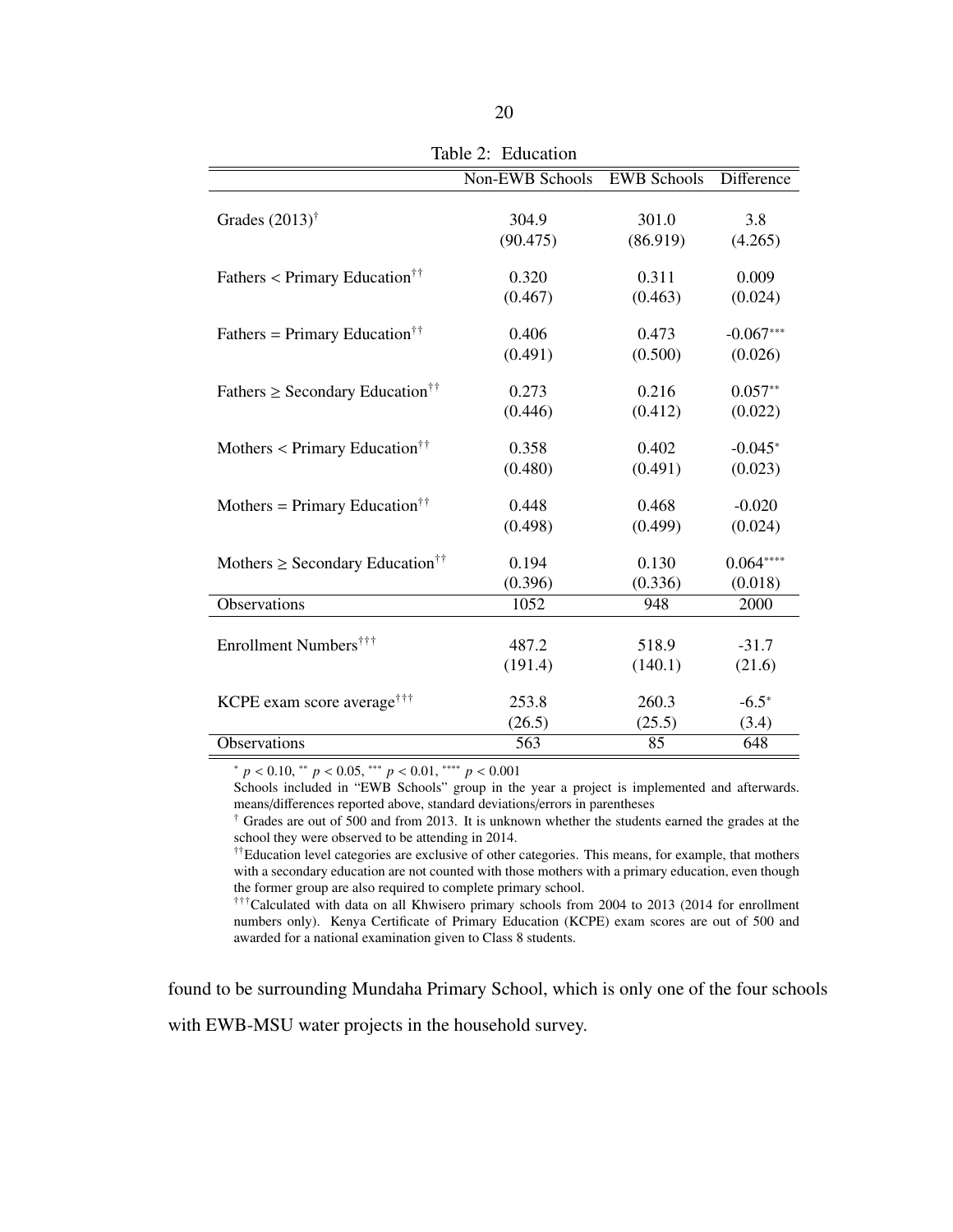<span id="page-28-0"></span>

|                                      | <b>Wet Season</b><br><b>Dry Season</b> |            |                  |         |            |                  |
|--------------------------------------|----------------------------------------|------------|------------------|---------|------------|------------------|
| <b>Household Group</b>               | Non-EWB                                | <b>EWB</b> | Diff.            | Non-EWB | <b>EWB</b> | Diff.            |
|                                      |                                        |            |                  |         |            |                  |
| Dist. to Primary Water Source (min.) | 16.0                                   | 12.2       | $3.8***$         | 17.0    | 12.9       | $4.1***$         |
|                                      | (15.5)                                 | (12.6)     | (1.2)            | (13.8)  | (11.9)     | (1.1)            |
| Treat Water <sup>†</sup>             | 0.583                                  | 0.678      | $-0.095**$       | 0.583   | 0.678      | $-0.095**$       |
|                                      | (0.493)                                | (0.468)    | (0.040)          | (0.493) | (0.468)    | (0.040)          |
|                                      |                                        |            |                  |         |            |                  |
| Treat Water in House <sup>††</sup>   | 0.403                                  | 0.467      | $-0.065$         | 0.403   | 0.467      | $-0.065$         |
|                                      | (0.491)                                | (0.500)    | (0.041)          | (0.491) | (0.500)    | (0.041)          |
|                                      |                                        |            |                  |         |            |                  |
| Good Water Source <sup>†††</sup>     | 0.834                                  | 0.869      | $-0.035$         | 0.768   | 0.799      | $-0.031$         |
|                                      | (0.372)                                | (0.338)    | (0.030)          | (0.423) | (0.402)    | (0.034)          |
|                                      |                                        |            |                  |         |            |                  |
| Spring (protected)                   | 0.418                                  | 0.347      | $0.072*$         | 0.503   | 0.447      | 0.056            |
|                                      | (0.494)                                | (0.477)    | (0.040)          | (0.500) | (0.498)    | (0.041)          |
| Spring (unprotected)                 | 0.043                                  | 0.030      | 0.013            | 0.064   | 0.035      | 0.029            |
|                                      | (0.204)                                | (0.171)    | (0.016)          | (0.245) | (0.185)    | (0.019)          |
|                                      |                                        |            |                  |         |            |                  |
| Rain                                 | 0.217                                  | 0.246      | $-0.029$         | 0.002   | 0.010      | $-0.008$         |
|                                      | (0.413)                                | (0.432)    | (0.034)          | (0.042) | (0.100)    | (0.005)          |
|                                      |                                        |            |                  |         |            |                  |
| Public Tap                           | 0.099                                  | 0.090      | 0.009            | 0.156   | 0.136      | 0.021            |
|                                      | (0.299)                                | (0.288)    | (0.024)          | (0.363) | (0.343)    | (0.029)          |
| Household Pipe                       | 0.023                                  | 0.090      | $-0.068***$      | 0.026   | 0.095      | $-0.069***$      |
|                                      | (0.149)                                | (0.288)    | (0.016)          | (0.159) | (0.295)    | (0.017)          |
|                                      |                                        |            |                  |         |            |                  |
| River/Stream                         | 0.106                                  | 0.090      | 0.015            | 0.148   | 0.151      | $-0.003$         |
|                                      | (0.308)                                | (0.288)    | (0.025)          | (0.355) | (0.359)    | (0.029)          |
|                                      |                                        |            |                  |         |            |                  |
| Well (protected)                     | 0.064                                  | 0.045      | 0.019            | 0.068   | 0.055      | 0.012            |
|                                      | (0.245)                                | (0.208)    | (0.019)          | (0.251) | (0.229)    | (0.020)          |
| Well (unprotected)                   | 0.012                                  | 0.010      | 0.002            | 0.017   | 0.015      | 0.002            |
|                                      | (0.110)                                | (0.100)    | (0.009)          | (0.131) | (0.122)    | (0.011)          |
|                                      |                                        |            |                  |         |            |                  |
| Bore Hole Well                       | 0.012                                  | 0.015      | $-0.003$         | 0.012   | 0.020      | $-0.008$         |
|                                      | (0.110)                                | (0.122)    | (0.009)          | (0.110) | (0.141)    | (0.010)          |
|                                      |                                        |            |                  |         |            |                  |
| <b>EWB Bore Hole</b>                 | 0.000                                  | 0.035      | $-0.035***$      | 0.000   | 0.035      | $-0.035***$      |
|                                      | (0.000)                                | (0.185)    | (0.008)          | (0.000) | (0.185)    | (0.008)          |
| Lake/Pond                            | 0.003                                  | 0.000      | 0.003            | 0.002   | 0.000      | 0.002            |
|                                      | (0.059)                                | (0.000)    | (0.004)          | (0.042) | (0.000)    | (0.003)          |
| Observations                         | 576                                    | 199        | $\overline{775}$ | 576     | 199        | $\overline{775}$ |
|                                      |                                        |            |                  |         |            |                  |

<sup>∗</sup> *<sup>p</sup>* < <sup>0</sup>.10, ∗∗ *<sup>p</sup>* < <sup>0</sup>.05, ∗∗∗ *<sup>p</sup>* < <sup>0</sup>.01, ∗∗∗∗ *<sup>p</sup>* < <sup>0</sup>.<sup>001</sup>

The EWB group is restricted here to households surrounding EWB schools with *water* projects, only. This is done to specifically examine the relationship between EWB-MSU water projects and household water use. Means/differences reported above, standard deviations/errors in parentheses

† indicates the household *always* treats drinking water in house *or* the drinking water is treated at the source.

††indicates the household *always* treats drinking water in house.

†††"Good" indicates the source is piped, a protected ground source (including bore hole wells) or rain water and excludes any surface or unprotected source.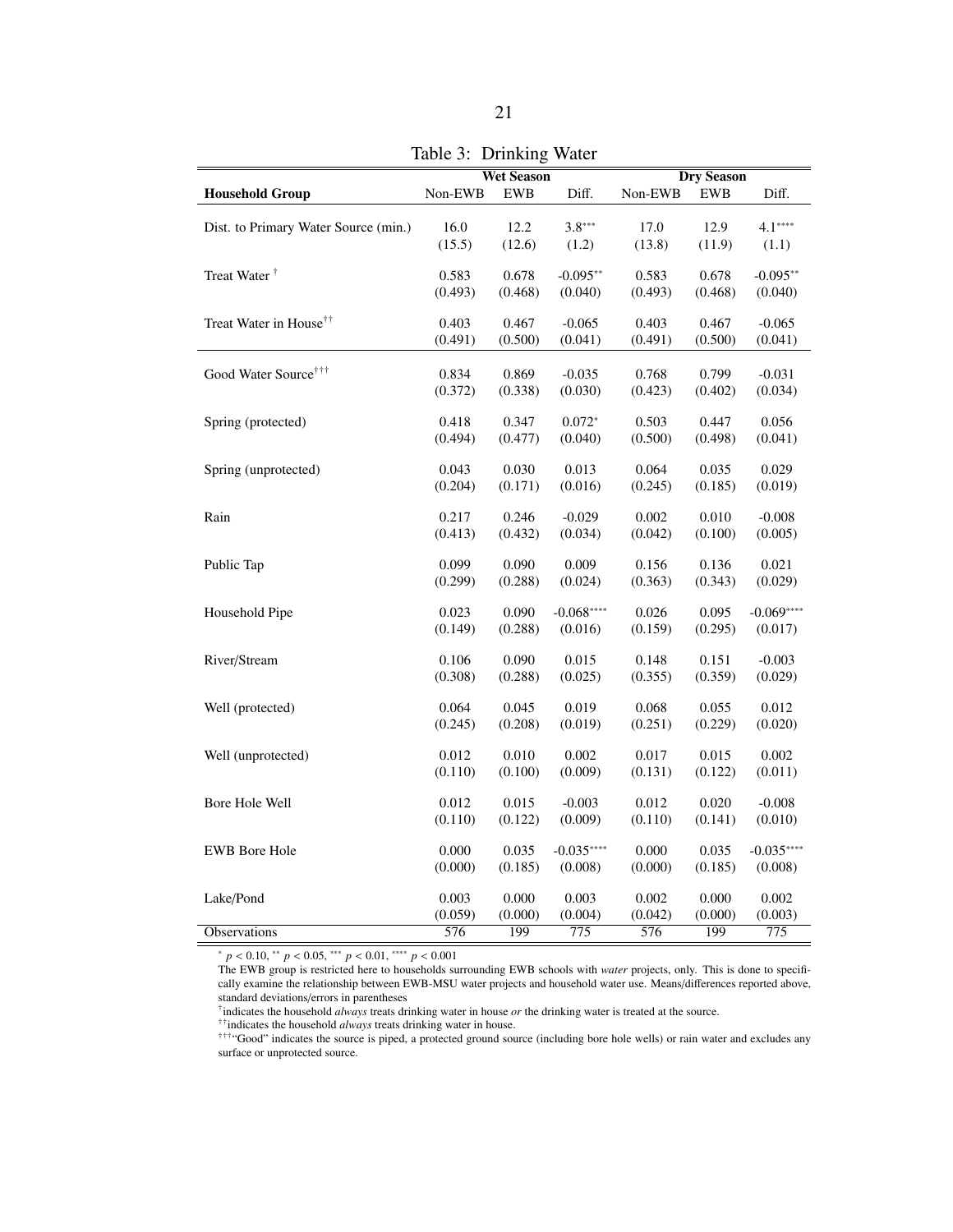#### <span id="page-29-0"></span>Other Variables of Interest

The following summarized outcomes are not expected to be impacted by EWB-MSU projects but are likely related to the outcomes of interest: health, education and time-use. As mentioned above, evaluating differences between groups in these dimensions provides evidence regarding whether the non-EWB group is an approximate counterfactual for the EWB group.

Household wealth is measured in various ways in Table [4,](#page-30-0) including a household asset score, a house construction score, household electricity access and reported wealth statistics. Weighted asset scores and house construction scores are created using the first principal component of a matrix of household assets or of house construction material types. They serve as measures of household wealth. Based on this measure, non-EWB households are significantly wealthier in assets (Table [4\)](#page-30-0). On the other hand, the EWB group reports greater annual income. EWB households claim to be approximately 50,000 KSh ( $\approx$  \$1, 500) richer in annual income on average.<sup>[19](#page-29-1)</sup>

There is reason to suspect the asset and building score is a superior measure of wealth relative to reported income. Income is an awkward topics of discussion in Khwisero, as it is elsewhere. Respondents may not answer questions regarding annual income truthfully or carefully. However, such measurement error *does not* explain why reported income favors the EWB group. It is conceivable that households in this group are disparately tempted to exaggerate reported income in order to give the impression that their community has improved in response to receiving an EWB-MSU project. Nevertheless, it may be assumed that reported income data are likely to contain more measurement error than physical asset reports and building scores. Thus, the principal component scores may be the best indicator of real household wealth. These wealth measures provide evidence that EWB households are poorer on average relative to the

<span id="page-29-1"></span><sup>&</sup>lt;sup>19</sup>Kenyan Shilling (KES) to US Dollar (USD) conversions based on PPP-adjusted exchange rate of 34 KES/1 USD. This rate was obtained using an approximate nominal exchange rate of 85 KES/1 USD from the summer of 2014, multiplied by the 2014 Price level ratio of PPP conversion factor (GDP) to market exchange rate of 0.4 from the World Bank [\[25\]](#page-69-11).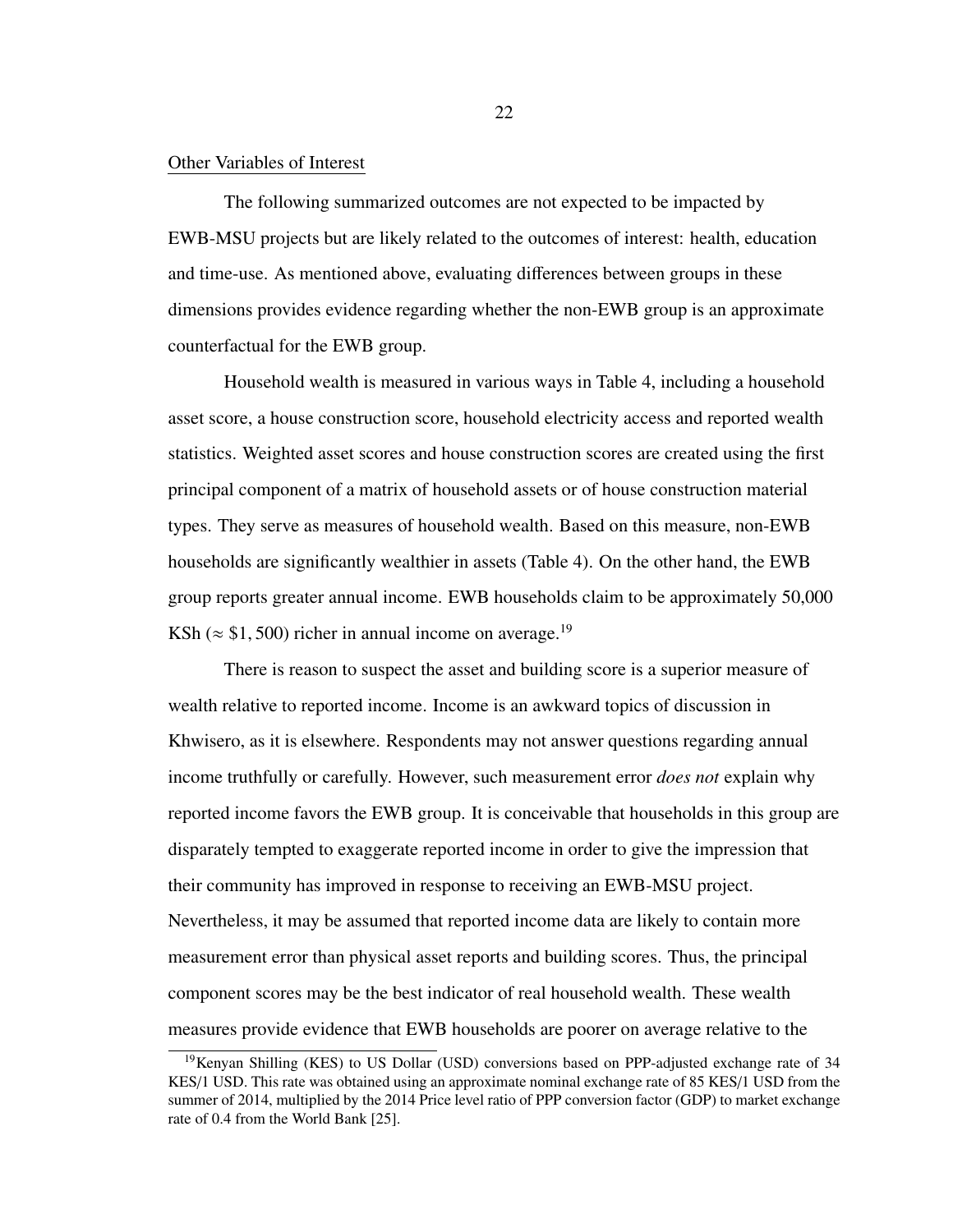<span id="page-30-0"></span>

|                                          | Non-EWB school | EWB school  | Diff.         |
|------------------------------------------|----------------|-------------|---------------|
| Asset Score <sup>†</sup>                 | 0.298          | $-0.286$    | $0.584***$    |
|                                          | (2.661)        | (2.127)     | (0.174)       |
| House Construction Score <sup>†</sup>    | 0.381          | $-0.370$    | $0.752***$    |
|                                          | (2.068)        | (1.505)     | (0.131)       |
| <b>Electricity Access</b>                | 0.051          | 0.052       | $-0.002$      |
|                                          | (0.220)        | (0.223)     | (0.016)       |
| Present Income $(KES)^{\dagger \dagger}$ | 62455.35       | 115009.92   | $-52554.57**$ |
|                                          | (95056.44)     | (491426.08) | (25571.54)    |
| Present Income $(USD)^{\dagger\dagger}$  | 1836.92        | 3382.64     | $-1545.72**$  |
|                                          | (2795.78)      | (14453.71)  | (752.10)      |
| <b>Observations</b>                      | 384            | 391         | 775           |

Table 4: Household Wealth

<sup>∗</sup> *<sup>p</sup>* < <sup>0</sup>.10, ∗∗ *<sup>p</sup>* < <sup>0</sup>.05, ∗∗∗ *<sup>p</sup>* < <sup>0</sup>.01, ∗∗∗∗ *<sup>p</sup>* < <sup>0</sup>.<sup>001</sup>

Income and assets are self reported and subject to measurement error. Means/differences reported above, standard deviations/errors in parentheses

†Scores calculated with the first principle component of a matrix of assets or primary house construction materials. Assets are numbers of the following: houses, carts, hoes, motorbikes, boats, bicycles, plows, tractors, sewing machines, lanterns or lamps, refrigerators, generators, wheelbarrows, computers, radios, water tanks, video players, chairs, cars, cellphones, sofas, solar panels, beds, cupboards, chest of drawers, dining sets, watches, drums (instrument) and televisions.

††Kenyan Shilling (KES) to US Dollar (USD) conversions based on PPP-adjusted exchange rate of 34 KES/1 USD.

non-EWB group.

Over all households, the most numerously owned assets on average are chairs  $(6.4)$ , hoes  $(2.7)$ , houses  $(2.3)$ , sofas  $(2.1)$ , and beds  $(1.9)$ <sup>[20](#page-30-1)</sup> Households are least likely to own cars, boats, tractors, plows, generators, and computers. Primary house floors are most commonly constructed with earth or clay (nearly 90%)(Table [5\)](#page-32-0). Walls of primary houses are most often built of poles and mud. However, this most common wall construction is significantly more common in EWB households at almost 90% rather than almost 80% for the non-EWB group. Roofs of primary houses are most commonly constructed of corrugated metal sheets. EWB households are significantly more likely to have a metal roof, at over 90% relative to just under 80% for the non-EWB group. Non-EWB

<span id="page-30-1"></span><sup>20</sup>Rate of asset ownership is not reported in a table.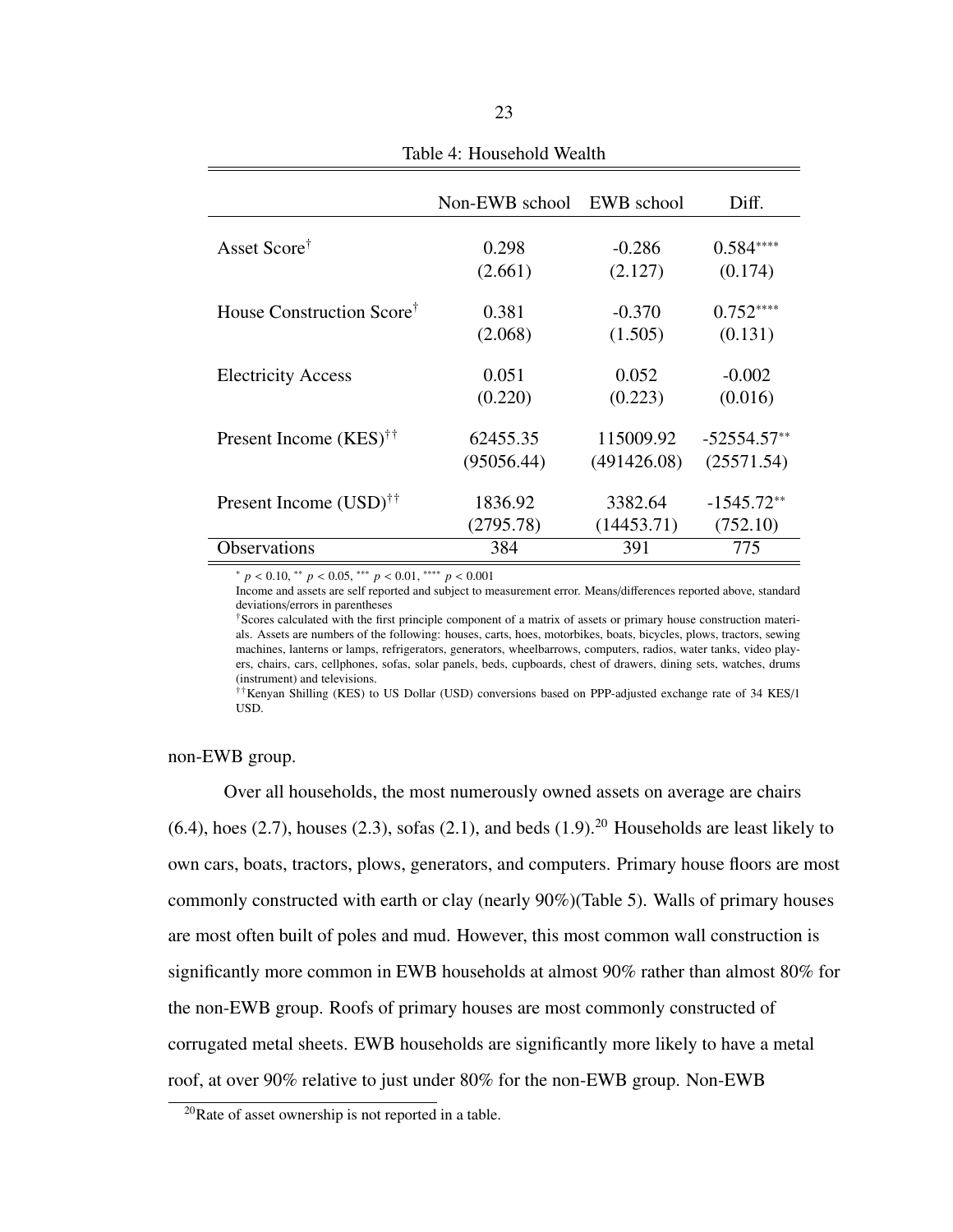households are significantly more likely to have a tile roof, at about 15% relative to 1.5% for the EWB-group.

A summary of population density measures is found in Table [6.](#page-33-0) Rather than direct measures of population density, such as the number of individuals per square kilometer, these measures are average distances within groups to a primary school or the nearest clinic. However, assuming the school or clinic used by a set of households is centrally located, average distances are a good proxy measure of population density. This is because, while it measures how far households are likely to be from a population center it also indirectly measures how far households are likely to be from each other.

EWB households report spending significantly *less* time reaching school (∼ −4 minutes) and the nearest clinic ( $\sim$  -10 minutes) compared with the non-EWB group. However, the GPS unit measured distances between households and corresponding schools are not significantly different between groups. Measures of time students spend getting to school and their household distance to that school are both measures of the distance that students need to travel. Thus, it is expected that each measure will tell the same summarized story. The discrepancy in this summary may be related to a disparity between the way in which students travel to school and the way in which GPS coordinate distance is calculated using Euclidean geometry. That is, students may be forced to take round-about paths to school, while coordinate distance calculations ignore possible impassible terrain and find the path "as the crow flies". Putting aside this inconsistency, the EWB group appears to be in more densely populated areas relative to the non-EWB group. If this is true, relative density may be a partial explanation for shorter trips to water sources observed for the EWB group (see Table [3\)](#page-28-0).

Households in the EWB group (water projects only) are significantly more likely to report to drink water that was either treated at the source *or* treated at home all of the time (Table [3\)](#page-28-0).<sup>[21](#page-31-0)</sup> These households are about  $10\%$  more likely to claim this is the case, for

<span id="page-31-0"></span><sup>21</sup>"Treat Water" is a dummy variable that indicates the household *always* treats drinking water in house *or* the drinking water is treated at the source.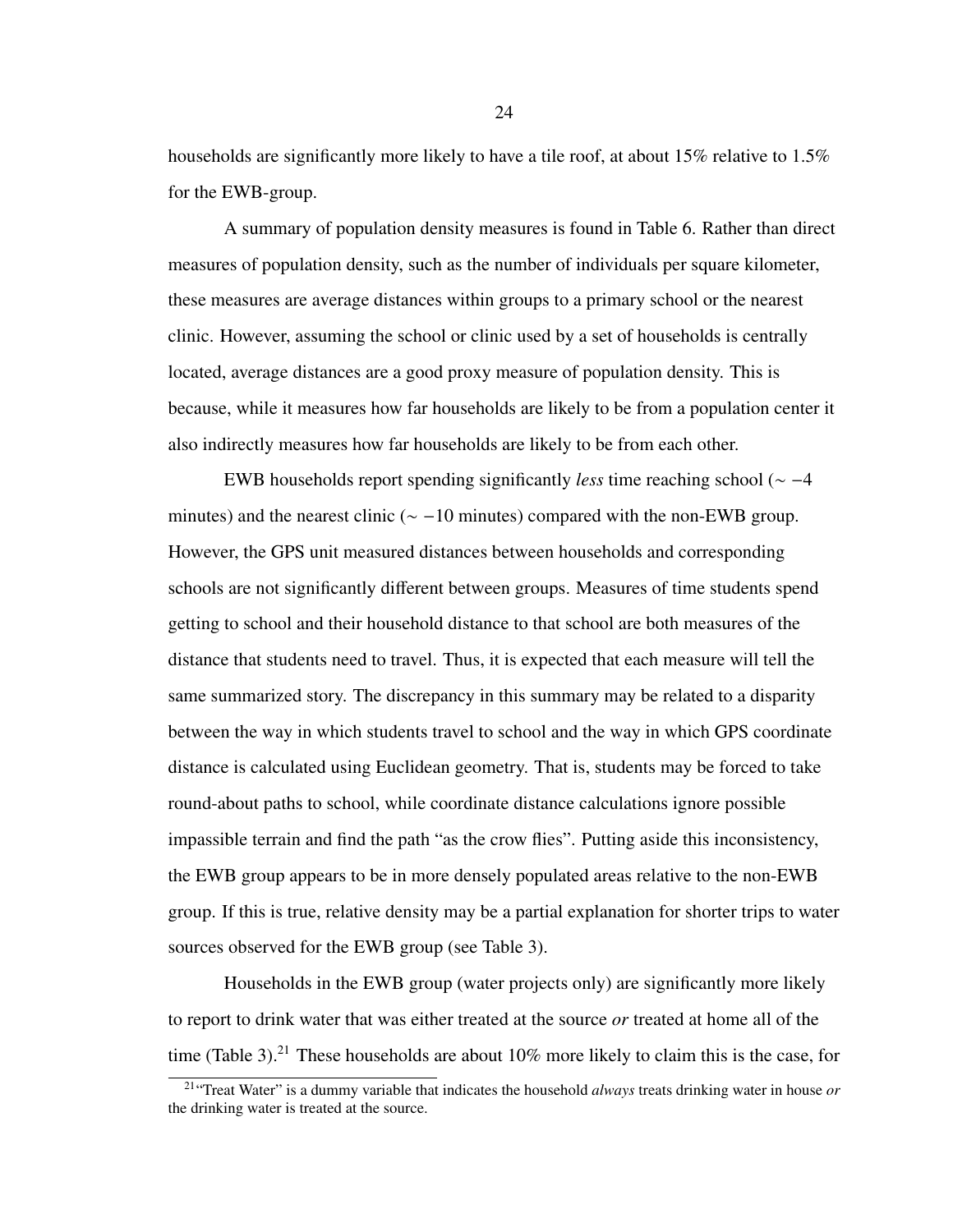<span id="page-32-0"></span>

|                                | Non-EWB School | <b>EWB</b> School | Difference  |
|--------------------------------|----------------|-------------------|-------------|
| <b>FLOORS</b>                  |                |                   |             |
|                                |                |                   |             |
| Earth or Clay                  | 0.838          | 0.871             | $-0.033$    |
|                                | (0.369)        | (0.335)           | (0.025)     |
| Cement & Sand                  | 0.103          | 0.126             | $-0.023$    |
|                                | (0.305)        | (0.332)           | (0.023)     |
| WALLS                          |                |                   |             |
|                                |                |                   |             |
| Mud & Poles                    | 0.706          | 0.876             | $-0.170***$ |
|                                | (0.456)        | (0.330)           | (0.029)     |
| <b>Baked Bricks</b>            | 0.034          | 0.062             |             |
|                                |                |                   | $-0.028*$   |
|                                | (0.181)        | (0.242)           | (0.015)     |
| <b>Cement Blocks</b>           | 0.052          | 0.047             | 0.005       |
|                                | (0.222)        | (0.211)           | (0.016)     |
|                                |                |                   |             |
| <b>Sheet Metal</b>             | 0.193          | 0.010             | $0.182***$  |
|                                | (0.395)        | (0.101)           | (0.021)     |
| Lime & Stone                   | 0.013          | 0.000             | $0.013**$   |
|                                | (0.114)        | (0.000)           | (0.006)     |
|                                |                |                   |             |
| Thatch                         | 0.003          | 0.003             | 0.000       |
|                                | (0.051)        | (0.051)           | (0.004)     |
| Wood                           | 0.000          | 0.003             | $-0.003$    |
|                                | (0.000)        | (0.051)           | (0.003)     |
| <b>ROOFS</b>                   |                |                   |             |
|                                |                |                   |             |
| <b>Corrugated Metal Sheets</b> | 0.727          | 0.936             | $-0.208***$ |
|                                | (0.446)        | (0.246)           | (0.026)     |
|                                |                |                   |             |
| Thatch Grass or Palm           | 0.056          | 0.049             | 0.007       |
|                                | (0.231)        | (0.216)           | (0.016)     |
| Mud & Straw                    | 0.008          | 0.000             | $0.008*$    |
|                                | (0.089)        | (0.000)           | (0.005)     |
|                                |                |                   |             |
| <b>Tiles</b>                   | 0.201          | 0.013             | $0.188***$  |
|                                | (0.401)        | (0.113)           | (0.021)     |
| Observations                   | 384            | 389               | 773         |

Table 5: House Construction Materials

÷

means/differences reported above, standard deviations/errors in parentheses

<sup>∗</sup> *<sup>p</sup>* < <sup>0</sup>.10, ∗∗ *<sup>p</sup>* < <sup>0</sup>.05, ∗∗∗ *<sup>p</sup>* < <sup>0</sup>.01, ∗∗∗∗ *<sup>p</sup>* < <sup>0</sup>.<sup>001</sup>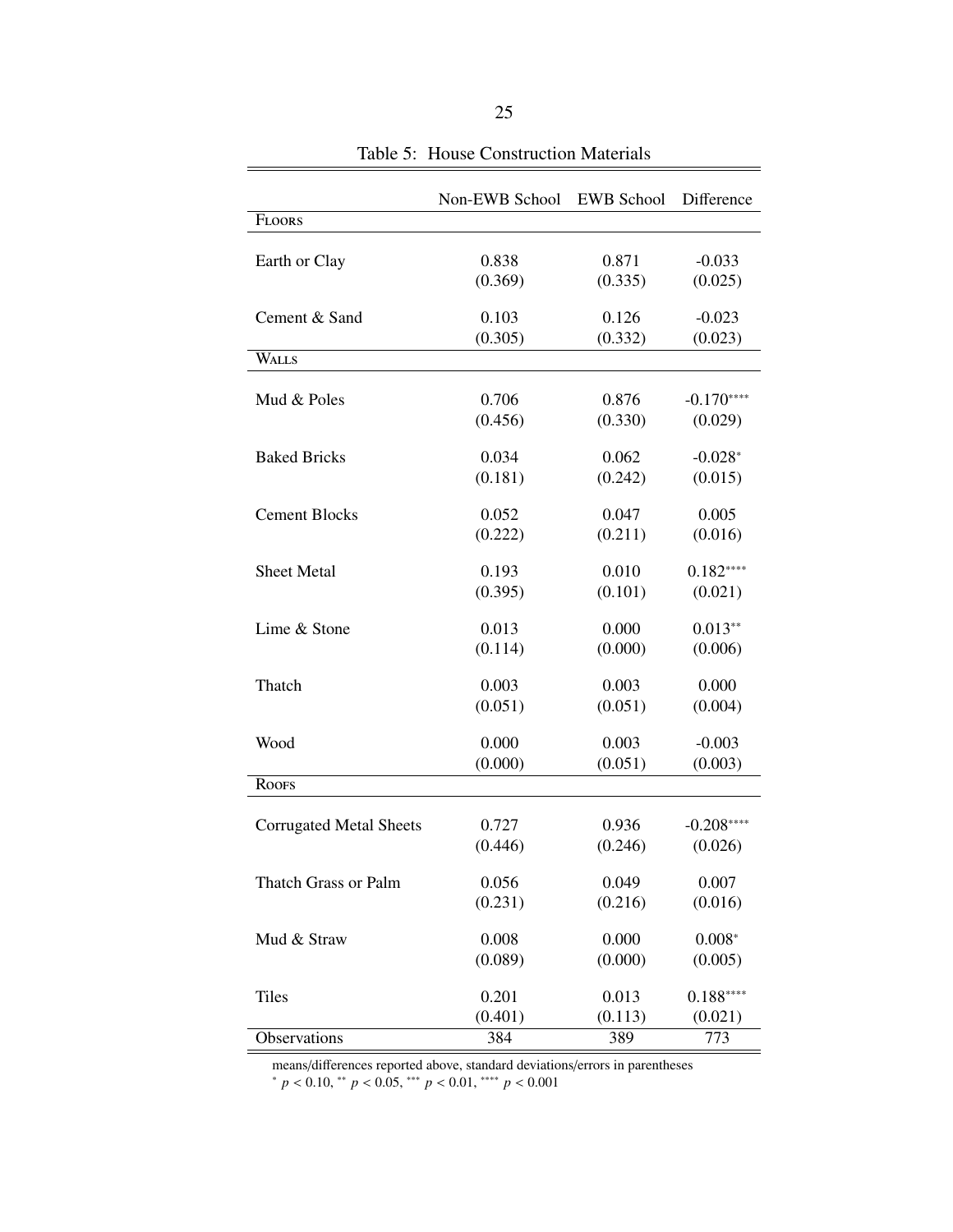<span id="page-33-0"></span>

| $\cdots$ $\cdots$ $\cdots$                         |                 |                    |            |  |
|----------------------------------------------------|-----------------|--------------------|------------|--|
|                                                    | Non-EWB Schools | <b>EWB</b> Schools | Difference |  |
|                                                    |                 |                    |            |  |
| Time to School $(min.)^{\dagger}$                  | 23.21           | 19.27              | 3.935****  |  |
|                                                    | (22.01)         | (12.12)            | (0.799)    |  |
| <b>Observations</b>                                | 1066            | 966                | 2032       |  |
|                                                    |                 |                    |            |  |
| Distance to Sample School $(km)^{\dagger \dagger}$ | 1.201           | 1.034              | 0.167      |  |
|                                                    | (2.403)         | (1.237)            | (0.140)    |  |
|                                                    |                 |                    |            |  |
| Time to Nearest Clinic $(min.)^{\dagger\dagger}$   | 39.54           | 29.17              | $10.37***$ |  |
|                                                    | (23.52)         | (19.89)            | (1.573)    |  |
| <b>Observations</b>                                | 390             | 380                | 770        |  |

Table 6: Population Density

means/differences reported above, standard deviations/errors in parentheses

<sup>∗</sup> *<sup>p</sup>* < <sup>0</sup>.10, ∗∗ *<sup>p</sup>* < <sup>0</sup>.05, ∗∗∗ *<sup>p</sup>* < <sup>0</sup>.01, ∗∗∗∗ *<sup>p</sup>* < <sup>0</sup>.<sup>001</sup>

†Distance to school is reported at the individual-level for primary students.

††Kilometers to sampled school and time in minutes to the nearest clinic are reported for households.

an overall rate of almost 70%. However, this significant difference disappears when exclusively comparing households that treat their water at home.<sup>[22](#page-33-1)</sup> Approximately 40% of households report always treating their own drinking water. Chlorination is the most common method of treatment in the household while Waterguard is the least common method.[23](#page-33-2)[24](#page-33-3) Curiously, households in the EWB group are over 6% more likely to have household piped water access with an overall rate of almost 10%.

No significant difference between household sanitation facility usage is found between groups (Table [7\)](#page-34-1). Covered pit latrines are the most common household sanitation facility in Khwisero at approximately 90%. Interestingly, three households reported primarily using EWB-MSU composting latrines but none reported doing so from the non-EWB group.

Mothers and fathers of primary students are significantly less educated in EWB

<span id="page-33-1"></span><sup>22</sup>"Treat Water in Household" is a dummy variable that indicates the household *always* treats drinking water in house.

<span id="page-33-3"></span><span id="page-33-2"></span><sup>&</sup>lt;sup>23</sup>Treatment methods are not shown in any tables.

<sup>&</sup>lt;sup>24</sup>Water Guard is a company that offers many chemical drinking water treatment methods including Ammonium Hydroxide, Calcium Hypochlorite and Potassium Permanganate. The type used in Khwisero was not specified.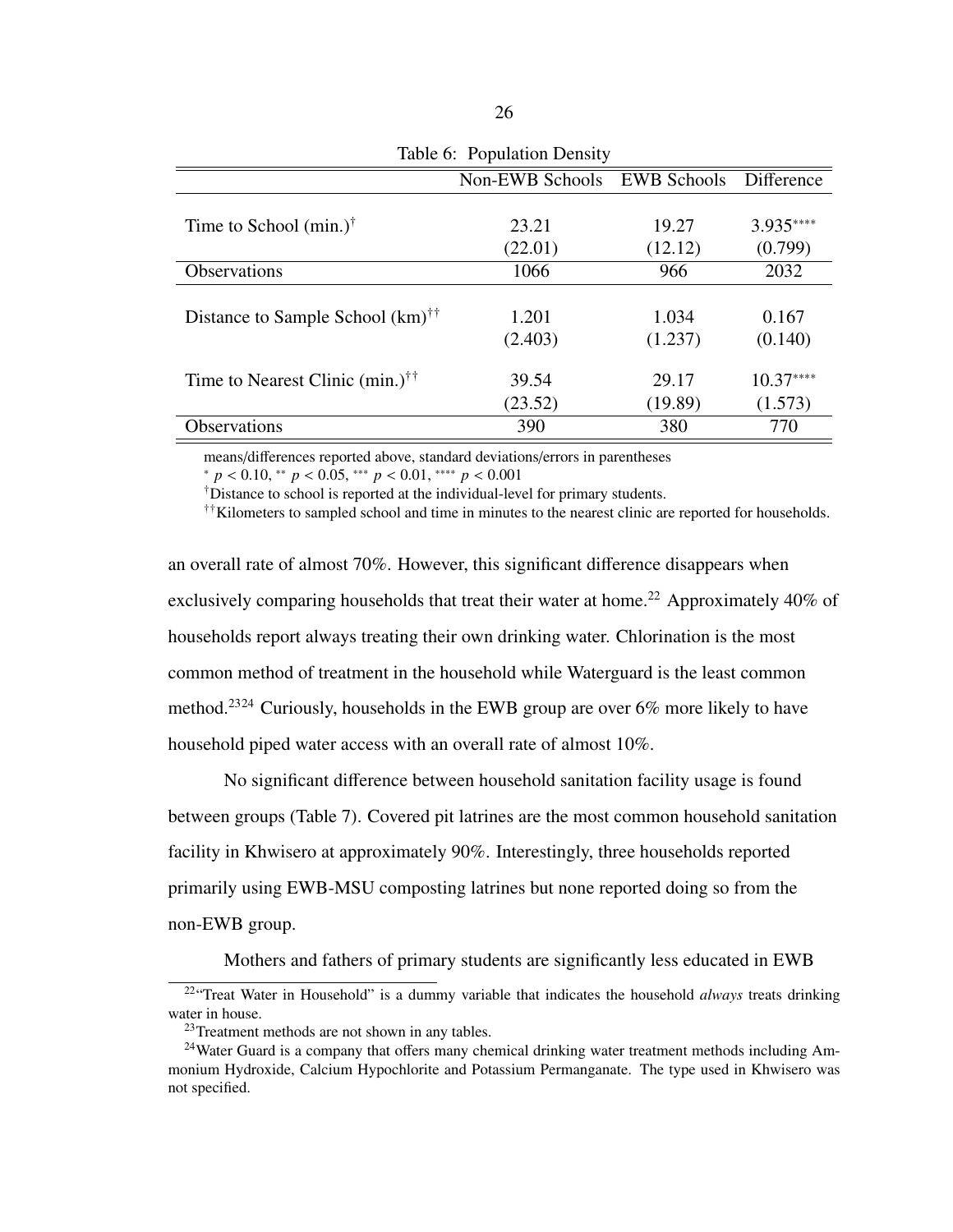<span id="page-34-1"></span>

|                               | Non-EWB School | EWB School | Difference |
|-------------------------------|----------------|------------|------------|
|                               |                |            |            |
| Good Facility <sup>†</sup>    | 0.063          | 0.072      | $-0.010$   |
|                               | (0.242)        | (0.259)    | (0.018)    |
| <b>Uncovered Latrine</b>      | 0.029          | 0.033      | $-0.005$   |
|                               | (0.167)        | (0.180)    | (0.012)    |
| Covered Latrine               | 0.906          | 0.875      | 0.032      |
|                               | (0.292)        | (0.332)    | (0.022)    |
| <b>Improved Latrine</b>       | 0.060          | 0.061      | $-0.001$   |
|                               | (0.238)        | (0.240)    | (0.017)    |
| <b>EWB</b> Composting Latrine | 0.000          | 0.008      | $-0.008*$  |
|                               | (0.000)        | (0.087)    | (0.004)    |
| <b>Flush Toilet</b>           | 0.003          | 0.003      | 0.000      |
|                               | (0.051)        | (0.051)    | (0.004)    |
|                               |                |            |            |
| No Facility                   | 0.003          | 0.010      | $-0.008$   |
|                               | (0.051)        | (0.101)    | (0.006)    |
| <b>Observations</b>           | 384            | 391        | 775        |

Table 7: Household Sanitation Facilities

means/differences reported above, standard deviations/errors in parentheses <sup>∗</sup> *<sup>p</sup>* < <sup>0</sup>.10, ∗∗ *<sup>p</sup>* < <sup>0</sup>.05, ∗∗∗ *<sup>p</sup>* < <sup>0</sup>.01, ∗∗∗∗ *<sup>p</sup>* < <sup>0</sup>.<sup>001</sup>

†"Good" Facility is a dummy variable that indicates the household uses an improved latrine (covered latrine with a vent, sometimes with a screen to catch flies), EWB-MSU latrine or flush toilet.

households (Table [2\)](#page-27-0). Non-EWB households parents are approximately 6% more likely to have a secondary education. Orphans make up almost 5% of children in Khwisero (Table [8\)](#page-35-0). If "orphan" is defined as having no more than one living biological parent, then the overall rate is a bit over 14% of children. Orphan rates not significantly different between groups.

## Summary

<span id="page-34-0"></span>This section investigates the relationship between EWB groups and the three welfare outcomes of interest: health, education and time use. First, EWB primary students do not suffer greater incidence of diarrhea, vomiting or fever relative to non-EWB primary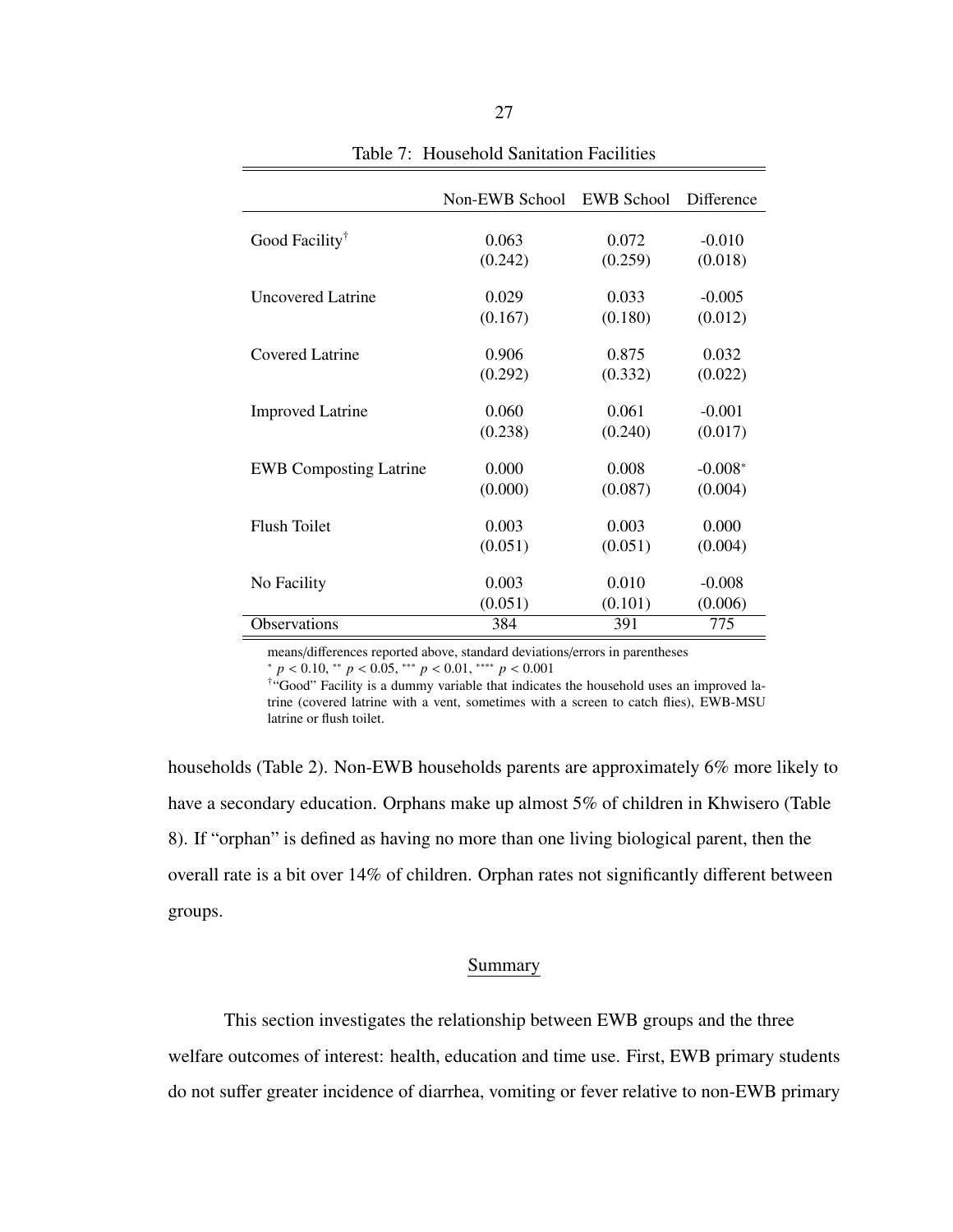<span id="page-35-0"></span>

| Orphan Rate $(1$ parent) <sup>†</sup>       | 0.163   | 0.140   | 0.023   |
|---------------------------------------------|---------|---------|---------|
|                                             | (0.369) | (0.347) | (0.016) |
| Orphan Rate $(2 \text{ parents})^{\dagger}$ | 0.050   | 0.044   | 0.006   |
|                                             | (0.218) | (0.205) | (0.010) |
| Observations                                | 1044    | 936     | 1980    |

Table 8: Orphan Rates

means/differences reported above, standard deviations/errors in parentheses

<sup>∗</sup> *<sup>p</sup>* < <sup>0</sup>.10, ∗∗ *<sup>p</sup>* < <sup>0</sup>.05, ∗∗∗ *<sup>p</sup>* < <sup>0</sup>.01, ∗∗∗∗ *<sup>p</sup>* < <sup>0</sup>.<sup>001</sup>

† "parent(s)" refers to biological parents and excludes adoptive or de facto parents for minors (< 18 years). The "1-parent" rate refers to minors who have at least one deceased parent. The "2-parent" rate refers to the minors with two deceased parents.

students. However, students in the EWB group are *more* likely to experience malaria or to take a sick day from school. Second, the relationship between the EWB group and education is similarly mixed. Grade point averages for 2013 are not different between primary student groups. However, KCPE exam scores are six points higher at EWB schools, on average, relative to non-EWB schools. Third, Household time-use outcomes are significantly better in communities with EWB-MSU well projects. On average, households in the EWB group spend four fewer minutes collecting water than the non-EWB group.

The differences that exist in the welfare outcomes of interest are *not* necessarily caused by EWB-MSU projects. Instead, the differences may partially or completely be caused by other differences in characteristics between the groups. For instance, it is unlikely that EWB-MSU projects are causing greater incidence of malaria contraction or increasing the likelihood that students become too sick to attend school. Rather this observed difference provides evidence that the EWB group was likely less healthy than the non-EWB group from the beginning. If the EWB group is characteristically worse-off relative to the non-EWB group, then these summarizations of the welfare outcomes of interest may under estimate the relationship between EWB-MSU and welfare outcomes.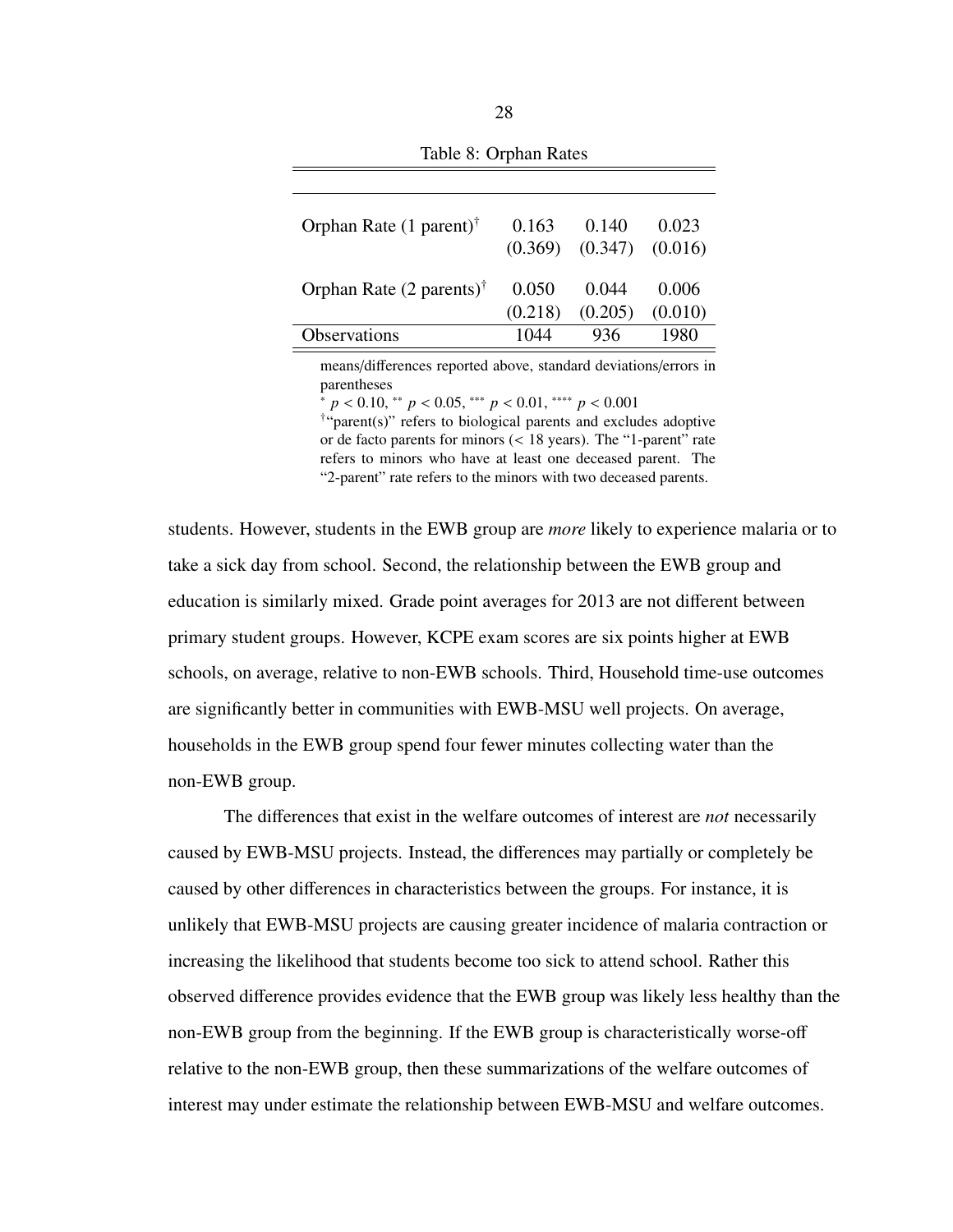Thus, the true impacts of the projects are likely entangled with other factors.

This section also investigates the relationship between the EWB group and other outcomes not expected to be impacted by EWB-MSU. Although the EWB and non-EWB groups are similar to one another regarding some characteristics, they differ in other notable characteristics. Each group is generally equivalent in primary household construction materials, sanitation facilities and orphan rates. However, households in the non-EWB group appear wealthier and to have better educated parents. Households in the EWB group appear to be located in more densely populated areas and have significantly greater access to piped water in household compounds. This final descriptive difference in piped water access suggests that EWB-MSU's relationship with shorter water trips is partially explained by a higher rate of piped water access within the EWB group.

The descriptive evidence does suggest that EWB-MSU is successfully prioritizing less well-off schools for project construction. It also suggests that the non-EWB group is *not* a good approximation of the EWB group's counterfactual. That is, had an EWB-MSU project not been constructed, EWB primary school students and their households might have already experienced *worse* outcomes in health, education and time-use relative to the non-EWB group. This conclusion illustrates the importance of utilizing empirical methods that control for selection bias. These are detailed in the following section.

29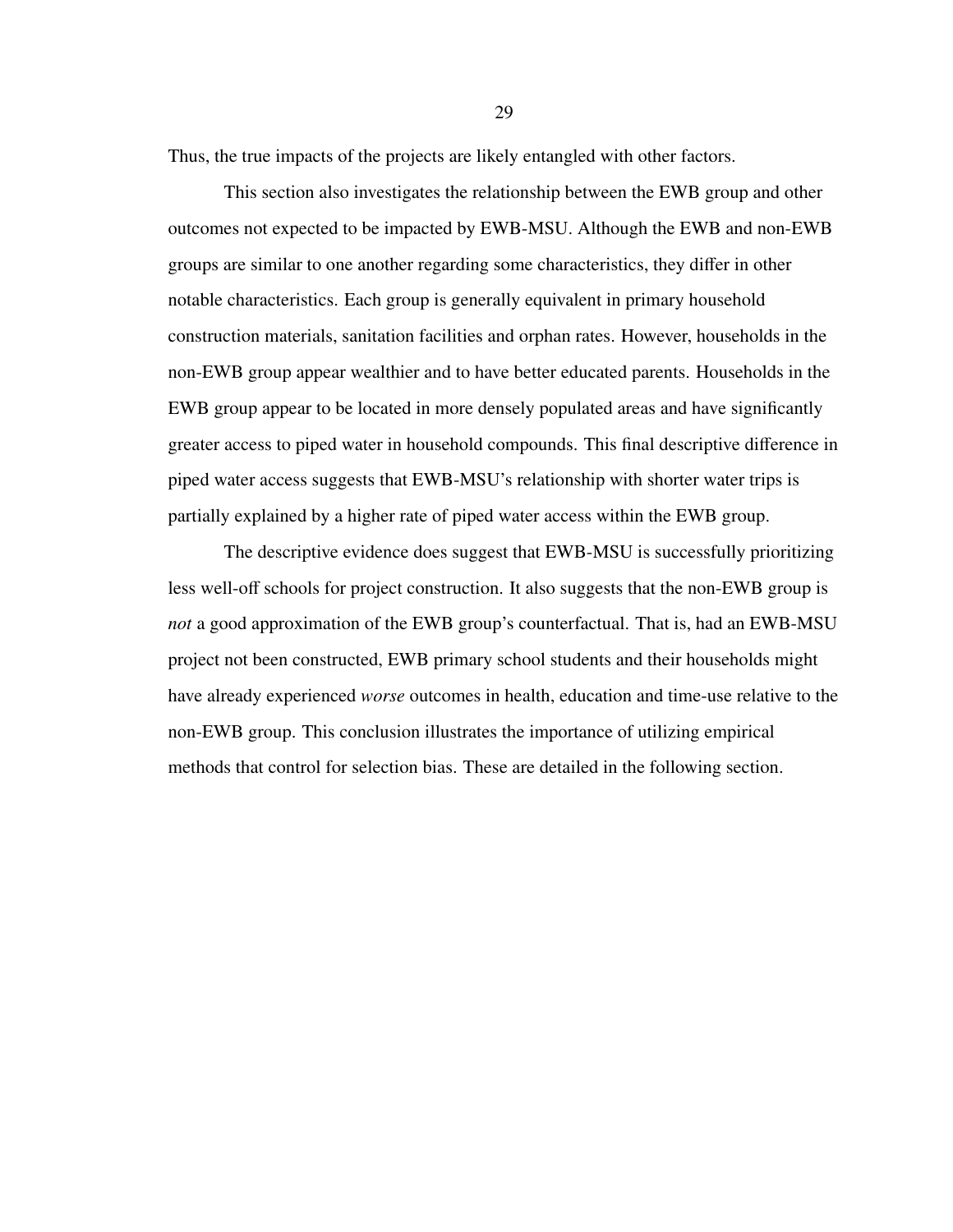### EMPIRICAL METHODOLOGY

To test the welfare impact of Engineers Without Borders' water and sanitation projects, schools that have received projects are to be compared with schools that have not in order to examine the differences in welfare outcomes. However, EWB-MSU's projects are not randomized control trials, nor is the project treatment restricted to a single set of individuals, for the EWB and non-EWB groups may change over time. These facts give rise to two identification concerns.

First, as shown in the previous section, EWB communities are characteristically distinct from non-EWB communities. On the one hand, the non-EWB group appears to be wealthier and have better educated parents. These differences likely lead to worse welfare outcomes that conflict with the potential positive impact of EWB-MSU projects. Thus, these characteristics may understate the organization's relationship with welfare. On the other hand, EWB communities appear more densely populated and to have greater access to piped water.<sup>[25](#page-37-0)</sup> These characteristic differences may overstate the organization's impact by positively affecting welfare outcomes simultaneously with EWB-MSU projects.

Second, an additional threat to identification is the possibility that households with certain characteristics may be more likely to send their children to an EWB school in order to have access to a project. Of these characteristics, only some may be observed, such as wealth and parental education. However, other characteristics may not be observed in these data. Positive welfare outcomes related to EWB-MSU may partially be explained by these households changing the characteristic composition of the EWB group over time. This may overstate the relationship between EWB-MSU projects and welfare outcomes, as projects are expected to simultaneously improve welfare outcomes. Anecdotal evidence from EWB-MSU's project coordinator, Jackson Nashitsakha,

<span id="page-37-0"></span><sup>&</sup>lt;sup>25</sup>When using the aggregated school data, characteristic differences may be even greater, as the 21 schools with EWB-MSU projects are compared with more than 40 other primary schools around Khwisero. This is because many of these other schools are not being considered for future projects, as are schools in the survey categorized in the non-EWB group. Thus, these schools presumably experience even better welfare outcomes than both EWB schools *and* non-EWB schools.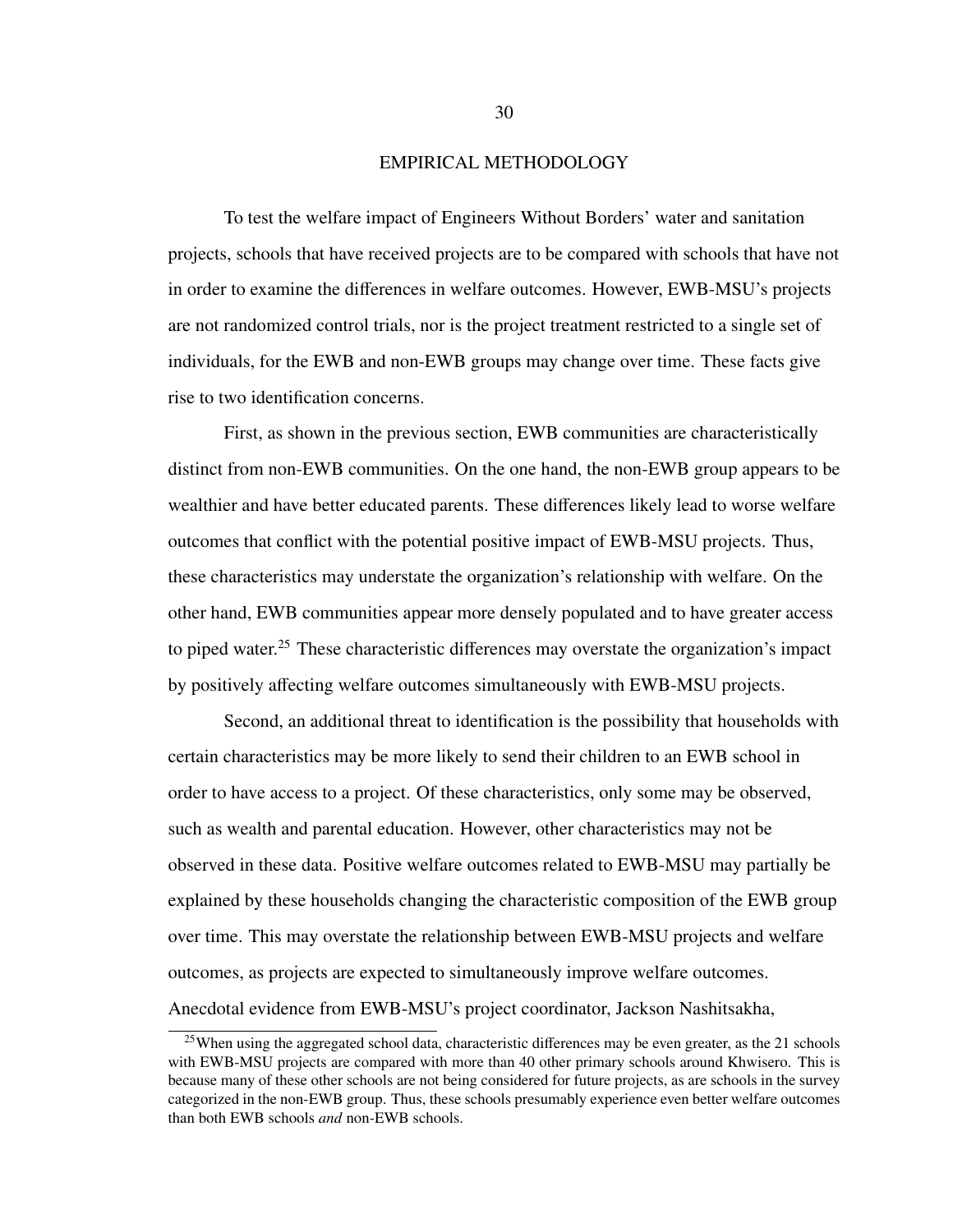suggests student's *do not* transfer to EWB schools in response to project implementation. However, the possibility of such individual-level endogeneity will motivate the use of empirical methods to safe-guard against it.

In order to identify EWB-MSU's impact on welfare outcomes, the two forms of selection bias presented here need to be controlled. The following is an elaboration of the empirical methodology designed to do so. In the subsequent results section, these strategies are used to estimate the impact of EWB-MSU projects on welfare outcomes.

# Method [\(1\)](#page-38-0): Ordinary Least Squares

<span id="page-38-0"></span>Let all individual or household characteristics that determines EWB-MSU project placement, as well as one's attendance at an EWB school, be known and observed. If these characteristics are held constant, then any remaining variation in attendance at an EWB school,  $EWB_i$ , is random and the variable is said to be conditionally independent of the outcome of interest, *y<sup>i</sup>* . Ordinary least squares analysis relies on the conditional independence assumption (CIA) in order to interpret the coefficient,  $\delta$ , as the causal effect of *EWB<sup>i</sup>* on *y<sup>i</sup>* . This method is mathematically represented in Equation [\(1\)](#page-38-1). The *EWB<sup>i</sup>* dummy variable indicates either that primary student *i* is attending an EWB school or that household *i* was selected from an EWB school parent list. All relevant characteristics that allow the CIA are contained in the conditioning set  $x_i$ . If the CIA holds, then selection bias at the community or household-level is controlled because any information that leads to this bias is held constant in the  $x_i$  set.

<span id="page-38-1"></span>
$$
y_i = \alpha + \delta E W B_i + \mathbf{x}_i \cdot \boldsymbol{\beta} + \varepsilon_i
$$
 (1)

In practice, the estimate of EWB-MSU's impact,  $\hat{\delta}$ , may be biased if relevant characteristics for the CIA are omitted from  $x_i$ . Let the set  $x_i$  for each *i* be stacked into matrix X, and let there exist another unobserved or unknown set of individual and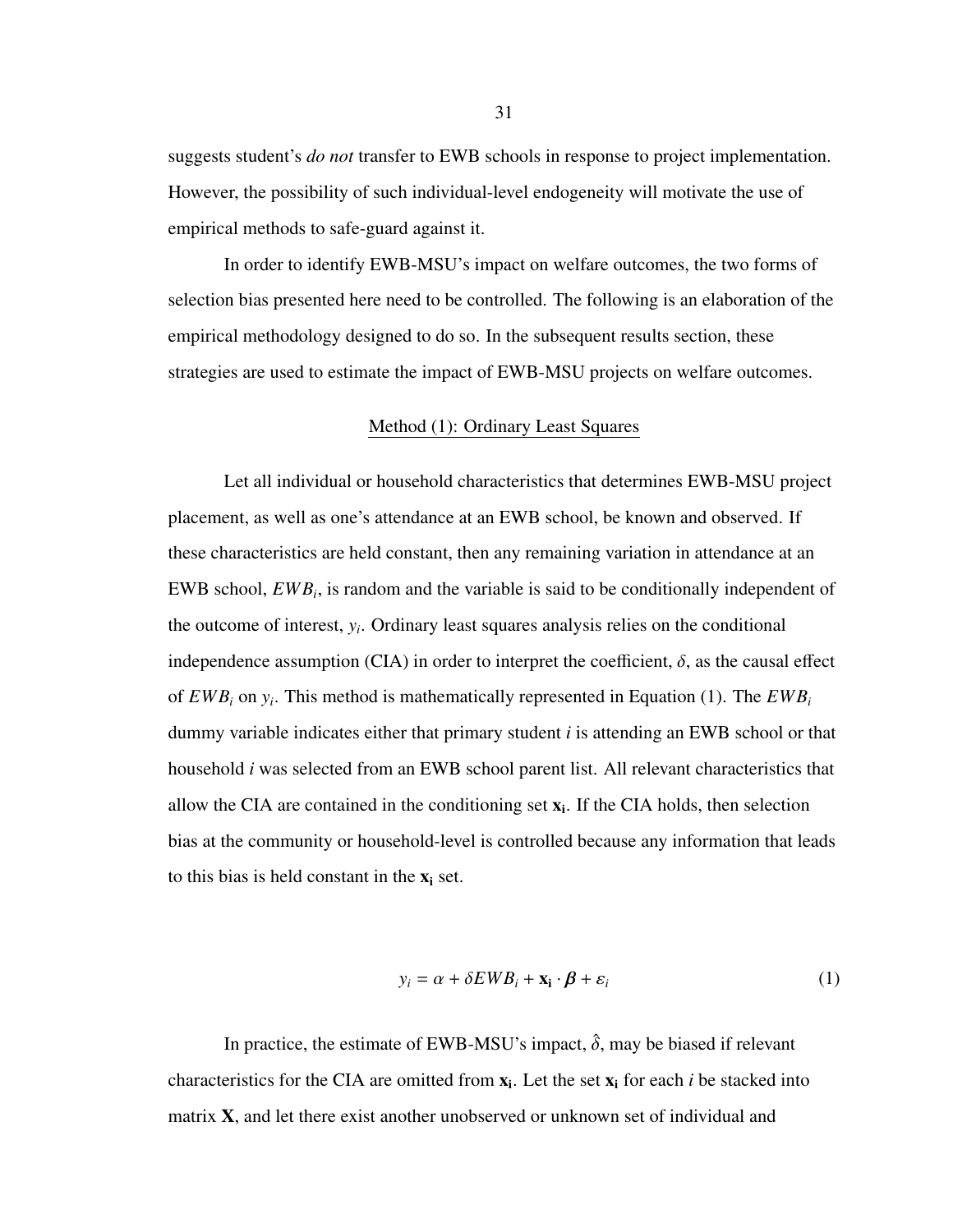household characteristics, W, such that the correlation between X and W is non-zero *and* the correlation between  $W$  and  $y_i$  is non-zero. In this case, omitted variable bias exists in the estimate  $\hat{\delta}$  because it identifies variation in both  $EWB_i$  and W that affects  $y_i$ .

The conditioning matrix, X, varies by model. For household-level models, characteristics measured in  $X$  include a household asset score, house construction score, the head's education-level, the household's water and sanitation source quality and whether the household treats its water. For individual-level models, the control variable matrix includes those previously mentioned with the addition of age, gender, orphan status and parental education-level and excluding household head's education level. Each of these control variables is included because they are expected to explain variation in welfare outcomes, and many are additionally related to EWB-MSU project placement and EWB school attendance.

# Method [\(2\)](#page-39-0): Fixed Effect

<span id="page-39-0"></span>In addition to the observed control variables, there may exist other *unobserved* characteristics that relate to EWB-MSU project placement, EWB school attendance and welfare outcomes. For example, Typhoid virus may be common in a community that EWB-MSU selects for project placement. The prevalence of the virus in that community will independently affect health outcomes. However, given that Typhoid is unobserved as well as related to EWB-MSU project placement, its omission from a model explaining health outcomes will bias the estimated impact of the organization.

The set of characteristics held by individual *i* has a *fixed e*ff*ect* on the outcome of interest  $y_{i,t}$  across time,  $t^{26}$  $t^{26}$  $t^{26}$  That is, *i*'s characteristics, be they observed or otherwise, have an average effect on  $y_{i,t}$  that is constant in time. These individual fixed effects may also correlate with EWB-MSU project placement or EWB school attendance. Without controlling for *i*'s fixed effect,  $\rho_i$ , some unobserved portion of this variation may be

32

<span id="page-39-1"></span> $^{26}$ For convenience, the discussion prototype for Method [\(2\)](#page-39-0) will be an individual-level model. However, in practice, Method [\(2\)](#page-39-0) will be applied to individual, household and school-level data.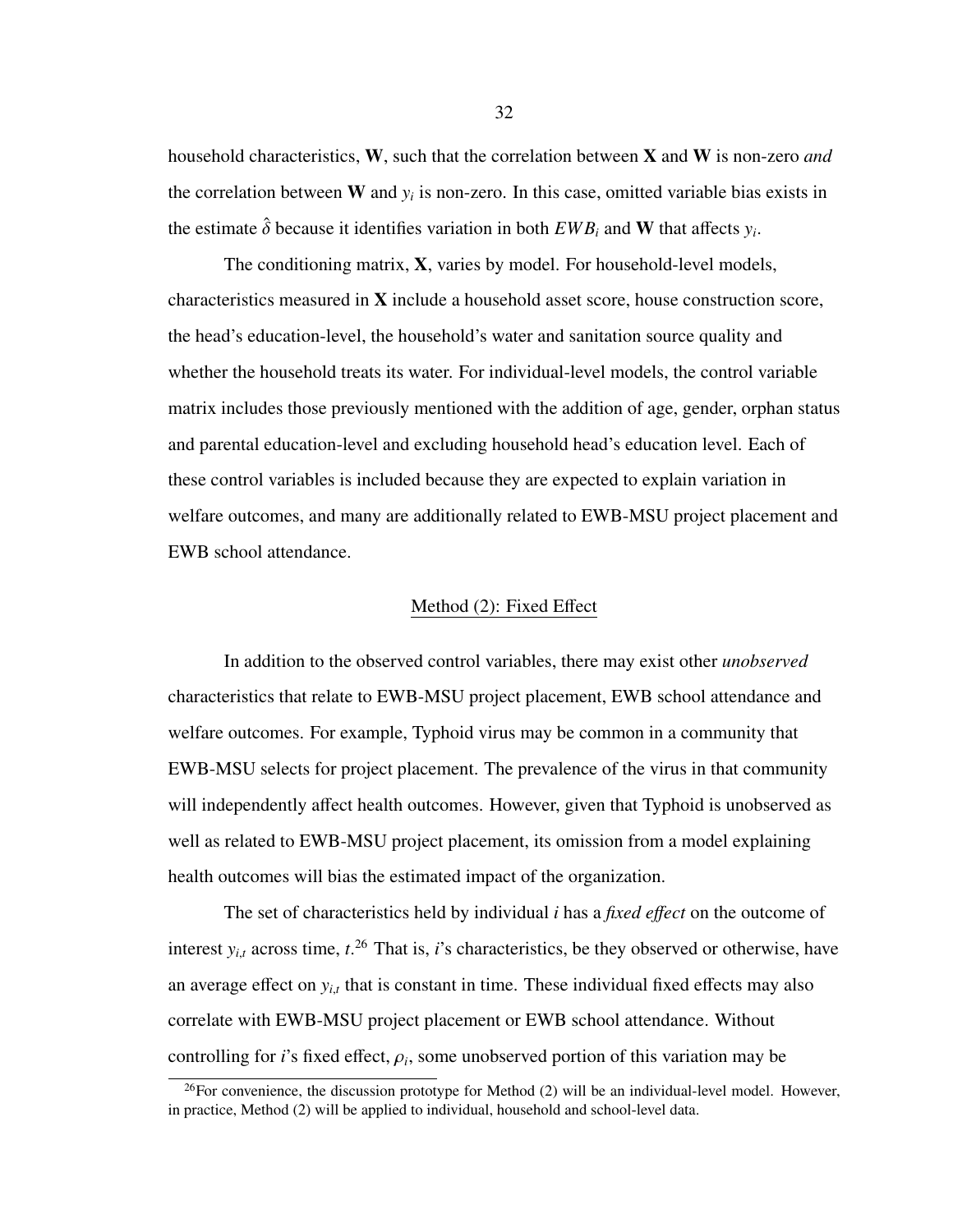inappropriately captured in  $\delta$ , the effect of EWB-MSU on  $y_{i,t}$ . However, including individual fixed effects in the regression will remove selection bias in the estimate of  $\delta$  that is caused by these time-invariant characteristics. This fixed effect estimation strategy is represented mathematically in Equation [\(2\)](#page-40-0).

<span id="page-40-0"></span>
$$
y_{i,t} = \alpha + \delta E W B_{i,t} + \tau_t + \rho_i + \varepsilon_{i,t}
$$
 (2)

Time-series data are required in order to observe *i*'s fixed effect on the outcome of interest across time. However, there may additionally be an effect of each year *<sup>t</sup>* on *<sup>y</sup><sup>i</sup>*,*<sup>t</sup>* that is constant across individuals. For instance, increasing wealth over time is expected to improve welfare outcomes for both EWB and non-EWB students in Khwisero. Including a time fixed effect,  $\tau_t$ , removes variation in the outcome of interest explained by any such factors that are constant across individuals in year *t*.

In Equation [2,](#page-40-0) the variable  $EWB_{i,t}$  is a treatment dummy indicating *i* has access to an EWB-MSU project. In the individual-level models,  $EWB_{i,t}$  indicates individual *i* is attending a primary school that received an EWB-MSU project in year *t* or prior. In the household-level models, *EWB<sup>i</sup>*,*<sup>t</sup>* indicates that household *i* was selected from a school that has received an EWB-MSU project in year *<sup>t</sup>* or prior. In the school-level models, *EWB<sup>i</sup>*,*<sup>t</sup>* indicates that school *i* has received an EWB-MSU project in year *t* or prior.

The coefficient  $\delta$  is the average effect of access to an EWB-MSU project on outcome *<sup>y</sup><sup>i</sup>*,*<sup>t</sup>* . If *<sup>y</sup><sup>i</sup>*,*<sup>t</sup>* measures a desirable outcome, such as average grade points, then the estimate of EWB-MSU impact,  $\hat{\delta}$ , is expected to be positive. Accordingly, if the outcome of interest measures undesirable outcomes, then the estimated effect is expected to be negative. Time is expected to relate positively to welfare outcomes because of wealth growth.<sup>[27](#page-40-1)</sup> The magnitude and sign of each individual fixed effect estimate,  $\rho_i$  will depend on the  $i<sup>th</sup>$  individual's time-invariant characteristics.

<span id="page-40-1"></span> $27$ Kenya has experience between 4-9% annual GDP growth between 2010 to 2013 [\[37\]](#page-70-0).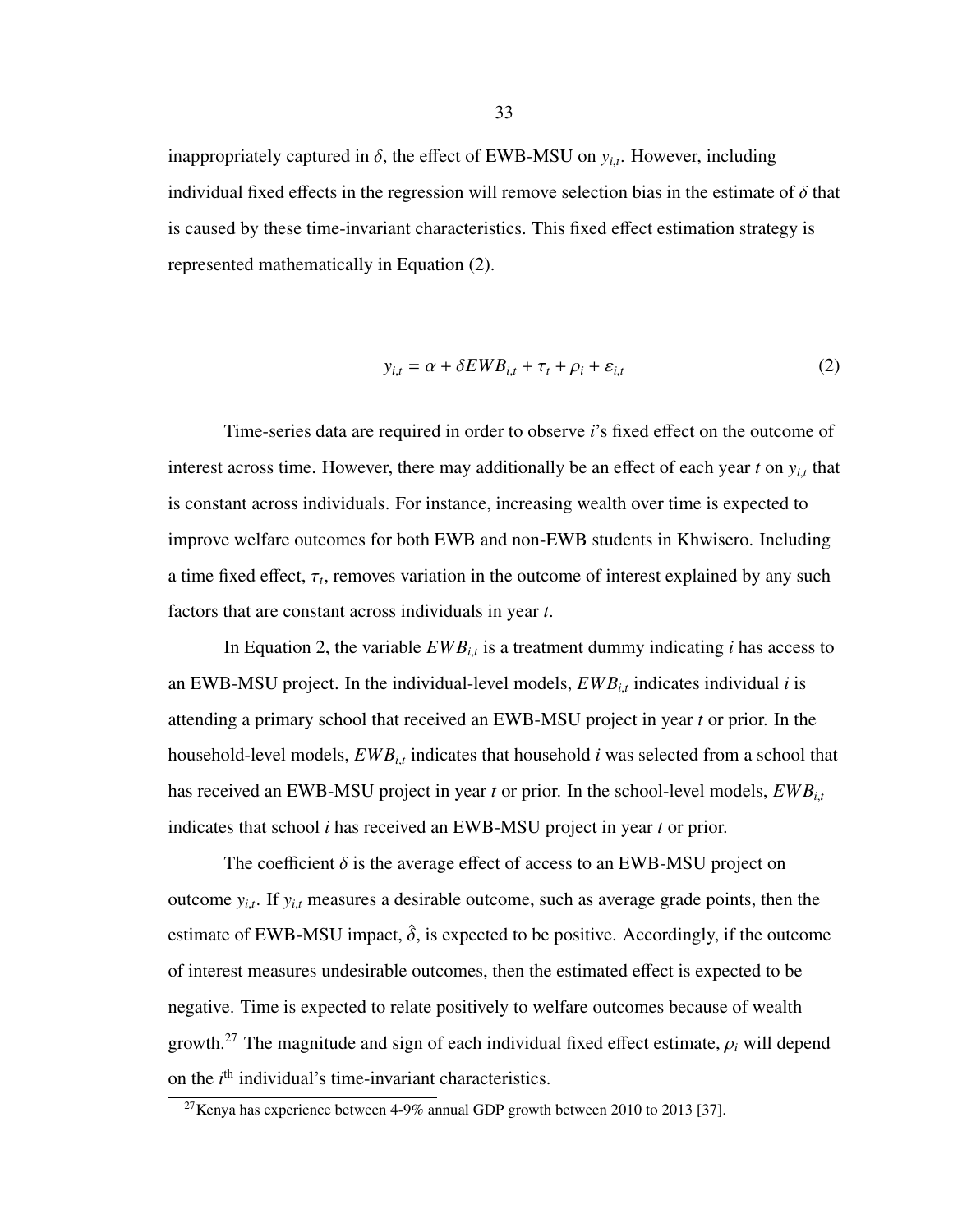EWB and non-EWB group specific time trends in the outcomes of interest are a further identification concern for estimating EWB-MSU's impact with individual fixed effects. Neither the estimated individual fixed effects or year fixed effects control for variation in  $y_{i,t}$  explained by disparate time trends, because the former is constant across  $t$ and the later is constant across *i*. If these trends are identical,  $\hat{\delta}$  is an estimate of the variation in  $y_{i,t}$  explained *exclusively* by EWB-MSU projects. However, if the trends are not identical across time, the difference will be picked up in the estimated effect of EWB-MSU because of the trends dependence on the  $EWB_{i,t}$  dummy. Hence,  $\hat{\delta}$  will be biased.

The dataset used in this analysis provides limited time-series data for use with the fixed effect methodology. The analysis will utilize retrospective measures of welfare outcomes and school-level time-series data. Unfortunately, other covariates related to the outcomes of interest, *<sup>y</sup><sup>i</sup>*,*<sup>t</sup>* , do not exist in this dataset prior to the Summer of 2014. Thus, any other covariates otherwise used as control variables may not be used in Method [\(2\)](#page-39-0). Some of these covariates may measure time-*variant* characteristics that are related to *<sup>y</sup><sup>i</sup>*,*<sup>t</sup>* . Such variation over time may be the cause of unequal time trends between the EWB and non-EWB group, leading to a biased estimate of  $\delta$ . However, if it is assumed that all characteristics relevant to explaining welfare outcomes have a time-*invariant* effect on welfare outcomes, then the set's covariation with  $y_{i,t}$  is completely captured by the coefficient, <sup>ρ</sup>*<sup>i</sup>* .

#### Method [\(3\)](#page-41-0): Instrumental Variables

<span id="page-41-0"></span>As previously indicated, there may remain other characteristics of EWB schools and households with children who attend those schools that are not observed in the dataset. These unobserved characteristics may be correlated with welfare outcomes as well as the likelihood of receiving an EWB-MSU project or the likelihood of sending children to primary schools with EWB-MSU projects. Another approach utilizes distance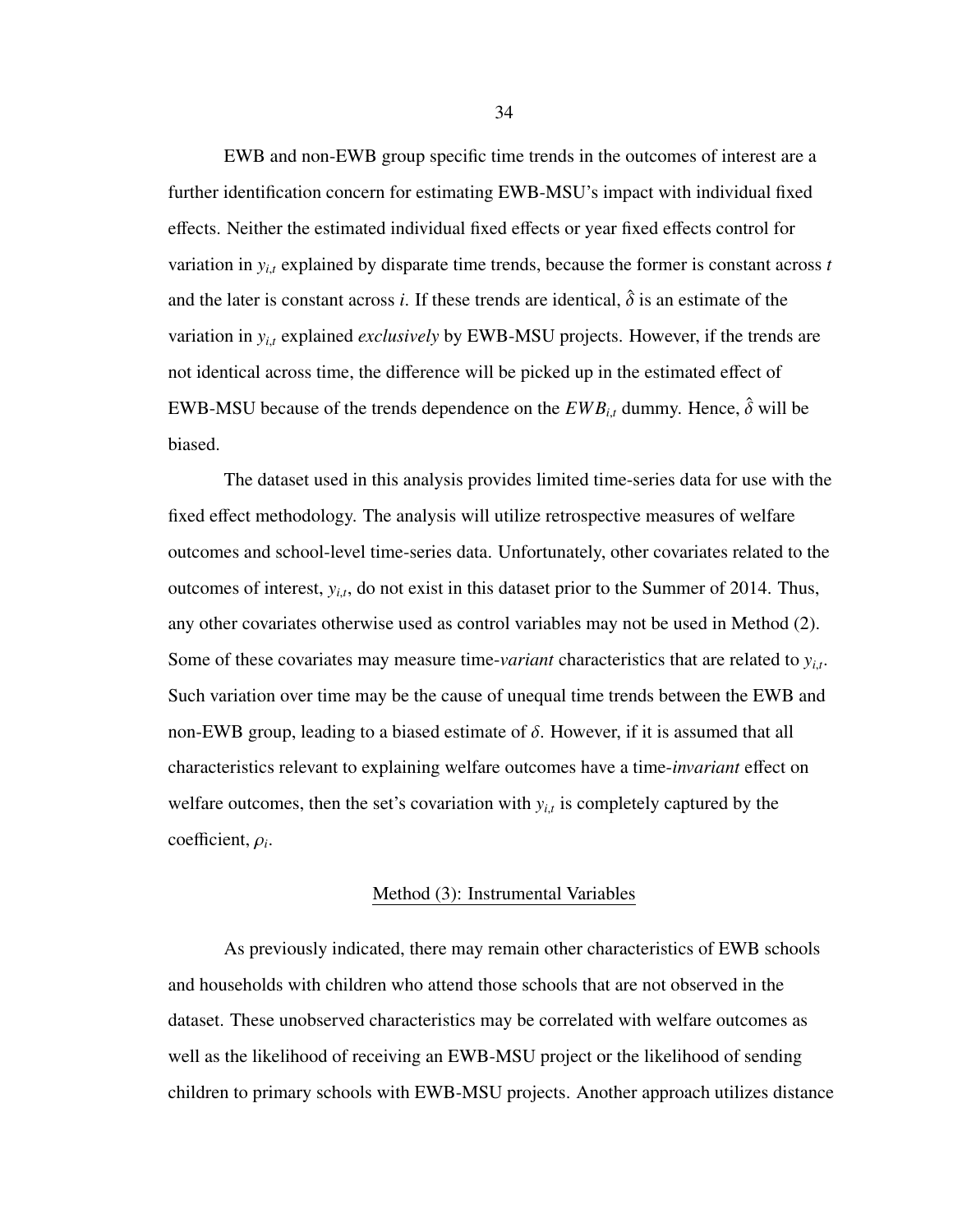from the nearest EWB school, *Dist<sup>i</sup>*, *<sup>j</sup>* , as an instrument to control for individual *i*'s decision to attend an EWB school in community *j*,  $EWB_{i,j}$ . This two stage model is represented mathematically in Equations  $(3.1) \& (3.2)$  $(3.1) \& (3.2)$  $(3.1) \& (3.2)$ .

First-Stage Regression:

<span id="page-42-0"></span>
$$
EWB_i = \pi_0 + \pi_1 Dist_{i,j} + \mathbf{x}_{i,j} \cdot \boldsymbol{\gamma} + \eta_j + u_{i,j}
$$
  

$$
\widehat{EWB}_i = \hat{\pi}_0 + \hat{\pi}_1 Dist_{i,j} + \mathbf{x}_{i,j} \cdot \hat{\boldsymbol{\gamma}} + \hat{\eta}_j
$$
 (3.1)

Second-Stage Regression:

<span id="page-42-1"></span>
$$
y_{i,j} = \alpha + \delta \widehat{EWB}_{i,j} + \mathbf{x}_{i,j} \cdot \boldsymbol{\beta} + \zeta_j + \varepsilon_{i,j}
$$
 (3.2)

Distance from the nearest EWB school is a relevant instrument if it is correlated with attendance at an EWB school. The instrument, *Dist<sub>i,j</sub>* is validly excludable from the model explaining the outcome of interest if it is unrelated to  $y_{i,j}$ , conditional on EWB school attendance. Given that both relevance and valid excludability hold true, selection bias of the individual's attendance decision is eliminated. However, *Dist<sup>i</sup>*, *<sup>j</sup>* is not expected to be relevant in EWB-MSU project placement. That is, EWB-MSU likely does not place projects based on population density of households around the school. Thus, a community dummy,  $\zeta_j$ , is included to capture variation in  $y_{i,j}$  explained by other community characteristics that are not already explained by the observed characteristics in the conditioning set,  $\mathbf{x}_{i,j}$ . If community effects and instrumenting with *Dist<sub>i,j</sub>* control for community and individual endogeneity present in  $EWB_{i,j}$ ,  $\hat{\delta}$  may be interpreted as an estimate of the causal impact of EWB-MSU on the welfare outcome of interest.

The valid excludability assumption is false if a relationship exists between the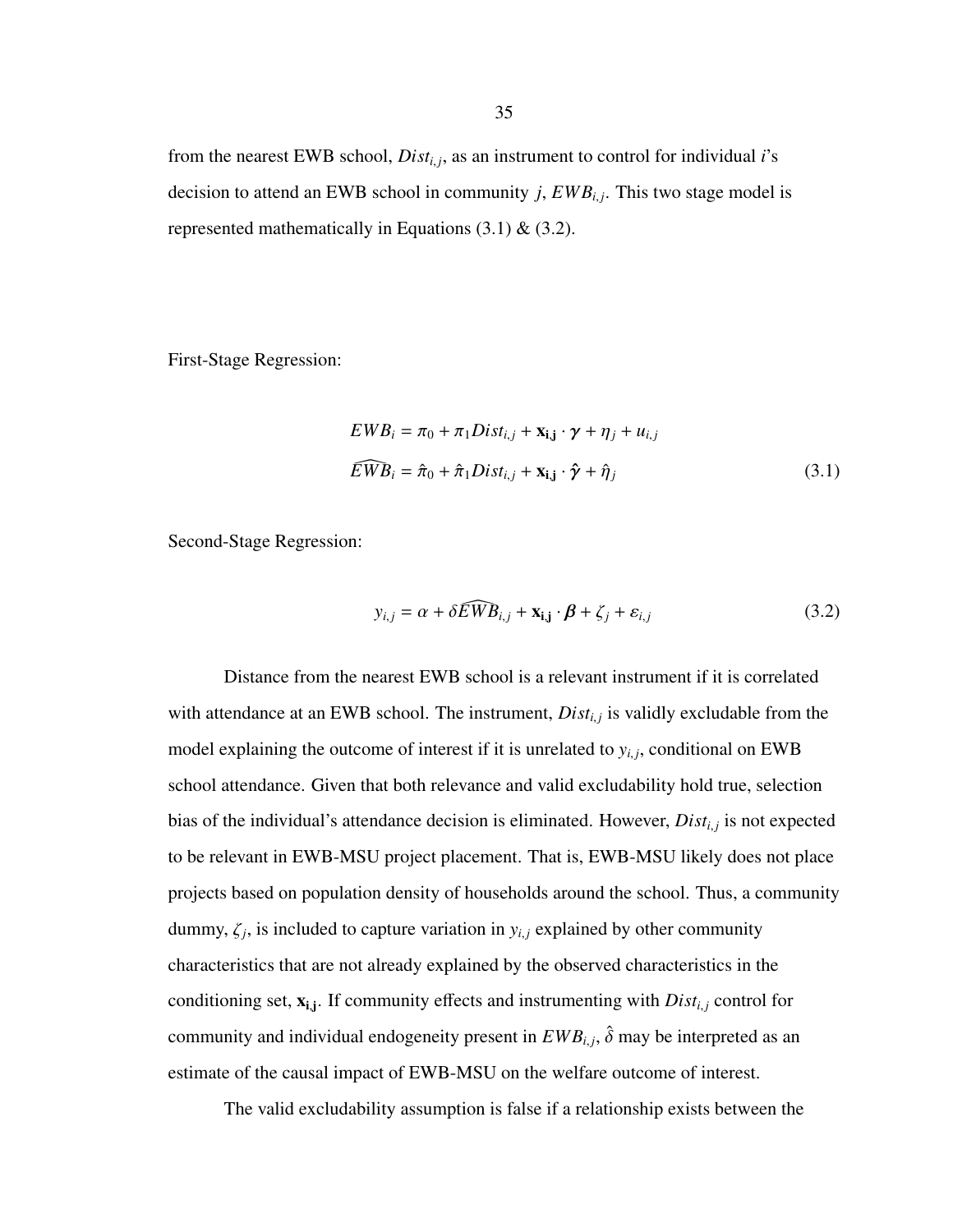instrument,  $Dist_{i,j}$  and welfare outcomes, conditional on  $EWB_{i,j}$ . Two threats to this assumption are presented here. First, households may change locations in order to be closer to an EWB-MSU project. A household that does so plausibly demonstrates characteristics that consequently connect distance to the EWB school with welfare outcomes, conditional on access to an EWB-MSU project. Second, EWB schools may be located in population centers where wealth and other resources are concentrated. In this case, households that are farther from EWB schools and populations centers may also tend to have characteristics that affect the welfare outcome of interest. If this is the case, distance to an EWB school is related to welfare outcomes independent of EWB school attendance.

#### Other Threats to Identification of EWB-MSU's Impact

The methodology section has detailed how community and individual selection bias in the estimated effect of EWB project access may be controlled. However, other threats to identification of EWB-MSU's impact may not. These include measurement error that reduces the precision of the estimated impact, lack of statistical power due to small sample size and disparate time trends between groups that is unobserved in the data.

### Measurement Error

Measurement error likely exists in the welfare outcomes of interest including disease symptoms, average grade points and distance to primary drinking water sources. This is because these measures were reported by household respondents who may not precisely relate such information to the survey enumerators. Let *y*<sup>\*</sup> *i*,*t* be the actual welfare outcome and  $y_{i,t}$  be the observed outcome with measurement error.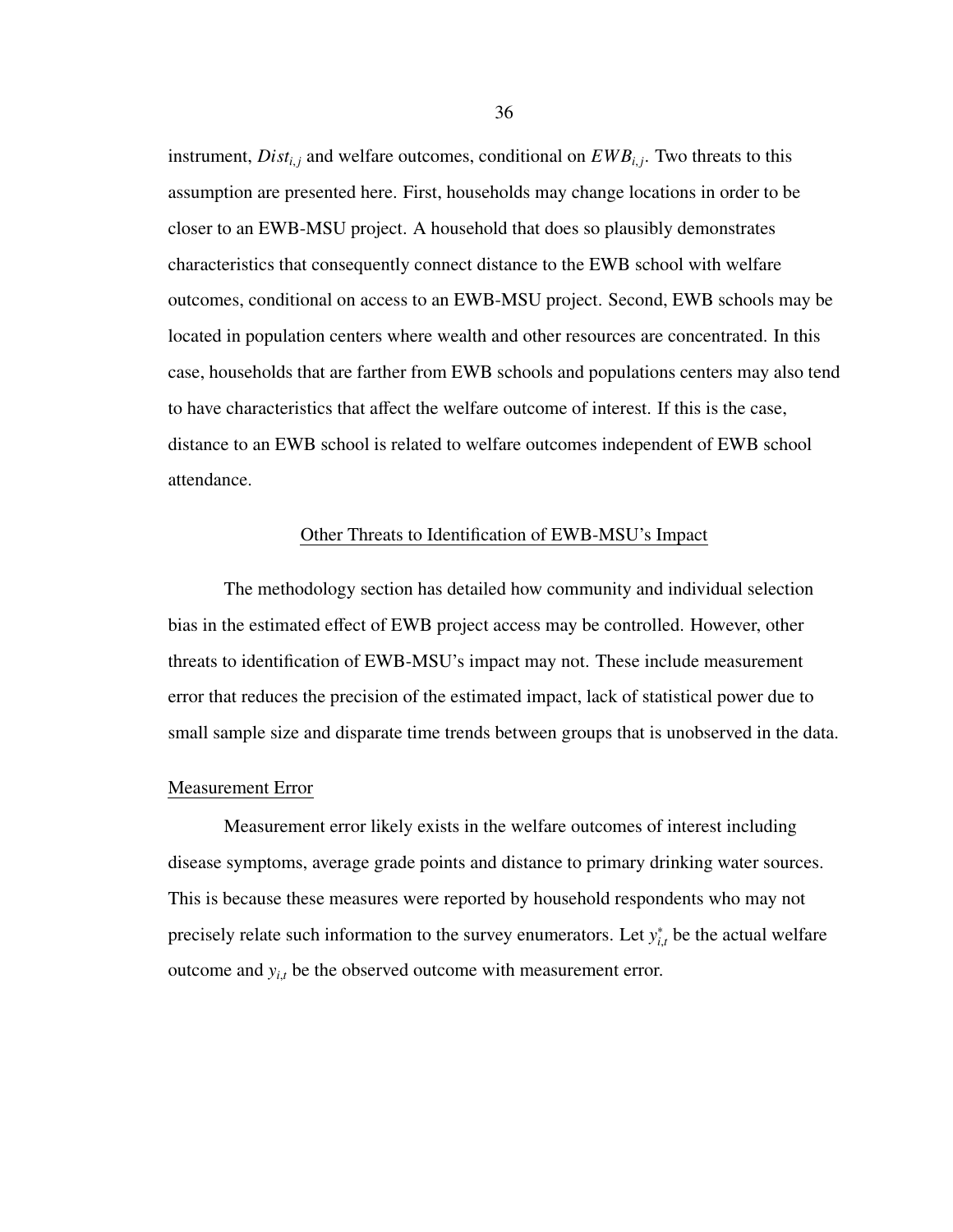$$
y_i^* = \alpha + \delta E W B_i + \varepsilon_i
$$
  

$$
y_i = \alpha + \delta E W B_i + \varepsilon_i + u_i
$$

Where

$$
u_i = y_i - y_i^*
$$

If respondents are randomly reporting error, then the precision of the OLS estimator decreases as  $u_i$  increases the estimated standard error of the error term,  $\hat{\sigma}_{\varepsilon} = \sigma_{\varepsilon} + \sigma_{\mu}$ . This may occur if respondents do not remember the disease symptoms of family members accurately, if a student's report cards are unavailable or if they have forgotten exactly how much time household members spent traveling to their primary water source for years past. If all household respondents, independent of EWB group, bias the welfare measures upward or downward, then the estimated intercept term,  $\hat{\alpha} = \alpha + u_i$ , will be bigger or smaller than the population intercept parameter,  $\alpha$ , respectively. This may occur if respondents underestimate disease symptoms because of a lack of communication between household members, or if respondents inflate grades when report cards are unavailable because they want to impress the enumerator.<sup>[28](#page-44-0)</sup> In either of these cases, the estimate of  $\delta$  will remain unbiased because  $u_i$  is independent of  $EWB_i$ .

If the measurement error is "non-classical" because it is related to EWB-MSU project implementation then the estimated impact,  $\hat{\delta}$ , becomes biased relative to the true population parameter,  $\delta$ <sup>[29](#page-44-1)</sup>. It is plausible that respondents in EWB communities may report better welfare outcomes than they actually experience in order to give an

<span id="page-44-0"></span> $^{28}$ Enumerators were asked to collect grades from report cards, when possible; or from respondent memory, when report cards were unavailable. It is not known how often report cards were used to record grades versus the latter method.

<span id="page-44-1"></span><sup>&</sup>lt;sup>29</sup>That is, Cov  $(u_{i,t}, EWB_{i,t}) \neq 0$ .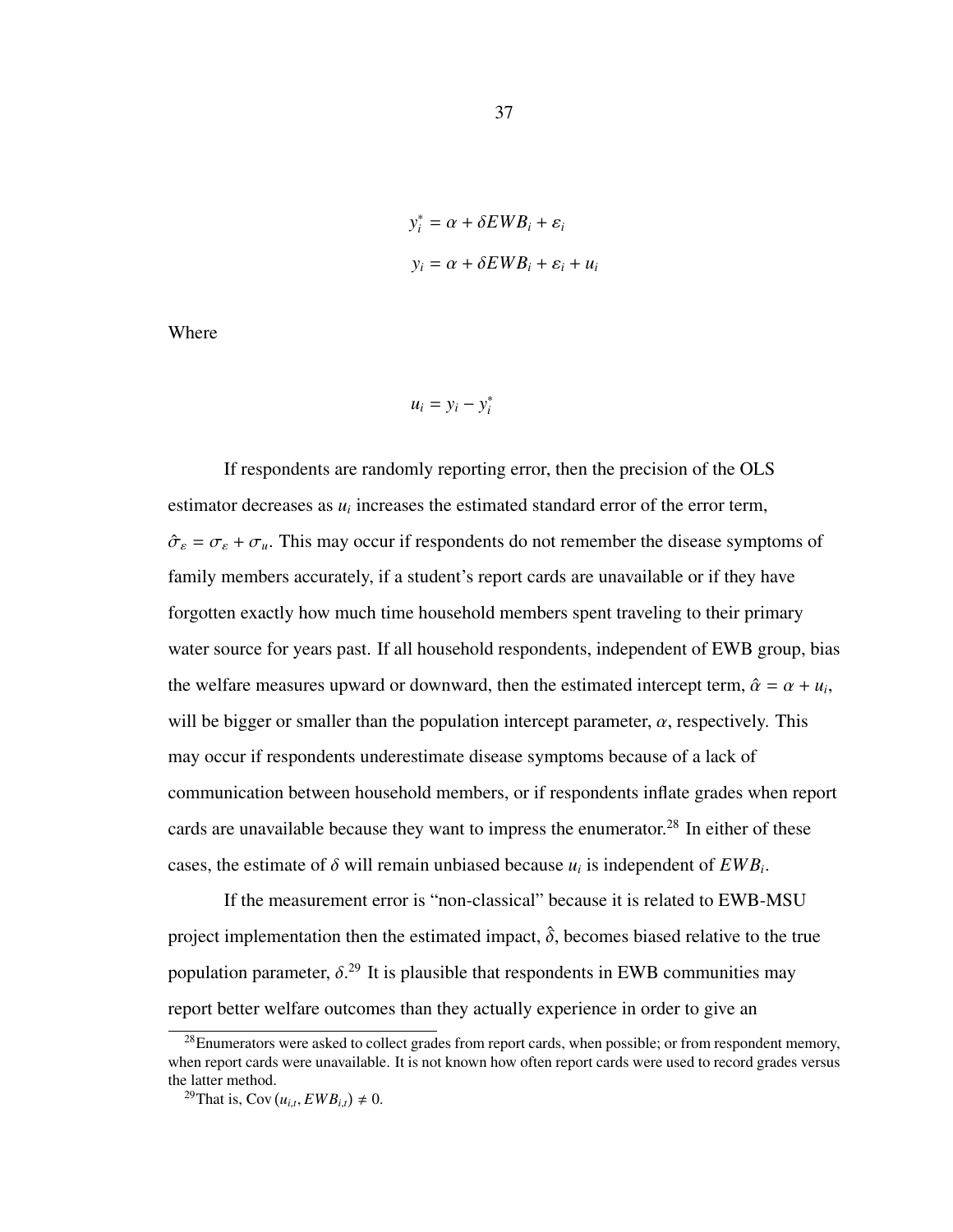impression that EWB-MSU projects are working. In this case, the estimate  $\hat{\delta}$  will be biased upwards. Alternatively, respondents may report worse outcomes than truly experienced in hopes of receiving another project. In this case,  $\hat{\delta}$  will instead be biased downward.[30](#page-45-0) Ultimately, whether these data contain biased measurement error is unknowable. The potential implications of measurement error in the outcome measures is considered throughout the subsequent empirical results.

Measurement error is unlikely to be an issue in the explanatory variable of interest, *EWB<sup>i</sup>* . Instead, it seems likely that household respondents will know which members are attending which schools and if those schools have an EWB-MSU project. Further, there is no reason to suspect respondents might claim a household member is not a student at an EWB school when they truly are, and vice versa. However, measurement error may exist in *i*'s reported distance to the nearest EWB school, *Dist<sup>i</sup>* . This variable is used as an instrument for attendance at an EWB school. Respondents from the EWB group may report distance to EWB schools with greater accuracy than non-EWB group households leading to variance of the error term that is related to the explanatory variable of interest. This heteroskedasticity of the error term will lead generally to over-estimated standard errors for EWB-group households and increase the likelihood of a false negative test. Whites heteroskedasticity-consistent standard errors are used in these models as a safe-guard to this potential issue.

#### Statistical Power & Group-Specific Time Trends

Lacking statistical power and group specific time trends are further threats to identification of EWB-MSU's impact. Even if EWB-MSU has an impact on welfare outcomes, the likelihood of detecting such impact may be low due to the sample size. Further, the effect of group specific time trends is not addressed with the methodology. Such disparate trends may correlate with group designation while simultaneously affecting

38

<span id="page-45-0"></span><sup>&</sup>lt;sup>30</sup>The the bias will make estimate  $\hat{\delta}$  inconsistent. Mathematically, for all  $\gamma > 0$  and *n* observations sampled from this population, as  $n \to \infty$  the functional estimate  $\delta(n)$  does not consistently estimate the population parameter  $\delta$ . That is,  $\lim_{n\to\infty} P[|\delta(n) - \delta^*| > \gamma] \neq 0$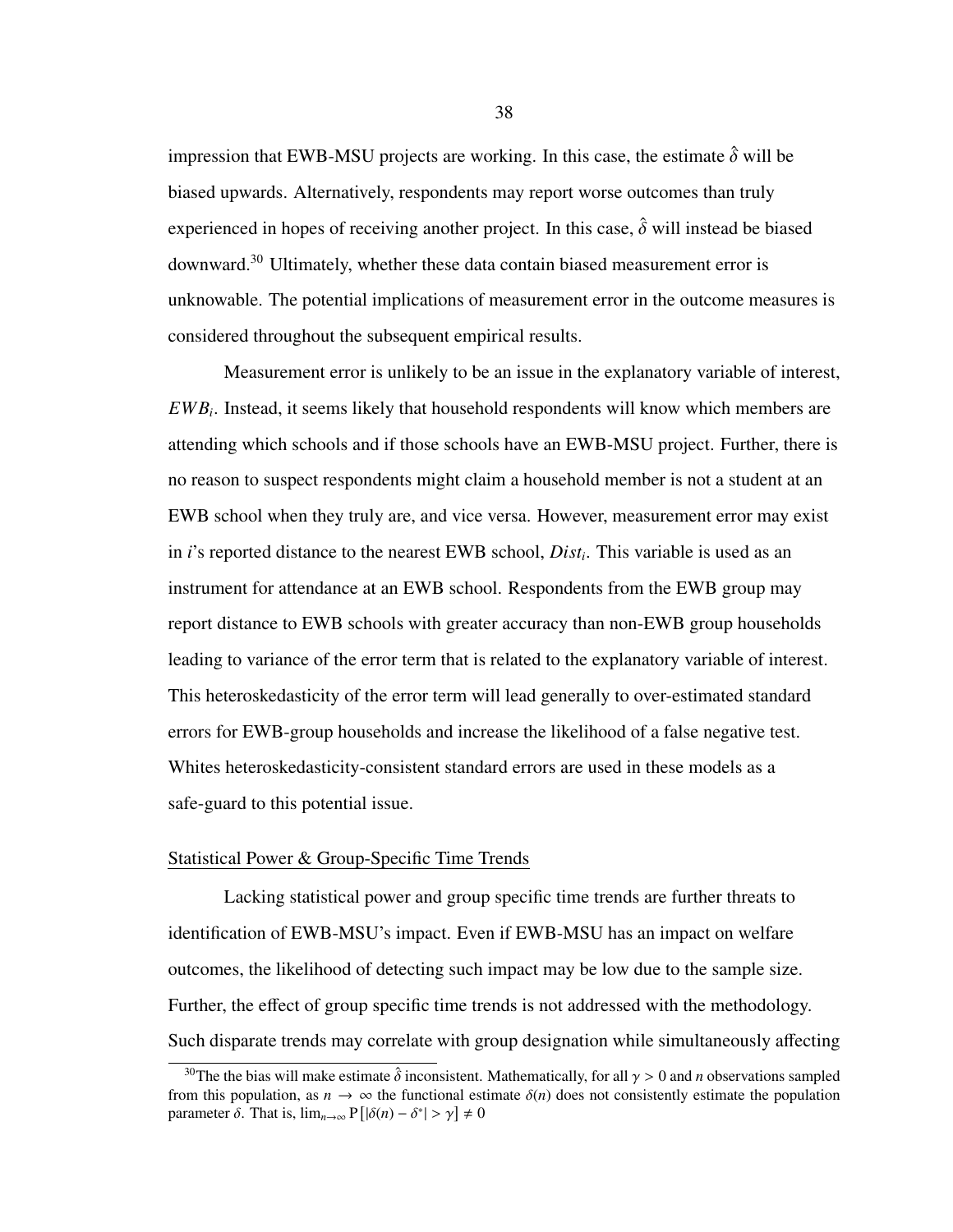the rate of change in welfare outcomes. Thus, without controlling for the potential differences in time trends, the estimated impact of EWB-MSU projects may be biased.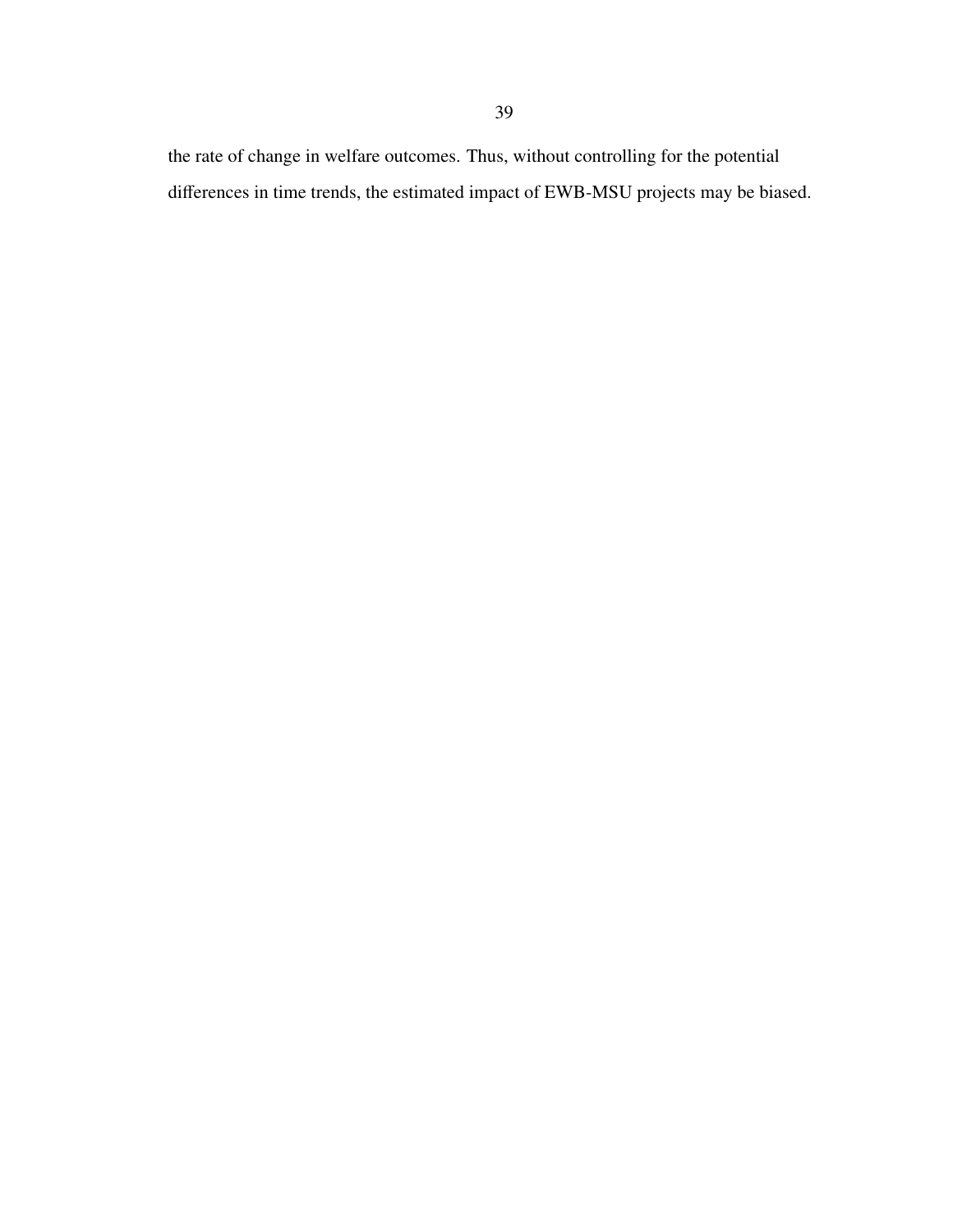#### RESULTS

The structure of the data that measure the three outcomes of interest determines which Methods, [\(1\)](#page-38-0), [\(2\)](#page-39-0) or [\(3\)](#page-41-0), from the previous section are used to test EWB-MSU's impact. First, EWB-MSU's relationship with several health outcomes is estimated with ordinary least squares (OLS) and instrumental variables, Methods  $(1)$  &  $(3)$ . These methods are selected because health measures were collected for a single point in time and, thus, only non-panel data OLS and instrumental variables are appropriate. Health estimates are provided in Table [9.](#page-49-0) Second, the impact of EWB school attendance on student average grade points is estimated with OLS and individual fixed effects, Methods [\(1\)](#page-38-0) & [\(2\)](#page-39-0). Fixed effect methods are selected, in addition to OLS, because education outcomes were collected for multiple points in time. These estimates are provided in Table [14.](#page-58-0) Further, EWB-MSU's impact on education is tested using *school* fixed effects and school-level measures of KCPE exam performance and enrollment numbers. These estimates are presented in Table [15.](#page-60-0) Third, the effect of EWB-MSU's water projects on household time spent collecting water is estimated with OLS and household fixed effects, Methods [\(1\)](#page-38-0)  $\&$  [\(2\)](#page-39-0). Fixed effect methods are also appropriate for this analysis because time-use measures were collected for multiple points in time. These estimates may be found in Table [12.](#page-54-0)

### EWB-MSU's Impact on Health

EWB-MSU's impact on primary student health outcomes is tested using OLS and instrumental variables, Methods  $(1) \& (3)$  $(1) \& (3)$  $(1) \& (3)$ . Contrary to expectations, estimates do not provide evidence that EWB-MSU is positively impacting health outcomes. In fact, evidence to support a relationship between reported health outcomes and *any* covariates in the data are difficult to find in these models. Further,  $R^2$  values are exceptionally low in these models. This may partially be explained by measurement error in health outcomes. This error may lead to insignificant relationships with many covariates due to higher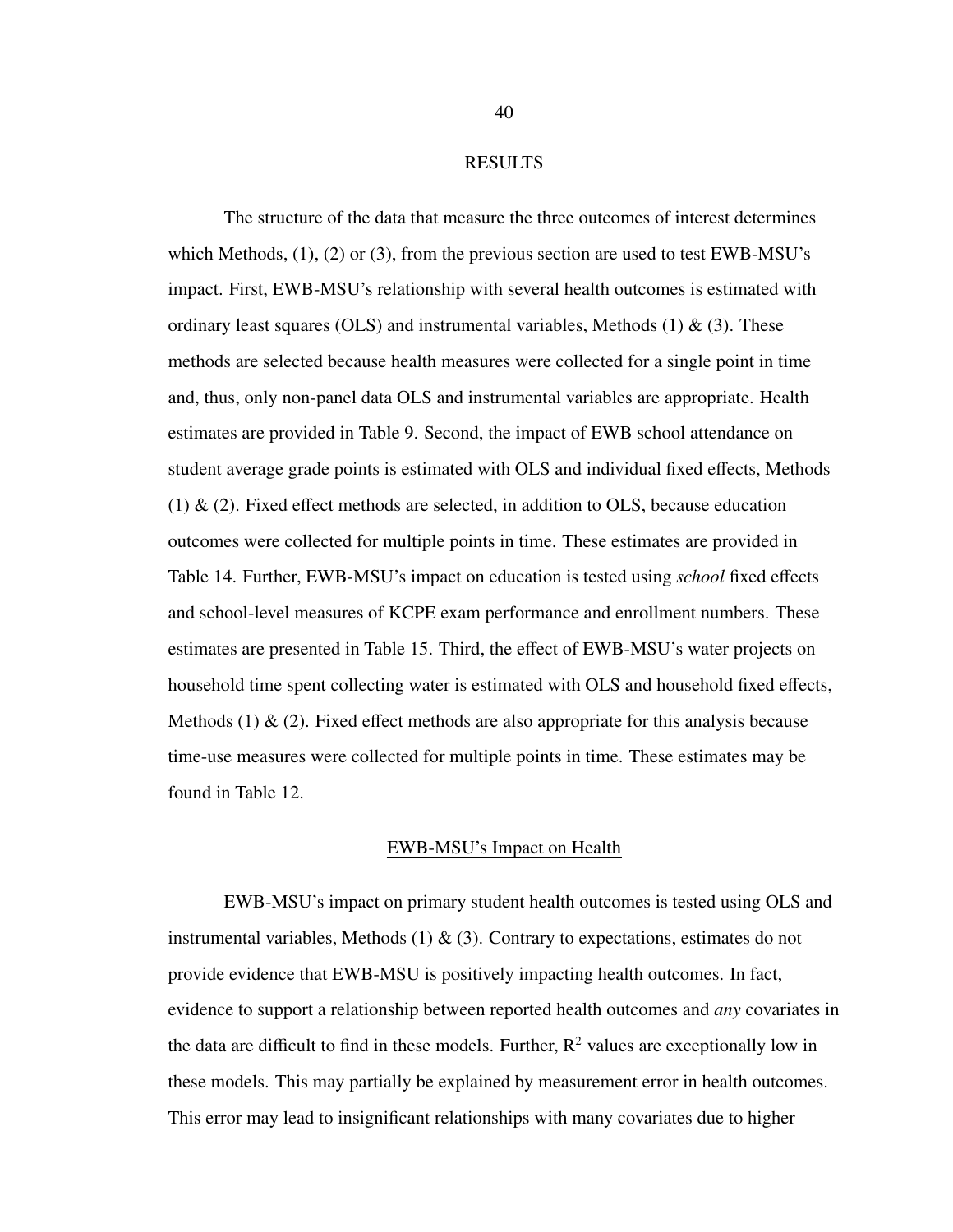standard errors. Alternatively, this may be explained by omitted control variables that explain variation in health outcomes.<sup>[31](#page-48-0)</sup>

## Ordinary Least Squares Estimates

Estimates for the impact of EWB-MSU on probability of experiencing illness symptoms using Method [\(1\)](#page-38-0) are presented in Table [9.](#page-49-0)<sup>[32](#page-48-1)</sup> Health outcomes are generally unrelated to whether or not a student attends an EWB school. The exception to this is observed in the OLS estimates for malaria morbidity. However, contrary to expectation attending an EWB school has a *positive* relationship with the probability of contracting malaria in the previous year by about 9%.

In this model, the control variable matrix includes age, gender, household asset score and house construction score, parental education level, distance to the nearest clinic, and dummies for "good" household water source, water treatment in house, and "good" household sanitation source. Further, community fixed effects are included that capture other unobserved characteristics that may related to EWB-MSU project placement. Contrary to expectations, none of these controls are consistently found to relate significantly with health outcomes with the exception of age. Age relates negatively with diarrhea, vomiting and malaria, as expected.

Unexpectedly, good water source and the asset score are significantly and *positively* related to one of the disease symptoms. Both are signals of wealth, which should related to decreases in illness. Further, having a good water source should help household members avoid enteric disease. Nevertheless, conditional on control variables, students are almost 2% more likely to experience vomiting in the previous three months per relative point in their household's asset score. Further, students from households with

<span id="page-48-0"></span> $31$ The notably small  $\mathbb{R}^2$  values in the instrumental variables models is further explained by unique calculation of the value for this estimation strategy. In instrumental variables, the total sum of squares (TSS) is allowed to be larger than the sum of squared residuals (RSS), in contrast to estimates in ordinary least squares.

<span id="page-48-1"></span><sup>&</sup>lt;sup>32</sup> Table [18](#page-77-0) in Appendix B also contains OLS and instrumental variables estimates for the relationship between EWB-MSU projects and health. However, the dependent variable in Table [18](#page-77-0) is instead the *number* of illness episodes experienced by the individual student in the past three months. The results are effectively equivalent in regards to EWB-MSU's impact on health.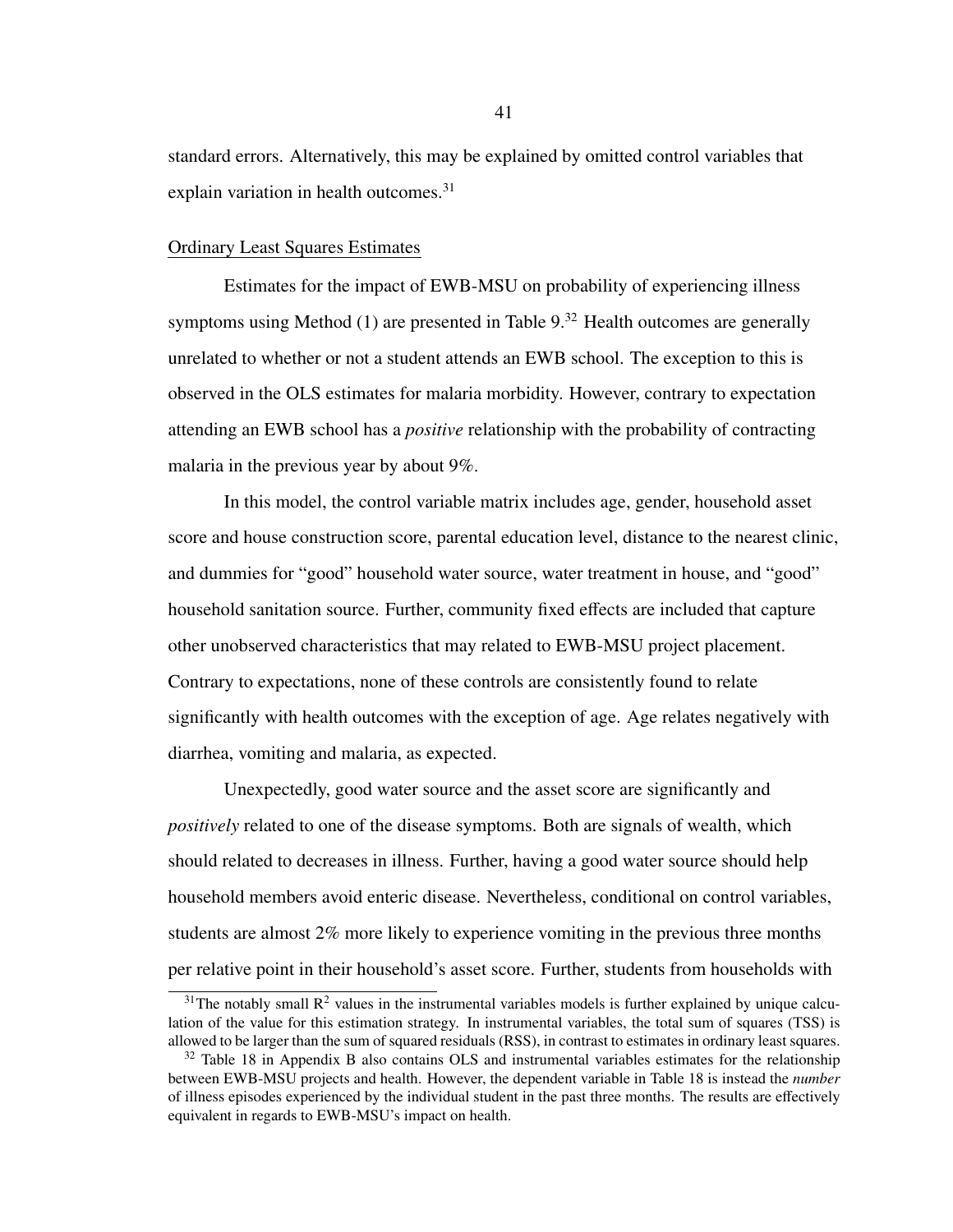<span id="page-49-0"></span>

|                                          |                  |                  |                  |                  | <b>Dependent Variable:</b> |                  |                      |            |                        |                          |
|------------------------------------------|------------------|------------------|------------------|------------------|----------------------------|------------------|----------------------|------------|------------------------|--------------------------|
|                                          | Diarrhea         |                  |                  | Fever            |                            | Vomitting        | Malaria <sup>†</sup> |            | Sick Day <sup>††</sup> |                          |
|                                          | (1)              | (2)              | (3)              | (4)              | (5)                        | (6)              | (7)                  | (8)        | (9)                    | (10)                     |
| Instrument: Dist. to EWB School          | No               | Yes              | No               | Yes              | No                         | Yes              | No                   | Yes        | No                     | Yes                      |
| EWB (indiv.)                             | 0.019            | 0.769            | 0.035            | 1.011            | $0.094**$                  | $2.237**$        | 0.098                | $-1.865$   | $0.117**$              | $-0.710$                 |
|                                          | (0.039)          | (0.693)          | (0.068)          | (1.056)          | (0.043)                    | (1.060)          | (0.075)              | (1.265)    | (0.051)                | (1.046)                  |
|                                          |                  |                  |                  |                  |                            |                  |                      |            |                        |                          |
| Age                                      | $-0.007***$      | $-0.008**$       | $-0.006$         | $-0.007$         | $-0.015***$                | $-0.018***$      | $-0.017***$          | $-0.013**$ | $-0.002$               | $-0.002$                 |
|                                          | (0.003)          | (0.003)          | (0.004)          | (0.005)          | (0.003)                    | (0.005)          | (0.004)              | (0.006)    | (0.003)                | (0.004)                  |
|                                          |                  |                  |                  |                  |                            |                  |                      |            |                        |                          |
| Girl                                     | $-0.010$         | $-0.016$         | $-0.013$         | $-0.033$         | $-0.003$                   | $-0.016$         | $-0.009$             | $-0.016$   | $-0.025$               | $-0.033$                 |
|                                          | (0.017)          | (0.019)          | (0.027)          | (0.029)          | (0.021)                    | (0.032)          | (0.027)              | (0.035)    | (0.024)                | (0.026)                  |
| Orphan                                   | $-0.037$         | $-0.032$         | $-0.229***$      | $-0.281***$      | $-0.102$                   | $-0.123$         | $-0.015$             | 0.016      | $-0.099$               | $-0.122$                 |
|                                          | (0.050)          | (0.064)          | (0.084)          | (0.094)          | (0.071)                    | (0.129)          | (0.111)              | (0.162)    | (0.093)                | (0.102)                  |
|                                          |                  |                  |                  |                  |                            |                  |                      |            |                        |                          |
| <b>Asset Score</b>                       | $-0.000$         | $-0.002$         | 0.004            | 0.008            | $0.016***$                 | $0.015**$        | $0.013*$             | $0.015*$   | 0.006                  | 0.008                    |
|                                          | (0.003)          | (0.004)          | (0.006)          | (0.007)          | (0.006)                    | (0.007)          | (0.007)              | (0.008)    | (0.006)                | (0.007)                  |
|                                          | 0.002            | 0.003            | $-0.012$         | $-0.013$         | $-0.025***$                | $-0.021*$        | $-0.012$             | $-0.021*$  | $-0.000$               | $-0.004$                 |
| House Construction Score                 | (0.006)          | (0.007)          | (0.010)          | (0.010)          | (0.008)                    | (0.011)          | (0.010)              | (0.012)    | (0.009)                | (0.010)                  |
|                                          |                  |                  |                  |                  |                            |                  |                      |            |                        |                          |
| Father Edu. Level                        | $-0.000$         | 0.009            | 0.001            | 0.006            | $-0.011$                   | $-0.001$         | 0.008                | 0.003      | $-0.005$               | $-0.009$                 |
|                                          | (0.007)          | (0.008)          | (0.011)          | (0.014)          | (0.009)                    | (0.016)          | (0.012)              | (0.016)    | (0.010)                | (0.012)                  |
|                                          |                  |                  |                  |                  |                            |                  |                      |            |                        |                          |
| Mother Edu. Level                        | 0.001            | $-0.001$         | 0.007            | 0.006            | 0.001                      | 0.000            | 0.017                | 0.018      | $-0.012$               | $-0.009$                 |
|                                          | (0.009)          | (0.010)          | (0.014)          | (0.016)          | (0.010)                    | (0.017)          | (0.014)              | (0.018)    | (0.012)                | (0.013)                  |
| Dist. to Clinic (min.)                   | 0.000            | 0.001            | $-0.001$         | $-0.000$         | $-0.001**$                 | $-0.001$         | 0.001                | 0.000      | $-0.001$               | $-0.001*$                |
|                                          | (0.001)          | (0.001)          | (0.001)          | (0.001)          | (0.001)                    | (0.001)          | (0.001)              | (0.001)    | (0.001)                | (0.001)                  |
|                                          |                  |                  |                  |                  |                            |                  |                      |            |                        |                          |
| "Good" Water Source (dry) <sup>†††</sup> | 0.012            | $0.046*$         | $-0.011$         | 0.055            | $0.059**$                  | $0.120***$       | $-0.021$             | $-0.064$   | $0.096***$             | $0.081*$                 |
|                                          | (0.020)          | (0.027)          | (0.034)          | (0.047)          | (0.026)                    | (0.045)          | (0.034)              | (0.053)    | (0.027)                | (0.042)                  |
|                                          |                  |                  |                  |                  |                            |                  |                      |            |                        |                          |
| Water Treatment                          | 0.009<br>(0.019) | 0.015<br>(0.023) | 0.036<br>(0.031) | 0.014<br>(0.035) | $-0.001$<br>(0.025)        | 0.007<br>(0.038) | $-0.049$<br>(0.032)  | $-0.078*$  | $-0.037$<br>(0.028)    | $-0.066**$<br>(0.031)    |
|                                          |                  |                  |                  |                  |                            |                  |                      | (0.040)    |                        |                          |
| Sanitation Fac.                          | $-0.022$         | $-0.033$         | $-0.098**$       | $-0.106*$        | $-0.064$                   | $-0.079$         | $-0.091$             | $-0.104$   | 0.030                  | 0.036                    |
|                                          | (0.028)          | (0.031)          | (0.049)          | (0.054)          | (0.039)                    | (0.062)          | (0.058)              | (0.066)    | (0.050)                | (0.054)                  |
|                                          |                  |                  |                  |                  |                            |                  |                      |            |                        |                          |
| Constant                                 | $0.175***$       | $\equiv$         | $0.560***$       | $\equiv$         | $0.458***$                 | $\equiv$         | $0.751***$           | $\equiv$   | $0.350***$             | $\overline{\phantom{0}}$ |
|                                          | (0.065)          |                  | (0.092)          |                  | (0.071)                    |                  | (0.091)              |            | (0.082)                |                          |
| Observations                             | 1295             | 1211             | 1295             | 1211             | 1295                       | 1211             | 1295                 | 1211       | 1295                   | 1211                     |
| Adjusted $R^2$                           | $-0.003$         | $-0.249$         | 0.015            | $-0.160$         | 0.047                      | $-1.122$         | 0.030                | $-0.577$   | 0.030                  | $-0.136$                 |
| <b>Community Fixed Effects</b>           | Yes              | Yes              | Yes              | Yes              | Yes                        | Yes              | Yes                  | Yes        | Yes                    | Yes                      |

Table 9: EWB-MSU's Impact on Health

 $* p < 0.10, *^* p < 0.05, ** p < 0.01, **^* p < 0.001$ <br>With the exception of "Sick Day" and "Malaria", the dependent variables are dummies indicating whether the primary student has experienced the illness symptom at least once in the past three months. School fixed effects are not shown. Standard errors are in parentheses. †"Malaria" indicates the primary student has experienced at least one case of malaria in the past year.

††"Sick Day" indicates the primary student has experienced at least one day off from school due to illness in the past month.

†††"Good" Water Source indicates the household is using a protected spring, protected well, bore hole, rain water or piped water in the dry season. The dry season is specified because households often switch to rain water during the wet season; a "good" source. Using a good source during the dry season might be a better measure of the year round quality of the household's water source.

good drinking water sources are about 7% more likely to take a sick day from school in the previous month conditional on controls.

## Instrumental Variable Estimates

Instrumental variables estimates for EWB-MSU's health impact using Method [\(3\)](#page-41-0)

are also provided in Table [9.](#page-49-0)<sup>[32](#page-48-1)</sup> This method controls for potential endogeneity in the

choice to attend an EWB school, and community fixed effects capture other community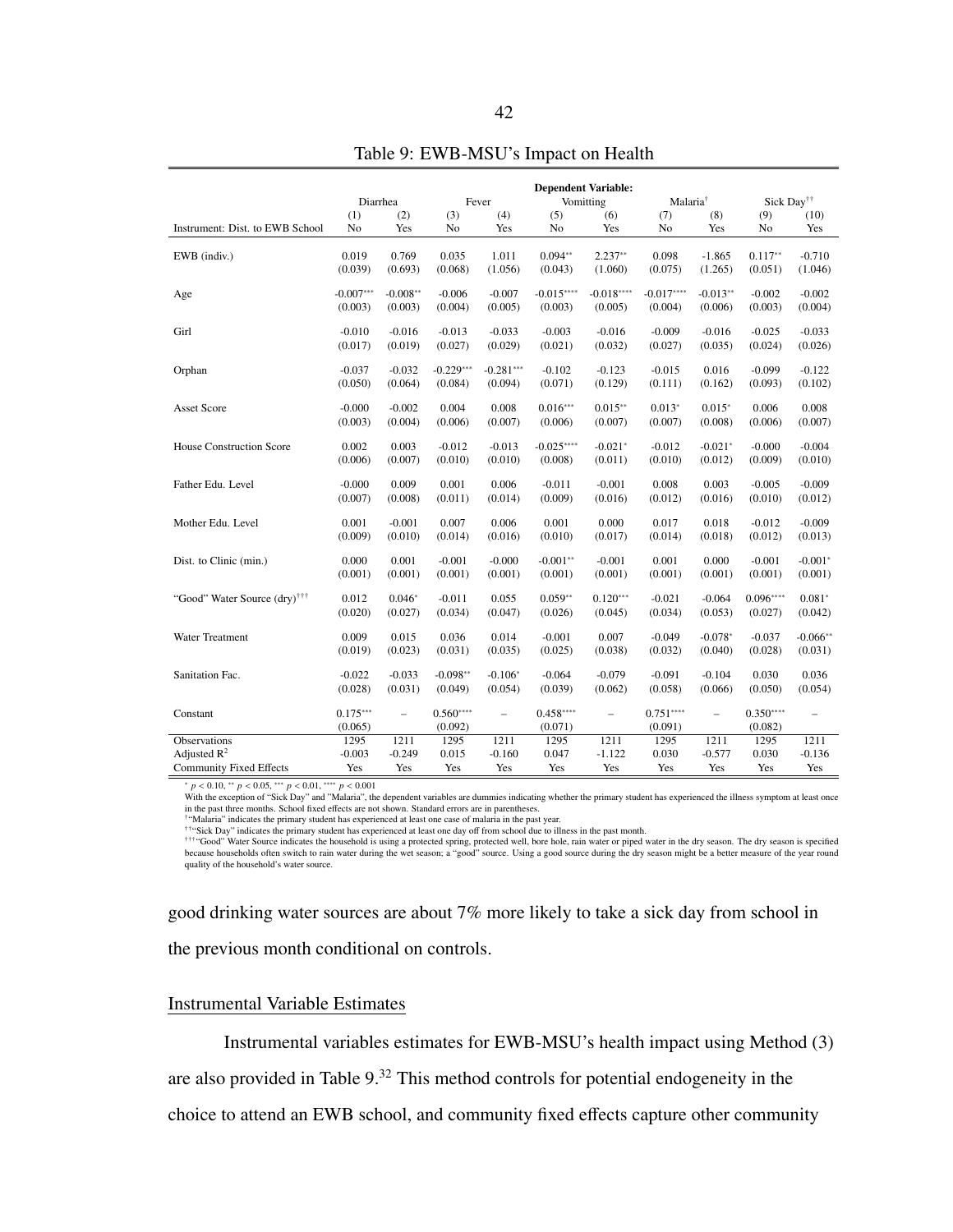characteristics that may cause selection bias in project implementation. There remains almost no detectable impact on health outcomes contrary to expectations. The goodness-of-fit statistics are very low, indicating low explanation of variation in health outcomes.

EWB school attendance is instrumented with distance to the nearest EWB school. The first stage regression is reported in Table [10.](#page-51-0) There are two apparent problems with this instrument. First, the instrument forms a weak relationship with the variable of interest, *EWB<sup>i</sup>* . The F-test for joint significance reports a F-statistic just below the threshold for a *non*-weak instrument.<sup>[33](#page-50-0)</sup> Further, the  $R^2$  value is low in the first-stage, indicating the right-hand-side variables poorly explain variation in EWB school attendance. Each of these statistics indicate that  $EWB_{i,j}$  is weakly identified. Second, the distance instrument may not be validly excluded from a model explaining health outcomes. Table [11](#page-52-0) provides some evidence that distance to the nearest EWB school is positively related to the mother's education level.<sup>[34](#page-50-1)</sup> Further, distance to the student's primary school (i.e. not necessarily an EWB school) is positively related to wealth measures. In turn, wealth and parental education levels are related to the child's health outcomes. This constitutes evidence that distance is *not* exogenous to models explaining health and, therefore, an invalid instrument for EWB school attendance.

These two problems with distance as an instrument for *EWB<sup>i</sup>* may lead to bias in the estimates for EWB-MSU's impact on health. If the instrument exogeneity condition does not hold then the estimate bias worsens with a weaker relationship between the instrument and the explanatory variables.<sup>[35](#page-50-2)</sup> Bias in the instrumental variable estimator

<span id="page-50-0"></span> $33$ An F-statistic for joint significance is generally regarded to identify a weak instrument when below 10. The statistic reported in Table [10](#page-51-0) is approximately 9.5.

<span id="page-50-1"></span><sup>&</sup>lt;sup>34</sup>Evidence is also found that distance to school is negatively related to the father's education level. It is unclear why the relationship between distance and paternal education would be inverse to the corresponding relationship with maternal education.

<span id="page-50-2"></span> $35$ To see this mathematically, first construct the instrumental variables estimator with matrix notation,  $E[\mathbf{Z}'\varepsilon] \neq 0$ , the expected value of the estimator,  $E[\beta]$ <br>as  $Cov(\mathbf{Z}'\mathbf{X}) \rightarrow 0$  $I^V = (\mathbf{Z}'\mathbf{X})^{-1}\mathbf{Z}'\mathbf{y}$ , where  $\mathbf{Z}$  is the explanatory variable matrix from the first stage regression. Assuming  $I^V$ ] =  $\beta$  + E  $[(\mathbf{Z}'\mathbf{X})^{-1}\mathbf{Z}'$ ], becomes increasingly biased as  $\text{Cov}(\mathbf{Z}'\mathbf{X}) \to 0$ .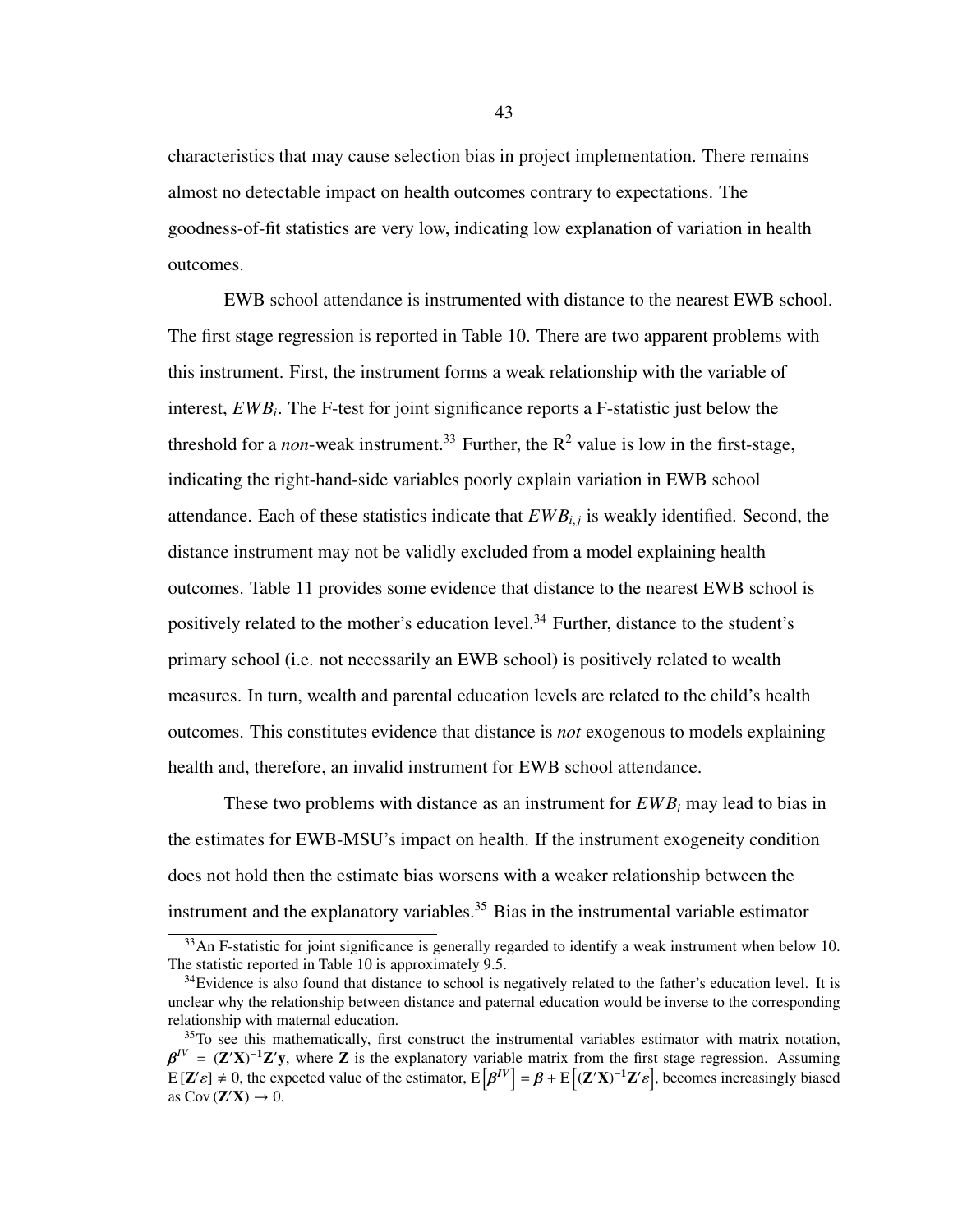|                                    | <b>Dependent Variable:</b><br>(1) |
|------------------------------------|-----------------------------------|
|                                    | EWB (indiv.)                      |
| Dist. to Nearest EWB School (min.) | $-0.001***$                       |
|                                    | (0.000)                           |
| Age                                | 0.002                             |
|                                    | (0.002)                           |
| Girl                               | 0.002                             |
|                                    | (0.011)                           |
| Orphan                             | 0.013                             |
|                                    | (0.048)                           |
| <b>Asset Score</b>                 | 0.000                             |
|                                    | (0.002)                           |
| <b>House Construction Score</b>    | $-0.002$                          |
|                                    | (0.004)                           |
| Father's Education Level           | $-0.005$                          |
|                                    | (0.006)                           |
| Mother's Education Level           | 0.001                             |
|                                    | (0.006)                           |
| Distance to Clinic (min.)          | 0.000                             |
|                                    | (0.000)                           |
| Water Source (dry)                 | $-0.033***$                       |
|                                    | (0.010)                           |
| Water Treatment                    | $-0.005$                          |
|                                    | (0.012)                           |
| <b>Sanitation Facility</b>         | 0.003                             |
|                                    | (0.022)                           |
| <b>Observations</b>                | 1211                              |
| Adjusted $R^2$                     | $-0.012$                          |
| F-Stat                             | 9.44                              |
| <b>Community Fixed Effects</b>     | Yes                               |

<span id="page-51-0"></span>Table 10: First Stage Regression for Instrumented Health Impact Models

Standard errors in parentheses

<sup>∗</sup> *<sup>p</sup>* < <sup>0</sup>.10, ∗∗ *<sup>p</sup>* < <sup>0</sup>.05, ∗∗∗ *<sup>p</sup>* < <sup>0</sup>.01, ∗∗∗∗ *<sup>p</sup>* < <sup>0</sup>.<sup>001</sup>

may partially explain the lack of significance in instrumented estimates for the impact of EWB-MSU health outcomes.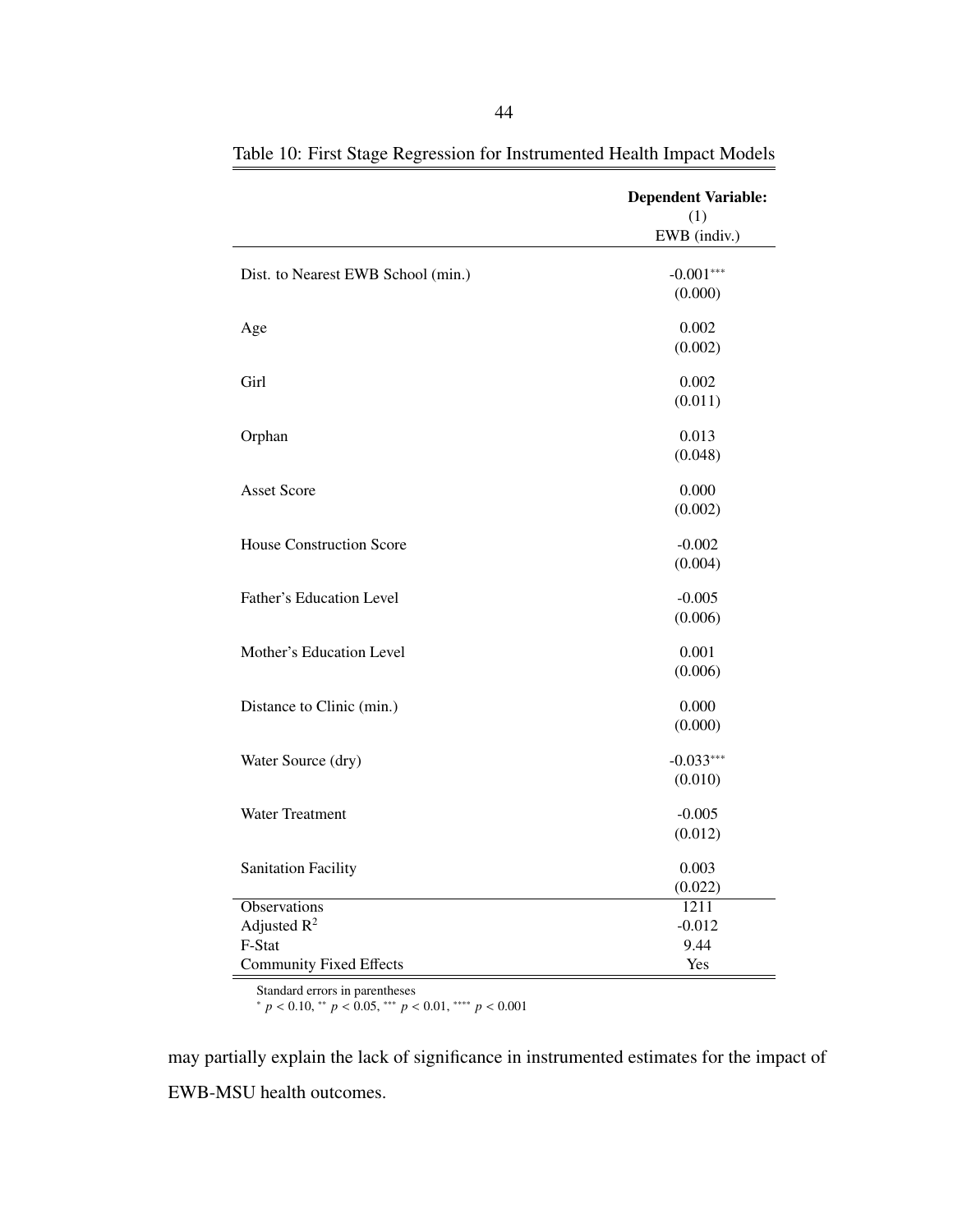<span id="page-52-0"></span>

|                                 | <b>Dependent Variable:</b>                                |             |  |  |  |
|---------------------------------|-----------------------------------------------------------|-------------|--|--|--|
|                                 | (1)                                                       | (2)         |  |  |  |
|                                 | Dist. to Nearest EWB-School (min.) Dist. to School (min.) |             |  |  |  |
|                                 |                                                           |             |  |  |  |
| EWB (indiv.)                    | $-16.28***$                                               | $-3.318***$ |  |  |  |
|                                 | (1.039)                                                   | (1.166)     |  |  |  |
| Mother's Education Level        | $1.770***$                                                | 2.282****   |  |  |  |
|                                 | (0.485)                                                   | (0.542)     |  |  |  |
| Father's Education Level        | $-0.521$                                                  | $-1.089**$  |  |  |  |
|                                 | (0.424)                                                   | (0.475)     |  |  |  |
| Assets Score                    | $-0.234$                                                  | $0.514**$   |  |  |  |
|                                 | (0.214)                                                   | (0.242)     |  |  |  |
| <b>House Construction Score</b> | $-1.142***$                                               | $0.585*$    |  |  |  |
|                                 | (0.288)                                                   | (0.319)     |  |  |  |
| Constant                        | $32.71***$                                                | $21.03***$  |  |  |  |
|                                 | (1.249)                                                   | (1.377)     |  |  |  |
| Observations                    | 1140                                                      | 1212        |  |  |  |
| Adjusted $R^2$                  | 0.195                                                     | 0.035       |  |  |  |

|  |  | Table 11: Distance to School's Relationship with Welfare |
|--|--|----------------------------------------------------------|
|  |  |                                                          |

Standard errors in parentheses

<sup>∗</sup> *<sup>p</sup>* < <sup>0</sup>.10, ∗∗ *<sup>p</sup>* < <sup>0</sup>.05, ∗∗∗ *<sup>p</sup>* < <sup>0</sup>.01, ∗∗∗∗ *<sup>p</sup>* < <sup>0</sup>.<sup>001</sup>

## EWB-MSU Impact on Time-Use

EWB-MSU's impact on time-use is tested with ordinary least squares and fixed effects Methods [\(1\)](#page-38-0)  $\&$  [\(2\)](#page-39-0). Each empirical strategy is applied to two models, one for the wet season and one for the dry. The division is made in order to remove variation explained by changing water sources during the wet season, relative to the dry.<sup>[36](#page-52-1)</sup> For these time-use models, the right-hand-side variable of interest, *EWB<sup>i</sup>* , indicates a *water* project has been implemented at a school, at which household *i* has a student in attendance. This removes from the "treatment" group households that send students to EWB schools with latrines, which are not expected to receive any time-use benefits in water collection.

<span id="page-52-1"></span><sup>&</sup>lt;sup>36</sup>For a discussion of this variation, see the [Outcomes](#page-22-0) subsection in the Data Description section.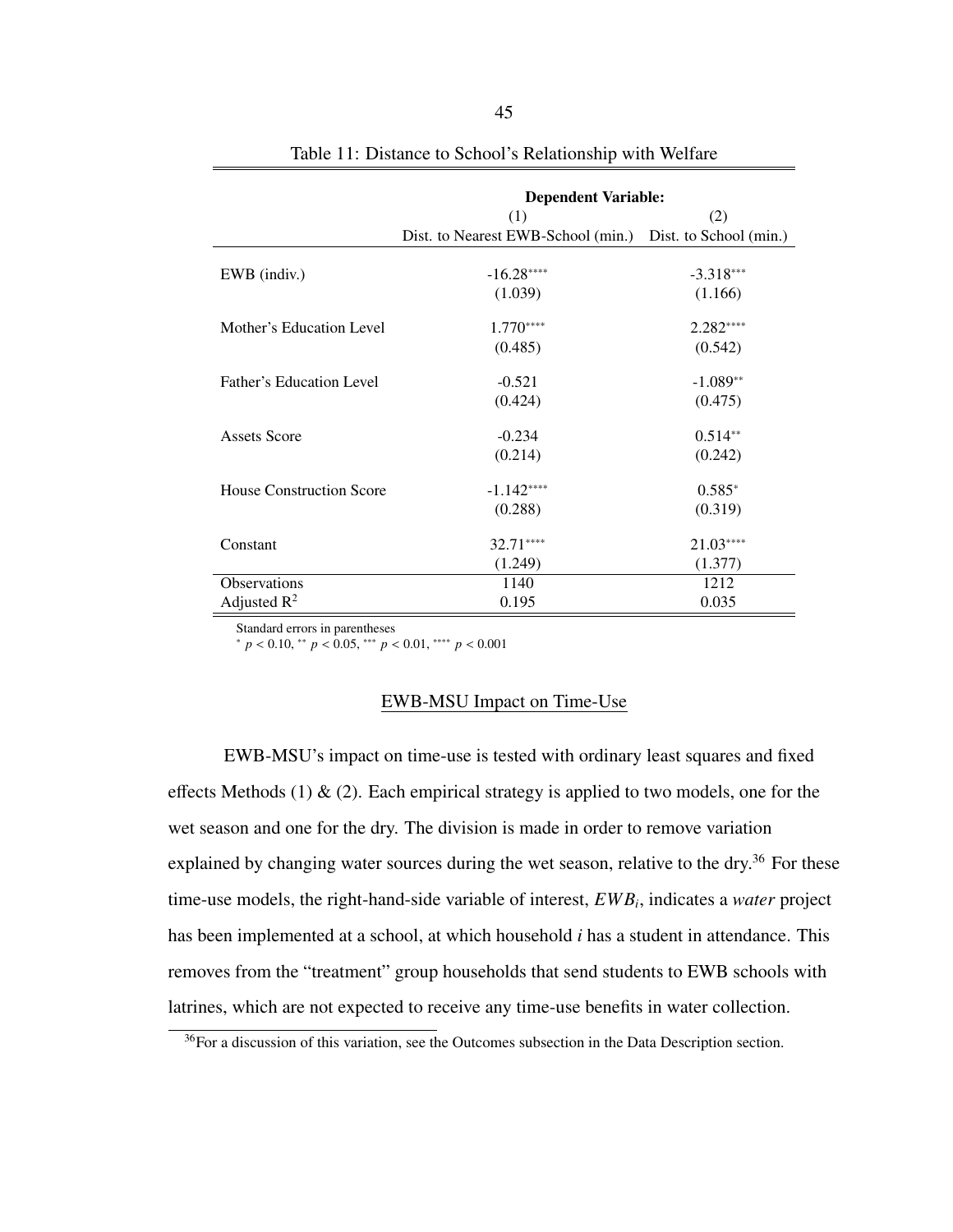### Ordinary Least Squares Estimates

Households selected from parent lists at EWB schools with bore hole well projects spend less time collecting water during the dry season, conditional on wealth and water source type (Table [12\)](#page-54-0). These households spend a little over two and a quarter fewer minutes on travel to primary drinking water sources than the non-EWB group during the dry season. The significance disappears in the wet season which is possibly explained by popular usage of rain water for drinking during that season (see Table [3\)](#page-28-0). Evidence for this is provided in the highly significant and negative relationship between using rain water and time spent collecting water. If households switch to a plentiful and nearby supply of rain water as their primary drinking water source, they may not choose to use an EWB-MSU well.

As expected, wealth is estimated to improve welfare outcomes in this context. The asset score is negatively related to time spent collecting water. However, the evidence is limited to the asset measure. The building material score has a *positive*, significant impact on time spent collecting water. It is not clear why this is the case. As expected, tap water usage relates negatively with time spent collecting water. This is expected for two reasons. First, using a tap water source is a signal of wealth, which is also expected to related negatively with time spent collecting water. Second, taps may tend to be closer to the household compound than other sources.

# Fixed Effect Estimates

EWB-MSU's impact on time-use is further tested using fixed effects, Method [\(2\)](#page-39-0). The estimates are reported in Table [12.](#page-54-0) After removing variation explained by individual household characteristics, as well as variation explained by time, living in an EWB-MSU water project community is estimated to have a negative and significant impact on the amount of time required for households to reach their primary drinking water source. The significance and magnitude of the impact decreases in the wet season. This is plausibly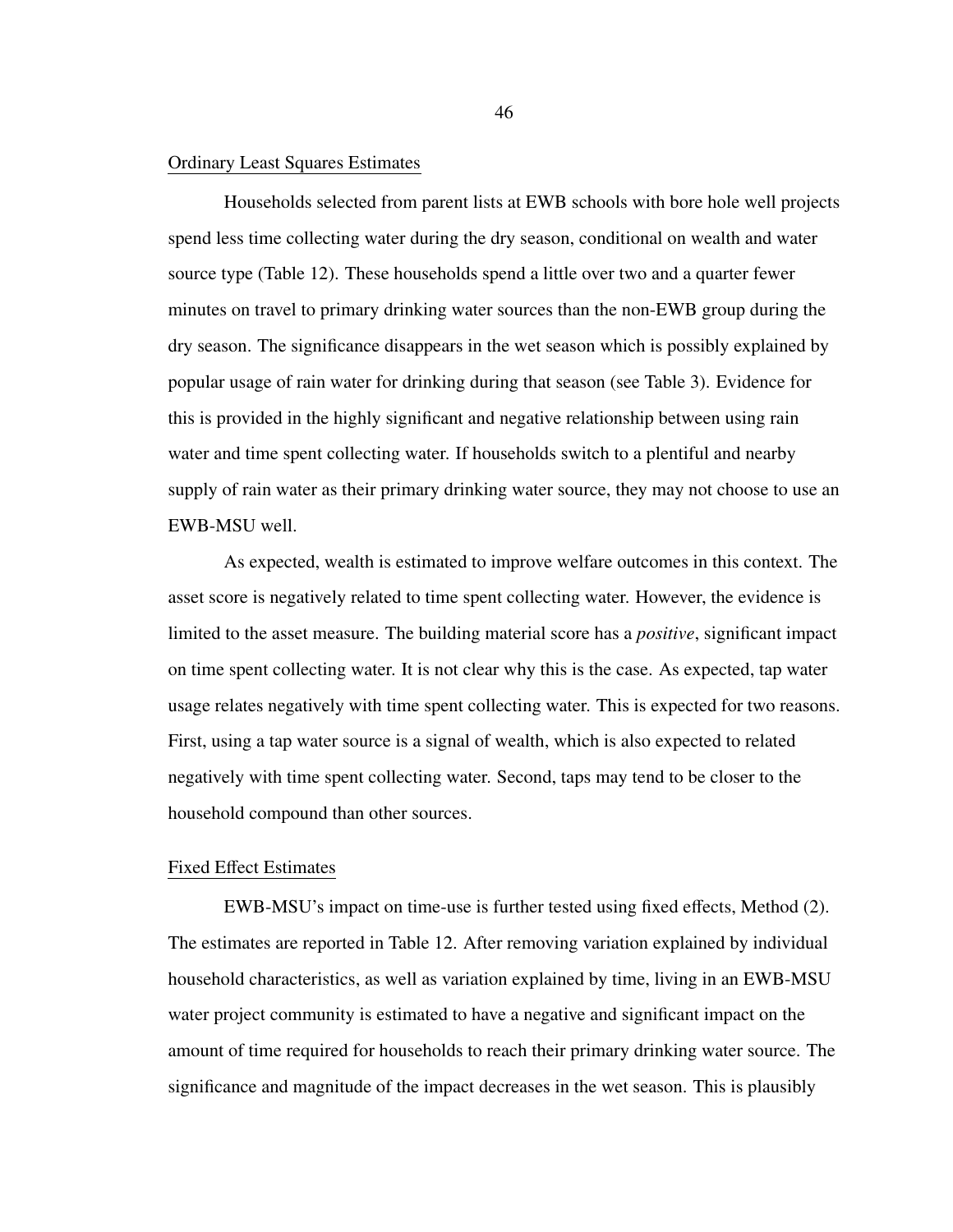|                                | <b>Dependent Variable:</b> |                     |              |                       |             |              |
|--------------------------------|----------------------------|---------------------|--------------|-----------------------|-------------|--------------|
|                                | (1)                        | (2)                 | (3)          | (4)                   | (5)         | (6)          |
|                                | Minutes                    | Minutes             | Minutes      | Minutes               | Minutes     | Minutes      |
| <b>Season</b>                  | Wet                        | Wet                 | Wet          | Dry                   | Dry         | Dry          |
| EWB Project <sup>†</sup>       | $-2.192*$                  | $-0.836*$           | $-0.764*$    | $-3.310***$           | $-1.221***$ | $-0.739*$    |
|                                | (1.233)                    | (0.426)             | (0.419)      | (1.197)               | (0.414)     | (0.395)      |
|                                |                            |                     |              |                       |             |              |
| <b>Asset Score</b>             | $-0.516**$<br>(0.234)      |                     |              | $-0.585**$<br>(0.227) |             |              |
|                                |                            |                     |              |                       |             |              |
| House Construction Score       | $1.124***$                 |                     |              | $0.680**$             |             |              |
|                                | (0.311)                    |                     |              | (0.300)               |             |              |
| HH Head's Education Level      | $-0.190$                   |                     |              | $-0.094$              |             |              |
|                                | (0.364)                    |                     |              | (0.353)               |             |              |
| Piped Water in Compound        | $-15.114***$               |                     | $-22.259***$ | $-11.455***$          |             | $-19.786***$ |
|                                | (2.690)                    |                     | (4.263)      | (2.441)               |             | (2.962)      |
|                                |                            |                     |              |                       |             |              |
| Water Src: Public Tap          | $-2.546$                   |                     | $-16.471*$   | 1.471                 |             | $-11.432**$  |
|                                | (1.819)                    |                     | (9.620)      | (1.439)               |             | (5.629)      |
| Water Src: Rain Water          | $-14.409***$               |                     | $-16.876***$ | 5.784                 |             |              |
|                                | (1.314)                    |                     | (3.060)      | (7.809)               |             |              |
| 2011                           |                            | $-0.001$            | $-0.037$     |                       | $-0.121*$   | $-0.072$     |
|                                |                            | (0.111)             | (0.060)      |                       | (0.069)     | (0.047)      |
|                                |                            |                     |              |                       |             |              |
| 2012                           |                            | $-0.006$<br>(0.093) | 0.065        |                       | 0.003       | 0.051        |
|                                |                            |                     | (0.058)      |                       | (0.081)     | (0.059)      |
| 2013                           |                            | $-0.140$            | $-0.110*$    |                       | $-0.193**$  | $-0.080$     |
|                                |                            | (0.121)             | (0.066)      |                       | (0.096)     | (0.052)      |
| 2014                           |                            | $-0.227**$          | $-0.073$     |                       | $-0.262***$ | $-0.071$     |
|                                |                            | (0.103)             | (0.045)      |                       | (0.097)     | (0.053)      |
| Constant                       | 20.337****                 | 15.516****          | 21.609****   | 17.464****            | $16.536***$ | 18.791****   |
|                                | (1.069)                    | (0.083)             | (1.225)      | (1.024)               | (0.069)     | (0.849)      |
| <b>Observations</b>            | 678                        | 3853                | 3853         | 678                   | 3861        | 3861         |
| Adjusted $R^2$                 | 0.190                      | 0.013               | 0.399        | 0.058                 | 0.032       | 0.354        |
| <b>Household Fixed Effects</b> | No                         | Yes                 | Yes          | No                    | Yes         | Yes          |

<span id="page-54-0"></span>Table 12: EWB-MSU's Impact on Time-use – The Intended Treatment Group

The dependent variable, "Minutes", refers to the amount of minutes required to reach a household's primary water source. Least squares estimates only use hauling time data from 2014. Household fixed effects are omitted. Standard errors in parentheses. †"EWB Project" indicates the household is in a community that has received an EWB-MSU well in the current year or previously.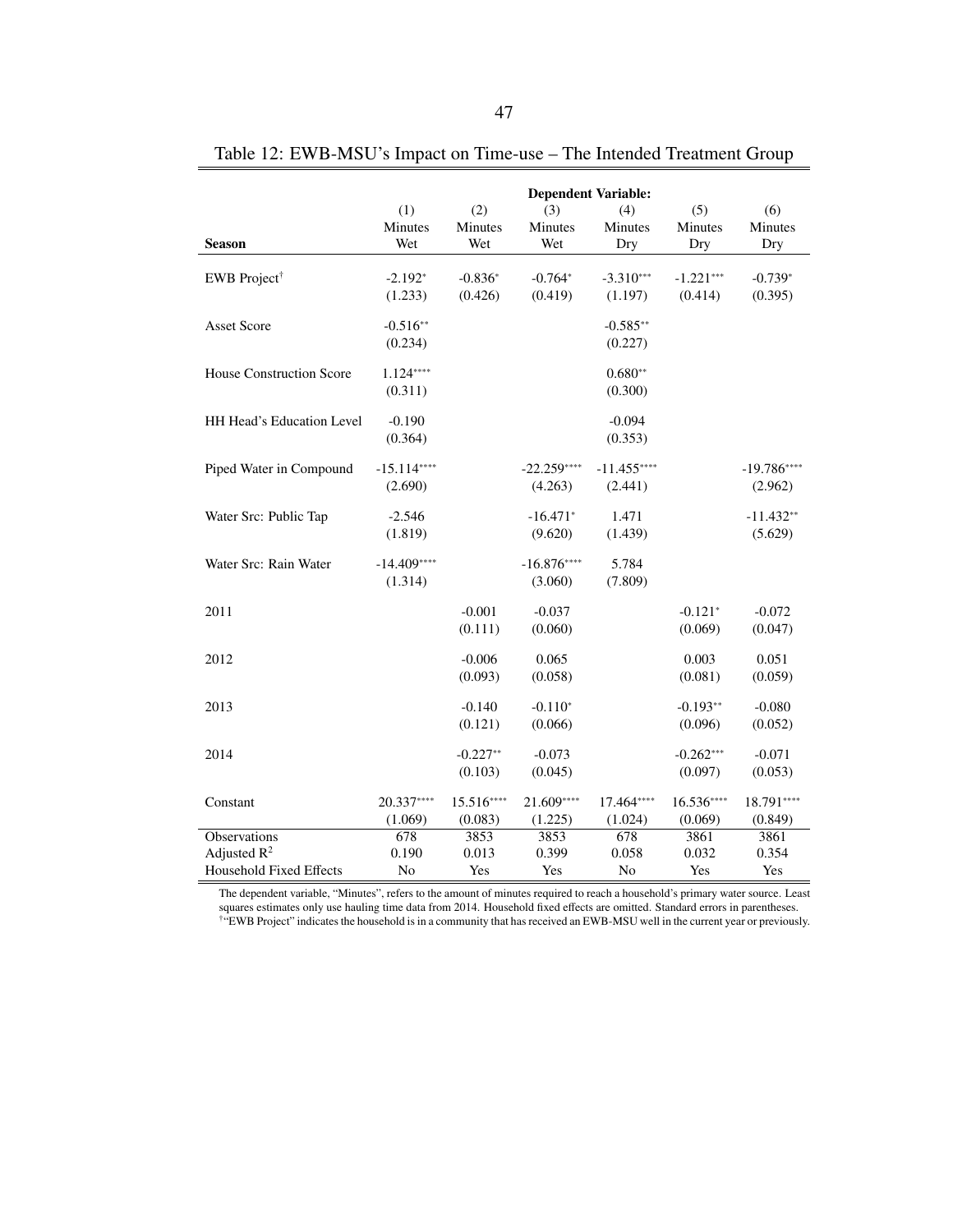related to increased rain water usage, as mentioned above. Piped water access has a lot of explanatory power in the time-use impact estimation. After controlling for piped water access, households in EWB-MSU well communities spend approximately 1.5 fewer minutes, round-trip, collecting water in either season.

Table [13](#page-56-0) uses the same estimation strategy as before, except the EWB-MSU project variable is replaced with whether or not a household is actually using an EWB-MSU well as their primary water source. There are only seven households in the sample that report doing so, equivalent to 15% of the sample from Mundaha Primary School. Estimates for the impact of EWB-MSU's water projects on those households actually using them agree in sign value with estimates of EWB-MSU's impact on the intended treatment group (Table [12\)](#page-54-0). However, the estimated effect of the treatment on the treated (i.e. households actually using the EWB-MSU wells) is much larger in absolute terms. These households spend between 40 to 60 fewer minutes collecting water in the dry and wet season respectively.

#### EWB-MSU's Impact on Education

EWB-MSU's impact on education is tested with OLS and fixed effect Methods [\(1\)](#page-38-0) & [\(2\)](#page-39-0) using retrospective average grade point measures from 2011 - 2013. Another test of EWB-MSU's impact on education uses Method [\(2\)](#page-39-0) on enrollment and KCPE exam scores from all Khwisero primary schools. No evidence is found for an impact on education outcomes.

There are at least two explanations for the lack of observed impact on education. First, this analysis hasn't found evidence of an EWB-MSU impact on *health* outcomes. Additionally, time-use impacts are limited to a small number of households. Thus, If EWB-MSU is not meaningfully affecting health and time-use outcomes, and these are the only two vectors through which education improvements are expected, then an EWB-MSU impact on education outcomes clearly cannot be expected. Second, Khwisero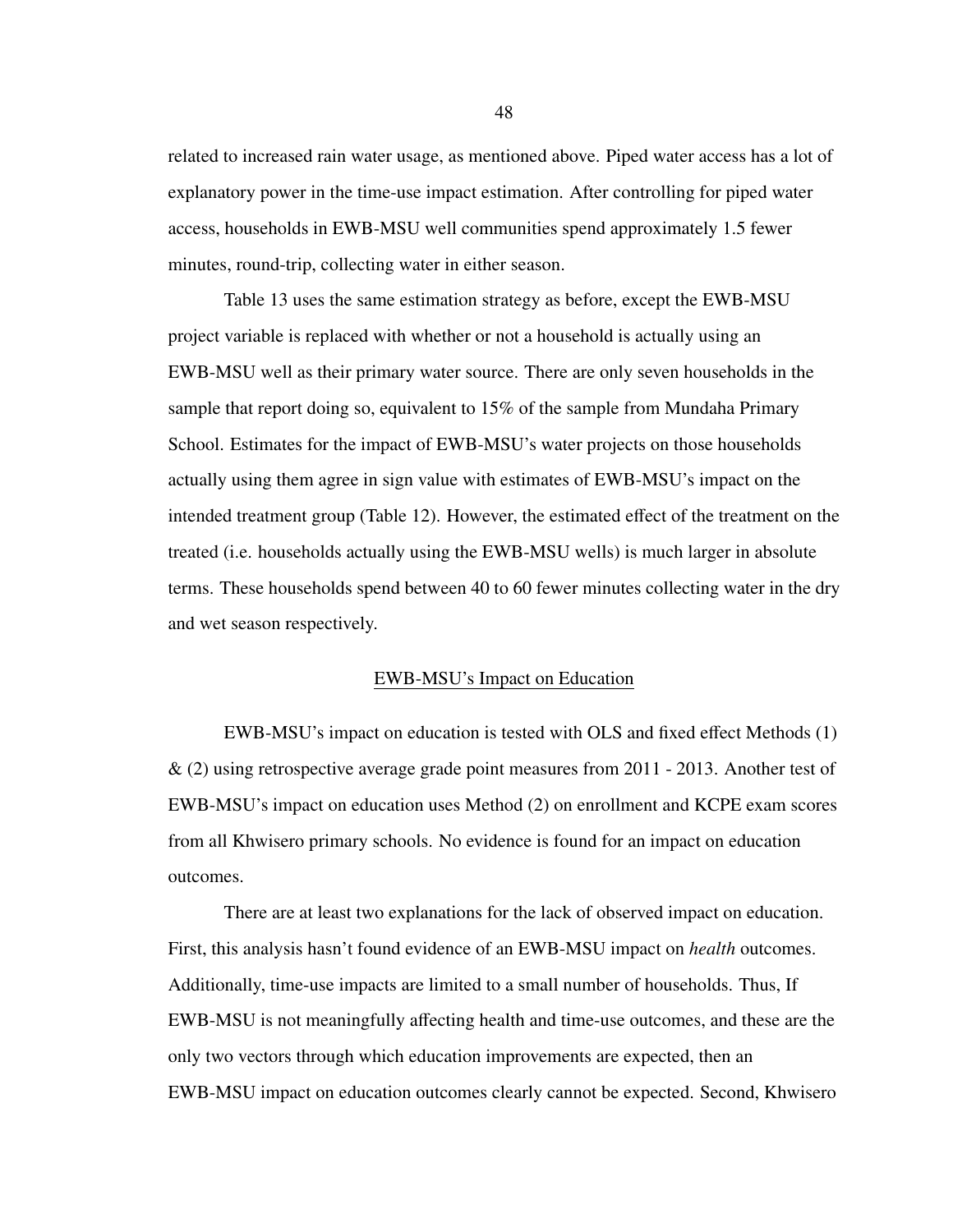<span id="page-56-0"></span>

|                                 | (1)<br>Time             | (2)<br>Time             | <b>Dependent Variable:</b><br>(3)<br>Time | (4)<br>Time             | (5)<br>Time             | (6)<br>Time             |
|---------------------------------|-------------------------|-------------------------|-------------------------------------------|-------------------------|-------------------------|-------------------------|
| <b>Season</b>                   | Wet                     | Wet                     | Wet                                       | Dry                     | Dry                     | Dry                     |
| Water Src: EWB Well             | $-10.292*$<br>(5.315)   | $-33.388***$<br>(6.003) | $-34.849***$<br>(5.484)                   | $-8.778*$<br>(5.164)    | $-22.801***$<br>(5.799) | $-23.662***$<br>(5.714) |
| <b>Asset Score</b>              | $-0.483**$<br>(0.235)   |                         |                                           | $-0.563**$<br>(0.229)   |                         |                         |
| <b>House Construction Score</b> | $1.158***$<br>(0.310)   |                         |                                           | $0.738**$<br>(0.300)    |                         |                         |
| HH Head's Education Level       | $-0.255$<br>(0.364)     |                         |                                           | $-0.167$<br>(0.355)     |                         |                         |
| Piped Water in Compound         | $-16.030***$<br>(2.656) |                         | $-22.972***$<br>(4.173)                   | $-12.616***$<br>(2.420) |                         | $-20.347***$<br>(2.896) |
| Water Src: Public Tap           | $-2.730$<br>(1.820)     |                         | $-20.170***$<br>(7.727)                   | 1.418<br>(1.446)        |                         | $-12.970**$<br>(5.067)  |
| Water Src: Rain Water           | $-14.682***$<br>(1.315) |                         | $-16.798***$<br>(3.060)                   | 4.262<br>(7.822)        |                         |                         |
| 2011                            |                         | $-0.001$<br>(0.111)     | $-0.040$<br>(0.063)                       |                         | $-0.121*$<br>(0.069)    | $-0.072$<br>(0.048)     |
| 2012                            |                         | $-0.105$<br>(0.084)     | $-0.026$<br>(0.043)                       |                         | $-0.141**$<br>(0.070)   | $-0.032$<br>(0.049)     |
| 2013                            |                         | $-0.137$<br>(0.117)     | $-0.068$<br>(0.061)                       |                         | $-0.299***$<br>(0.097)  | $-0.043$<br>(0.037)     |
| 2014                            |                         | $-0.224**$<br>(0.102)   | $-0.035$<br>(0.038)                       |                         | $-0.368***$<br>(0.104)  | $-0.033$<br>(0.041)     |
| Constant                        | 20.138****<br>(1.045)   | 15.568****<br>(0.074)   | 22.026****<br>(1.091)                     | 16.928****<br>(0.999)   | $16.536***$<br>(0.060)  | 19.032****<br>(0.775)   |
| Observations                    | 678                     | 3853                    | 3853                                      | 678                     | 3861                    | 3861                    |
| Adjusted $R^2$                  | 0.190                   | 0.363                   | 0.779                                     | 0.051                   | 0.311                   | 0.667                   |
| <b>Household Fixed Effects</b>  | No                      | Yes                     | Yes                                       | No                      | Yes                     | Yes                     |

Table 13: EWB-MSU's Impact on Time-use – The Treated Group

Standard errors in parentheses

<sup>∗</sup> *<sup>p</sup>* < <sup>0</sup>.10, ∗∗ *<sup>p</sup>* < <sup>0</sup>.05, ∗∗∗ *<sup>p</sup>* < <sup>0</sup>.01, ∗∗∗∗ *<sup>p</sup>* < <sup>0</sup>.<sup>001</sup>

Least squares estimates only use hauling time data from 2014. Household fixed effects are omitted

†"EWB Project" indicates the household is in a community that has received an EWB-MSU well in the current year or previously.

primary schools likely use relative grading schemes. If grading is entirely relative then a welfare shock that uniformly affects all students is not expected to change the relative grades for any specific student. Thus, even if EWB-MSU projects improve the educational performance of all students at a school equally, relative grades will obscure the effect.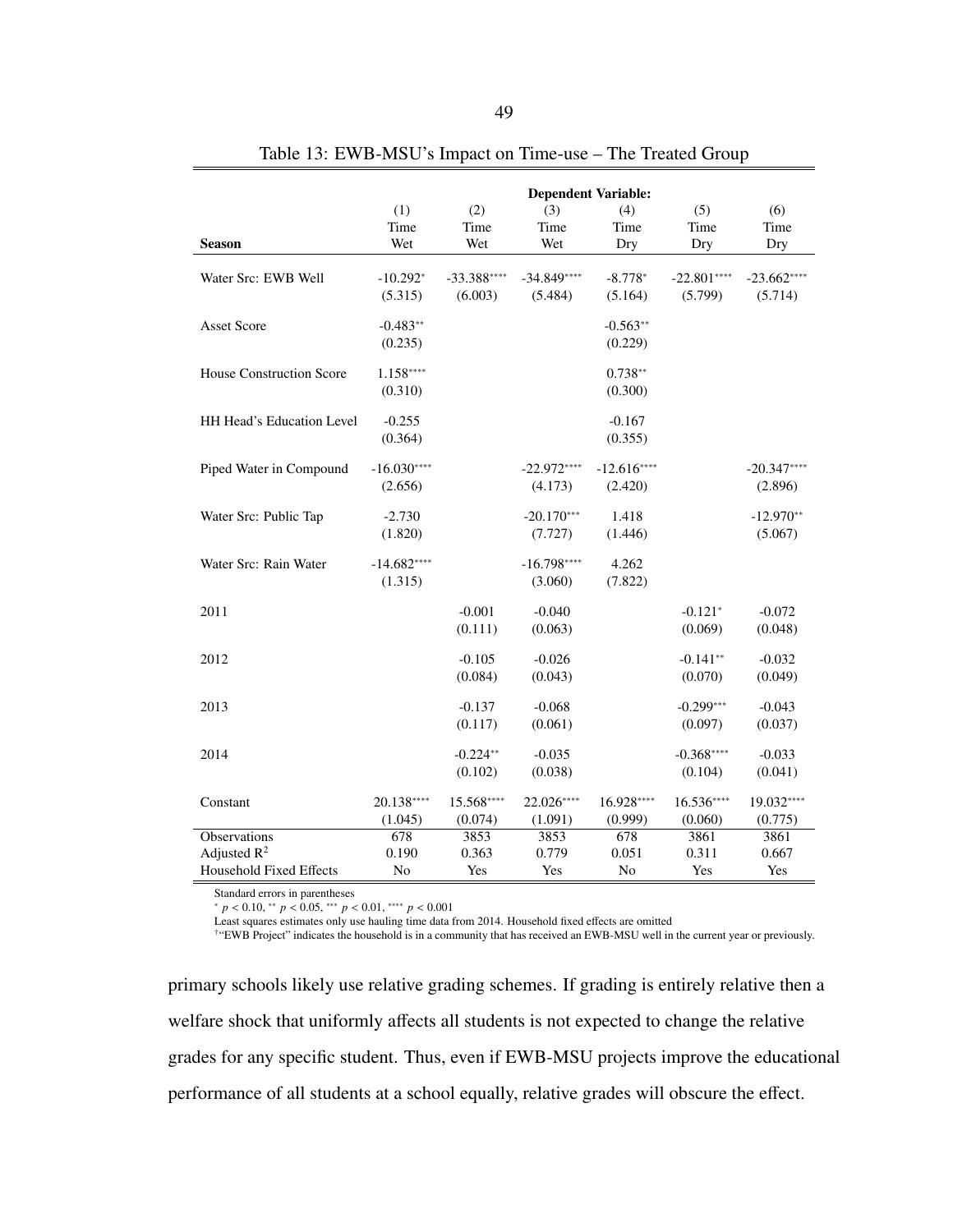However, this explanation does not apply to the lack of observed impact on KCPE exam scores and enrollment, each measured relative to other schools.

## Ordinary Least Squares Estimates

Whether or not an individual attends an EWB school does not have a significant relationship with 2013 student grade point averages according to Method [\(1\)](#page-38-0) estimates (Table [14\)](#page-58-0). Other covariates are estimated to form an expected relationship with education outcomes. Whether or not a household always treats water at home is significantly and positively related to grade point by a large absolute margin. Students from these households score an average of about 17 points higher on a 500 point scale, than do those students from households that do not treat. A possible explanation of this may be the characteristics of households that treat water at home also positively influence the household pupils' academic performance. Alternatively, the pupil's health benefits from treated water translate into academic benefits at school. The relationship between water treatment and grade points provides some evidence that improved health is indeed a vector for improved education outcomes.

Of the wealth measures, only household construction quality appears to relate significantly to grade point outcomes. The father's education level is also significantly and positively related. For every increment in level of education of the father, the student's grade point gains almost 5 points. $37$  It appears that fathers who are well educated are also likely to have high achieving sons and daughters. Curiously, the same relationship does not exist between mothers and offspring in these data.

Contrary to expectation, age is *negatively* related to grade point outcomes. The student's gender is not significantly related to grade point. Further, covariates, including clinic distance, "good" household drinking water source and sanitation facility, are not estimated to have a significant relationship with education outcomes as expected.

<span id="page-57-0"></span><sup>&</sup>lt;sup>37</sup>The education level of the parent of minor  $(< 18$  years) *i* is measured by partial or full completion of standard institutional academic levels. That is, (0) "none", (1) "some primary school", (2) "completed primary school", (3) "some secondary", and so on.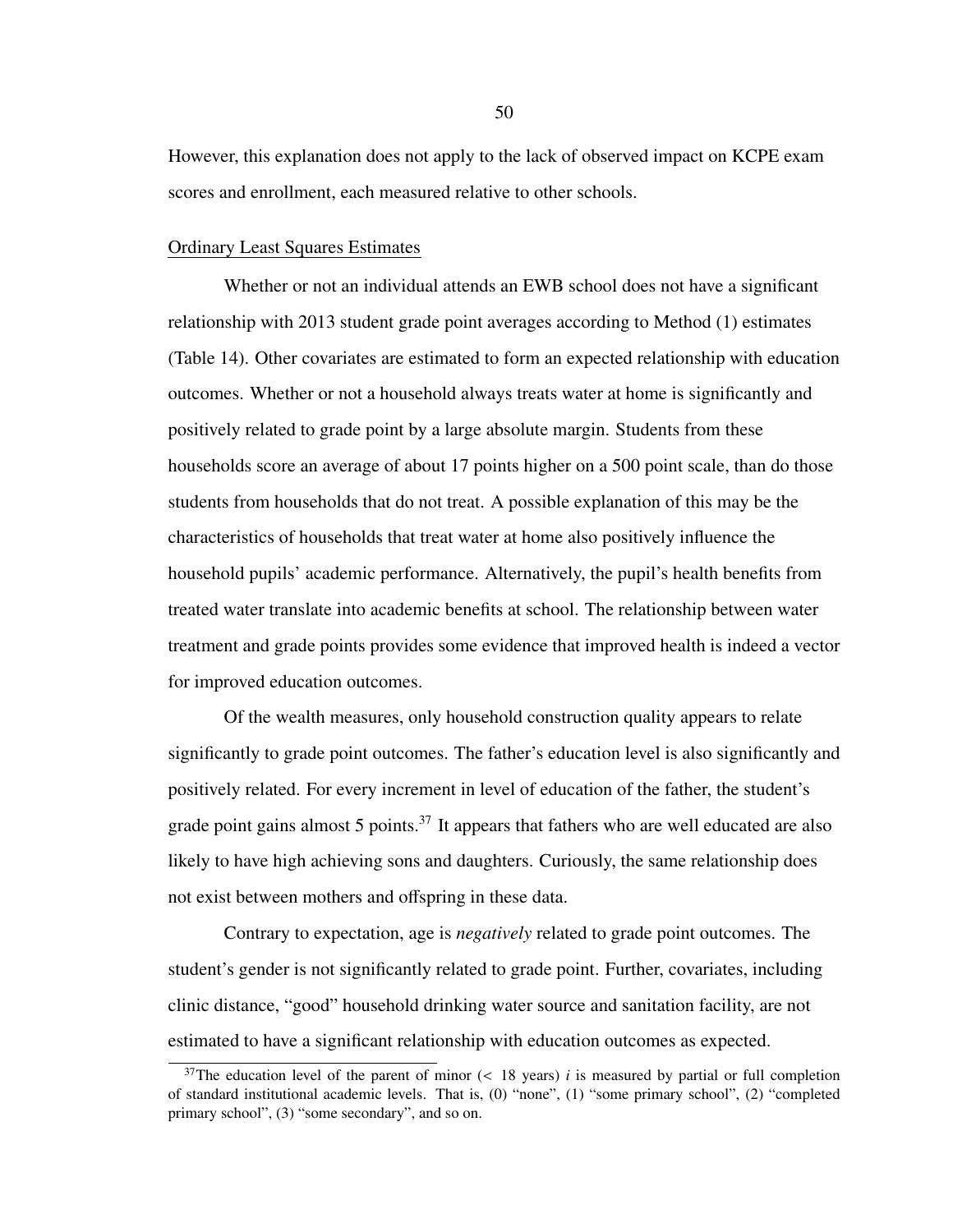<span id="page-58-0"></span>

|                                  | <b>Dependent Variable:</b> |                          |  |
|----------------------------------|----------------------------|--------------------------|--|
|                                  | (1)<br>Grade (2013)        | (2)<br>$Grade^{\dagger}$ |  |
| <b>EWB</b>                       | $-8.375$                   | $-1.254$                 |  |
|                                  | (5.223)                    | (3.290)                  |  |
| Age                              | $-6.523***$                |                          |  |
|                                  | (0.823)                    |                          |  |
| Girl                             | 6.316                      |                          |  |
|                                  | (5.132)                    |                          |  |
| Orphan (1 parent)                | $114.5***$                 |                          |  |
|                                  | (49.15)                    |                          |  |
| <b>Asset Score</b>               | $-1.197$                   |                          |  |
|                                  | (0.976)                    |                          |  |
| House Construction Score         | 3.985**                    |                          |  |
|                                  | (1.981)                    |                          |  |
| Father's Education Level         | 4.287*                     |                          |  |
|                                  | (2.196)                    |                          |  |
| Mother's Education Level         | $-0.617$                   |                          |  |
|                                  | (2.600)                    |                          |  |
| <b>Clinic Distance</b>           | $-0.150$                   |                          |  |
|                                  | (0.112)                    |                          |  |
| "Good" Water Source <sup>†</sup> | $-7.311$                   |                          |  |
|                                  | (5.875)                    |                          |  |
| <b>Treat Water</b>               | 18.95****                  |                          |  |
|                                  | (5.300)                    |                          |  |
| "Good" Sanitation                | $-2.897$                   |                          |  |
|                                  | (10.70)                    |                          |  |
| 2nd year                         |                            | 2.772                    |  |
|                                  |                            | (1.857)                  |  |
| 3rd year                         |                            | 9.742****                |  |
|                                  |                            | (2.539)                  |  |
| Constant                         | 367.8****                  | 295.0****                |  |
|                                  | (12.55)                    | (1.222)                  |  |
| Observations<br>Adjusted $R^2$   | 1130                       | 5331                     |  |
| <b>Individual Fixed Effects</b>  | 0.074<br>No                | 0.007<br>Yes             |  |

Table 14: EWB-MSU's Impact on Education

Standard errors in parentheses

<sup>∗</sup> *<sup>p</sup>* < <sup>0</sup>.10, ∗∗ *<sup>p</sup>* < <sup>0</sup>.05, ∗∗∗ *<sup>p</sup>* < <sup>0</sup>.01, ∗∗∗∗ *<sup>p</sup>* < <sup>0</sup>.<sup>001</sup>

In the OLS model, "EWB" variable indicates the student is attending an EWB school in 2014 that has previously received a project. In the fixed effect model, "EWB" is a dummy variable that is turned on for individuals attending an school that has received an EWB-MSU project in the current year or previously. †"Good" Water Source indicates the household is using a protected springs and wells, bore holes, rain

water or piped water. The dry season is used because households often switch to rain water during the wet season; a "good" source. Using a good source during the dry season might be a better measure of the year round quality of the household's water source.

††"Good" Sanitation indicates the household is using an improved latrine, an EWB-MSU latrine or a toilet.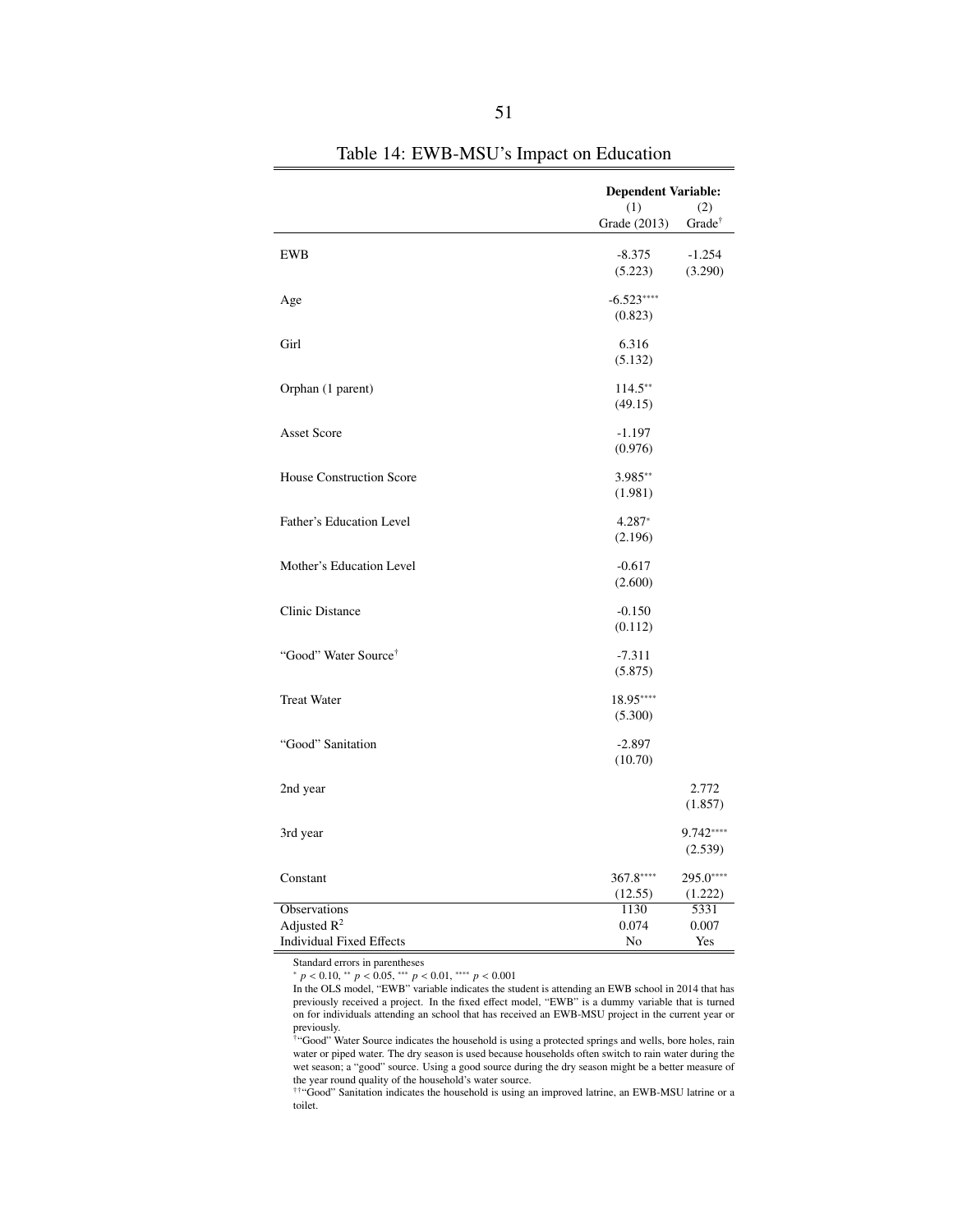## Fixed Effect Estimates

The fixed effect Method [\(2\)](#page-39-0) is used to test EWB-MSU's impact on primary student grade point outcomes. These estimates are also reported in Table [14.](#page-58-0)<sup>[38](#page-59-0)</sup> After removing variation explained by individual fixed effects and time fixed effects, the impact of attending a school with an EWB-MSU project on grade points remains unknown. As mentioned above, it is perhaps unsurprising that an EWB-MSU project, which presumably benefits all students at the school equally, doesn't affect grade points within a relativistic grading regime.

A positive and significant effect of 2013 (the 3rd year) is detected on grades across primary schools. It is unclear what occurred that year that would lead to an overall increase in grade points. The relationship of time and grade points provides some evidence that grades are at least partially absolute rather than purely relativistic. That is, teachers may compare students to fixed achievement goals rather than exclusively to each other. Otherwise, overall average grade points would not change over time.

Method [\(2\)](#page-39-0) is also used to test EWB-MSU's impact on education outcomes at the school-level. These estimates relate to enrollment and average test score on the KCPE exam as the outcome of interest. After controlling for school fixed-effects and year fixed effects, there is no evidence that EWB-MSU is impacting education outcomes at the school-level either. This confirms the findings from the individual-level models and is similarly unsurprising due to the lack of evidence for an EWB-MSU *health* impact. Estimates of the effect of years 2012 and 2013 provide some evidence that Khwisero primary students in Class 8 are performing better than the area average on KCPE exams in recent years. It is also clear from year estimates that enrollment in Khwisero primary schools is growing over time.

<span id="page-59-0"></span> $38$ The individual fixed effects are not reported.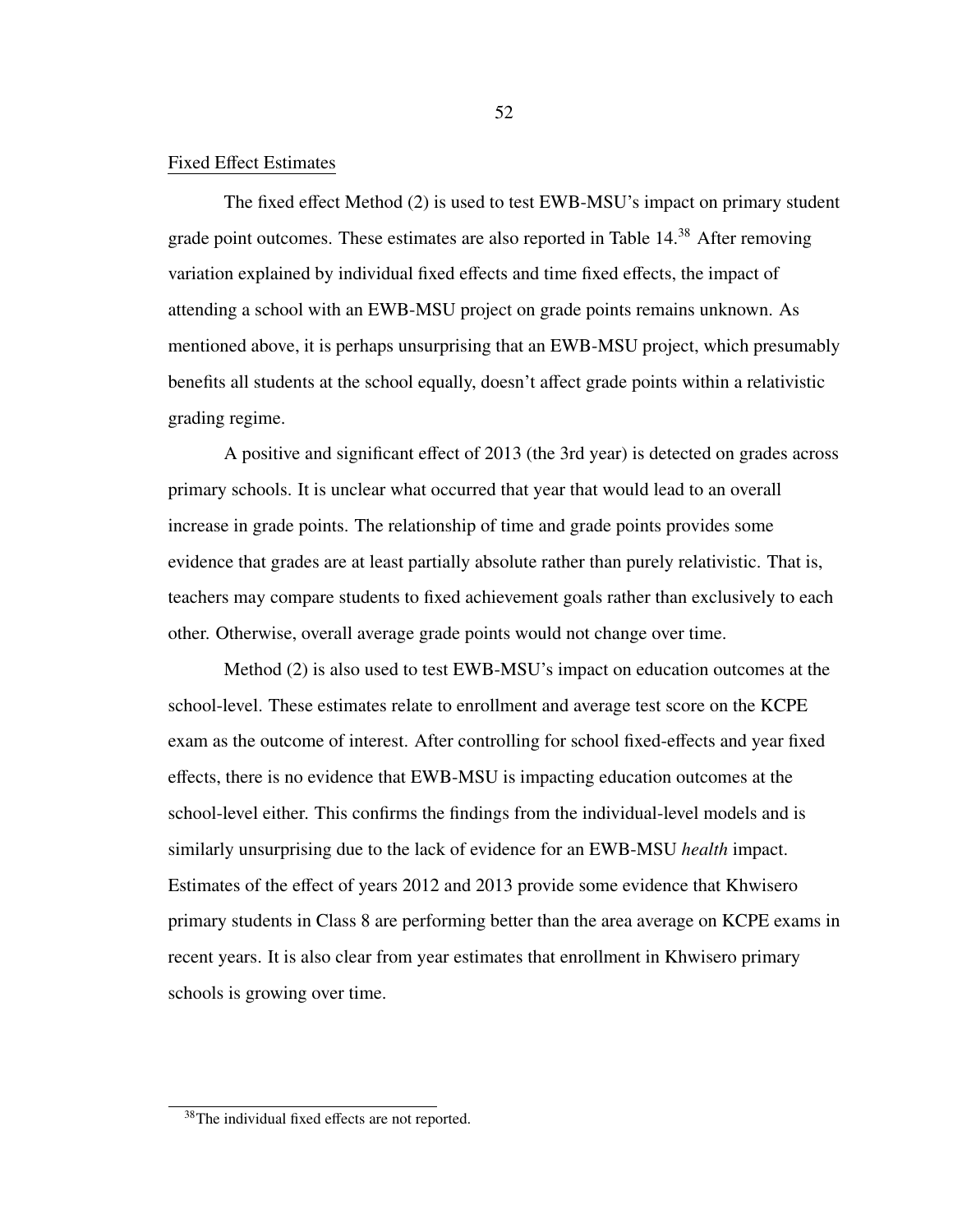<span id="page-60-0"></span>

|                             | <b>Dependent Variable:</b>   |                  |  |
|-----------------------------|------------------------------|------------------|--|
|                             | (1)                          | (2)              |  |
|                             | KCPE Exam Score <sup>†</sup> | Enrollment       |  |
|                             |                              |                  |  |
| <b>EWB</b>                  | $-1.851$                     | $-5.57$          |  |
|                             | (5.583)                      | (16.31)          |  |
|                             |                              |                  |  |
| 2005                        | 5.051                        | 2.80             |  |
|                             | (3.107)                      | (5.814)          |  |
|                             |                              |                  |  |
| 2006                        | 1.698                        | 5.80             |  |
|                             | (3.889)                      | (8.128)          |  |
| 2007                        | 2.098                        | $27.45*$         |  |
|                             |                              |                  |  |
|                             | (4.897)                      | (10.93)          |  |
| 2008                        | 1.458                        | 42.57****        |  |
|                             | (4.575)                      | (11.56)          |  |
|                             |                              |                  |  |
| 2009                        | 9.388*                       | 42.99***         |  |
|                             | (4.030)                      | (14.34)          |  |
|                             |                              |                  |  |
| 2010                        | 4.957                        | 24.66            |  |
|                             | (4.265)                      | (17.94)          |  |
|                             |                              |                  |  |
| 2011                        | 2.395                        | 35.76*           |  |
|                             | (4.712)                      | (19.19)          |  |
|                             |                              |                  |  |
| 2012                        | 8.596*                       | 38.91*           |  |
|                             | (5.028)                      | (19.67)          |  |
| 2013                        | 9.433*                       | 38.21*           |  |
|                             | (5.058)                      | (22.83)          |  |
|                             |                              |                  |  |
| 2014                        |                              | 45.62**          |  |
|                             |                              | (21.42)          |  |
|                             |                              |                  |  |
| constant                    | 250.3****                    | 463.7****        |  |
|                             | (3.235)                      | (12.07)          |  |
| Observations                | 566                          | $\overline{623}$ |  |
| Adjusted $R^2$              | 0.013                        | 0.041            |  |
| <b>School Fixed Effects</b> | Yes                          | Yes              |  |

Table 15: EWB-MSU's Impact on Education at the School-level

<sup>∗</sup> *<sup>p</sup>* < <sup>0</sup>.10, ∗∗ *<sup>p</sup>* < <sup>0</sup>.05, ∗∗∗ *<sup>p</sup>* < <sup>0</sup>.01, ∗∗∗∗ *<sup>p</sup>* < <sup>0</sup>.<sup>001</sup> School fixed effects are omitted. Standard errors are in parentheses.

†Kenya Certificate of Primary Education (KCPE) exam score average.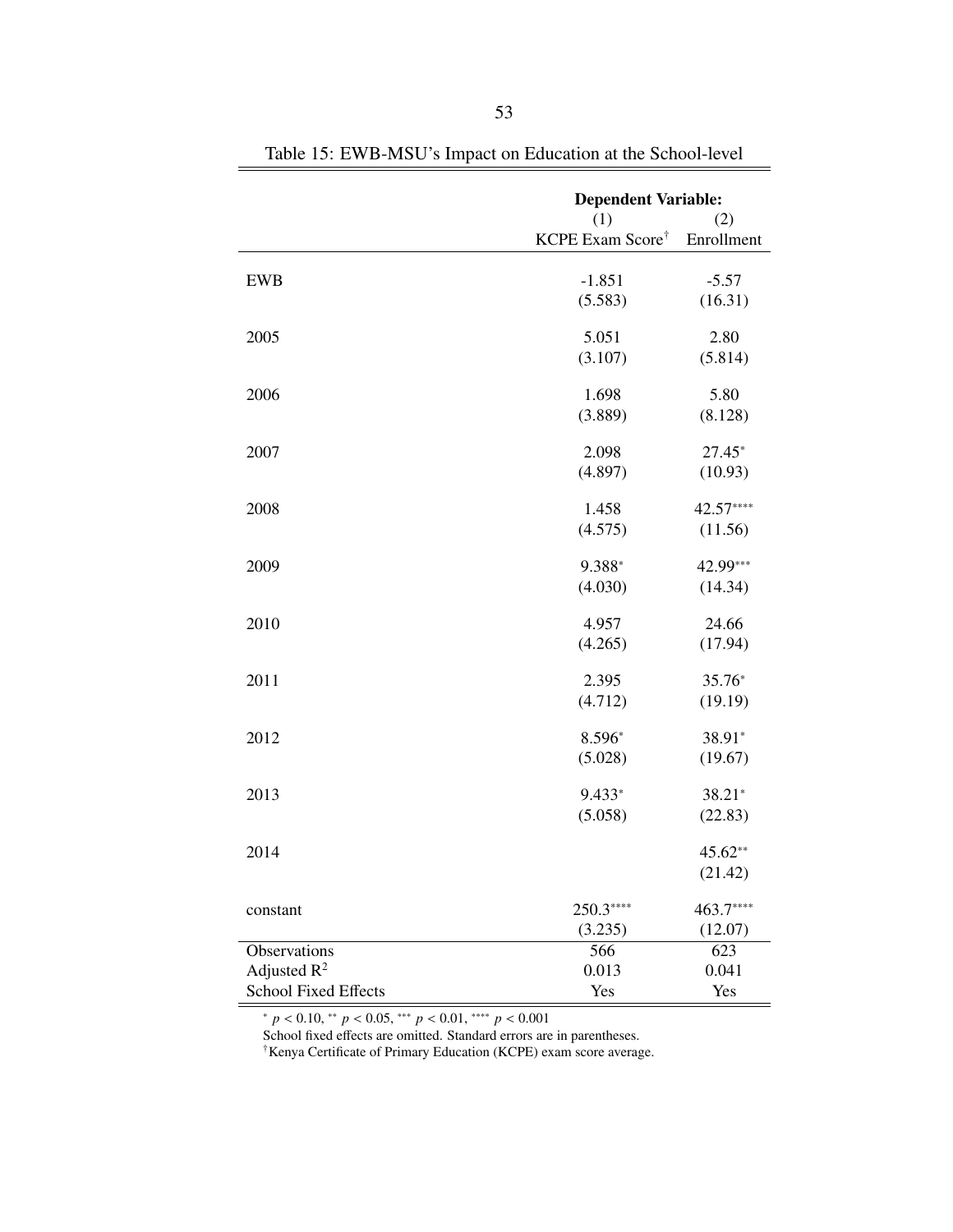### **CONCLUSION**

Estimation of the effect EWB-MSU has on welfare outcomes in Khwisero, Kenya was the primary goal of this research. The analysis does not provide evidence that EWB-MSU water and sanitation projects affect health or education outcomes. However, it does find evidence that EWB-MSU *water* projects reduce the amount of time households spend collecting water. On average, households in communities with EWB-MSU water projects are spending approximately 1.5 fewer minutes per trip collecting drinking water. Only 7 households in the sample, or approximately 4% of sampled households surrounding EWB-MSU water projects, are using the projects as their primary water source.

The lack of evidence for an EWB-MSU impact on health and education may be explained by three short-comings of the dataset. First, measurement error in the outcomes of interest undoubtedly exists due to survey respondent error. It is possible the extra noise in the outcome measures leads to less precise estimates of the EWB-MSU effect. Second, EWB and non-EWB groups may experience disparate rates of change over time that counteract an EWB-MSU impact on the outcomes of interest. For instance, non-EWB communities may experience a greater rate of investment in teachers over time relative to the corresponding rate in the EWB communities. Such time-variant information is not observed in the dataset. If disparate time trends between groups indeed exist, the estimated effect of EWB-MSU may be biased towards zero due to counteracting variation over time. Finally, the analysis may be under-powered due to the sample size of the dataset. That is, if an EWB-MSU impact on the outcomes of interest exists, the likelihood of observing those outcomes may be low due to insufficient sample size. Thus, an EWB-MSU effect on these outcomes should not be ruled out.

Alternatively, the lack of evidence supporting an EWB-MSU impact on health and education may indicate that the organization truly does not impact these outcomes. If EWB-MSU's efforts are failing in this dimension, it is important to ask why. There are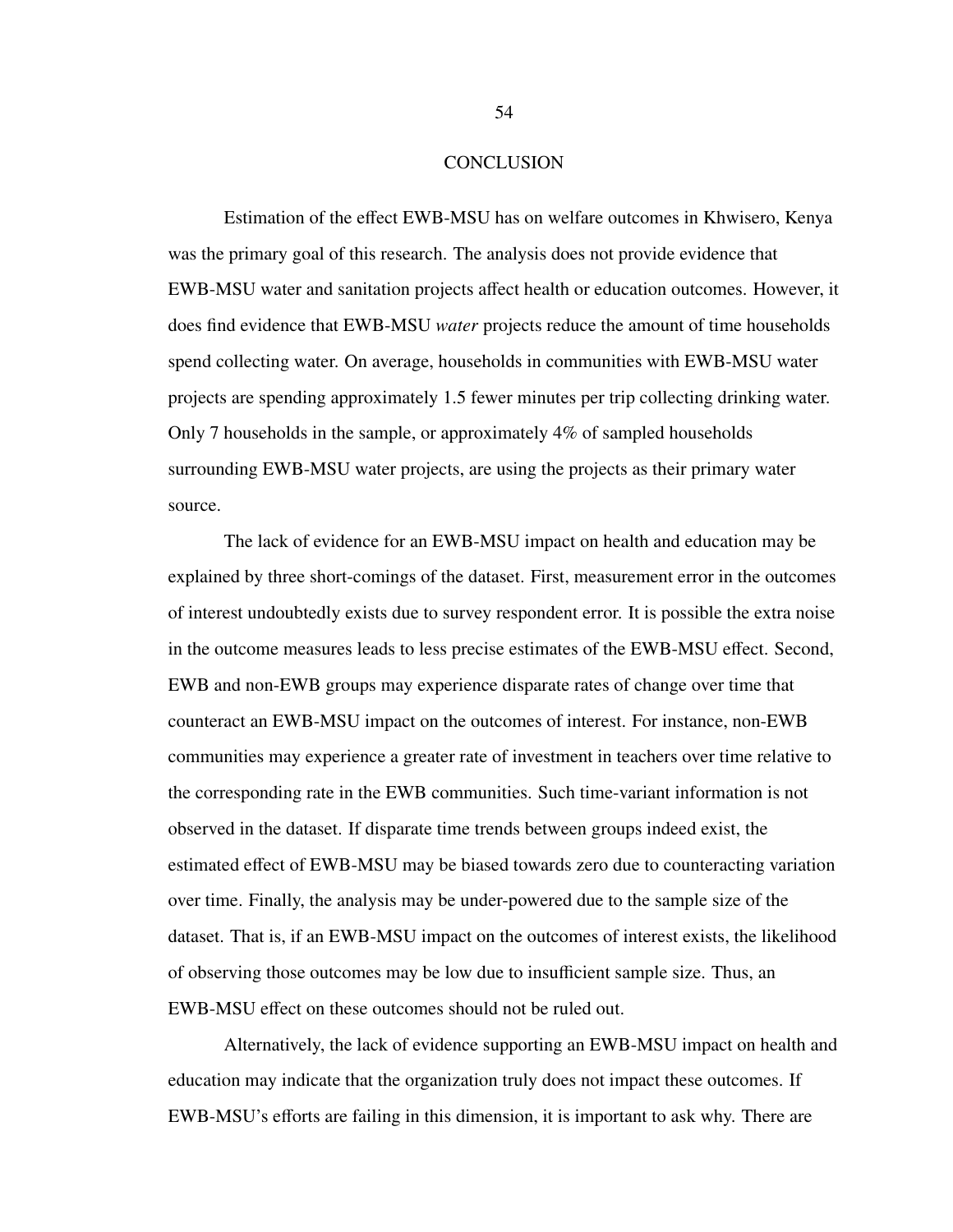three potential explanations for a null effect. First, in order to observe a positive health impact, a threshold of investment in water and sanitation infrastructure may be required. For instance, a student might begin drinking clean water at an EWB school but continue drinking contaminated water at home. Similarly, the student may sometimes use a composting latrine at school, but an unimproved pit latrine other times. Consequently, this student may not experience measurable improvements in health. As indicated in the results, very few children have access to EWB-MSU's water source while at home. Furthermore, EWB-MSU composting latrines generally replace only one of several pit latrines at a primary school, are often limited to one gender and often cannot even serve all members of that gender all the time. Additionally, although composting latrines seal-in some human waste, the other remaining pit latrines continue to contaminate the ground water. For these reasons, EWB-MSU's projects may fail to exceed the threshold required for observable health improvements.

Second, the vectors through which EWB-MSU is expected to improve education outcomes are either through a direct improvement of health outcomes or a reduction in household labor required to collect water. Given that no effect on health outcomes are observed, and that the effect on household time-use is limited to a handful of households, it is not surprising that positive education outcomes are also not observed.

Third, anecdotal evidence from conducting the household survey suggests Khwisero primary student grades are curved. Thus, if EWB-MSU projects impact all students at one school equally, then no effect is expected on curved grade points. That is, if students are evaluated relative to one another, then a positive welfare shock to all students should not affect the grade distribution. However, the existence of grade curving does not explain the absence of observed impact on national exam scores, nor on enrollment at EWB schools. KCPE exam scores are relative to all Class 8 students in Kenya who take the exam. Enrollment measures are relative to other primary schools. Thus, A positive welfare shock at an EWB school is expected to improve performance on

55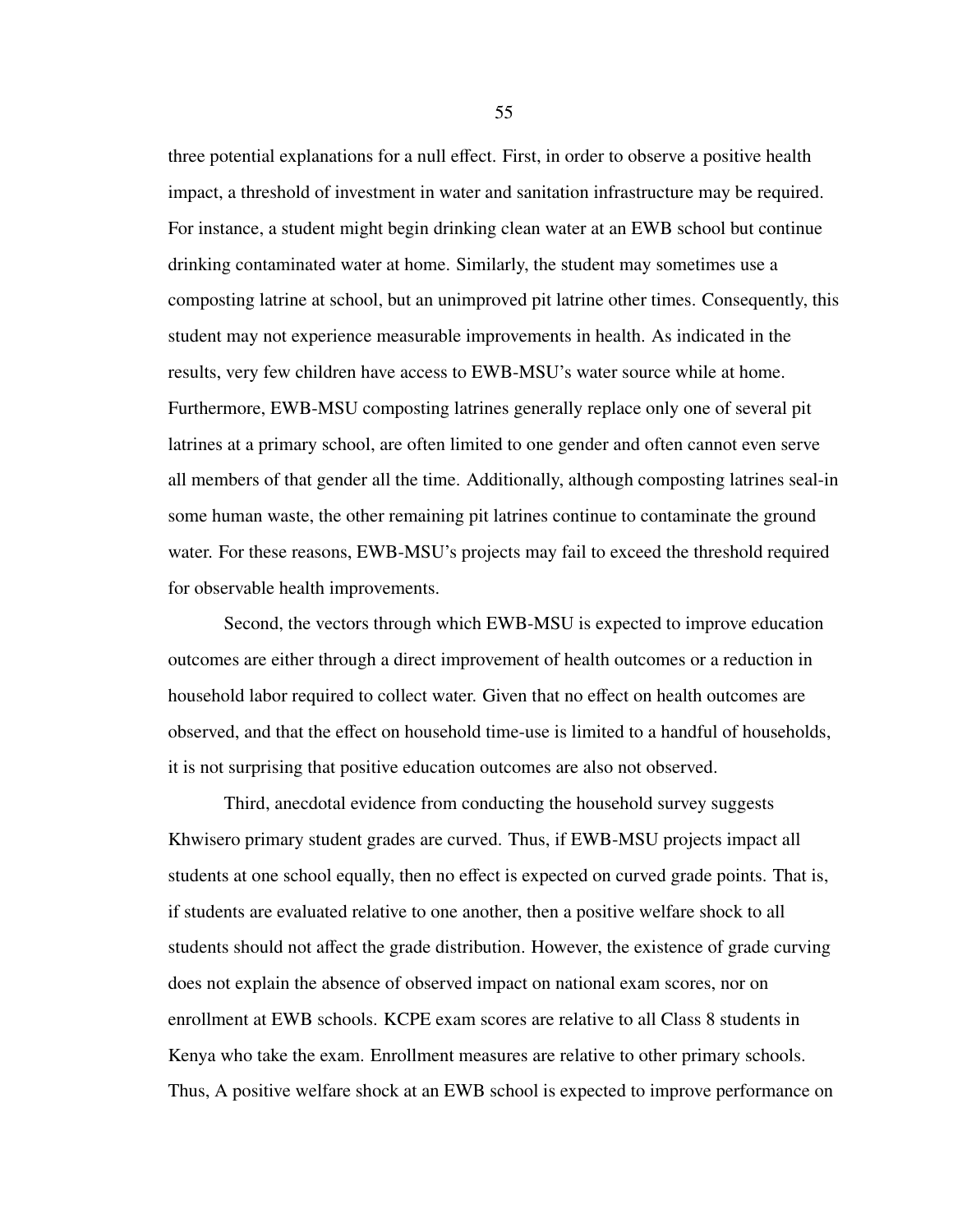the KCPE exam and increase enrollment regardless of how student performance is evaluated within the school.

This thesis *does* find evidence for an EWB-MSU impact on household time-use. The average effect on households in water project communities (i.e. the intended treatment group) is about two minutes saved per trip back and forth to an EWB-MSU water project in the dry season. After controlling for growing piped water access in Khwisero, EWB-MSU's estimated effect on the intended treatment group decreases in significance in the dry season and becomes insignificant in the wet season. This indicates that household piped water access is increasing disproportionately over time in communities with EWB-MSU water projects relative to non-EWB communities. This trend is occurring simultaneously with EWB-MSU water project implementation.

The average effect on time-use for households actually using an EWB-MSU well (i.e. the effect of the treatment on the treated) is more than 40 minutes saved per trip in the dry season and more than an hour saved per trip in the wet season. Only 7 households in the sample data report using an EWB-MSU well, all of which surround Mundaha Primary School. These households constitute about 15% of the households sampled from Mundaha (See Table [16](#page-73-0) in Appendix A). Utilizing this sample proportion of households and extrapolating with the total number of households in the Mundaha Primary School student population, it is estimated that at least 25 households are using the EWB-MSU well at Mundaha Primary.<sup>[39](#page-63-0)</sup> Assuming that households make two trips to collect water per day, the EWB-MSU bore hole well at Mundaha saves 30 hours of labor every day for benefiting households. These 25 benefiting households constitute approximately 3% of almost 950 households surrounding surveyed schools with EWB-MSU water projects.

The impact of EWB-MSU's water projects on time use is simultaneously hopeful and disappointing for EWB-MSU. On the one hand, some households are saving an economically significant amount of time. With an extra 1.5 to 2 hours per day, household

56

<span id="page-63-0"></span> $39$ This estimate probably misses even more households using this well because these households do not have children attending Mundaha Primary and, thus, they are missing from the dataset.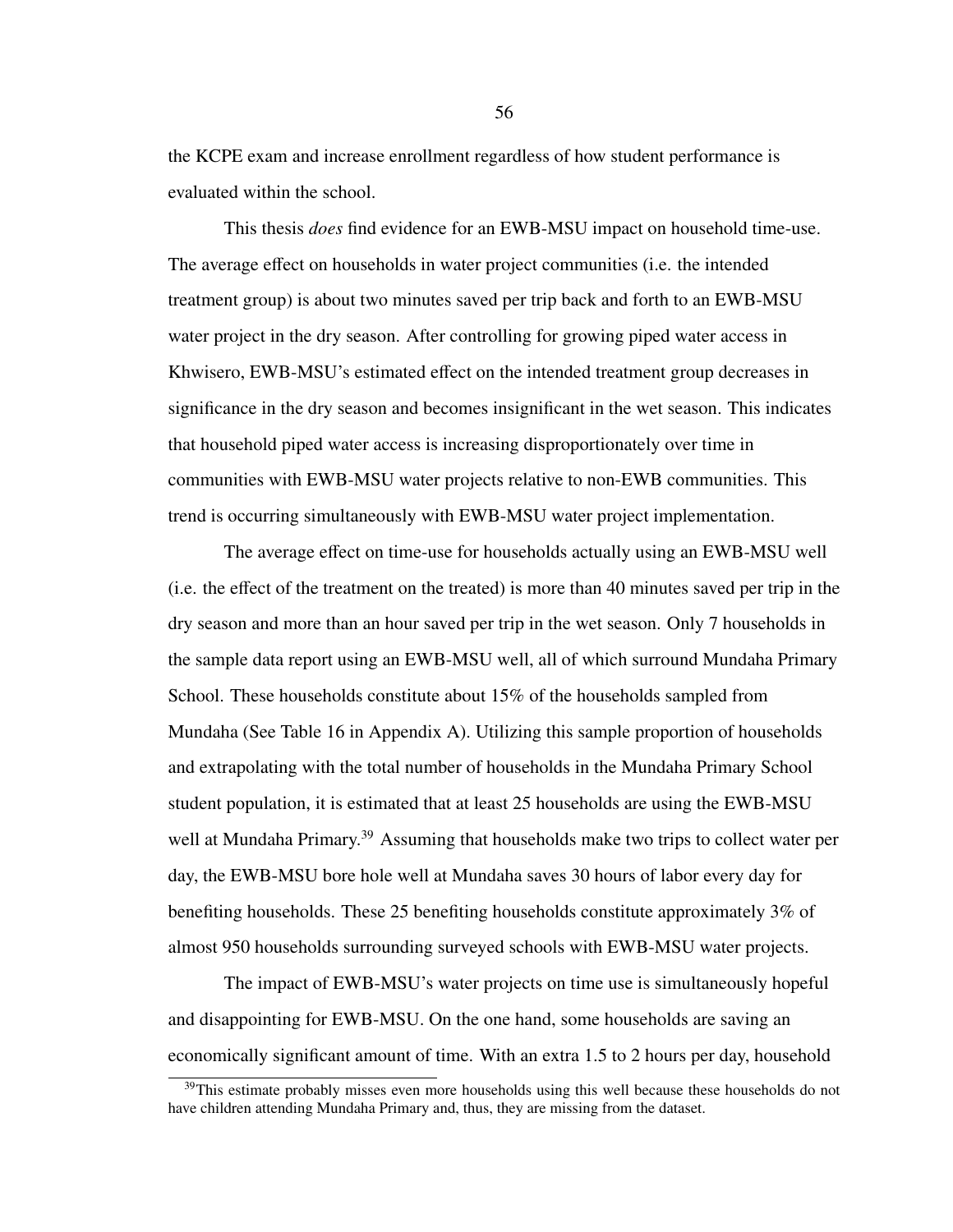members may now attend more school, increase labor force participation, increase the productivity of non-market household activities, or spend more time enjoying each other's company. On the other hand, the amount of households benefiting from these water projects is small relative to the number of households surrounding them. There are two potential explanations for the lack of household usage. First, other households may have closer primary water sources that they prefer. These households also may not be aware that the EWB-MSU wells might provide safer water for consumption. Second, schools with projects and surrounding households may be unable to work out a resource sharing arrangement due to transaction costs. Anecdotal evidence suggests households are often unwilling to contribute monetary resources towards project repairs. In return, schools are unwilling to share the water, as they alone bear the costs.

Finally, out of this research comes two policy recommendations for Engineers Without Borders-Montana State University. First, continued empirical study of EWB-MSU's impacts is crucial for the organization's long run improvement. Supplementing the baseline dataset used in this analysis with follow-up data may clarify whether a lack of evidence for an impact on health and education is a result of flawed data or an absence of impact in truth. If evidence for such an impact is detected with the combined dataset, then EWB-MSU may use the results both as a reference point for improvement and a marketing tool for funding. Alternatively, if evidence of an impact on health and education is not provided by follow-up data, such information may fuel critical thought, and ultimately improvement of project implementation. Further, follow-up data collection may allow time-series analysis of EWB-MSU's impact on other observable outcomes measured with the household survey. Due to a lack of time-series data, this analysis did not investigate the organization's impact on the amount of time students spend collecting water during school, nor on the aspirations held by people in Khwisero regarding their future. EWB-MSU may affect each of these outcomes, and follow-up data collection will allow their observation over time.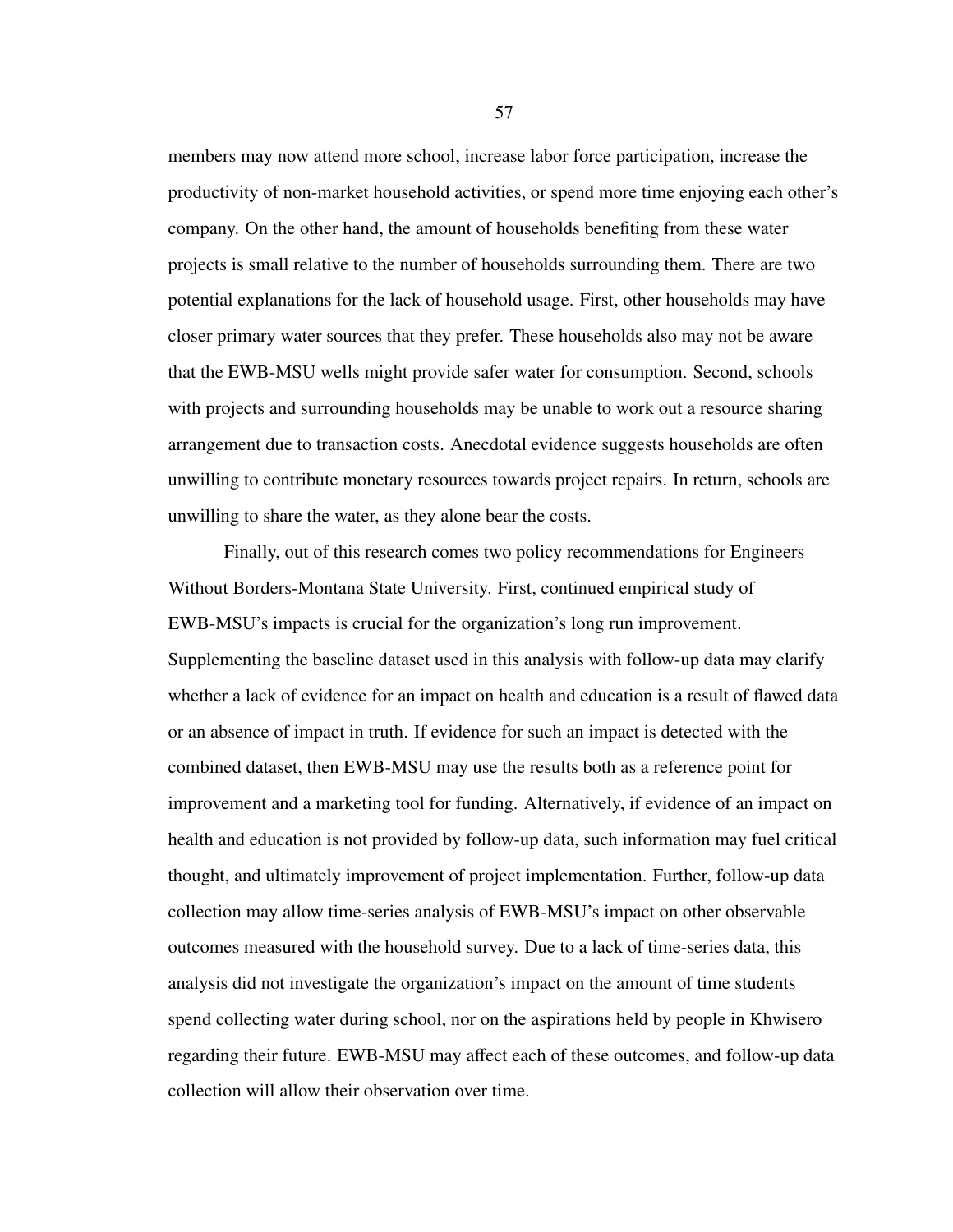Second, EWB-MSU should investigate solutions to potential project ineffectiveness in case further research confirms the the organization does not impact health, education or time-use outcomes. For instance, EWB-MSU should study Mundaha Primary School and its surrounding community, because this group exhibits the sole observed case where households are using an EWB-MSU water project. Understanding how this arrangement functions between Mundaha Primary and surrounding households may provide insight into how water sharing can be encouraged at the other water projects. EWB-MSU may subsequently create a policy for encouraging such behavior based on what the organization learns. Additionally, EWB-MSU should experiment with complete replacement of school sanitation facilities with composting latrines. In conjunction with follow-up data collection, such a policy change will help determine if greater concentration of these projects may provide the expected welfare benefits for students. Both of these recommendations are likely to increase water and sanitation access for primary students in Khwisero. Thus, implementing such policies will address a potential hindrance of EWB-MSU's projects: that they do not exceed a threshold of investment in water or sanitation infrastructure required to observe an improvement in welfare outcomes.

58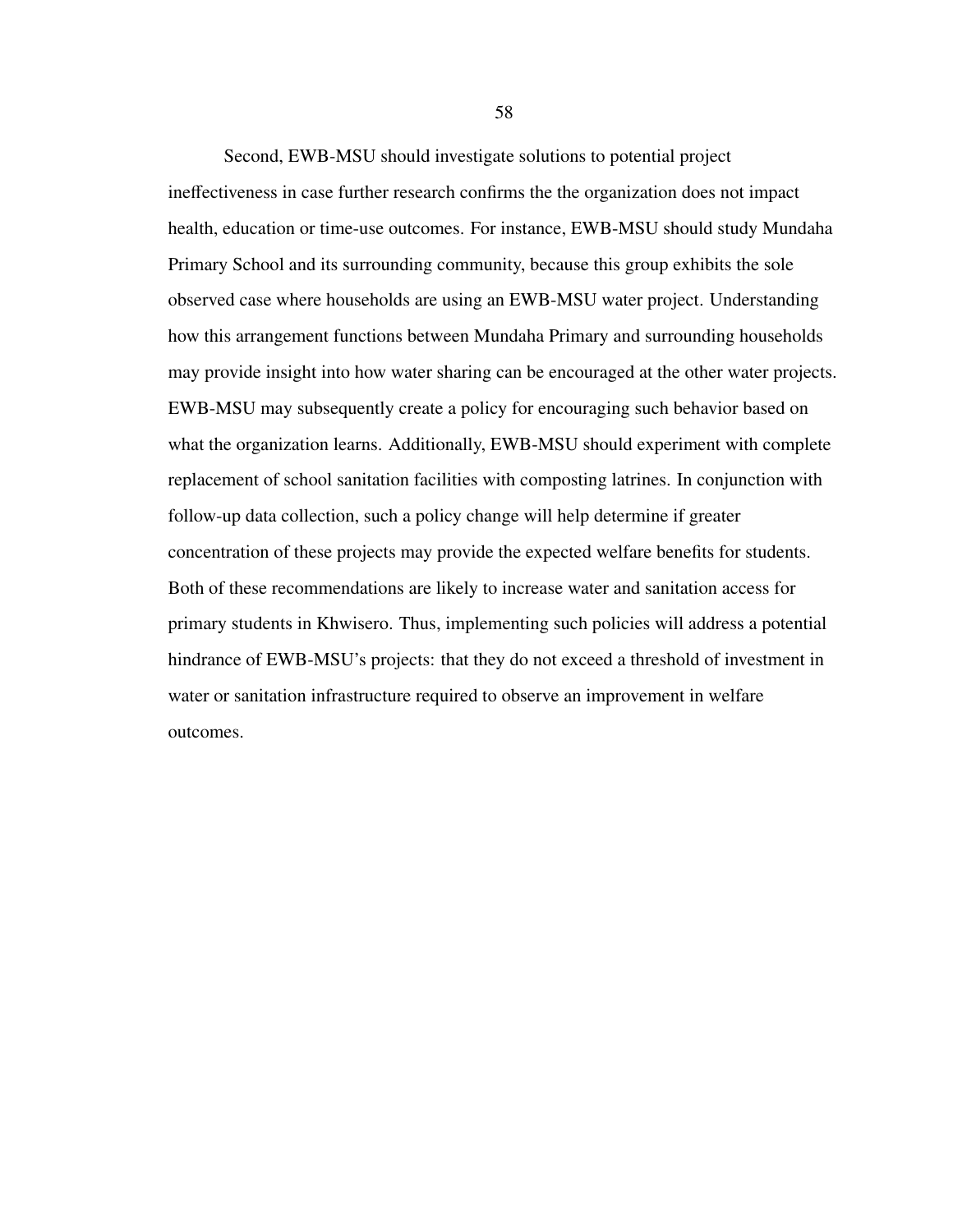REFERENCES CITED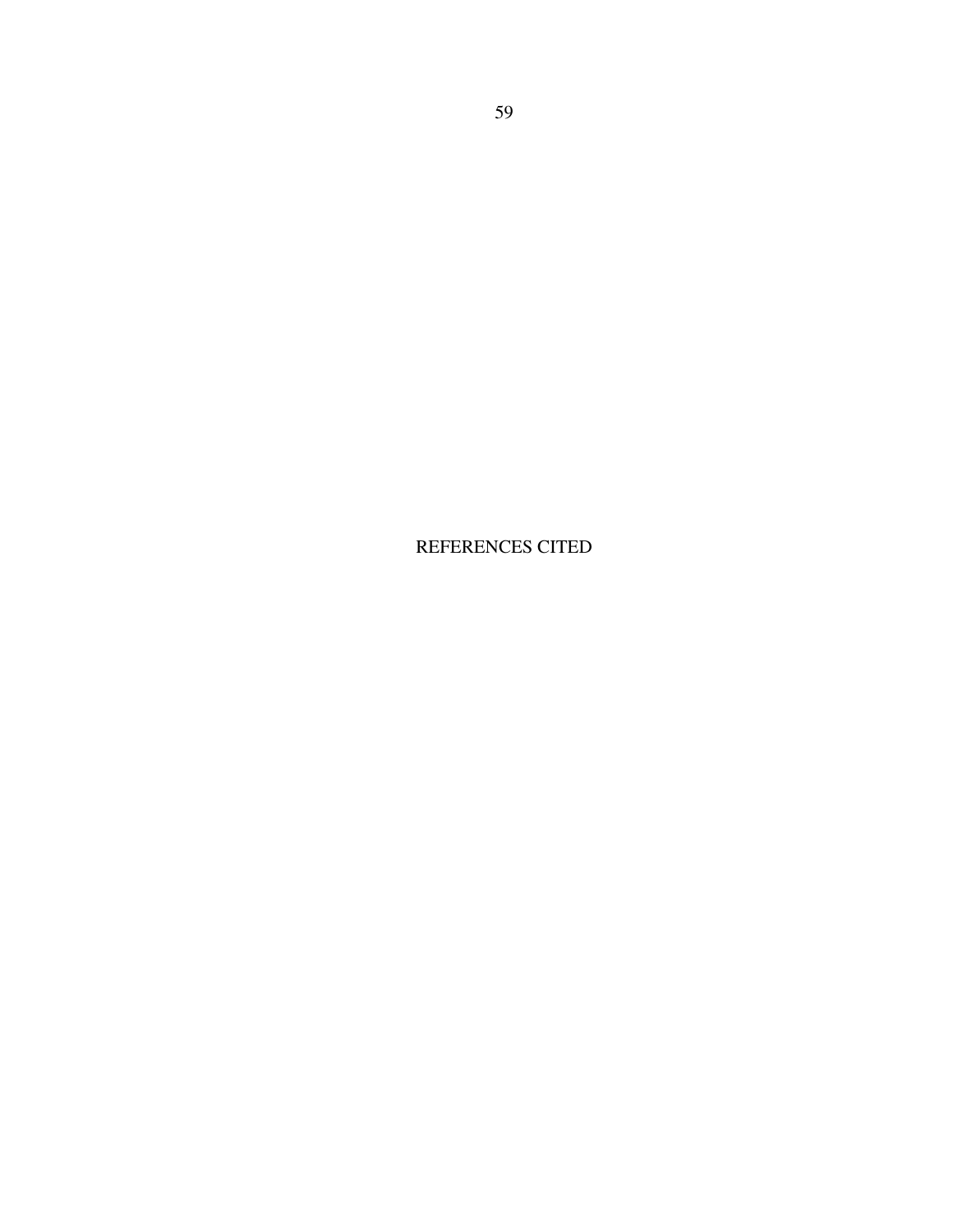- [1] Sunday Olabisi Adewara and Martine Visser. "Use of Anthropometric Measures to Analyze How Sources of Water and Sanitation Affect Chidren's Health in Nigeria". English. In: *Resources For the Future, Discussion Papers, 2011* (2011).
- [2] Anjali Adukia. "Sanitation and Education". In: *Cambridge, MA: Harvard Graduate School of Education* (2013).
- [3] Hassan Y. Aly and Richard Grabowski. "Education and child mortality in Egypt". In: *World Development* 18.5 (May 1990), pp. 733–742. ISSN: 0305-750X. poi: [10.1016/0305-750X\(90\)90021-O](http://dx.doi.org/10.1016/0305-750X(90)90021-O).
- [4] Divya Balasubramaniam. "Access to Drinking Water in India". English. PhD thesis. University of Georgia, 2010.
- [5] Sharifa Begum, Mansur Ahmed, and Binayak Sen. "Do Water and Sanitation Interventions Reduce Childhood Diarrhoea? New Evidence from Bangladesh". In: *Bangladesh Development Studies* 34.3 (2011), p. 1.
- [6] Joana Costa et al. *The implications of water and electricity supply for the time allocation of women in rural Ghana*. Tech. rep. Working Paper, International Policy Centre for Inclusive Growth, 2009.
- [7] Joana Costa et al. "Water Supply in Rural Ghana: Do Women Benefit?" In: *Water Supply* (2009).
- [8] Florencia Devoto et al. *Happiness on tap: piped water adoption in urban Morocco*. Tech. rep. National Bureau of Economic Research, 2011.
- [9] S. A. Esrey et al. "Effects of improved water supply and sanitation on ascariasis, diarrhoea, dracunculiasis, hookworm infection, schistosomiasis, and trachoma." In: *Bulletin of the World Health Organization* 69.5 (1991), pp. 609–621. issn: 0042-9686.
- [10] Marianne Fay et al. "Achieving child-health-related Millennium Development Goals: The role of infrastructure". In: *World Development* 33.8 (Aug. 2005), pp. 1267–1284. issn: 0305750X. doi: [10.1016/j.worlddev.2005.03.001](http://dx.doi.org/10.1016/j.worlddev.2005.03.001).
- [11] Lorna Fewtrell et al. "Water, sanitation, and hygiene interventions to reduce diarrhoea in less developed countries: a systematic review and meta-analysis". In: *The Lancet infectious diseases* 5.1 (2005), pp. 42–52.
- [12] George Frisvold, Richard Mines, and Jeffrey M. Perloff. "The Effects of Job Site Sanitation and Living Conditions on the Health and Welfare of Agricultural Workers". In: *American Journal of Agricultural Economics* 70.4 (1988), pp. 875–885.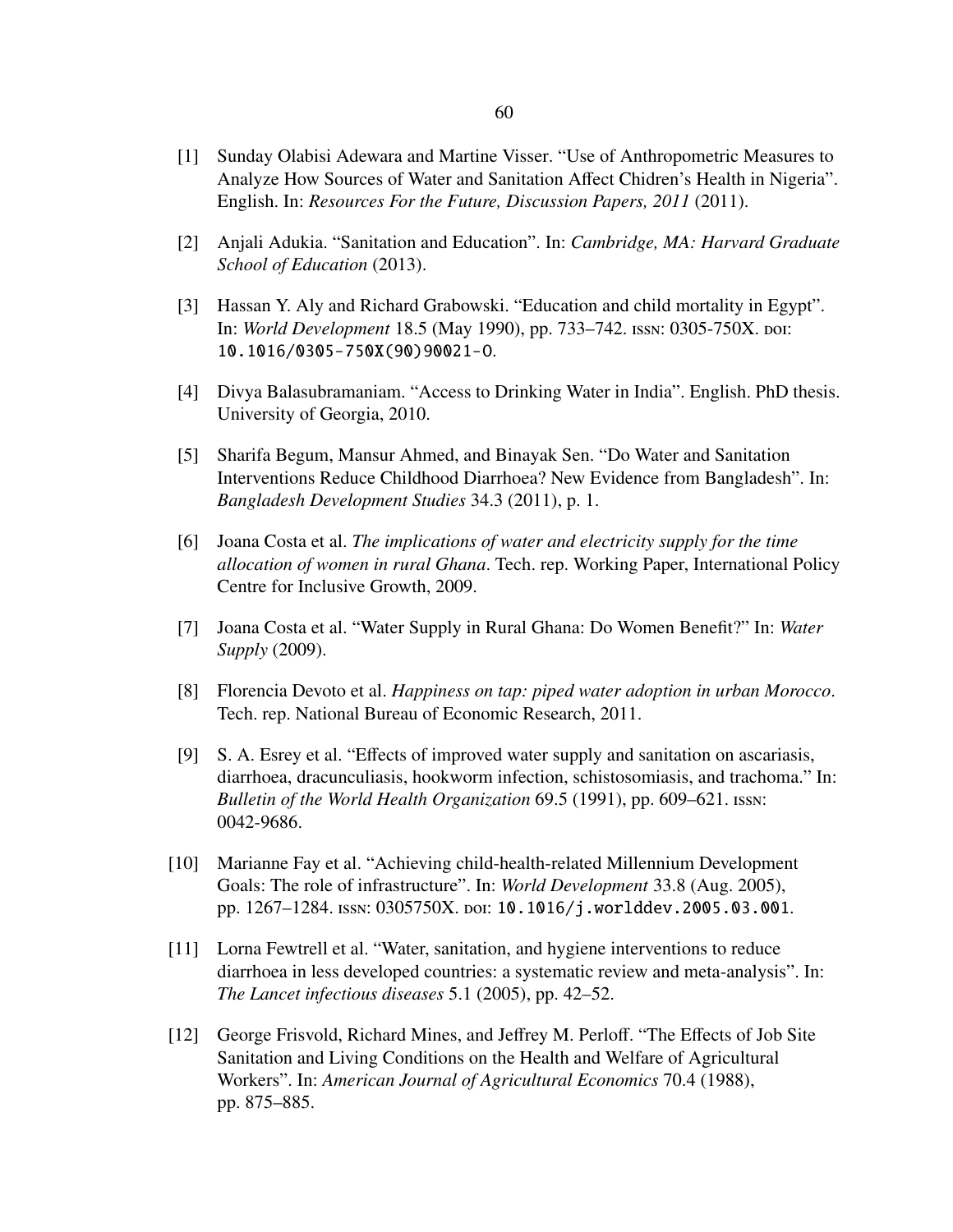- [13] Isabel Gnther and Gnther Fink. "Saving a Life-Year and Reaching MDG 4 with Investments in Water and Sanitation: A Cost-Effective Policy&quest". In: *European Journal of Development Research* 25.1 (2013), pp. 129–153.
- [14] Guy Howard and Jamie Bartram. *Domestic water quantity, service level, and health*. World Health Organization Geneva, 2003.
- [15] Nadeem Ilahi and Franque Grimard. "Public Infrastructure and Private Costs: Water Supply and Time Allocation of Women in Rural Pakistan". In: *Economic Development and Cultural Change* 49.1 (Oct. 2000), pp. 45–75. issn: 0013-0079. doi: [10.1086/edcc.2000.49.issue-1](http://dx.doi.org/10.1086/edcc.2000.49.issue-1).
- [16] Jyotsna Jalan and Martin Ravallion. "Does piped water reduce diarrhea for children in rural India?" In: *Journal of econometrics* 112.1 (2003), pp. 153–173.
- [17] Gayatri Koolwal and Dominique van de Walle. "Access to Water, Women's Work, and Child Outcomes". English. In: *Economic Development and Cultural Change* 61.2 (Jan. 2013), pp. 369–405. issn: 0013-0079, 0013-0079.
- [18] Margaret Kosek, Caryn Bern, and Richard L. Guerrant. "The global burden of diarrhoeal disease, as estimated from studies published between 1992 and 2000". In: *Bulletin of the World Health Organization* 81.3 (2003), pp. 197–204.
- [19] Lung-fei Lee, Mark R. Rosenzweig, and Mark M. Pitt. "The effects of improved nutrition, sanitation, and water quality on child health in high-mortality populations". In: *Journal of Econometrics* 77.1 (Mar. 1997), pp. 209–235. issn: 0304-4076. doi: [10.1016/S0304-4076\(96\)01813-1](http://dx.doi.org/10.1016/S0304-4076(96)01813-1).
- [20] Eiji Mangyo. "The effect of water accessibility on child health in China". In: *Journal of Health Economics* 27.5 (Sept. 2008), pp. 1343–1356. issn: 01676296. doi: [10.1016/j.jhealeco.2008.04.004](http://dx.doi.org/10.1016/j.jhealeco.2008.04.004).
- [21] Jane Kabubo Mariara, Margaret M. Karienyeh, and Fransis M. Kabubo. "Child Survival, Poverty And Inequality In Kenya: Does Physical Environment Matter". In: (2012).
- [22] Clive J Mutunga. "Environmental determinants of child mortality in kenya". English. In: *World Institute for Development Economic Research (UNU-WIDER), Working Papers: UNU-WIDER Research Paper RP2007*/*83, 2007, 20 pp.* (2007), p. 20.
- [23] J. Nankhuni Flora and L. Findeis Jill. "Natural resource collection work and childrens schooling in Malawi". In: 25th ser. (2003).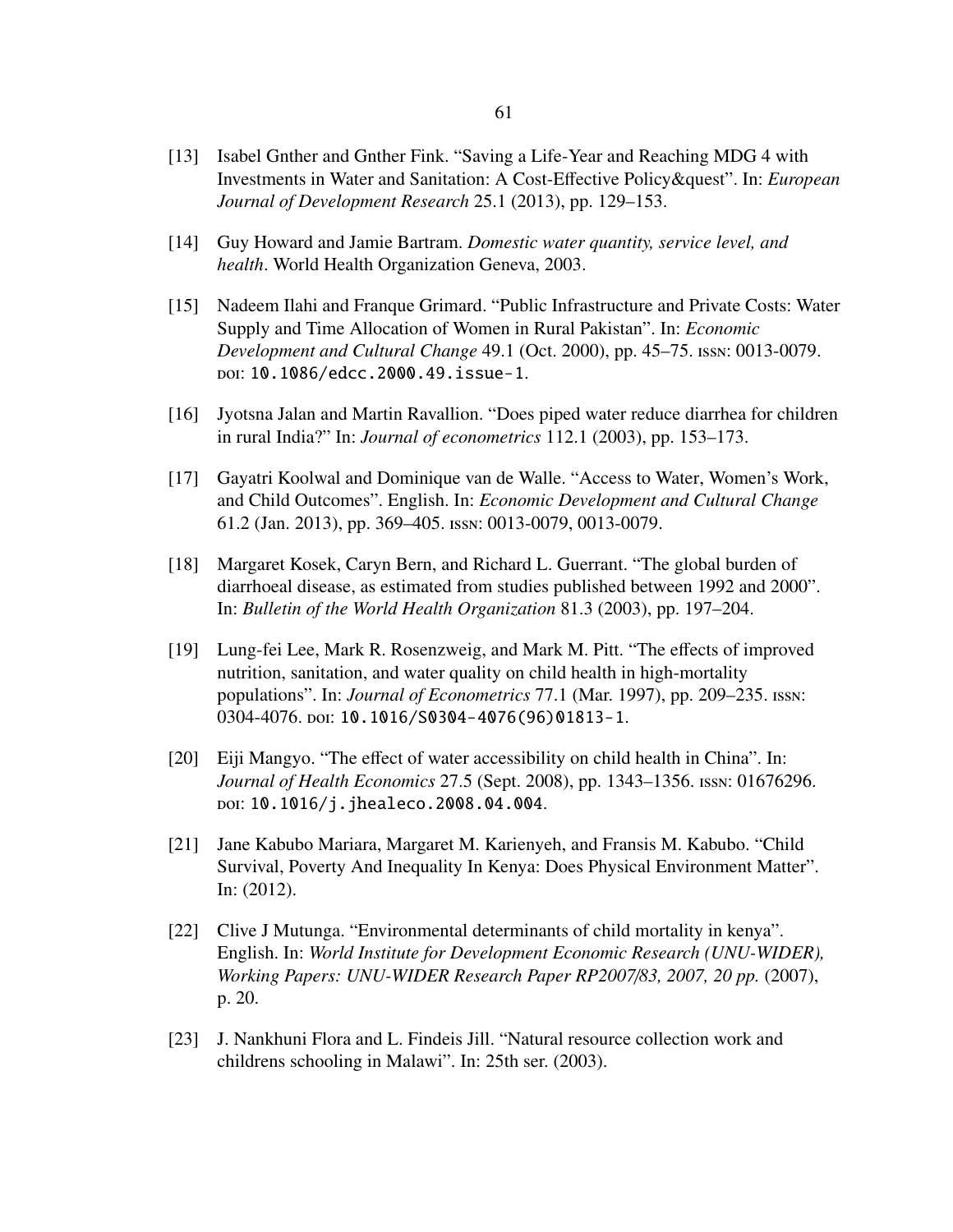- [24] Celine Nauges and Jon Strand. "Water hauling and girls' school attendance: some new evidence from Ghana". English. In: *The World Bank, Policy Research Working Paper Series: 6443, 2013* (2013).
- [25] *PPP conversion factor, GDP (LCU per international \$)*. Tech. rep. World Bank, 2015.
- [26] Menno Pradhan and Laura B. Rawlings. "The Impact and Targeting of Social Infrastructure Investments: Lessons from the Nicaraguan Social Fund". In: *The World Bank Economic Review* 16.2 (2002), pp. 275–295.
- [27] Annette Pruss-Ustun and World Health Organization. *Safer water, better health costs, benefits and sustainability of interventions to protect and promote health*. English. [Geneva]: World Health Organization, 2008. isbn: 9789241596435 9241596430.
- [28] George Psacharopoulos. "Child labor versus educational attainment Some evidence from Latin America". In: *Journal of population economics* 10.4 (1997), pp. 377–386.
- [29] Sydney Rosen and Jeffrey R. Vincent. "Household Water Resources and Rural Productivity in Sub-Saharan Africa: A Review of the Evidence". In: *Harvard Institute for International Development* (1999).
- [30] Carrie L. Shandra, John M. Shandra, and Bruce London. "World bank structural adjustment, water, and sanitation: A cross-national analysis of child mortality in Sub-Saharan Africa". In: *Organization* & *Environment* 24.2 (2011), pp. 107–129.
- [31] James K Tumwine et al. "Diarrhoea and effects of different water sources, sanitation and hygiene behaviour in East Africa". eng. In: *Tropical medicine* & *international health: TM* & *IH* 7.9 (Sept. 2002), pp. 750–756. issn: 1360-2276.
- [32] USAid. *The DHS Program*. 2014.
- [33] James VanDerslice and John Briscoe. "Environmental interventions in developing countries: interactions and their implications". In: *American journal of epidemiology* 141.2 (1995), pp. 135–144.
- [34] Z S Wang et al. "Reduction of enteric infectious disease in rural China by providing deep-well tap water". eng. In: *Bulletin of the World Health Organization* 67.2 (1989), pp. 171–180. issn: 0042-9686.
- [35] Tara Watson. "Public health investments and the infant mortality gap: Evidence from federal sanitation interventions on US Indian reservations". In: *Journal of Public Economics* 90.8 (2006), pp. 1537–1560.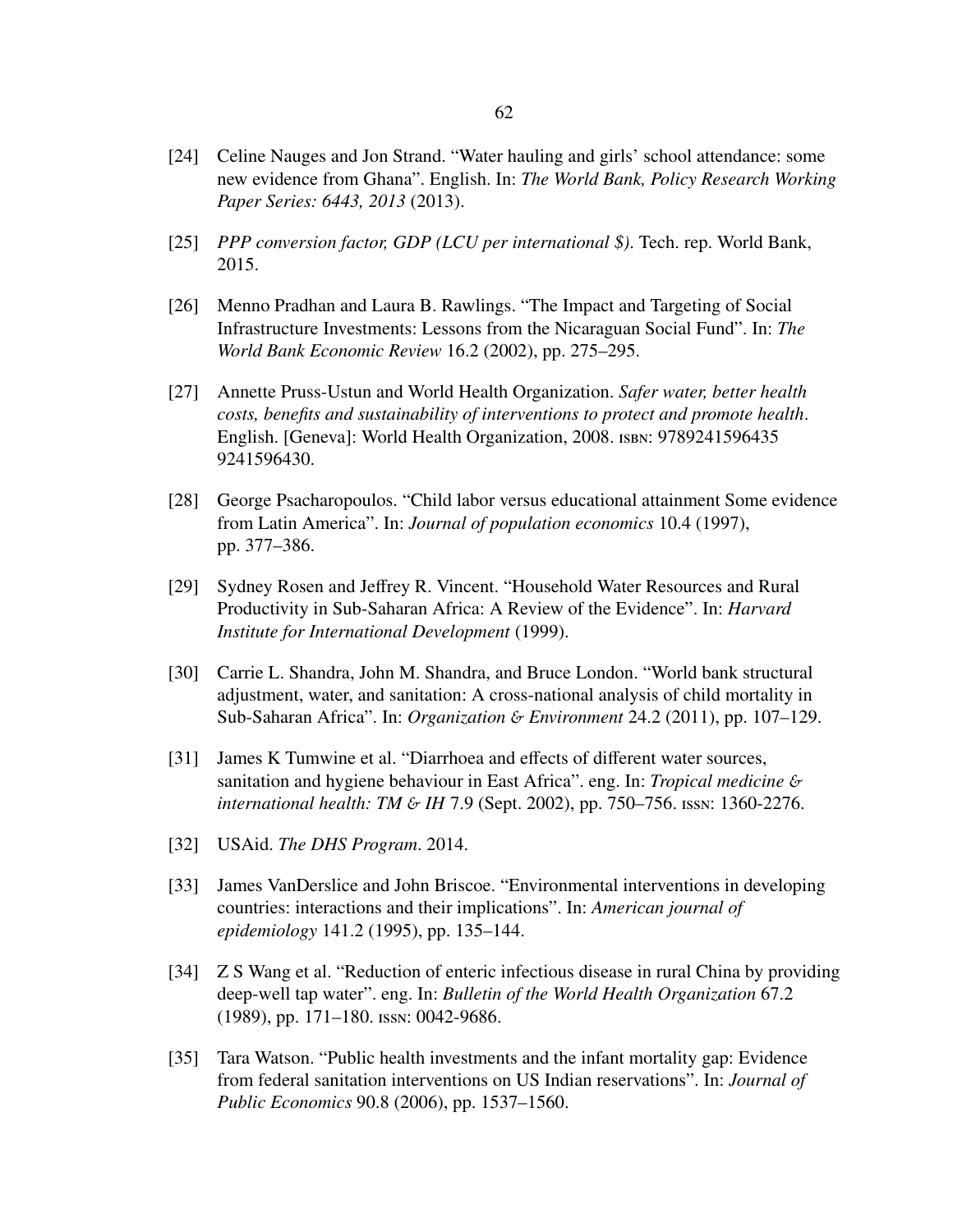- [36] wiseGEEK. *What Are Enteric Diseases? (with pictures)*. 2014.
- <span id="page-70-0"></span>[37] *World DataBank - Kenya*. Tech. rep. The World Bank, Feb. 2015.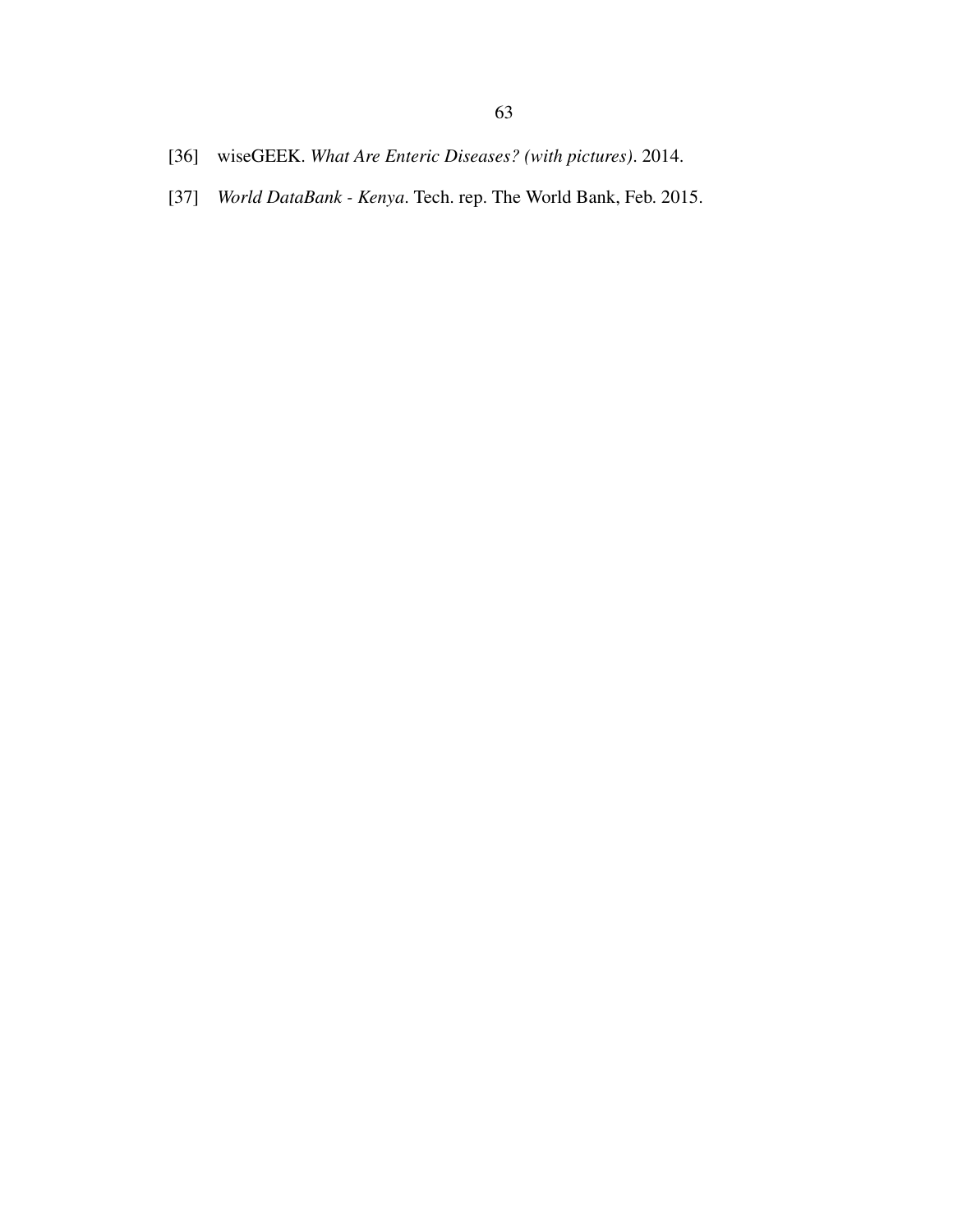APPENDICES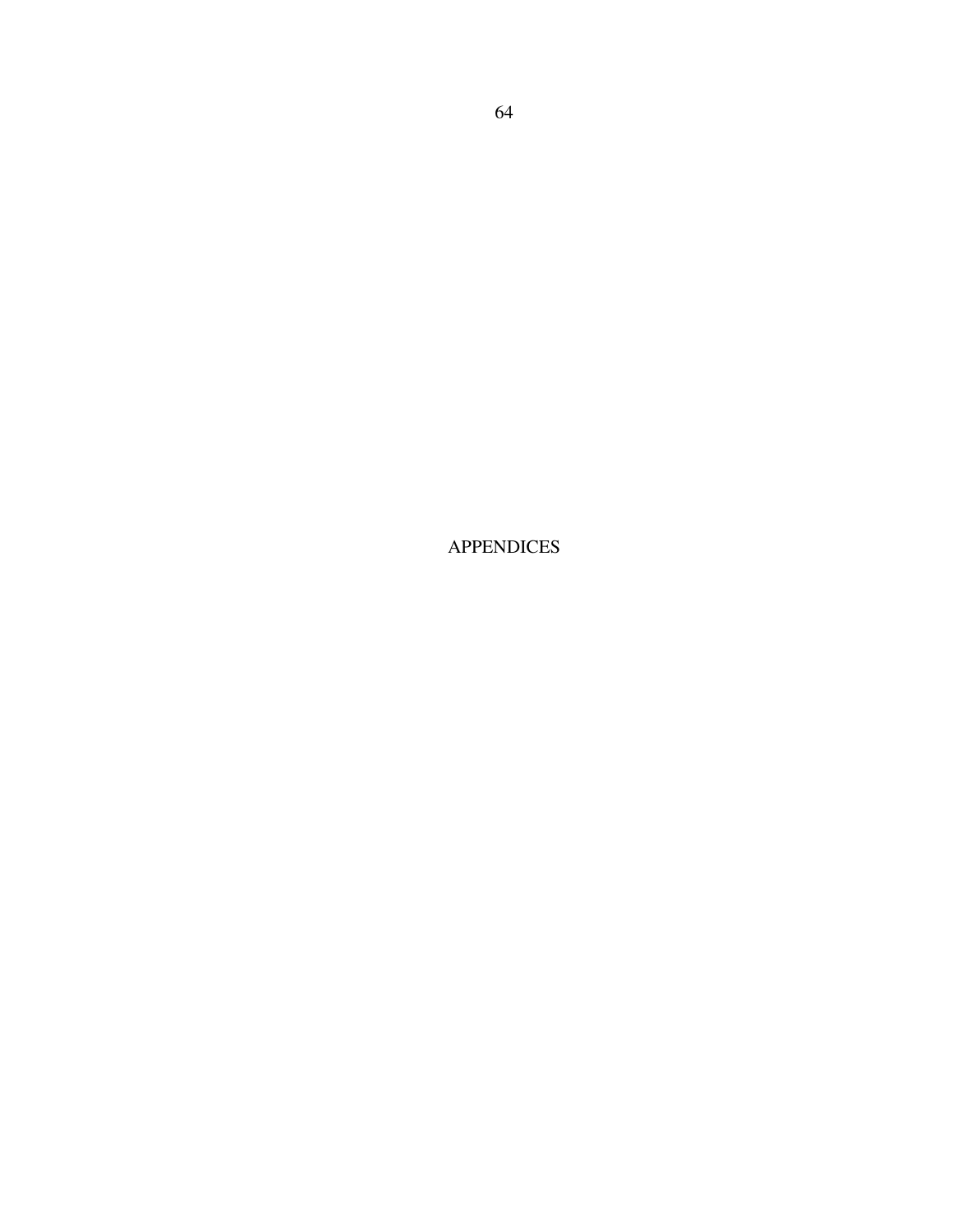APPENDIX A:

MISCELLANEOUS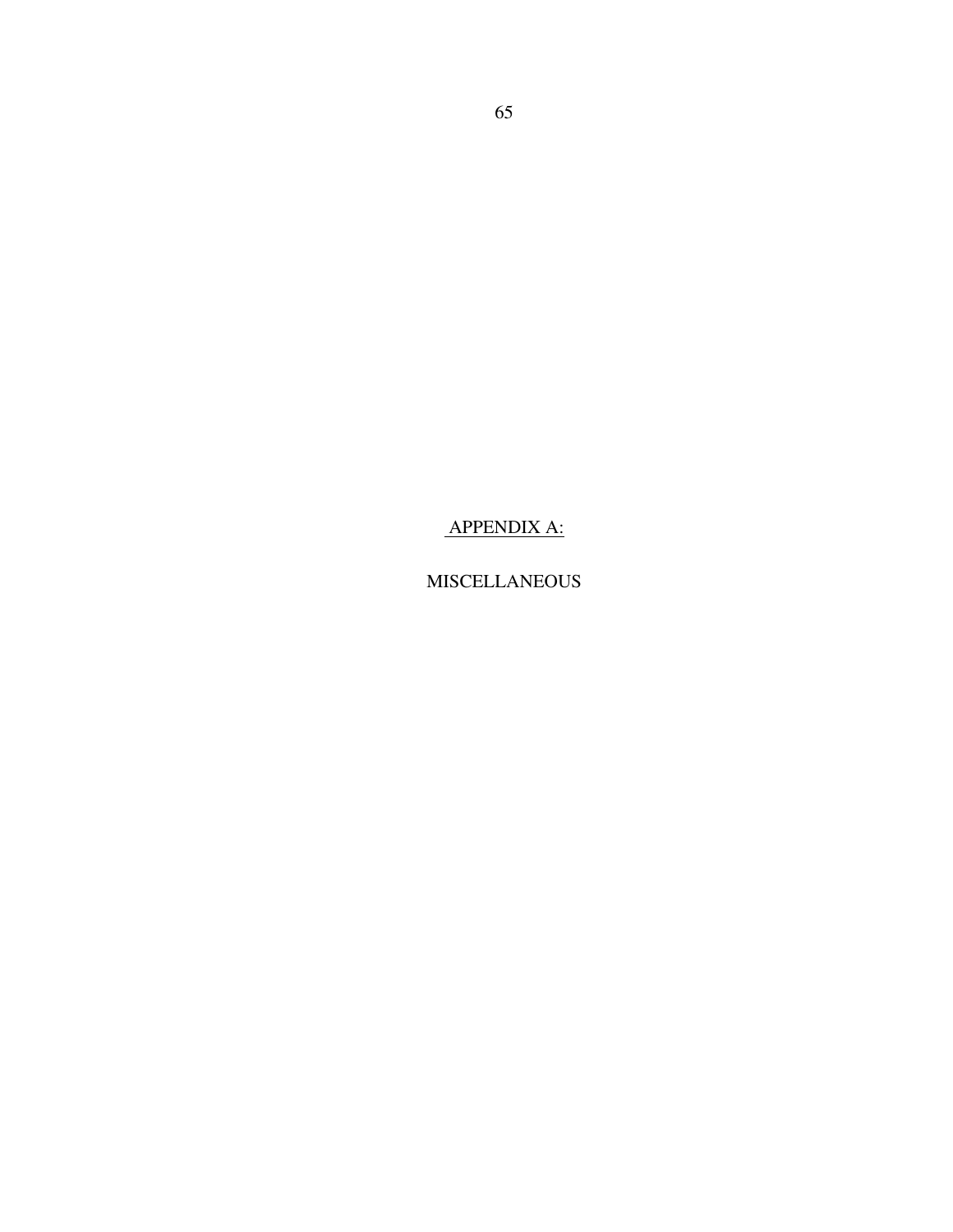| School           | EWB-School <sup>†</sup> | Population<br>Size | Households<br>Sampled <sup>†</sup> | Households<br>Surveyed | Percent Pop.<br>Surveyed | Percent<br>$Missing^{\dagger\dagger}$ |  |
|------------------|-------------------------|--------------------|------------------------------------|------------------------|--------------------------|---------------------------------------|--|
| <b>Buhili</b>    | no                      | 209                | 49                                 | 49                     | 23.4%                    | $0.0\%$                               |  |
| Ebukanga         | no                      | 233                | 50                                 | 44                     | 18.9%                    | 12.0%                                 |  |
| Ebukutenga       | no                      | 266                | 48                                 | 47                     | 17.7%                    | 2.1%                                  |  |
| Ebukwala         | yes                     | 138                | 50                                 | 45                     | 32.6%                    | 10.0%                                 |  |
| Ekatsombero      | yes                     | 260                | 48                                 | 48                     | 18.5%                    | $0.0\%$                               |  |
| Emulole          | no                      | 285                | 60                                 | 59                     | 20.7%                    | 1.7%                                  |  |
| Eshibinga        | no                      | 290                | 48                                 | 48                     | 16.6%                    | $0.0\%$                               |  |
| Eshikhungula     | no                      | 167                | 53                                 | 48                     | 28.7%                    | 9.4%                                  |  |
| Eshinutsa        | yes                     | 203                | 48                                 | 48                     | 23.6%                    | $0.0\%$                               |  |
| Khwisero         | yes                     | 295                | 60                                 | 60                     | 20.3%                    | $0.0\%$                               |  |
| Luanda AC        | yes                     | 216                | 50                                 | 43                     | 19.9%                    | 14.0%                                 |  |
| Mundaha          | yes                     | 174                | 48                                 | 47                     | 27.0%                    | 2.1%                                  |  |
| Mundoli          | yes                     | 174                | 48                                 | 48                     | 27.6%                    | $0.0\%$                               |  |
| Munjeche         | no                      | 239                | 47                                 | 47                     | 19.7%                    | $0.0\%$                               |  |
| Munjiti          | no                      | 157                | 48                                 | 47                     | 29.9%                    | 2.1%                                  |  |
| Shiongo          | yes                     | 114                | 48                                 | 48                     | 42.1%                    | $0.0\%$                               |  |
| <b>TOTAL/AVG</b> |                         | 3420               | 803                                | 776                    | 24.2%                    | 3.3%                                  |  |

Table 16: Household Surveys

†EWB schools are those with projects implemented *prior* to the summer of 2014.

††Houses that were randomly selected but repeats within the sample, or had moved/transferred are not counted towards the number sampled. These incidences are households that are not unique members of our target population: households with children attending the school.

†††Missing households included those that were sampled but not located. This may be due to being unable to locate a child of or a friend of a parent's name found on a primary schools register.

| Variable Name                                   | Description                                                          |
|-------------------------------------------------|----------------------------------------------------------------------|
| $\tau_t$                                        | The year fixed effect that is not variant between units of ob-       |
|                                                 | servation.                                                           |
| $\alpha_i$                                      | The time-invariant fixed effect for unit of observation i.           |
| Asset score,                                    | The first principal component element $i$ (for household $i$ ) of    |
|                                                 | a matrix of household assets.                                        |
| Bore Hole Well <sub>it</sub> (dummy)            | Household $i$ used a bore hole well as their primary drinking        |
|                                                 | water source in year <i>t</i> . Generally defined as a drilled well  |
|                                                 | that is sealed at the top with concrete and has pump access.         |
| clinic dist.                                    | The number of minutes it takes to walk from household <i>i</i> to    |
|                                                 | the nearest clinic                                                   |
| Covered Latrine <sub>i</sub> (dummy)            | Household $i$ uses a covered latrine as their primary sanita-        |
|                                                 | tion facility.                                                       |
| Diarrhea <sub>i</sub> (dummy)                   | Individual <i>i</i> experienced diarrhea at least once in the previ- |
|                                                 | ous three months                                                     |
| $Dist_i$                                        | The number of minutes it takes to walk from household <i>i</i> to    |
|                                                 | the nearest EWB school.                                              |
| Distance to Primary Water Source <sub>i,t</sub> | The number of minutes necessary to walk from household $i$           |
|                                                 | to their primary water source in year $t$                            |

Table 17: Table of Variables

*Continued on next page*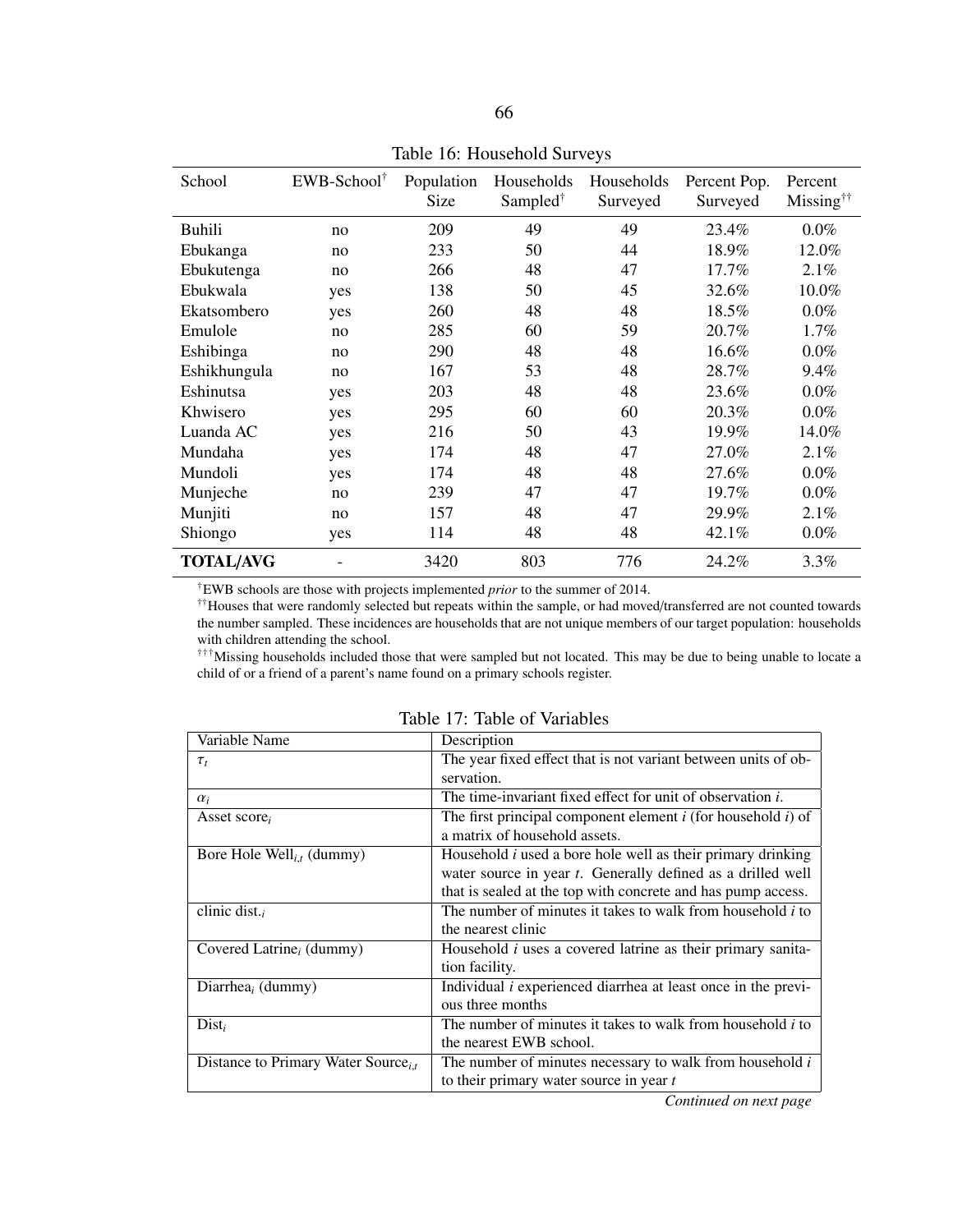|  | Table 17 – Continued from previous page |  |  |
|--|-----------------------------------------|--|--|
|  |                                         |  |  |

| Variable Name                            | Description                                                                                                                                                                                                                                                                                                                                                             |
|------------------------------------------|-------------------------------------------------------------------------------------------------------------------------------------------------------------------------------------------------------------------------------------------------------------------------------------------------------------------------------------------------------------------------|
| Electricity $\mathrm{access}_i$ (dummy)  | Household $i$ is connected to an electrical grid.                                                                                                                                                                                                                                                                                                                       |
| Enrollment $_{i,t}$                      | Number of students enrolled at primary school $i$ in year $t$                                                                                                                                                                                                                                                                                                           |
| EWB Bore Hole $_{i,t}$ (dummy)           | Household <i>i</i> used an EWB-MSU bore hole well as their pri-<br>mary drinking water source in year t. Generally defined as<br>a drilled well that is sealed at the top with concrete and has<br>pump access.                                                                                                                                                         |
| EWB Latrine $_i$ (dummy)                 | Household <i>i</i> uses an EWB-MSU composting latrine as their<br>primary sanitation facility.                                                                                                                                                                                                                                                                          |
| $\overline{\text{EWB}_{i,t}}$ (dummy)    | In individual-level models, Indicates primary student $i$ is at-<br>tending a school with an EWB-MSU project in year $t$ . In<br>household-level models, indicates household <i>i</i> has at least<br>one primary student at a school with an EWB-MSU project<br>in year $t$ . In school-level models, indicates primary school $i$<br>received a project in year $t$ . |
| Father's Education <sub>i</sub>          | The education level of the father of minor $(< 18$ years) <i>i</i> .<br>Measured by partial or full completion of standard institu-<br>tional academic levels. That is, (0) "none", (1) "some pri-<br>mary school", (2) "completed primary school", (3) "some<br>secondary", and so on.                                                                                 |
| fever <sub>i</sub> (dummy)               | Individual $i$ experienced fever at least once in the previous<br>three months                                                                                                                                                                                                                                                                                          |
| Flush Toilet <sub>i</sub> (dummy)        | Household $i$ uses a flush toilet as their primary sanitation<br>facility.                                                                                                                                                                                                                                                                                              |
| Good Facility <sub>i</sub> (dummy)       | Household $i$ uses a "good" sanitation facility as their pri-<br>mary source. A good facility is defined as an improved la-<br>trine, an EWB-MSU latrine or a toilet.                                                                                                                                                                                                   |
| Good floor $_i$ (dummy)                  | Household i's floor (primary building) is constructed of<br>"good" material: concrete.                                                                                                                                                                                                                                                                                  |
| Good roof <sub>i</sub> (dummy)           | Household <i>i</i> 's floor (primary building) is constructed of<br>"good" material: metal or tile.                                                                                                                                                                                                                                                                     |
| Good wall <sub>i</sub> (dummy)           | Household i's walls (primary building) is constructed of<br>"good" material: brick or stone.                                                                                                                                                                                                                                                                            |
| Good Water Source <sub>i,t</sub> (dummy) | Household $i$ used a "good" source as their primary drinking<br>water source in year $t$ , defined here as protected springs and<br>wells, bore holes, rain water or piped water.                                                                                                                                                                                       |
| Grades $_{i,t}$                          | The average grade received by student $i$ in year $t$                                                                                                                                                                                                                                                                                                                   |
| Household Pipe $_{i,t}$ (dummy)          | Household $i$ used an in-compound pipe as their primary<br>drinking water source in year $t$ .                                                                                                                                                                                                                                                                          |
| Improved Latrine <sub>i</sub> (dummy)    | Household $i$ uses an improved latrine as their primary sani-<br>tation facility. This is generally defined as a covered latrine<br>with a vent, sometimes with a screen to catch flies                                                                                                                                                                                 |
| KCPE exam average $score_{i,t}$          | Average score on the Kenya Certificate of Primary Educa-<br>tion (KCPE) exam by Class 8 students at primary school $i$<br>in year $t$                                                                                                                                                                                                                                   |
| Lake/Pond <sub>i,t</sub>                 | Household $i$ used a lake or pond as their primary drinking<br>water source in year $t$ .                                                                                                                                                                                                                                                                               |
| Malaria <sub>i</sub> (dummy)             | Individual $i$ experienced malaria at least once in the previous<br>three months                                                                                                                                                                                                                                                                                        |

*Continued on next page*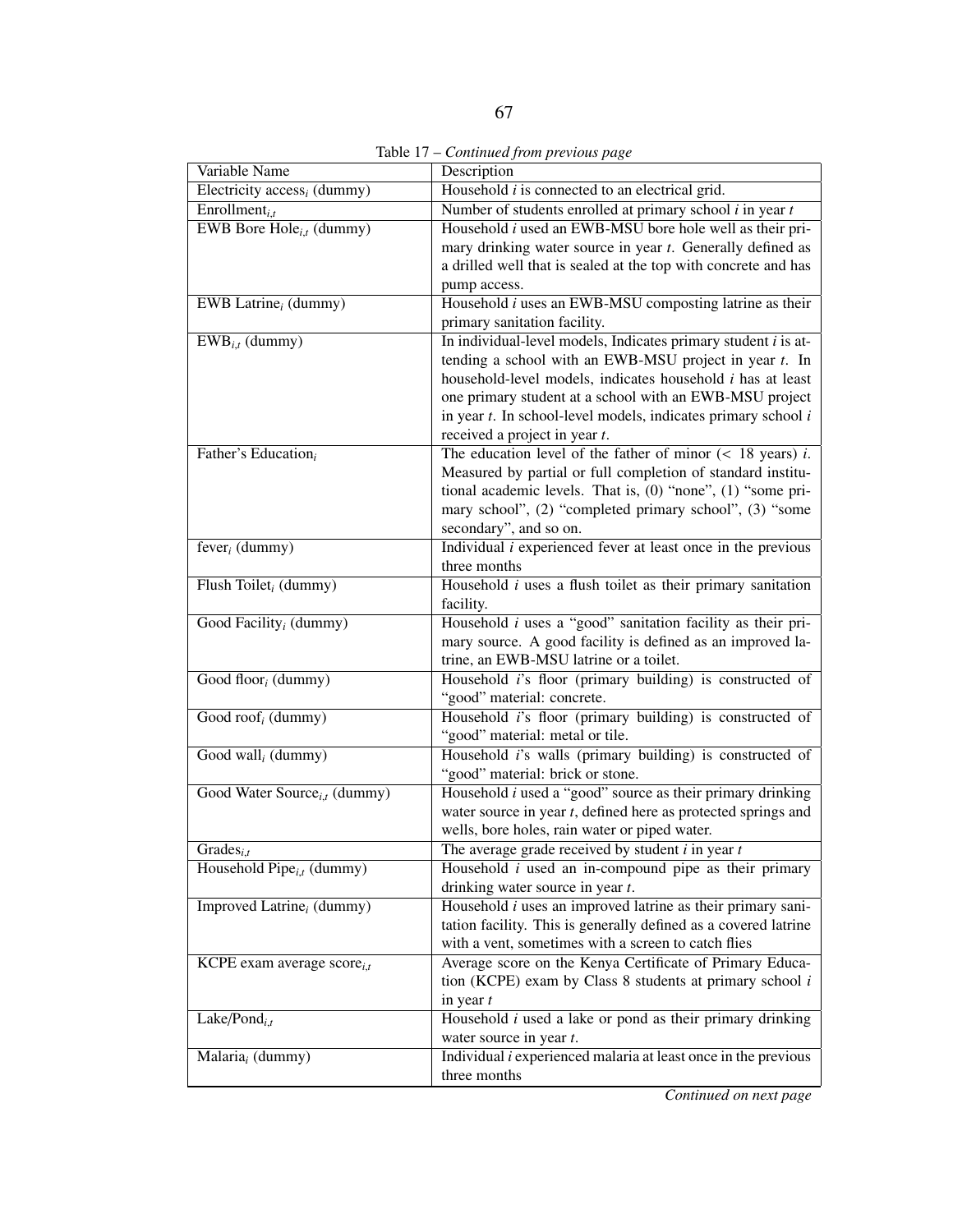Table 17 – *Continued from previous page*

| Variable Name                                 | Description                                                                                                                                                                                                                                                                                                                                                                                                                                             |
|-----------------------------------------------|---------------------------------------------------------------------------------------------------------------------------------------------------------------------------------------------------------------------------------------------------------------------------------------------------------------------------------------------------------------------------------------------------------------------------------------------------------|
| Mother's Education <sub>i</sub>               | The education level of the mother of minor $(< 18$ years) <i>i</i> .<br>Measured by partial or full completion of standard institu-<br>tional academic levels. That is, (0) "none", (1) "some pri-<br>mary school", (2) "completed primary school", (3) "some<br>secondary", and so on.                                                                                                                                                                 |
| No Facility <sub>i</sub> (dummy)              | Household $i$ does not have a primary sanitation facility.                                                                                                                                                                                                                                                                                                                                                                                              |
| Orphan $(1$ parent) <sub>i</sub> (dummy)      | Individual <i>i</i> has at least one deceased biological parent.                                                                                                                                                                                                                                                                                                                                                                                        |
| Orphan $(2$ parent) <sub>i</sub> (dummy)      | Individual $i$ has no living biological parents.                                                                                                                                                                                                                                                                                                                                                                                                        |
| Present Income $(KES)_i$                      | Reported annual income from household $i$ in Kenyan<br>Shillings.                                                                                                                                                                                                                                                                                                                                                                                       |
| Present Income $(USD)_i$                      | Reported annual income from household $i$ in PPP adjusted<br>US dollars. This was calculated from the KES measure us-<br>ing conversions based on PPP-adjusted exchange rate of 34<br>KES/1 USD. This figure was obtained using the imprecise<br>exchange rate of 85 KES/1 USD from the summer of 2014<br>and the World Bank's price level ratio of PPP conversion<br>factor (GDP) to market exchange rate of 0.4 for Kenya be-<br>tween 2010 and 2014. |
| Public tap <sub>i,t</sub> (dummy)             | Household $i$ used a public tap as their primary drinking wa-<br>ter source in year $t$ .                                                                                                                                                                                                                                                                                                                                                               |
| $\overline{\text{Rain}_{i,t}(\text{dummy})}$  | Household $i$ used rain water as their primary drinking water<br>source in year t.                                                                                                                                                                                                                                                                                                                                                                      |
| Rivers/Streams <sub>i.t</sub> (dummy)         | Household $i$ used a river or stream their primary drinking<br>water source in year $t$ .                                                                                                                                                                                                                                                                                                                                                               |
| Sick Day <sub>i</sub> (dummy)                 | Individual $i$ missed at least one day of school due to illness<br>in the previous month                                                                                                                                                                                                                                                                                                                                                                |
| Spring (protected) $_{i,t}$ (dummy)           | Household $i$ used a protected spring as their primary drink-<br>ing water source in year $t$ , generally defined as a spring that<br>is sealed at the top with concrete and an open pipe.                                                                                                                                                                                                                                                              |
| Spring (unprotected) $_{i,t}$ (dummy)         | Household $i$ used an unprotected spring as their primary<br>drinking water source in year $t$ , generally defined as a spring<br>that wells up onto exposed earth.                                                                                                                                                                                                                                                                                     |
| Treat Water in Household <sub>i</sub> (dummy) | Indicates the household always treats drinking water in<br>house                                                                                                                                                                                                                                                                                                                                                                                        |
| Treat Water $_i$ (dummy)                      | Indicates the household always treats drinking water in<br>house or the drinking water is treated at the source.                                                                                                                                                                                                                                                                                                                                        |
| Uncovered Latrine <sub>i</sub> (dummy)        | Household <i>i</i> uses an uncovered latrine as their primary san-<br>itation facility.                                                                                                                                                                                                                                                                                                                                                                 |
| Vomit <sub>i</sub> (dummy)                    | Individual $i$ experienced vomiting at least once in the previ-<br>ous three months                                                                                                                                                                                                                                                                                                                                                                     |
| Well (protected) $_{i,t}$ (dummy)             | Household $i$ used a protected well as their primary drink-<br>ing water source in year t. Generally defined as a hand dug<br>well that is sealed at the top with concrete and door or pipe<br>access.                                                                                                                                                                                                                                                  |
| Well (unprotected) $_{i,t}$ (dummy)           | Household <i>i</i> used an unprotected well as their primary drink-<br>ing water source in year t. Generally defined as a hand dug<br>well that is open at the top.                                                                                                                                                                                                                                                                                     |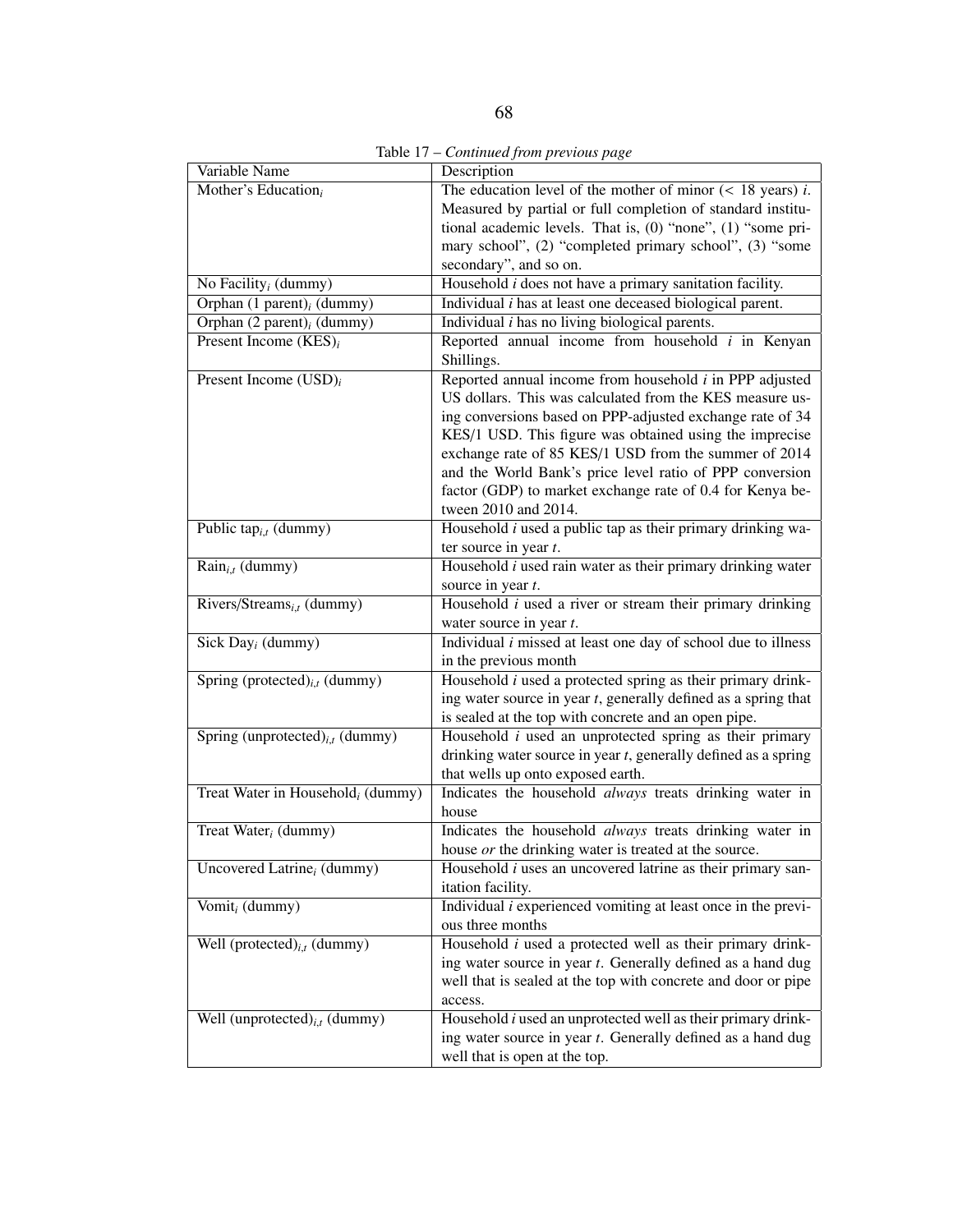### APPENDIX B

## AUXILLARY REGRESSION RESULTS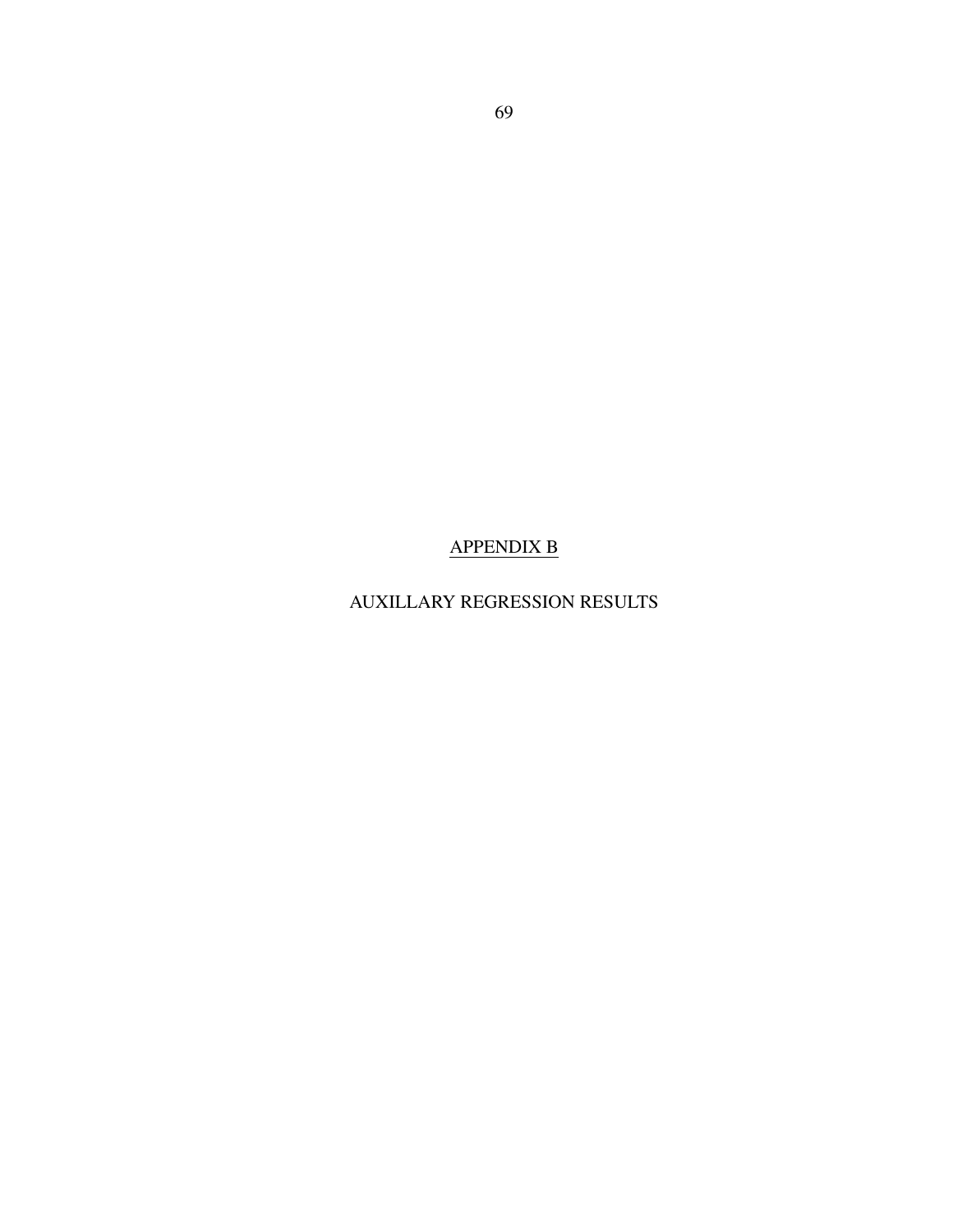|                                 |                | Diarrhea<br>Fever        |             |             | <b>Dependent Variable:</b><br>Vomiting<br>Malaria <sup>†</sup> |             |             |                          | Sick Day <sup>††</sup> |                          |
|---------------------------------|----------------|--------------------------|-------------|-------------|----------------------------------------------------------------|-------------|-------------|--------------------------|------------------------|--------------------------|
|                                 | (1)            | (2)                      | (3)         | (4)         | (5)                                                            | (6)         | (7)         | (8)                      | (9)                    | (10)                     |
| Instrument: Dist. to EWB School | N <sub>0</sub> | Yes                      | No          | Yes         | No                                                             | Yes         | No          | Yes                      | No                     | Yes                      |
|                                 |                |                          |             |             |                                                                |             |             |                          |                        |                          |
| EWB (indiv.)                    | 0.041          | 1.081                    | 0.070       | 2.763       | $0.194**$                                                      | $6.861**$   | $0.349*$    | $-8.823*$                | $0.755***$             | $-6.162$                 |
|                                 | (0.084)        | (1.651)                  | (0.191)     | (3.104)     | (0.099)                                                        | (3.304)     | (0.185)     | (4.873)                  | (0.181)                | (6.375)                  |
|                                 |                |                          |             |             |                                                                |             |             |                          |                        |                          |
| Age                             | $-0.013*$      | $-0.015*$                | $-0.027*$   | $-0.033**$  | $-0.043***$                                                    | $-0.056***$ | $-0.046***$ | $-0.034$                 | $-0.026$               | $-0.018$                 |
|                                 | (0.007)        | (0.008)                  | (0.015)     | (0.016)     | (0.011)                                                        | (0.018)     | (0.014)     | (0.023)                  | (0.022)                | (0.026)                  |
| Girl                            | $-0.041$       | $-0.051$                 | $-0.189**$  | $-0.229**$  | $-0.091$                                                       | $-0.123$    | $-0.123$    | $-0.139$                 | $-0.289**$             | $-0.368**$               |
|                                 | (0.041)        | (0.044)                  | (0.083)     | (0.092)     | (0.062)                                                        | (0.099)     | (0.091)     | (0.139)                  | (0.141)                | (0.163)                  |
|                                 |                |                          |             |             |                                                                |             |             |                          |                        |                          |
| Orphan                          | $-0.096$       | $-0.101$                 | $-0.600***$ | $-0.685***$ | $-0.269$                                                       | $-0.359$    | $-0.132$    | 0.015                    | $-0.057$               | $-0.943**$               |
|                                 | (0.064)        | (0.087)                  | (0.170)     | (0.220)     | (0.174)                                                        | (0.376)     | (0.335)     | (0.573)                  | (0.958)                | (0.478)                  |
|                                 |                |                          |             |             |                                                                |             |             |                          |                        |                          |
| <b>Asset Score</b>              | $-0.013*$      | $-0.014*$                | 0.002       | 0.010       | $0.052***$                                                     | $0.052**$   | $-0.002$    | 0.005                    | $0.146***$             | $0.165***$               |
|                                 | (0.007)        | (0.008)                  | (0.017)     | (0.019)     | (0.020)                                                        | (0.025)     | (0.020)     | (0.028)                  | (0.045)                | (0.047)                  |
| <b>House Construction Score</b> | $-0.000$       | 0.001                    | $-0.040$    | $-0.040$    | $-0.060**$                                                     | $-0.047$    | $-0.008$    | $-0.039$                 | $-0.053$               | $-0.086$                 |
|                                 | (0.012)        | (0.013)                  | (0.027)     | (0.029)     | (0.025)                                                        | (0.034)     | (0.034)     | (0.048)                  | (0.049)                | (0.054)                  |
|                                 |                |                          |             |             |                                                                |             |             |                          |                        |                          |
| Father Edu. Level               | $-0.009$       | 0.005                    | 0.010       | 0.037       | $-0.029$                                                       | 0.003       | 0.048       | 0.029                    | $-0.155***$            | $-0.180**$               |
|                                 | (0.014)        | (0.018)                  | (0.029)     | (0.038)     | (0.026)                                                        | (0.048)     | (0.043)     | (0.065)                  | (0.056)                | (0.071)                  |
|                                 |                |                          |             |             |                                                                |             |             |                          |                        |                          |
| Mother Edu. Level               | 0.011          | 0.006                    | $-0.000$    | $-0.012$    | 0.011                                                          | 0.007       | 0.008       | 0.010                    | $-0.037$               | $-0.035$                 |
|                                 | (0.020)        | (0.022)                  | (0.033)     | (0.038)     | (0.025)                                                        | (0.050)     | (0.046)     | (0.075)                  | (0.060)                | (0.075)                  |
| Dist. to Clinic (min.)          | $-0.000$       | 0.000                    | $-0.000$    | 0.000       | $-0.004*$                                                      | $-0.003$    | 0.002       | 0.000                    | $-0.002$               | $-0.010**$               |
|                                 | (0.001)        | (0.001)                  | (0.002)     | (0.002)     | (0.002)                                                        | (0.003)     | (0.003)     | (0.004)                  | (0.006)                | (0.004)                  |
|                                 |                |                          |             |             |                                                                |             |             |                          |                        |                          |
| "Good" Water Source (dry)       | 0.036          | 0.084                    | 0.127       | $0.262**$   | $0.258***$                                                     | $0.477***$  | $-0.053$    | $-0.319$                 | $0.317**$              | 0.189                    |
|                                 | (0.052)        | (0.062)                  | (0.099)     | (0.131)     | (0.072)                                                        | (0.142)     | (0.121)     | (0.215)                  | (0.154)                | (0.274)                  |
|                                 |                |                          |             |             |                                                                |             |             |                          |                        |                          |
| Water Treatment                 | $-0.019$       | $-0.012$                 | $0.152*$    | 0.125       | $-0.016$                                                       | 0.002       | 0.000       | $-0.067$                 | $-0.164$               | $-0.317*$                |
|                                 | (0.049)        | (0.055)                  | (0.092)     | (0.103)     | (0.073)                                                        | (0.118)     | (0.104)     | (0.154)                  | (0.145)                | (0.183)                  |
| Sanitation Fac.                 | $-0.000$       | $-0.014$                 | $-0.246*$   | $-0.269*$   | $-0.190$                                                       | $-0.227$    | $-0.344**$  | $-0.339$                 | 0.327                  | 0.400                    |
|                                 | (0.066)        | (0.069)                  | (0.132)     | (0.149)     | (0.120)                                                        | (0.194)     | (0.173)     | (0.239)                  | (0.384)                | (0.417)                  |
|                                 |                |                          |             |             |                                                                |             |             |                          |                        |                          |
| Constant                        | $0.355***$     | $\overline{\phantom{a}}$ | $1.219***$  | $\equiv$    | $0.984***$                                                     | $\equiv$    | $1.585***$  | $\overline{\phantom{0}}$ | $1.970***$             | $\overline{\phantom{0}}$ |
|                                 | (0.128)        |                          | (0.255)     |             | (0.199)                                                        |             | (0.290)     |                          | (0.486)                |                          |
| Observations                    | 1295           | 1211                     | 1295        | 1211        | 1295                                                           | 1211        | 1295        | 1211                     | 1295                   | 1211                     |
| Adjusted $R^2$                  | 0.004          | $-0.086$                 | 0.017       | $-0.111$    | 0.065                                                          | $-1.203$    | 0.027       | $-1.102$                 | 0.049                  | $-0.242$                 |
| <b>Community Fixed Effects</b>  | Yes            | Yes                      | Yes         | Yes         | Yes                                                            | Yes         | Yes         | Yes                      | Yes                    | Yes                      |

Table 18: EWB-MSU's Impact on Health Using Incidence of Disease

<sup>∗</sup> *<sup>p</sup>* < <sup>0</sup>.10, ∗∗ *<sup>p</sup>* < <sup>0</sup>.05, ∗∗∗ *<sup>p</sup>* < <sup>0</sup>.01, ∗∗∗∗ *<sup>p</sup>* < <sup>0</sup>.<sup>001</sup>

With the exception of "Sick Days" and "Malaria", the dependent variables indicate how many times the primary student has experienced the illness symptom in the past three months. School fixed effects are not shown. Standard errors are in parentheses.

†"Malaria" indicates how many times the primary student has experienced malaria in the past year.

††"Sick Day" indicates how many times the primary student has experienced days off from school due to illness in the past month.

†††"Good" Water Sources are defined here as protected springs and wells, bore holes, rain water or piped water. The dry season is used because households often switch to rain water during the wet season; a "good" source. Using a good source during the dry season might be a better measure of the year round quality of the household's water source.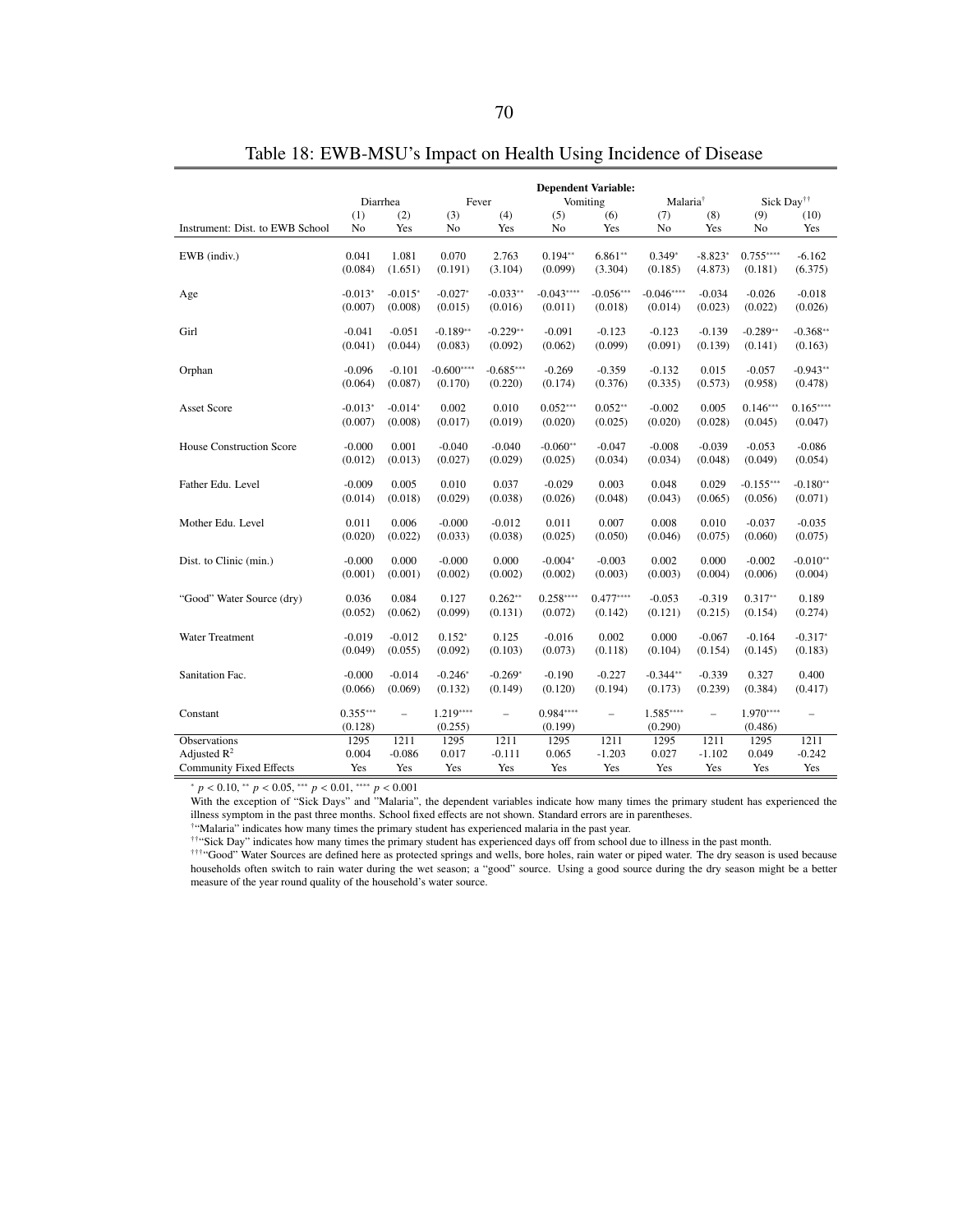# APPENDIX C

# THE EXPERIMENTAL IDEAL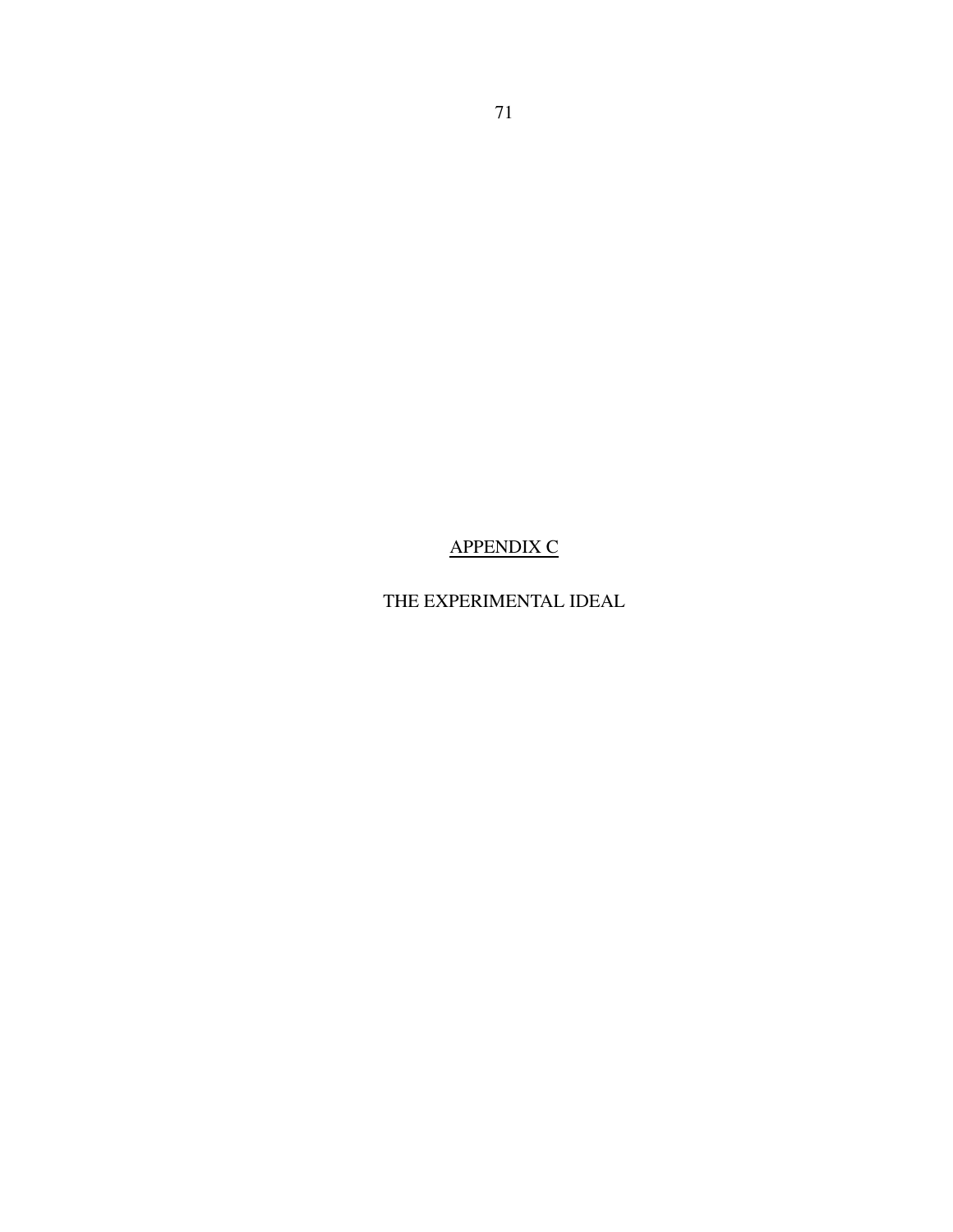### The Ideal Data

EWB-MSU seeks to improve the welfare of children attending primary school. Accordingly, the ideal data would provide information at the individual-level on children at Khwisero primary schools over a period of time. It is expected that EWB-MSU projects improve the safety of the school childrens' water source. Thus, one would collect health data on Khwisero students' water borne illness morbidity such as typhoid and diarrhea. It is expected that healthier students are able to increase school attendance and performance. Thus, one would collect education records on individual students such as grades, exam scores, and attendance records. It is expected that EWB-MSU's water projects reduce water collection times for students while at school. Thus, one would collect data on the students' water collection labor. It is expected that EWB-MSU projects raise the students' aspirations for their future via interactions with collegiate foreigners and demonstration of welfare improvements through collective action. Thus, one would collect data on what these students' aspire to achieve academically, professionally and socio-politically in the future. In addition, one would collect individual-level information on other known covariates that related to the enumerated welfare outcomes. These might include the student's household wealth and parental education levels. Doing so will allow the removal variation explained by these other factors and increase the precision of estimates in the econometric analysis of these data.

### The Experimental Ideal

The ideal experiment to test the welfare impacts of EWB-MSU would randomly assign students to schools with or without EWB-MSU projects. A "treatment" group of students would attend a school that receives a project, while a "control" group would not. The ideal data described would be collected from all "treatment" and "control" individuals and their families.

72